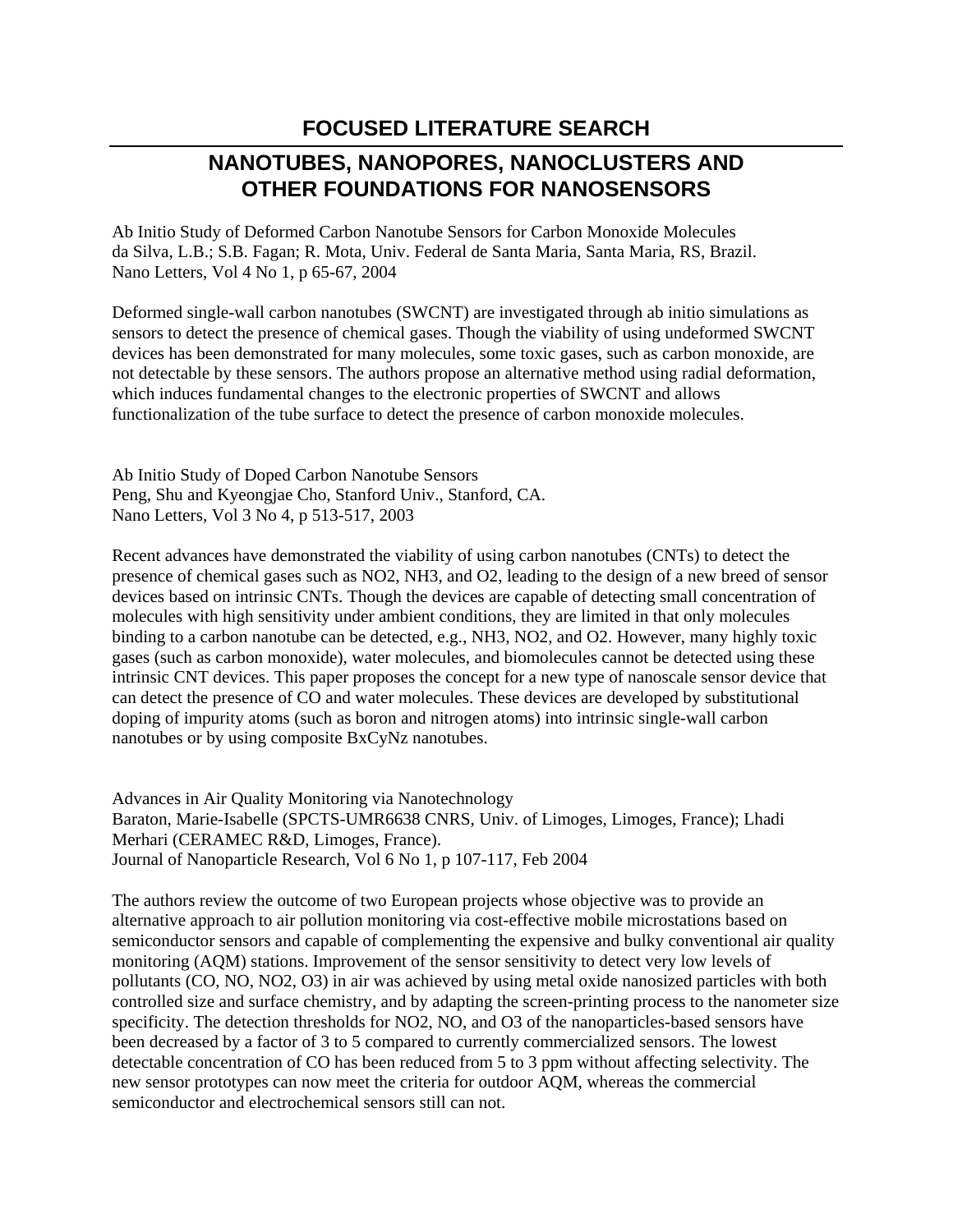Application of Microcrystalline and Nanocrystalline Diamond Thin Film Electrodes for the Electrochemical Detection of Trace Metal Ions Sonthalia, Prerna V. (Michigan State Univ., East Lansing) and G.M. Swain. PITTCON 2003, March 9-14, Orlando, Florida. Abstract 2130-13P.

Diamond thin-film electrodes show promise for the development of sensitive, reproducible, and low-cost field-deployable methods to detect trace metal ions in water supplies. The authors report on the direct determination of Ag(I), Pb(II), Cd(II), Cu(II), and Zn(II), individually and in mixtures, using differential pulse anodic stripping voltammetry and boron-doped microcrystalline and nanocrystalline diamond thin films.

Applications of Composites of Sol-Gels and Functionalized Metal Nanoclusters to Cesium Determinations Ca, Diep V. (Miami Univ., Oxford, OH); Butler, James A. Cox. PITTCON 2003, March 9-14, Orlando, Florida. Abstract 330-2P.

The authors describe the preparation of a doped sol-gel material for the solid-phase extraction of cesium ion from solution. Preliminary results show that the pore size, ~6 nm, is sufficient to allow facile incursion of cesium ion from contacting liquids but is smaller than the size of the nanoclusters, hence the nanoclusters do not leach from the porous solid. In contrast to liquid-phase reactions between the crown ether and cesium, a color change occurs with the nanocluster suspension. The factor responsible is a change in the surface plasmon wave. The nanocluster self-template cysts within the sol-gel, which allows for free motion in the liquid-filled domains in the material so that the chemistry can be hypothesized to be the same as when suspended in liquids. This paper presents the results of a test of this hypothesis and applications to optical sensing and solid-phase extraction of cesium.

An Asymmetric Polymer Nanopore for Single Molecule Detection

Mara, A, (Johnson & Johnson Pharmaceutical Research and Development, LLC, San Diego, CA), Z. Siwy (Silesian Univ. of Technology, Gliwice, Poland), C. Trautmann, J. Wan, and F. Kamme. Nano Letters, Vol 4 No 3, p 497-501, 2004

A sensor capable of detecting single DNA molecules is based on a single nanopore prepared in a polymer film by a latent ion track-etching technique. The nanopore sensor is able to discriminate between DNA fragments of different lengths. To develop the sensor, a polymer foil was penetrated by a single heavy ion of total kinetic energy of 2.2 GeV, followed by preferential etching of the ion track. DNA molecules were detected as they blocked current flow during translocation through the nanopore, driven by an electric field. The nanopores are highly stable and their dimensions are adjustable by controlling etching conditions.

Biosensor Funded for Terror War Johnson, R. Colin. EE Times, 12 Nov 2003

A novel handheld device for sensing biological and chemical agents is based on a prototype sensor developed at the University of Buffalo. The unit combines an LED with protein-imprinted xerogels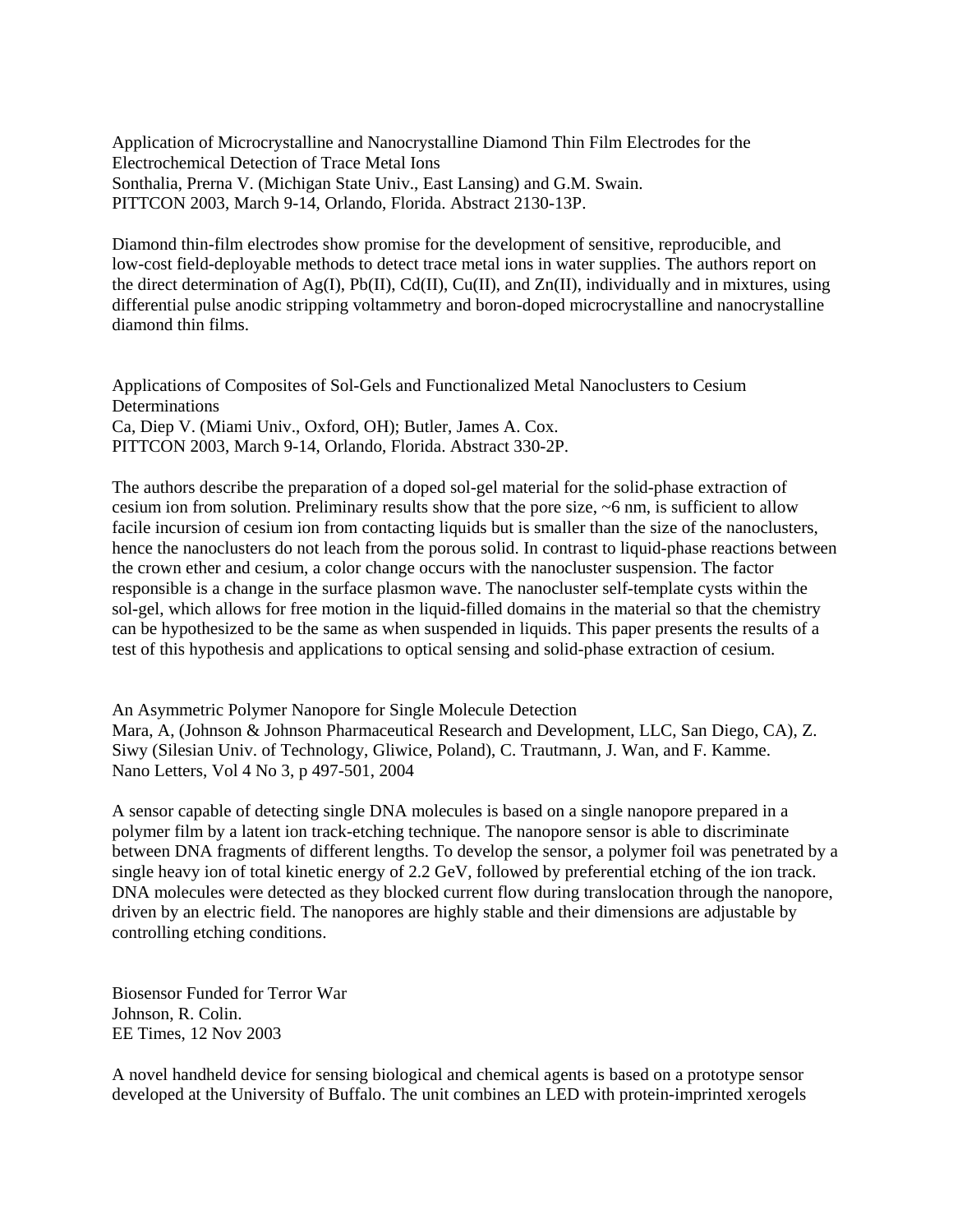with integrated emission sites (Pixies) and a CMOS detector. The protein-imprinted xerogels with integrated emission sites are nanoscopically porous glasses formed by a molecular-imprinting strategy. The fluorescence from the Pixies changes in intensity in the presence or absence of the molecule that is used to imprint the xerogel. If the molecule is present, it binds to the templated site, and its presence causes a change in the fluorescent molecule, which is detected by the CMOS array. The cost for the sensor device itself [light source, Pixie array, and CMOS chip] is estimated to be less than \$50. Professor Albert Titus of the electrical engineering department at the University of Buffalo performed the research with fellow electrical engineering professor Alexander Cartwright and chemistry professor Frank Bright. The prototype device used to prove the concept and persuade the National Science Foundation to fund the handheld device's development was designed to sense oxygen, but the researchers claim that a variety of different chemical and biological agents can be templated by the xerogel process, and they plan to fabricate a core set of the most likely protein-based toxins- staphylococcal, botulinum and shiga toxins--into a single handheld device. The device also indicates the level of concentration of the detected toxin by measuring the intensity of the fluorescence. <http://eetimes.com/at/news/OEG20031112S0034>

Biosensors Based on Conductive Nanomaterials

Lin, Y. (PNNL, Richland, WA); J. Wang (New Mexico State Univ., Las Cruces); Y. Tu & Z.F. Ren (Boston College, Chestnut Hill, MA); J. Liu (SNL, Albuquerque, NM). EMSL Monthly Report, Sep/Oct 2003

Researchers have developed electrochemical sensors and biosensors based on conducting polymer nanowires and carbon nanotubes (CNTs) to construct next-generation chemical sensor and biosensor devices. The first nanostructured conductive material was made by aligning nanowires of a conducting polymer, polyaniline (PANI). Researchers developed a templateless approach for electrosynthesis by conducting polymer nanowires on platinum and gold electrodes. Nanoparticles of an electron transfer mediator, iron (III) hexacyanoferrate (FeHCF), were successfully deposited into the nanowire matrix by an in situ electrodeposition method. The properties of the nanocomposite materials were induced by the combination of a nanoporous-conducting polymer and a mixed valence compound. The nanoporous PANI film has an extremely high-surface area and provides excellent support for uniform dispersion of FeHCF particles in the third dimension. The high-surface area of nanoporous PANI films can also increase the loading capacity for FeHCF particles, which leads to high sensitivity in chemical and biological sensing applications. The usefulness of the nanocomposite materials has been demonstrated with an electrochemical sensor device for H2O2, the detection of which is widely investigated for enzyme-based biosensors. Researchers have also investigated carbon nanotube thin films immobilized on an electrode surface for biosensor development. Carbon nanotube materials can provide strong electrocatalytic activity and minimize surface fouling of the sensors. Biosensors from two fabrication regimes have been investigated: (1) the co-immobilization of CNTs and enzymes on electrode surfaces, and (2) the growth of controlled-density-aligned CNTs for the fabrication of nanoelectrode arrays. In the first regime, the CNTs are either dispersed in solvents (e.g., sulfuric acid, dimethylformamide, dissolved in Nafion solution for electrode coating, or mixed with Teflon as an electrode material for reagentless biosensors). In the second regime, the nanoelectrode arrays consisting of millions of vertically aligned carbon nanotubes, each acting as an individual electrode, were fabricated through a non-lithographic method. With the development of electrocatalytic properties of CNTs, CNT-based biosensors have now been developed for glucose, nerve agents, and alcohol. <http://www.emsl.pnl.gov/new/highlights/200310/>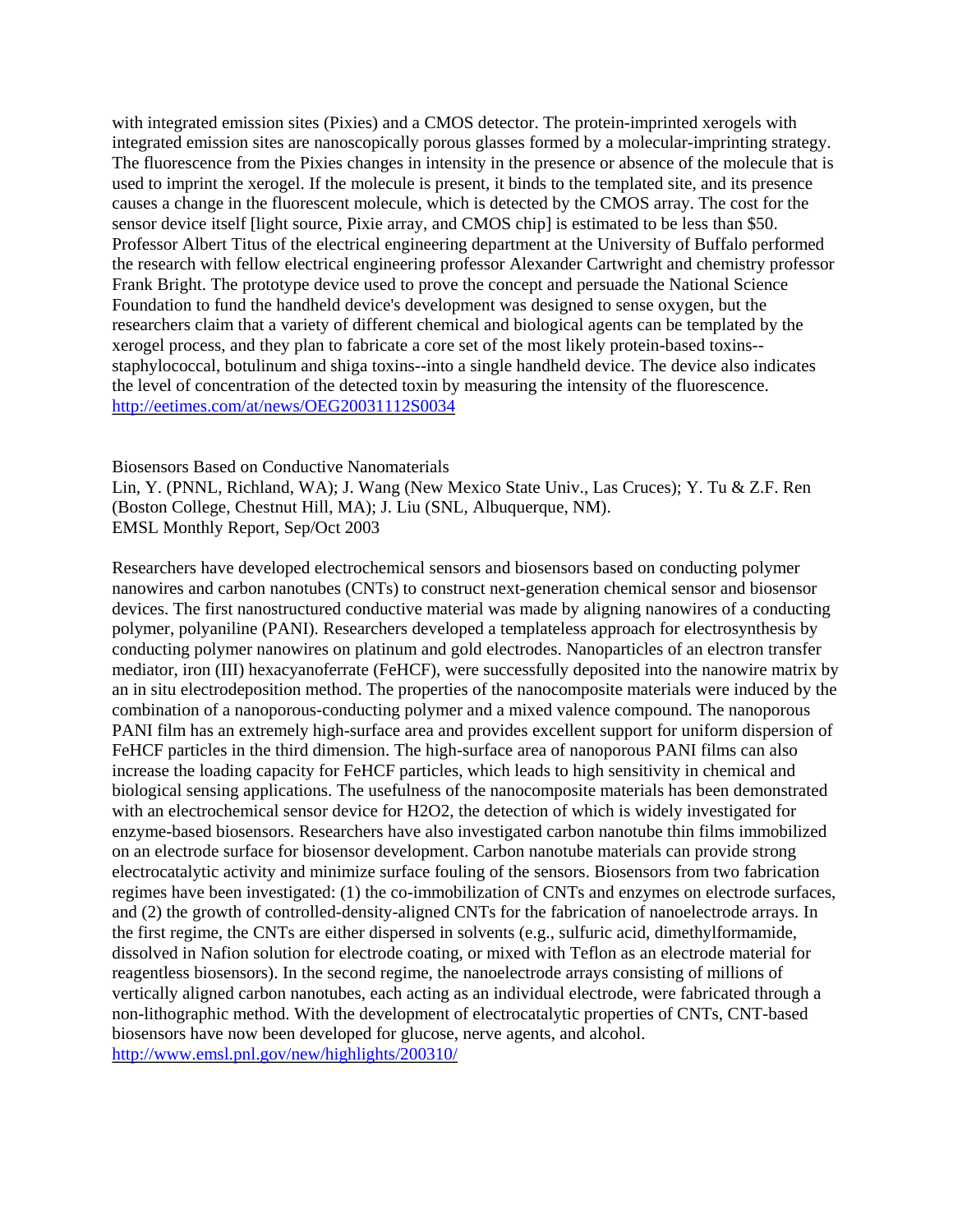Biosensors Based on Carbon Nanotubes Lin, Y. (Pacific Northwest National Lab, Richland, WA), W. Yantasee, F. Lu, J. Wang, M. Musameh, Y. Tu, and Z. Ren. Dekker Encyclopedia of Nanoscience and Nanotechnology. Marcel Dekker, NY. ISBN: 0-8247-4797-6, p 361-374, 2004

Carbon nanotube (CNT) is an attractive material for the development of biosensors because of its capability to provide strong electrocatalytic activity and minimize surface fouling of the sensors. This article reviews the recent successful development of biosensors based on CNT materials. Biosensors from two fabrication regimes have been investigated: 1) the coimmobilization of CNTs and enzymes on electrode surfaces and 2) the growth of controlled-density aligned CNTs for the fabrication of nanoelectrode arrays. In the first regime, the CNTs are either dispersed in solvents [e.g., sulfuric acid, dimethylformamide (DMF)], dissolved in Nafion solution for electrode coating, or mixed with Teflon as an electrode material for reagentless biosensors. In the second regime, nanoelectrode arrays consisting of millions of vertically aligned CNTs, each acting as an individual electrode, have been fabricated through a nonlithographic method. The electrocatalytic properties of CNTs have enabled applications of CNT-based biosensors for the low-potential detections of glucoses, organophosphorous compounds, and alcohol.

Biosensors for Detection of Chemical Warfare Agents Greenbaum, Elias (Oak Ridge National Lab, Oak Ridge, TN); M. Rodriguez, Jr.; C.A. Sanders. Dekker Encyclopedia of Nanoscience and Nanotechnology. Marcel Dekker, NY. ISBN: 0-8247-4797-6, p 375 - 388, 2004

Researchers working with primary-source freshwater drinking samples from river waters have developed a tissue-based biosensor detection system that uses naturally occurring aquatic photosynthetic tissue as the sensing material for the detection of chemical antagonists in the water. Sensor readout is based on principles of fluorescence induction by living photosynthetic tissue. The system successfully detects algae in samples and monitors changes in the characteristic fluorescence induction curves when the samples are exposed to potassium cyanide (KCN), methyl parathion (MPt), N(3,4-dichlorophenyl)-N,N-dimethylurea (DCMU), and paraquat. The unique aspect of this approach to real-time water-quality monitoring is that unlike conventional sensing devices, this sensor material is external to the detecting instrument and is continuously refreshed. These biosensors can be used as continuous rapid-warning sentinels for the detection of chemical warfare (CW) agents in drinking water supplies that are exposed to sunlight. For air monitoring, tissue biosensors based on immobilized whole cell photosynthetic microorganisms have been developed for the detection of airborne CW agents and simulants. The sensor read-out also is based on the principles of fluorescence induction by living photosynthetic tissue. Like the cyanobacteria and algae from which they were constructed, the sensors are reasonably robust and mobile. Commercially available handheld fluorometric detector systems were used to measure Photosystem II photochemical efficiency of green algae and cyanobacteria entrapped on filter paper disks. Toxic agents flowing in the gas stream through the sensors can alter the characteristic fluorescence induction curves with resultant changes in photochemical yields. Sarin, tabun, mustard agent, tributylamine (a sarin stabilizer), and dibutylsulfide (a mustard agent analog) have been tested, with upper threshold limits of detectability for tabun, tributylamine, and dibutylsulfide reported.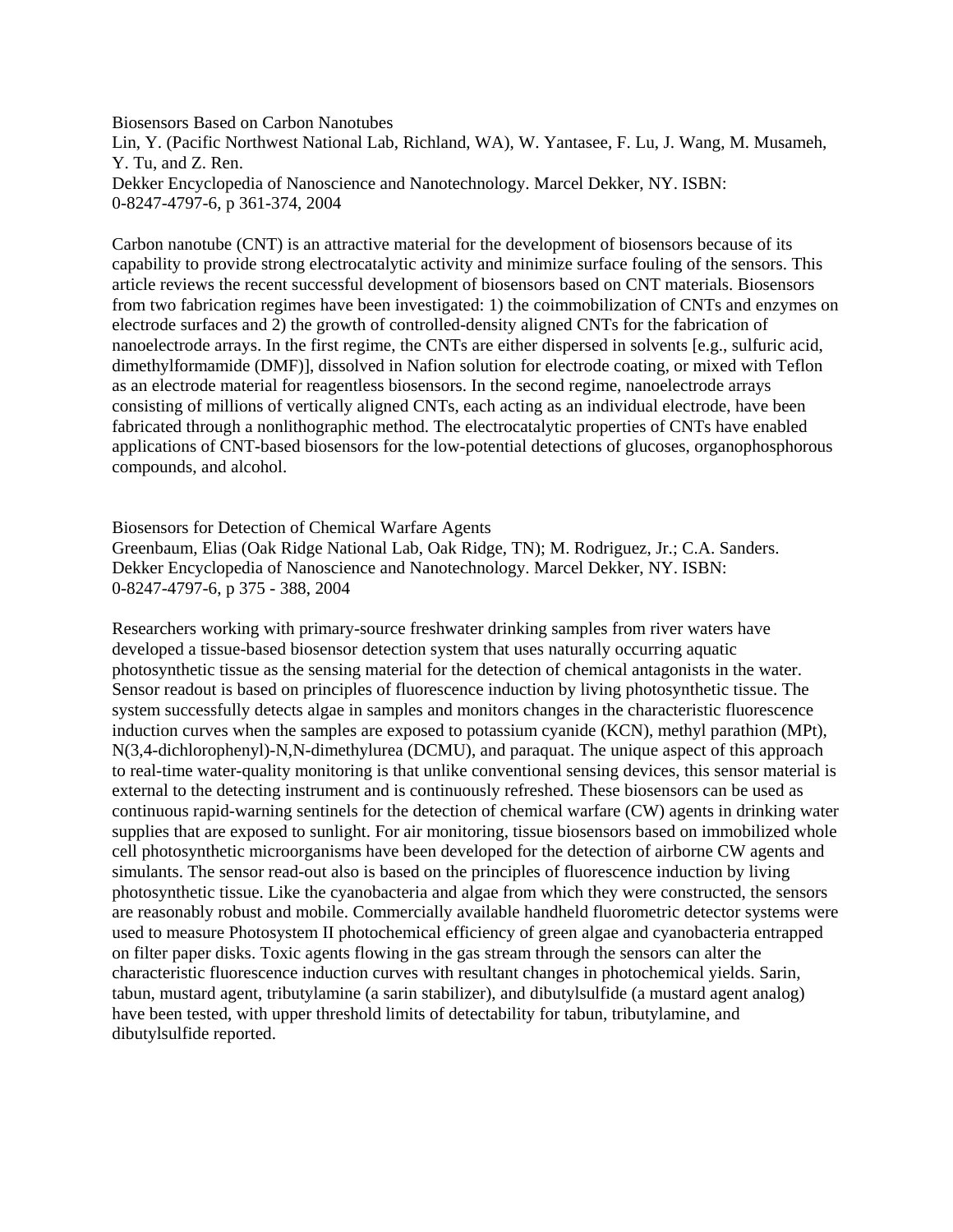Biosensors, Nanosensors and Biochips: Frontiers in Environmental and Medical Diagnostics Vo-Dinh, Tuan, Oak Ridge National Laboratory, Oak Ridge TN. The 1st International Symposium on Micro & Nano Technology, 14-17 March 2004, Honolulu, Hawaii, 6 pp.

This presentation describes three areas of research related to the development of biosensors, nanosensors, and biochips for chemical, biological and medical analysis: (1) nanostructured plasmonics-based probes for surface-enhanced Raman scattering (SERS) biochemical analysis, (2) nanosensors for in vivo analysis of a single cell, and (3) multifunctional biochips for medical diagnostics.

<http://www.ornl.gov/~webworks/cppr/y2001/pres/119772.pdf>

Carbon Nanotube Array-Based Biosensor Chaniotakis, Nikolas A.(Univ. of Crete, Iraklion, Crete, Greece), Sofia Sotiropoulou. PITTCON 2003, March 9-14, Orlando, Florida. Abstract 320-6P.

Aligned carbon nanotubes grown on platinum substrate were used for the development of an amperometric biosensor. The opening and funtionalization by oxidation of the nanotube array allows for the efficient immobilization of the model enzyme, glucose oxidase. The carboxylated open ends of nanotubes are used for the immobilization of the enzymes, while the platinum substrate provides the direct transduction platform for signal monitoring. It is also shown that carbon nanotubes can play a dual role, both as immobilization matrices and as mediators, allowing for the development of a third generation of biosensor systems, with good overall analytical characteristics.

Carbon Nanotube Nanoelectrode Array for Ultrasensitive DNA Detection Jun Li, Jun (NASA Ames Research Center, Moffett Field, CA), Hou Tee Ng, Alan Cassell, Wendy Fan, Hua Chen, Qi Ye, Jessica Koehne, Jie Han, and M. Meyyappan. Nano Letters, Vol 3 No 5, p 59 -602, 2003

A nanoelectrode array based on vertically aligned multiwalled carbon nanotubes (MWNTs) embedded in SiO2 has been developed for ultrasensitive DNA detection. Sensitivity was dramatically improved by lowering the nanotube density. Oligonucleotide probes were selectively functionalized to the open ends of nanotubes. The hybridization of subattomole DNA targets can be detected by combining such electrodes with Ru(bpy)32+ mediated guanine oxidation.

Carbon Nanotube Powder Microelectrodes for Nitrite Detection Liu, Peifanga and Junhua Hu, Wuhan Univ., Wuhan, PR China. Sensors and Actuators B: Chemical, Vol 84 No 2-3, p 194-199, 15 May 2002

A carbon nanotube powder microelectrode (CNTPME) modified with anodic pretreatment and pre-adsorbed Os(bpy)32+ shows high catalytic activity for nitrite reduction in acidic solutions. The sensitivity and temperature coefficients of the modified electrode, plus the miniaturization potential, make the CNTPME/Os(bpy)32+ a very promising candidate for a nitrite sensor.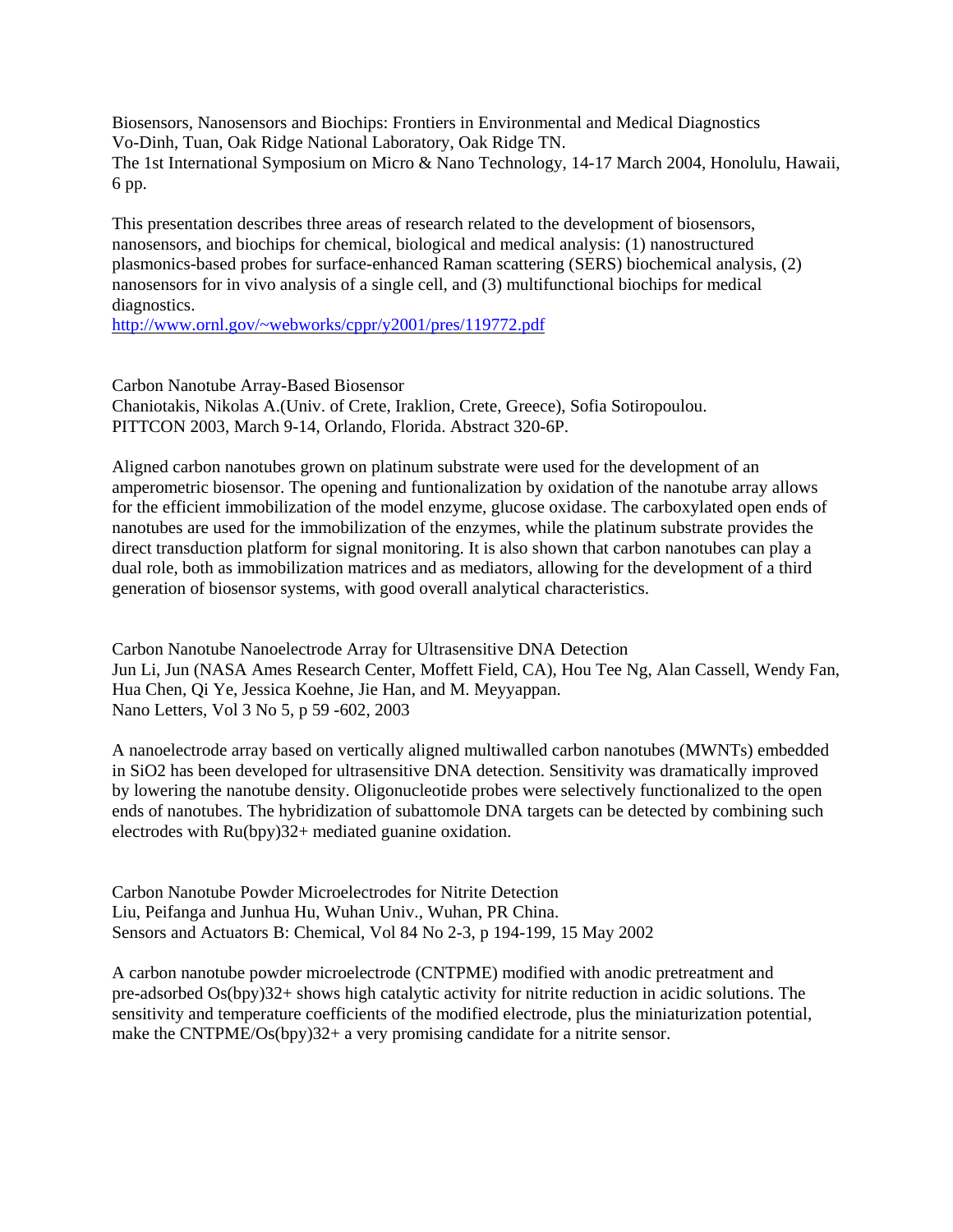Carbon Nanotube Sensors for Gas and Organic Vapor Detection Li, Jing (NASA Ames Research Center, Moffett Field, CA), Y. Lu, Q. Ye, M. Cinke, J. Han, and M. Meyyappan. Nano Letters, Vol 3 No 7, p 929-933, 2003

This paper presents a gas sensor for gas and organic vapor detection at room temperature fabricated by the simple casting of single-walled carbon nanotubes (SWNTs) on an interdigitated electrode (IDE). The sensor responses are linear for concentrations of sub ppm to hundreds of ppm with detection limits of 44 ppb for NO2 and 262 ppb for nitrotoluene. The extended detection capability from gas to organic vapors is attributed to direct charge transfer on individual semiconducting SWNT conductivity with additional electron hopping effects on intertube conductivity through physically adsorbed molecules between SWNTs.

Carbon Nanotube Screen-Printed Electrochemical Sensors Wang, Joseph and Mustafa Musameh. Analyst, Vol 129 No 1, p 1-2, 2004

Carbon-nanotube (CNT) strips fabricated into screen-printed (SP) electrochemical sensors based on a CNT ink combine the advantages of CNT materials and disposable screen-printed electrodes. These thick-film CNT sensors are mechanically stable and exhibit high electrochemical reactivity.

Carbon Nanotubes and Metal Oxide Nanoribbons: Molecular Modeling Maiti, Amitesh, Accelrys Inc., San Diego, CA. Dekker Encyclopedia of Nanoscience and Nanotechnology. Marcel Dekker, NY. ISBN: 0-8247-4797-6, p 461-473, 2004

Two of the most intensely studied nanosystems are carbon nanotubes (CNTs) and metal-oxide nanoribbons. CNTs have been a popular area of research for more than a decade because of the promise of a host of commercial applications, while metal-oxide nanoribbons, particularly those synthesized from inexpensive SnO2 and ZnO, are of great current interest because of their potential applications as chemical sensors for pollutant gas species and biomolecules. The authors illustrate some of the modern techniques of molecular modeling to study technologically important applications of nanosystems, such as displays, electromechanical sensing, and chemical sensing.

Carbon Nanotubes as Electrode Materials for the Assembling of New Electrochemical Biosensors Valentini, F. (Univ. degli Studi di Roma Tor Vergata, Rome, Italy); S. Orlanducci; M.L. Terranova; A. Amine (Univ. Hassan II Mohammedia, Morocco); G. Palleschi. Sensors and actuators B: Chemical, Vol 100 No 1-2, p 117-125, 1 June 2004

In an investigation of the electrochemical response of paste electrodes assembled using single-walled carbon nanotubes, the electrodes were prepared using 60% of Carbolex nanotubes mixed with 40% of mineral oil. Before use, the nanotube material was submitted to a sequence of chemical/physical purification steps to obtain samples consisting mostly of single-walled carbon nanotubes (SWNT) to assure the reproducibility of measurements. The SWNT-modified electrodes were used for the investigation of important neurotransmitters (dopamine and DOPAC), biological molecules (catechol and guanine), inorganic electroactive molecules (ferricyanide), and hydrogen peroxide.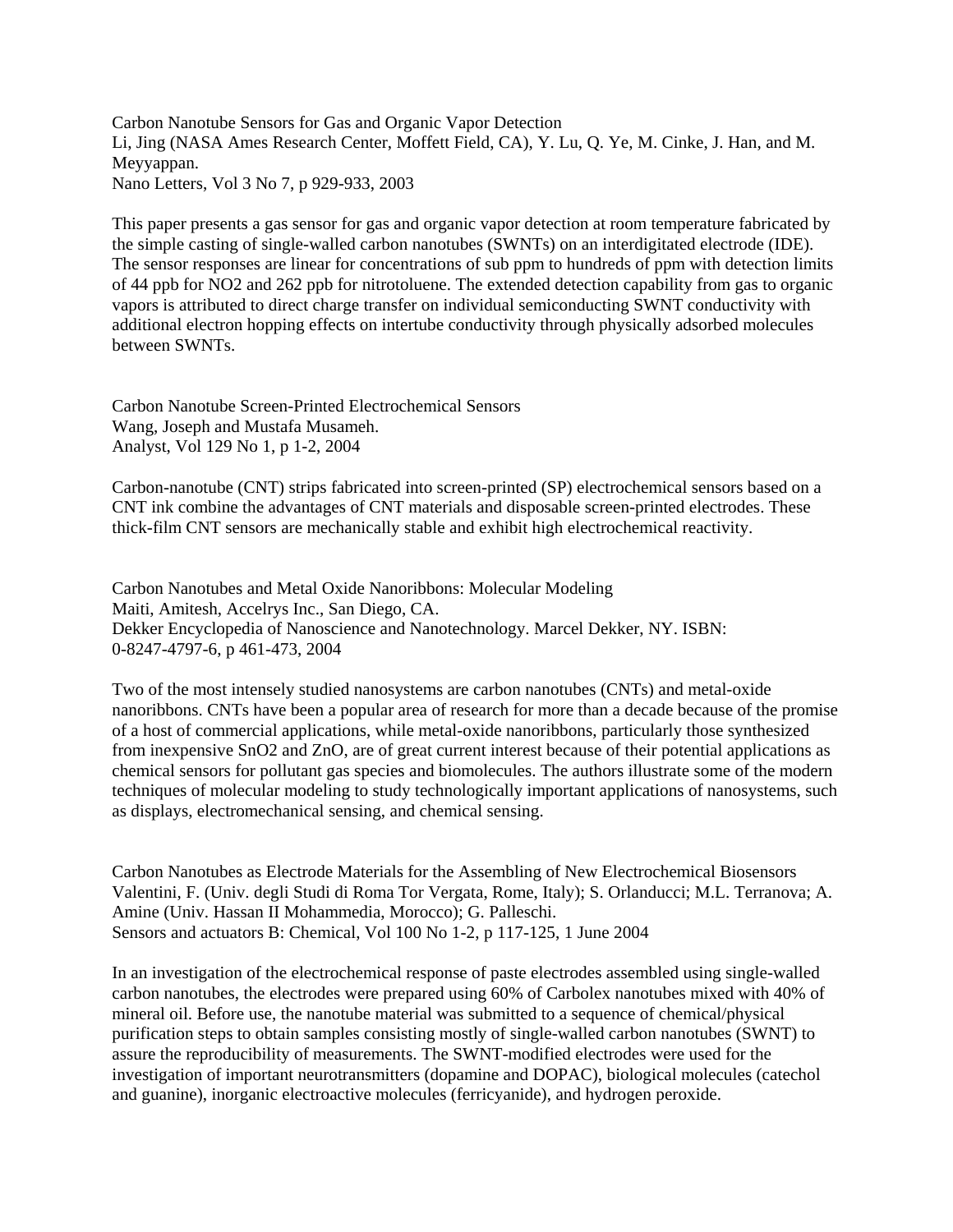Carbon Nanotubes as SAW Chemical Sensors Materials Penza, M. (ENEA Materials and New Technologies Unit, C.R. Brindisi, Brindisi, Italy); F. Antolini; M. Vittori Antisari. Sensors and actuators B: Chemical, Vol 100 No 1-2, p 47-59, 1 June 2004

Surface acoustic wave (SAWs) sensors coated by either single-wall carbon nanotubes (SWCNTs) or multi-wall carbon nanotubes (MWCNTs) have been designed, fabricated, and characterized for chemical detection of volatile organic compounds (VOCs) at room temperature. The selectivity to VOCs under test can be controlled by the type of organic solvent used to disperse the carbon nanotubes as sensing materials onto SAW sensors. The authors discuss some sensing mechanisms between chemical species to be detected and the carbon nanotubes.

Chemical Sensing and Catalysis by One-Dimensional Metal-Oxide Nanostructures Kolmakov, Andrei and Martin Moskovits, Univ. of California, Santa Barbara. Annual Review of Materials Research, Vol 34 No 1, p 151-180, 2004

Metal-oxide nanowires can function as chemical or biological sensors with the potential to be massively multiplexed in devices of small size. The active nanowire sensor element in such devices can be configured either as resistors whose conductance is altered by charge-transfer processes occurring at their surfaces or as field-effect transistors whose properties can be controlled by applying an appropriate potential onto its gate. Functionalizing the surface of these entities offers yet another avenue for expanding their sensing capability. Charge exchange between an adsorbate and the nanowire can change the electron density in the nanowire, modifying the nanowire's carrier density by external means, such as applying a potential to the gate could modify its surface chemical properties and perhaps change the rate and selectivity of catalytic processes occurring at its surface.

A Colorimetric Lead Sensor Using DNAzyme-Directed Assembly of Gold Nanoparticles Lu, Yi (Univ. of Illinois at Urbana-Champaign); Juewen Liu. PITTCON 2003, March 9-14, Orlando, Florida. Abstract 2160-15P.

Researchers have developed a method for directed assembly of gold nanoparticles using DNAzymes and demonstrated their use for sensitive and selective detection and quantification of metal ions, particularly lead. The sensor consists of a DNAzyme and its substrate that can hybridize to a 5'-thio-modified DNA attached to gold nanoparticles. The hybridization brings gold nanoparticles together, resulting in a purple-colored nanoparticle assembly. In the presence of lead, the DNAzyme catalyzes specific hydrolytic cleavage, which disrupts the formation of the nanoparticle assembly, resulting in redcolored individual nanoparticles. The detection level can be tuned from 100 nanomolar to over 200 micromolar. The senosor also is selective over many other metal ions. The simple colorimetric DNAzyme-nanoparticle sensor is well suited for on-site, real-time detection and quantification.

CombiMatrix and Cyrano Collaborate on Nanotechnology Based Sensors Businesswire, 12 Jan 2004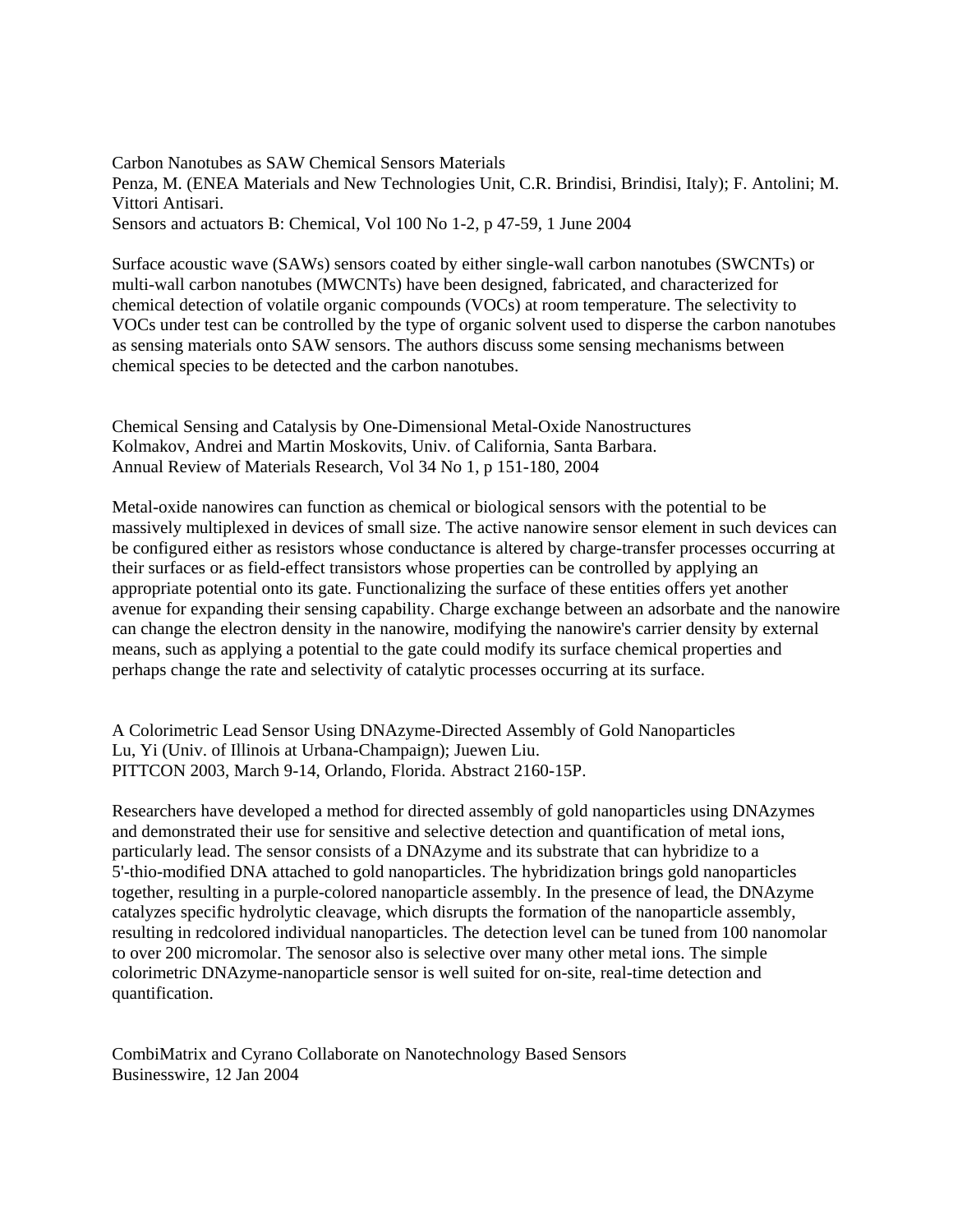Acacia Research Corporation has announced that its CombiMatrix Group and Cyrano Sciences will collaborate on the development of chemical sensors that merge CombiMatrix's microarray technology with Cyrano's electronic nose technology. CombiMatrix's arrays incorporate thousands of independently addressable micro-electrodes on a semiconductor chip. This array technology has been used for applications in genetic analysis, RNAi drug discovery, biodefense applications, and nanomaterials discovery. This collaboration seeks to expand the applicability of this technology for sensing chemical agents in air and water.

Come to the Light: Photochemistry Research Could Lead to Cleaner Environment, New Sensors Binghamton Research, p 40-41, Fall 2003

In supramolecular chemical research, Alistair Lees of Binghamton University is finding ways to insert luminescent compounds into the cavities of some large molecules. Because the luminescence of such molecules changes substantially in reaction to their environment, they make excellent sensors. Recently, Lees and his team found a compound that is a good sensor for cyanide. Other compounds are sensitive to hydrocarbon vapors, which could help detect gaseous pollutants. [http://research.binghamton.edu/main/whatshot/inside/InsideRes\\_03.pdf](http://research.binghamton.edu/main/whatshot/inside/InsideRes_03.pdf)

Comparative Study of Optical Fluorescent Nanosensors (PEBBLEs) and Fiber Optic Microsensors for Oxygen Sensing Chen-Esterlit, Zoe; Serban F. Peteu; Heather A. Clark; William McDonald; Raoul Kopelman. Advances in Fluorescence Sensing Technology IV. Proceedings of SPIE--The International Society for Optical Engineering, Vol 3602, p 156-163, May 1999

Opto-chemical fluorescent oxygen nanosensors referred to as PEBBLE (Probe Encapsulated By Biologically Localized Embedding) sensors were fabricated by immobilizing tris(4,7-diphenyl-1,10-phenanthroline)Ru(II) chloride and tris(1,10-phenanthroline)Ru(II) chloride within a polyacrylamide matrix. PEBBLEs have diameters of 20 to 200 nm and exhibit excellent performance for dissolved oxygen detection. Their performance for oxygen sensing is compared with micrometer-sized (10 to 20 micrometer) optical fiber sensors and free dye in solution.

Complex Catalytic Colloids on the Basis of Firefly Luciferase as Optical Nanosensor Platform Pastorino, L.; S. Disawal; C. Nicolini; Y.M. Lvov; V.V. Erokhin. Biotechnology and Bioengineering, Vol 84 No 3, p 286-291, 2003

A layer-by-layer nano-assembly technique was used to develop complex catalytic microparticles on the basis of firefly luciferase (FL). FL films containing 1, 2, or 3 monolayers were assembled on silver electrode QCM-resonators and on 520-nm diameter sulfonated polystyrene latex by alternate adsorption of FL and polycations using electrostatic interactions for the interlayer interaction. The functionality and stability of the biocolloids were demonstrated by monitoring the intensity of the light emission. Researchers examined factors influencing the light emitted upon catalytic activity of FL, such as the number of luciferase layers in the film and polyion layer at the outermost layer.

Congress Funds \$2 Million in Omnibus Appropriations Bill for Altair Nanotechnologies' and Western Michigan University's Nanoscience Research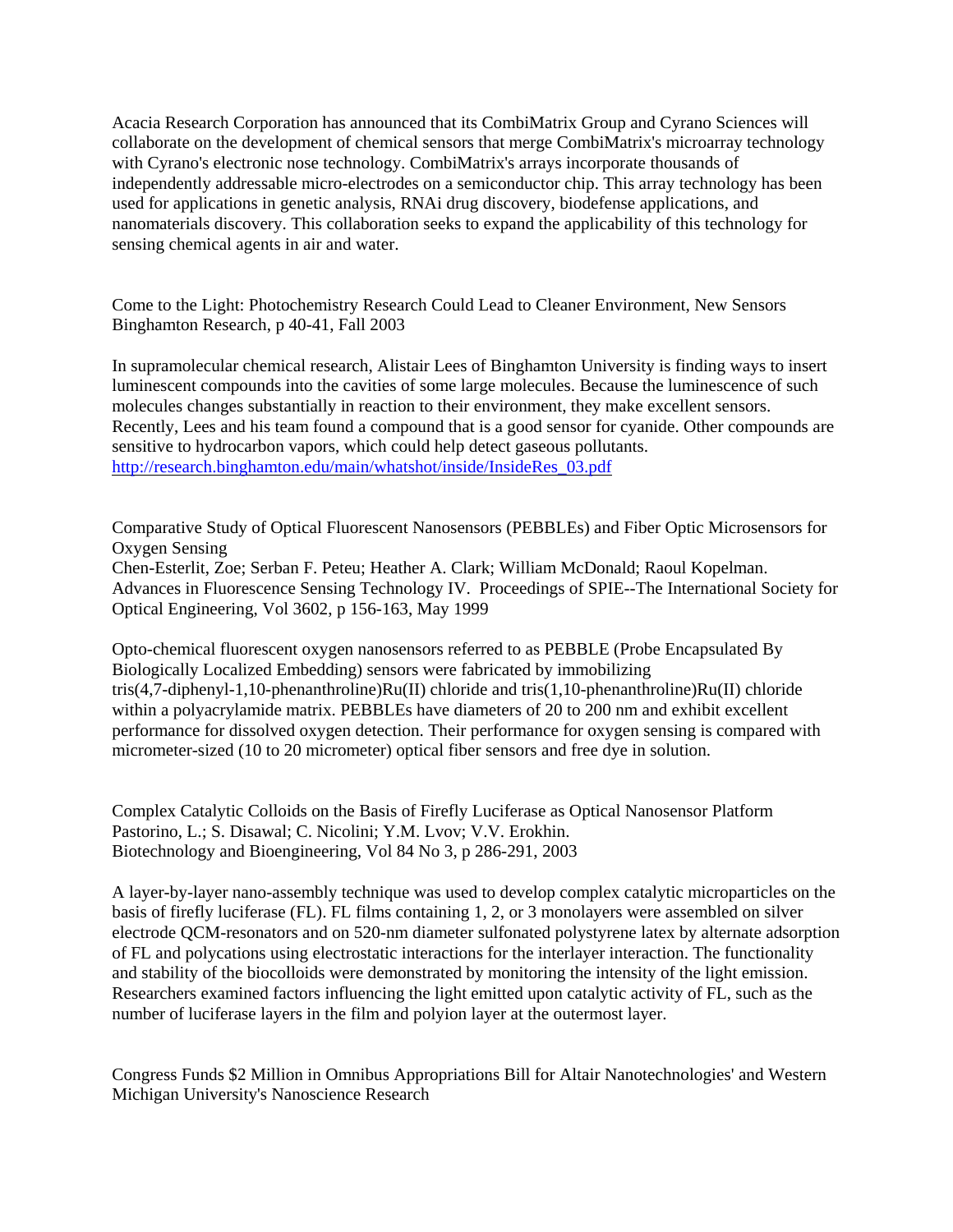Altair Nanotechnologies, Inc., News Release, 14 Dec 2003

Altair Nanotechnologies, Inc. of Reno, NV, and Western Michigan University (WMU) will share grant funding for their joint development of nanosensors for detecting chemical, biological and radiological agents in the environment. The project is a collaboration involving WMU, Altair Nanotechnologies, and the University of Nevada, Reno. The \$2 million was included in the Omnibus Appropriations Bill passed by the U.S. House of Representatives December 9, 2003. WMU and Altair have a joint partnership for seeking Federal support for nanotechnology research and development and will utilize the new grant funding equally. WMU is a national leader in nanobioenvironmental chemistry research and has established the Nanotechnology Research and Computation Center to further this research. Altair owns a proprietary technology for making nanocrystalline materials of unique quality both economically and in large quantities. The company is currently developing special nanomaterials with potential applications in pharmaceuticals, batteries, fuel cells, solar cells, advanced energy storage devices, thermal spray coatings, catalysts, cosmetics, paints, and environmental remediation. Contact: Dr. Subra Muralidharan, WMU, 269-387-3656.

Controlling the Surface Enhanced Raman Effect via the Nanoshell Geometry Jackson, J.B. (Rice Univ., Houston, TX); S.L. Westcott; L.R. Hirsch; J.L. West; N.J. Halas. Applied Physics Letters, Vol 82 No 2, p 257-259, 13 Jan 2003

Systematic variation of the internal geometry of a dielectric core-metal shell nanoparticle allows the local electromagnetic field at the nanoparticle surface to be precisely controlled. The strength of the field as a function of core and shell dimension is measured by monitoring the surface enhanced Raman scattering (SERS) response of nonresonant molecular adsorbates (para-mercaptoaniline) bound to the nanoparticle surface. The SERS enhancement appears to be directly due to nanoparticle geometry alone.

Core-Shell Nanostructured Materials for Chemical and Electrochemical Sensors Zhong, Chuan-Jian, State Univ. of New York at Binghamton. PITTCON 2003, March 9-14, Orlando, Florida. Abstract 640-3.

Research has shown that nanostructured materials can function as chemically-responsive thin films on different sensory platforms, including microelectrode and piezoelectrode sensors, that present interesting opportunities in chemical and electrochemical sensing applications. Recent applications include vapor-phase sensing of volatile organic and nitroaromatic molecules, electrochemical detection of metal ions and toxic species, and optical detection of biologically-relevant analytes. The sensitivity, selectivity, response time, and detection limit of the sensors can be correlated with the electronic conductivity, mass flux, chemical specificity, ligand framework binding and catalytic properties. The author describes a general bottom-up pathway for fabricating nanostructured materials from core-shell nanocrystals of 1 to 20 nm in diameter that entails a single-step assembly process involving interparticle covalent, hydrogen-bonding, or multidentate ligand coordination by molecular wires.

Detection of CO and O2 Using Tin Oxide Nanowire Sensors Kolmakov, A., Y. Zhang, G. Cheng, and M. Moskovits, Univ. of California, Santa Barbara. Advanced Materials, Vol 15 No 12, p 997-1000, June 2003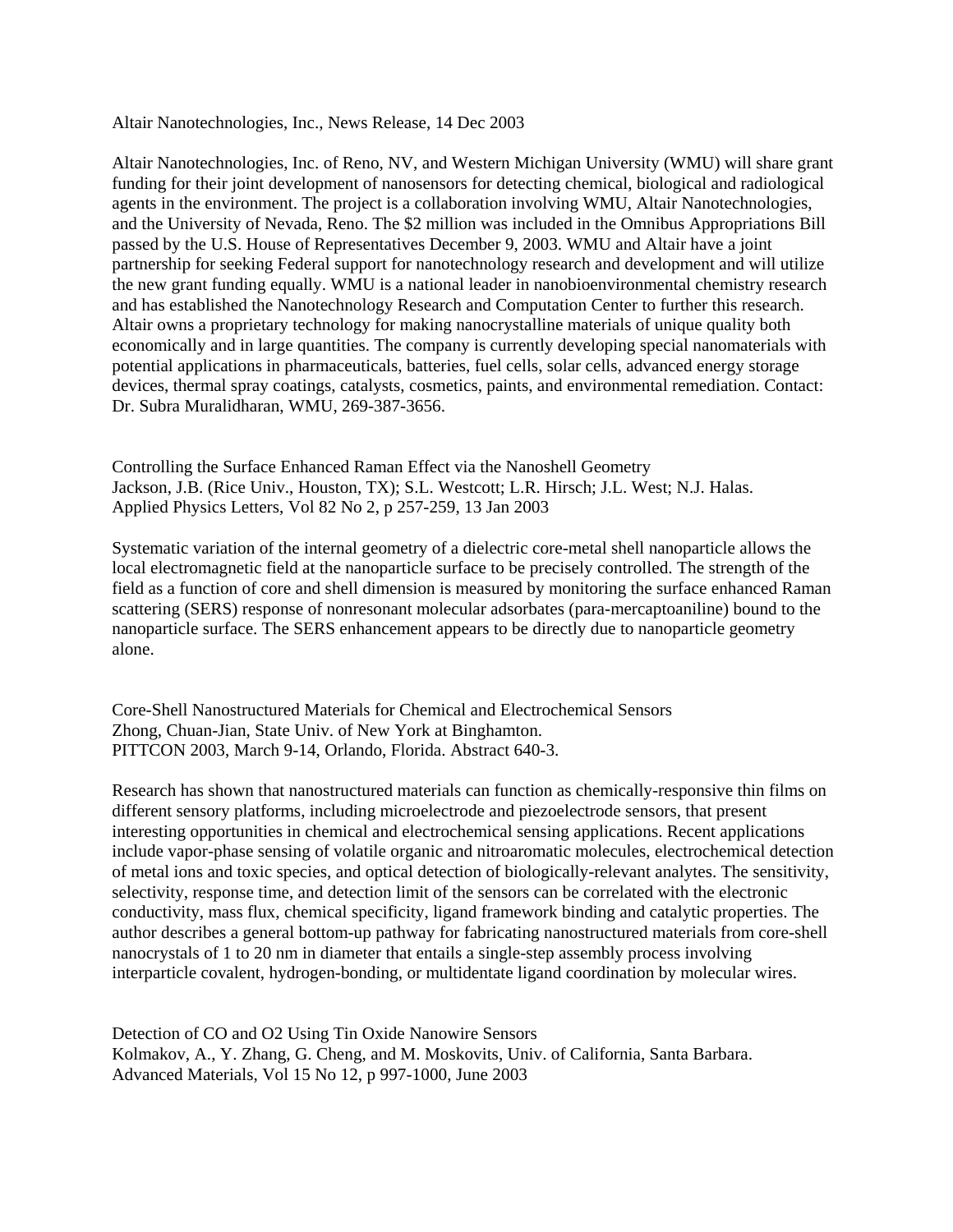Highly uniform SnO2 nanowires with bulk electronic properties directed by their surface chemistry have been produced by isolating and oxidizing tin nanowires selected from a template-synthesized array. The nanowires act as sensitive, fast, stable, and reproducible gas sensors that can be easily integrated into a multi-component array.

Detection of Single Bacterial Cell Using Bioconjugated Nanoparticles Zhao, Xiaojun (Univ of Florida, Gainesville) L.R. Hilliard, S. Jin, W. Tan, Y. Wang. PITTCON 2003, March 9-14, Orlando, Florida. Abstract 1740-6.

A new bionanotechnology based on fluorescence immunoassay for the precise and rapid determination of a single bacterial cell using bioconjugated nanoparticles has been developed as an ultrasensitive fluorescence based immunoassay for the detection of Escherichia coli O157:H7 (E. coli O157: H7). The E. coli O157: H7 cells can be detected quickly and accurately using both a fluorescence microscope and a spectrofluorometer without the need for sample amplification or enrichment.

Determinations of Complex Vapor Mixtures in Ambient Air with a Wireless Microanalytical System: Vision, Progress, and Homeland Security Applications Zellers, Edward T. (Univ. of Michigan, Ann Arbor); et al. Technical Digest of the IEEE Conference on Technologies for Homeland Security, 13-14 November 2002, Waltham, MA. IEEE, Boston, p 92-95, 2002

The Engineering Research Center for Wireless Integrated Microsystems (WIMS) at the University of Michigan is working to merge sophisticated ensembles of microsensors and microinstruments with embedded microcontrollers and wireless (rf) transceivers employing micromechanical components into functional microsystems occupying volumes of ~1cm3 and operating at a few mW of power. This paper describes one such microsystem, a micro gas chromatograph (uGC), designed to determine the components of complex vapor mixtures at trace levels in the environment. Analytes include vapors of interest for homeland security. Nanoclusters with different thiolate tail groups have been synthesized and tested. Response patterns from an array of four sensors, each coated with a different Au-thiolate nanocluster thin film, provide diverse and sensitive responses to the vapors tested. With expectations of a 5000-fold preconcentration factor, the  $\mu$ GC should have LODs <1 ppb for most vapors of interest. <http://www.eecs.umich.edu/~brown/Publications/Homeland02.pdf>

Development and Application of Molecular-Resolution Chemically-Sensitive Nanotube Probes Lieber, Charles M., Harvard College, Cambridge MA, President and Fellows. DTIC: ADA419867, 28 pp, Nov 2002

Carbon nanotubes have been developed as probes for molecular resolution atomic force microscopy imaging. Reproducible methods for the preparation of carbon nanotube probe tips by chemical vapor deposition were demonstrated, and approaches for the preparation of controlled diameter carbon nanotubes were defined. The utility of nanotube probes was demonstrated with development of new method of nanofabrication, and with development of novel method for DNA sequence analysis. In addition, semiconductor nanowires have been developed as building blocks for nanophotonics. A new concept for a nanoscale photonic source using crossed nanowires has been demonstrated, and the novel photonic properties of modulated nanowire heterostructures were shown for the first time. <http://handle.dtic.mil/100.2/ADA419867>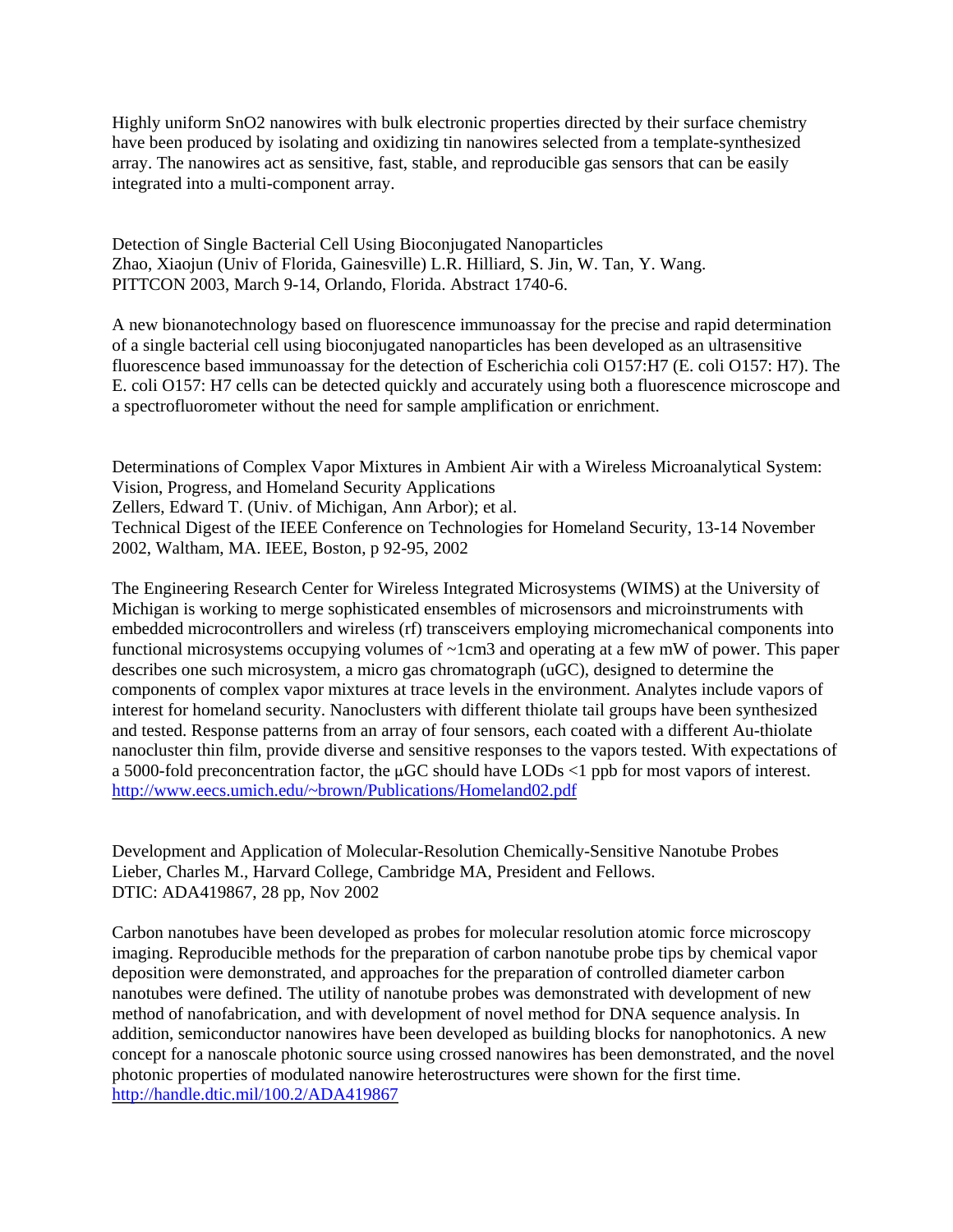Development of a Gas Sensor Utilizing Chemiluminescence on Nanosized Titanium Dioxide Zhu, Yongfa, Jinjun Shi, Zhenyu Zhang, Chao Zhang, and Xinrong Zhang, Tsinghua Univ., Beijing, P.R. China.

Analytical Chemistry, Vol 74 No 1, p 120 -124, 2002

During the development of a gas-sensing mode based on chemiluminescence generated on the surface of nanosized materials, seven nanosized materials were tested, and chemiluminescence was detected from six of them during the catalytic oxidation of organic vapors in air. In a study of the luminescence characteristics of ethanol and acetone vapors passing through the surface of TiO2, the linear range of chemiluminescence intensity versus concentration of organic compounds was 40 to 400 g/mL for ethanol and 20 to 200 g/mL for acetone dissolved in water, respectively. Regenerability and no consumption of sensor substrate signify a long lifetime for the gas sensor.

The Development of Optical Nanosensors for Biological Measurements Cullum, B.M. and T. Vo-Dinh, Oak Ridge National Laboratory, Oak Ridge, TN. Trends in Biotechnology, Vol 18 No 9, p 388-393, 1 Sep 2000

This article discusses and documents the basic concepts of, and developments in, the field of optical nanosensors and nanobiosensors. It describes the progression of this field of research from its birth up to the present, with emphasis on the techniques of sensor construction and their application to biological systems. A brief overview of the techniques for fabricating nanometer-sized optical fibers is followed by descriptions of the various types of transducer and bioreceptor molecules presently used for nanosensor and nanobiosensor fabrication.

Development of a Fluorescent Nanosensor for Ribose Lager, I.; M. Fehr; W.B. Frommer; S. Lalonde. FEBS Letters, Vol 553 No 1, p 85-89, 9 Oct 2003

Nanosensors were engineered by flanking the Escherichia coli periplasmic ribose binding protein with two green fluorescent protein variants to analyze ribose uptake and metabolism in living cells. Following binding of ribose, fluorescence resonance energy transfer decreased with increasing ribose concentration. Five affinity mutants were generated covering binding constants between 400 nM and 11.7 mM.

Development of a Novel Biosensor System Using Bilayer Lipid Membranes for Monitoring Environmental Pollutants Koichiro Kawano, Toshiba Corp. Research and Development Center ISMNT-1: The First International Symposium on Micro & Nano Technology, 14-17 March 2004, Honolulu, Hawaii.

Abstract not available.

Development of Nanosensors and Bioprobes Vo-Dinh, Tuan (Oak Ridge National Laboratory, Oak Ridge, TN); Guy D. Griffin; Jean Pierre Alarie;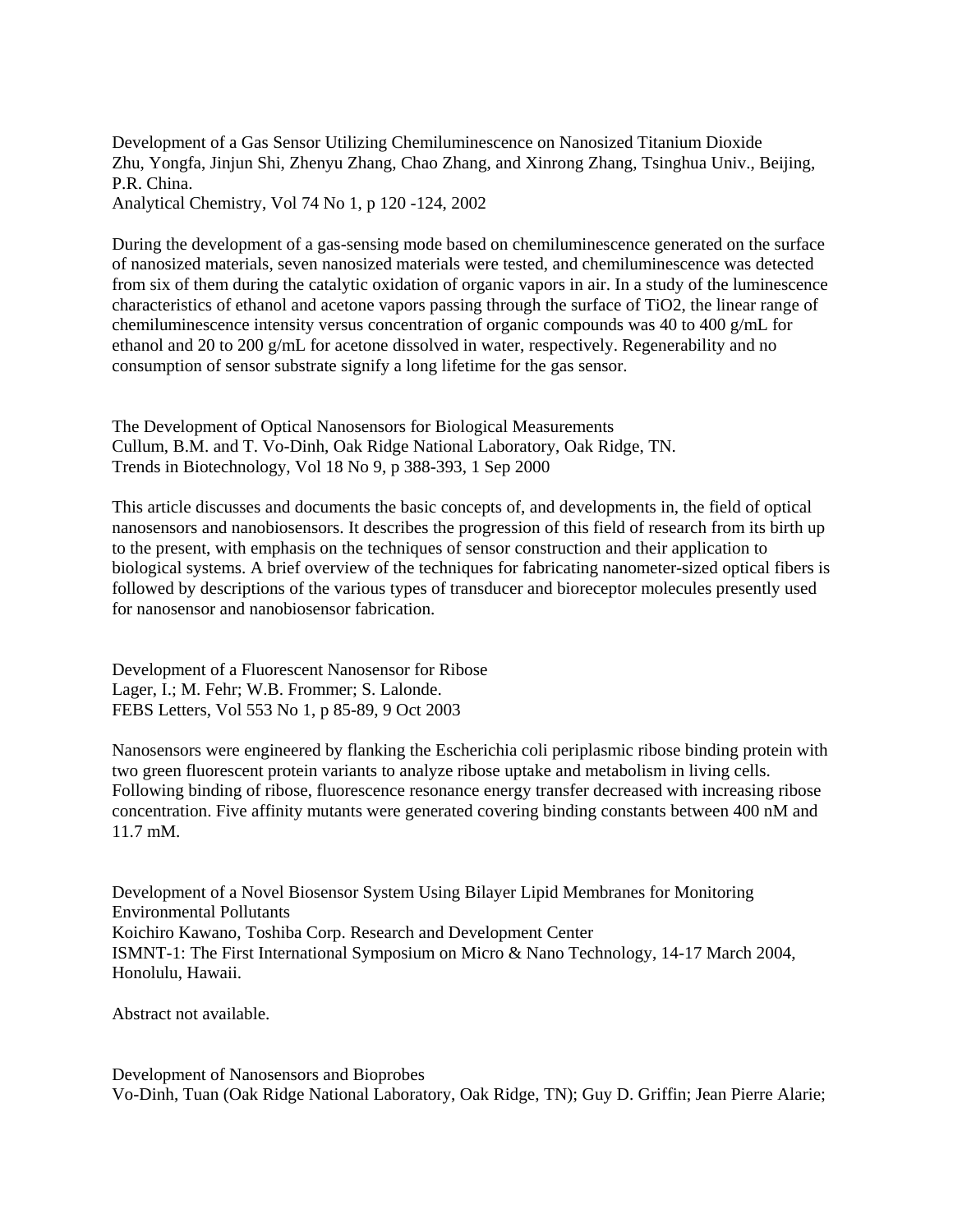Brian Cullum; Bobby Sumpter; Donald Noid. Journal of Nanoparticle Research, Vol 2 No 1, p 17-27, Mar 2000

Nanosensors having bioreceptor probes for bioanalysis were fabricated with optical fibers pulled down to tips having distal end sizes of approximately 30 to 60 nm. The fiberoptic nanoprobes were covalently bound either with bioreceptors, such as antibodies, or with other receptors, such as cyclodextrins that are selective for the size and chemical structure of the analyte molecules. The antibody-based nanoprobe was used for in situ measurements of benzopyrene tetrol in single cells.

Direct Detection of Antibody-Antigen Binding Using an On-Chip Artificial Pore Saleh, Omar A. and Lydia L. Sohn, Princeton Univ., Princeton, NJ. Proceedings of the National Academy of Sciences, Vol 100 No 3, p 820-824, 4 Feb 2003

The authors describe a rapid and highly sensitive all-electronic technique based on the resistive pulse method of particle sizing with a pore to detect the binding of unlabeled antibodies to the surface of latex colloids. An on-chip pore is used to sense colloids derivatized with streptavidin and measure accurately their diameter increase on specific binding to several different types of antibodies. The technique does not require labeling of the reactants and is performed rapidly by using very little solution, and the pore itself is fabricated quickly and inexpensively by using soft lithography. The device's sensitivity could be enhanced by using a more monodisperse population of colloids or even a solution of highly monodisperse nanocrystals Because this method relies only on the volume of bound ligand, it can be generally applied to detecting a wide range of ligand-receptor binding reactions, including the detection of anthrax and other hazardous biological and chemical agents. <http://www.pnas.org/content/vol100/issue3/index.shtml>

Direct Ultrasensitive Electrical Detection of DNA and DNA Sequence Variations Using Nanowire Nanosensors Hahm, Jong-in and Charles M. Lieber, Harvard Univ., Cambridge, MA. Nano Letters, Vol 4 No 1, p 51 -54, 2004

Two-terminal silicon nanowire electronic devices have been developed that function as ultrasensitive and selective detectors of DNA. This nanowire-based approach represents a step forward for direct, label-free DNA detection with extreme sensitivity and good selectivity, and could provide a pathway to integrated, high-throughput, multiplexed DNA detection for genetic screening and biothreat detection.

Disposable Carbon Nanotube Modified Screen-Printed Biosensor for Amperometric Detection of Organophosphorus Pesticides and Nerve Agents Lin Y. (Pacific Northwest National Lab, Richland, WA), F. Lu, and J. Wang. Electroanalysis, Vol 16 No 1-2, p 145-149, 2004 (Special Issue: Nanotechnology)

A disposable carbon nanotube-based biosensor was successfully developed and applied to the detection of organophosphorus (OP) pesticides and nerve agents. The biosensors using acetycholinesterase (AChE)/choline oxidase (CHO) enzymes provided a high sensitivity, large linear range and low detection limits for the analysis of OP compounds.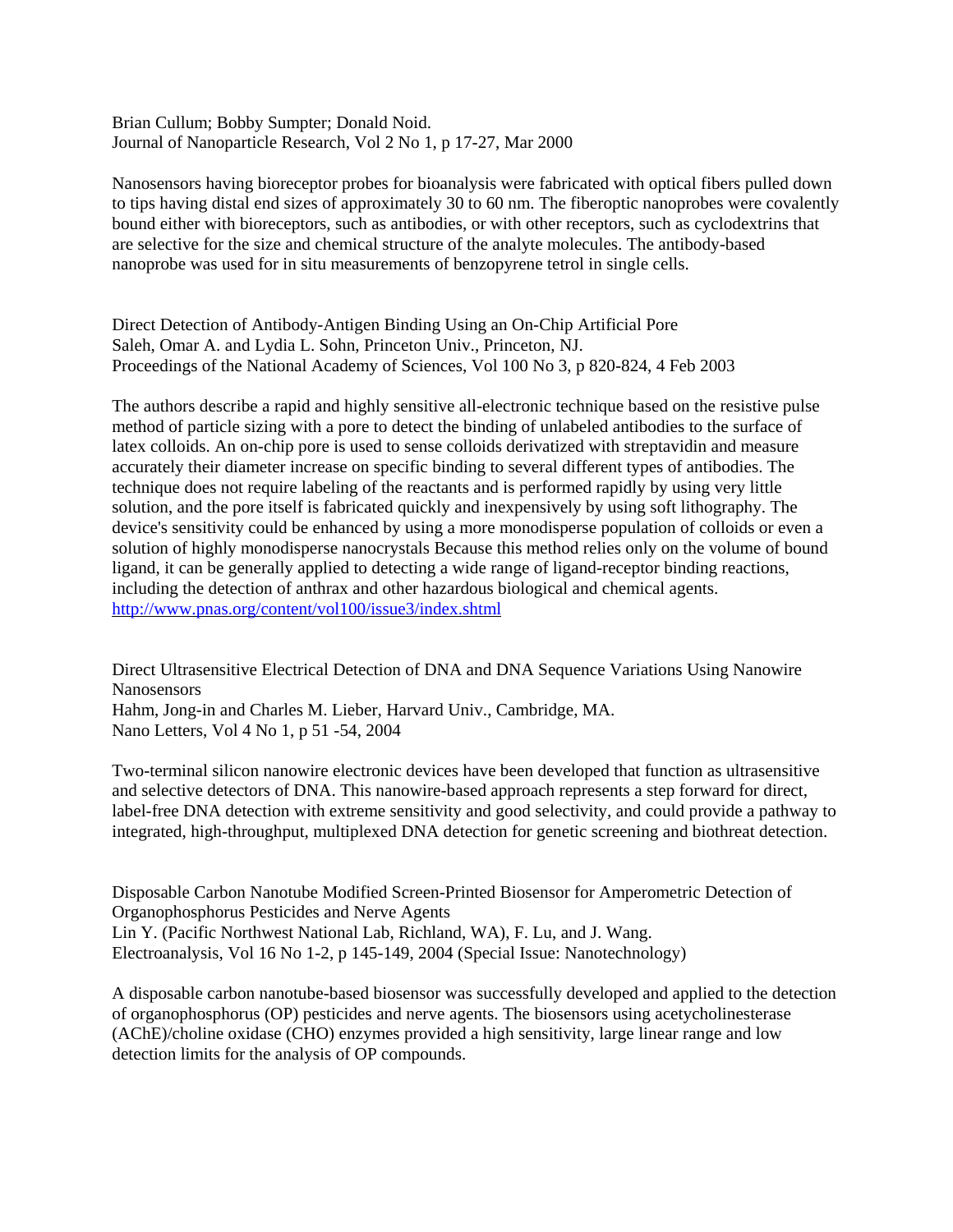Dual-Chemiresistor GC Detector Employing Monolayer-Protected Metal Nanocluster Interfaces Cai, Q.Y.; E.T. Zellers. Analytical Chemistry, Vol 74, p 3533-3539, 2002

Researchers synthesized and tested two gold-thiolate monolayer-protected (nano)clusters as interfacial layers on a dual chemiresistor vapor sensor array. Responses (changes in dc resistance) to each of 11 organic solvent vapors were rapid, reversible, and linear with concentration at low vapor concentrations, becoming sublinear at higher concentrations. Limits of detection (LODs) range from 0.1 to 24 parts per million and vary inversely with solvent vapor pressure. When configured as a GC detector and used to analyze 0.5-L preconcentrated samples of the 11-vapor mixture, the array provides LODs of less than or equal to 700 parts per trillion for most vapors, comparing favorably with those from an integrated array of polymer-coated surface acoustic wave sensors configured and tested similarly. Scaling the active device area down by a factor of 16 has no significant effect on sensitivity. <http://www.wimserc.org/downloads/etznanoAC02.pdf>

Electrical Properties of Solid-State Nanopore Sensors Golovchenko, Jene A. and Daniel Branton, Harvard College, Cambridge, MA. DTIC: ADA417079, 3 pp, Sep 2003

This final report documents support from the Office of Naval Research in developing a solid state single molecule sensor. The sensor uses a voltage-biased nanopore in an insulating membrane that separates two pools of conducting salt water. The biased nanopore attracts and translocates charged biopolymers like DNA. The ionic current that flows through the pore is sensitive to the presence of single molecules and can be used to measure their passage. <http://handle.dtic.mil/100.2/ADA417079>

Electroanalytical and Bioelectroanalytical Systems Based on Metal and Semiconductor Nanoparticles Katz, Eugenii and Itamar Willner (Hebrew Univ. of Jerusalem, Jerusalem, Israel); Joseph Wang (New Mexico State Univ., Las Cruces).

Electroanalysis, Vol 16 No 1-2, p 19-44, Jan 2004

Metal nanoparticles provide three important functions for electroanalysis: (1) the roughening of the conductive sensing interface, (2) the catalytic properties of the nanoparticles permitting their enlargement with metals, and (3) the amplified electrochemical detection of the metal deposits and the conductivity properties of nanoparticles at nanoscale dimensions that allow the electrical contact of redox-centers in proteins with electrode surfaces. These unique functions of nanoparticles were employed for developing electrochemical gas sensors and electrochemical sensors based on molecularor polymer-functionalized nanoparticle sensing interfaces, and for constructing different biosensors, including enzyme-based electrodes, immunosensors, and DNA sensors.

Electrochemical Sensors Based on Functionalized Nanoporous Silica Lin, Y., W. Yantasee, and G.E. Fryxell, Pacific Northwest National Lab, Richland, WA. Dekker Encyclopedia of Nanoscience and Nanotechnology. Marcel Dekker, NY. ISBN: 0-8247-4797-6, p 1051-1062, 2004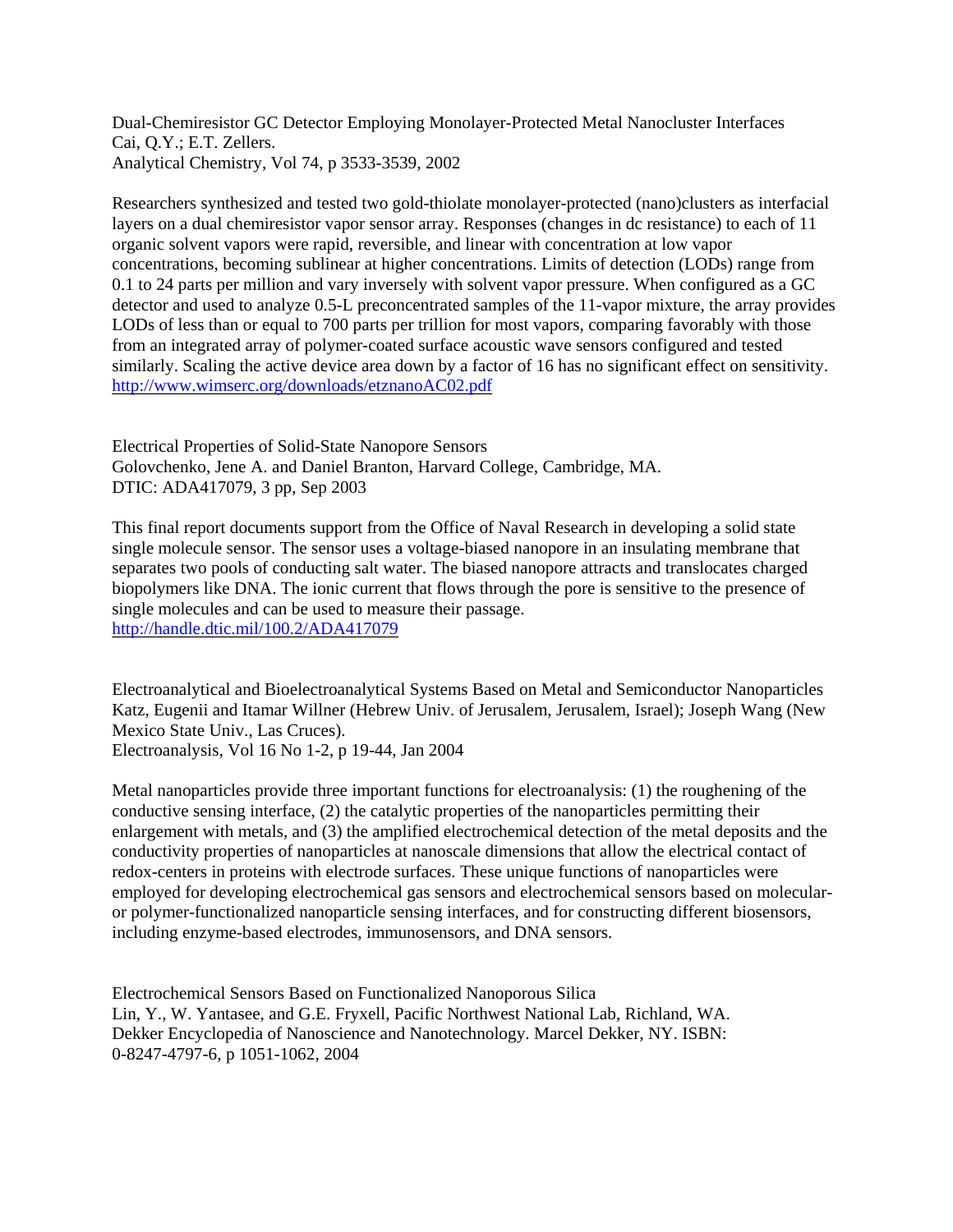This article reviews the successful development of solid-state, mercury-free electrochemical sensors by using nanostructured materials. Specifically, thiol- or acetamide phosphonic acid-functionalized nanoporous silica materials have been incorporated in carbon paste electrodes for the detection of uranium, and the simultaneous detection of lead/mercury and copper/lead/cadmium. Thiol-functionalized mesoporous silica thin film has been immobilized on gold electrode arrays for the detection of lead ions. The electrochemical sensors based on functionalized nanoporous silica yield reproducible measurements with excellent detection limits (at a few ppb of metal ions) and require little or no regeneration of electrode materials.

Electrochemical Toxicity Sensors Rusling, James F., Univ. of Connecticut, Storrs. Dekker Encyclopedia of Nanoscience and Nanotechnology. Marcel Dekker, NY. ISBN: 0-8247-4797-6, p 1063-1072, 2004

Covalent DNA adducts of activated molecules (e.g., styrene, benzo[a]pyrene, napthylamines) with DNA bases are important biomarkers of cancer risk in humans exposed to toxic molecules. Conventional toxicity evaluation of new chemicals proceeds from microbiological testing to animal testing and is expensive and time consuming, hence simple, inexpensive chemical screening protocols that could be used at early stages of commercial consideration would be very useful. One such scheme could be based on enzyme bioactivation of the chemicals with detection of DNA damage from the resulting metabolites. Sensors built on this principle could be used to screen chemicals and metabolites that clearly damage DNA.

Electrochemical Investigation of Lead(II) in a Polymerized Crystalline Colloidal Array Sensor Material Containing Benzo-18-Crown-6-Ether Geary, Caroline D. (Univ. of Pittsburgh, Pittsburgh, PA); S.A. Asher, C.E. Reese, S.G. Weber. PITTCON 2003, March 9-14, Orlando, Florida. Abstract 450-8.

In nanosystems research, the complexation between 18-crown-6 and lead(II) has been applied to both sensors and display devices. Electrochemical experiments have been carried out on this system with lead(II) in aqueous solution containing an excess of 18-crown-6. Using a square wave waveform with different experimental timescales, stoichiometry, binding constants, and rate constants have been determined at 25 degrees C for the system with both nitrate and perchlorate anions at a Hg/C electrode. Results indicate that there is an anion effect on the rate constants. Electrochemical experiments also have tested the binding of lead(II) with benzo-18-crown-6 immobilized in a polymerized crystalline colloidal array (PCCA) using a mercury film on gold electrode in contact with the PCCA.

Electrochemical Oxidation and Detection of Chlorinated Phenols: A Comparison of Boron-Doped Microcrystalline and Nanocrystalline Diamond Thin-Film Electrodes Mutaaga, Grace W. (Michigan State Univ.); Natasha Tasheva; Greg M. Swain. PITTCON 2003, March 9-14, Orlando, Florida. Abstract 2120-16P.

Electrically conducting microcrystalline and nanocrystalline diamond thin-film electrodes for the detection of chlorinated phenols show promise due to their low background current, good responsiveness, and lack of fouling. Cyclic voltammetric results demonstrate that diamond exhibits good responsiveness and resists fouling during the electrochemical oxidation of phenol and chlorinated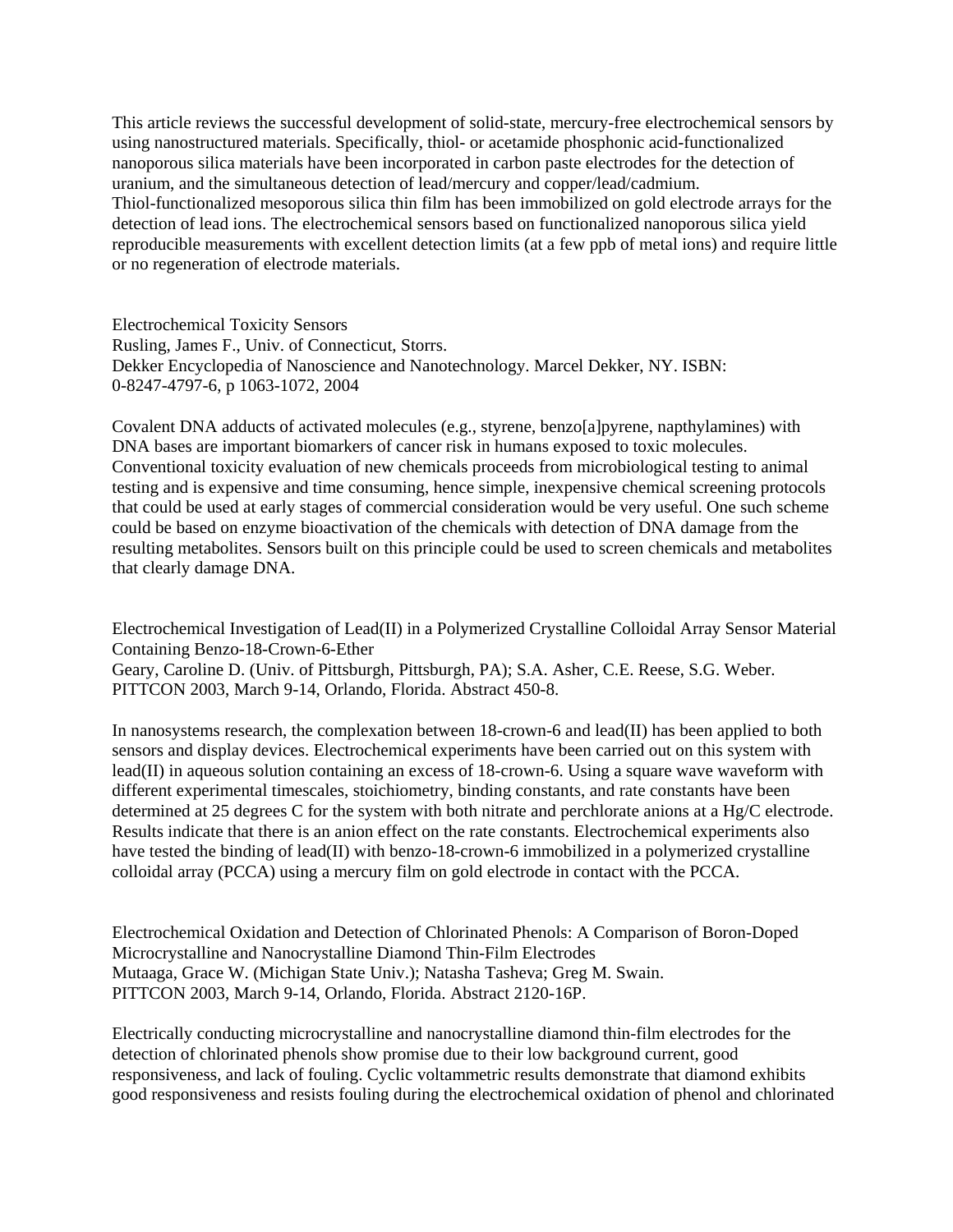phenols. The diamond electrode performance was evaluated in terms of the linear dynamic range, limit of quantitation, response variability, and response stability. Both types of diamond exhibited good response variability, stability, and response reproducibility.

Electromechanical and Chemical Sensing at the Nanoscale: Molecular Modeling Applications Maiti, Amitesh, Accelrys Inc., San Diego, CA. Molecular Simulation, Vol 30 No 4, p 191-198, 15 Apr 2004

Of the potential application areas commonly associated with nanotechnology, sensors based on carbon nanotubes (CNT) and metal-oxide nanoribbons are among those closest to commercial reality. The author reviews some recent molecular modeling investigations (First-Principles Density Functional Theory (DFT), classical molecular mechanics, and Green's-function-based tight-binding transport) on CNT-based electromechanical sensors and the gas-sensing properties of SnO2 nanoribbons.

Electron Transfer of Redox Enzymes to Inorganic Electrodes Zhang, Shuguang, Massachusetts Inst. of Technology, Cambridge. DTIC: ADA419613, 4 pp, 2003

This project was undertaken to develop a protein and peptide-based nanowire and nanoswitch with defined length and properties for a broad spectrum of application in nanobiotechnology. The nanowires were used to develop a novel enzyme/conductive matrix in which the activity of redox enzymes could be controlled by direct electron transfer to inorganic electrodes. Synthetic peptide structures were investigated as linking agents between target enzymes and conductive electrodes. The direct coupling of nanocrystals to amino acids, peptide, and proteins was carried out through several methods. One approach was to couple the nanocrystals to peptides and proteins directly, but the yield was very low and become prohibitively expensive. The successful alternative was first to couple the nanocrystals to amino acids and then to make peptides and proteins through chemical synthesis. <http://handle.dtic.mil/100.2/ADA419613>

Electro-Oxidation and Amperometric Detection of Chlorinated Phenols at Boron-Doped Diamond Electrodes: A Comparison of Microcrystalline and Nanocrystalline Thin Films Muna, Grace W., Natasha Tasheva, and Greg M. Swain, Michigan State Univ., East Lansing. Environmental Science & Technology, Vol 38 No 13, p 3674-3682, 2004

The electro-oxidation and amperometric detection of phenol and chlorinated phenols, the latter coupled with flow injection analysis (FIA) and high performance liquid chromatography (HPLC), has been accomplished using boron-doped microcrystalline and nanocrystalline diamond thin-film electrodes. Cyclic voltammetric studies were performed to evaluate the redox response of phenol, 2-chlorophenol, 3-chlorophenol, 4-chlorophenol, and pentachlorophenol (PCP) in phosphate buffer, pH 3.5, as a function of the potential scan rate and cycle number. The diamond electrode performance for the amperometric detection of these contaminants in FIA-EC and HPLC-EC was evaluated in terms of the linear dynamic range, limit of quantitation, sensitivity, response precision, and response stability. Both electrode types exhibited good sensitivity, response reproducibility, and response stability for all the analytes, and could be used from days to weeks in measurement after a periodic soak in distilled 2-propanol to maintain optimum performance. The researchers also tested the HPLC-EC assay for the determination of 2-chlorophenol in a contaminated soil sample.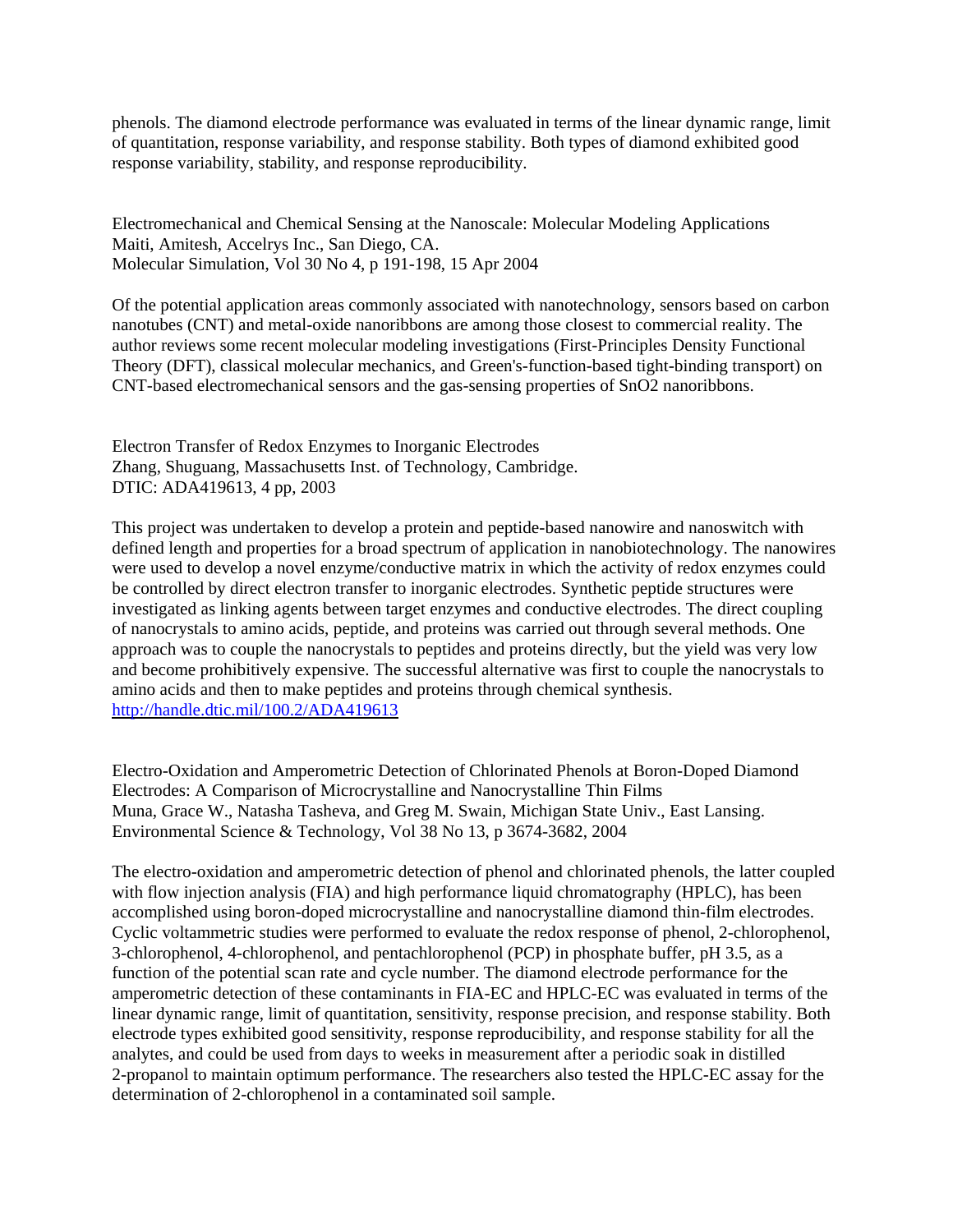Electrospun Nanofibrous Membranes for Highly Sensitive Optical Sensors Wang, X., C. Drew, and S.-H. Lee; K.J. Senecal; J. Kumar (Univ. of Massachusetts Lowell); L.A. Samuelson (Natick Soldier Center, U.S. Army Soldier & Biological Chemical Command, Natick, MA).

Nano Letters, Vol 2 No 11, p 1273-1275, 2002

Electrospun nanofibrous membranes can be used in the fabrication of highly responsive fluorescence quenching-based optical sensors for metal ions (Fe3+ and Hg2+) and 2,4-dinitrotoluene (DNT). A fluorescent polymer, poly(acrylic acid)-poly(pyrene methanol) (PAA-PM), was used as a sensing material. Optical chemical sensors were fabricated by electrospinning PAA-PM and thermally cross-linkable polyurethane latex mixture solutions. The sensors showed high sensitivities due to the high surface area-to-volume ratio of the nanofibrous membrane structures.

## Engineers Think Big by Designing Small University of Michigan at Ann Arbor, News Release, 5 Sep 2002

Nanotechnology investors and experts converged on Ypsilanti, MI, September 8-12 for COMS 2002, the 7th International Conference on the Commercialization of Micro and Nano Systems. Held at the University of Michigan's NSF-sponsored Engineering Research Center for Wireless Integrated Microsystems (ERC-WIMS), the conference explored how the miniaturization of sensors and actuators will introduce a new era of solutions for consumers, engineers, doctors, and environmentalists, including devices such as integrated environmental monitors. Environmental scientists currently rely on laboratories full of large and complex equipment to analyze samples brought back from the field. Wireless MEMS technology could shrink these laboratories down to the size of a chip and make them deployable exactly where they are needed. These mini-laboratories could provide instantaneous biohazard warnings or be incorporated into industrial pollution controls. The University of Michigan is developing a low power environmental cube that will contain a variety of sensors, including a microgas analyzer capable of recognizing the top 40 pollutants on the EPA's air toxics list. The device, which will occupy less than two cubic centimeters of space, is designed to detect pollutants with a sensitivity of about one part per billion. MEMS technology still has significant technical hurdles to overcome, including designing improved power sources and low power controllers for the devices, and developing generic microsystem packages.

Environmental and Sensing Applications of Molecular Self-Assembly Fryxell, G.E., R.S. Addleman, S.V. Mattigod, Y. Lin, T.S. Zemanian, H. Wu, J.C. Birnbaum, J. Liu, and X. Feng. Dekker Encyclopedia of Nanoscience and Nanotechnology. Marcel Dekker, NY. ISBN:

0-8247-4797-6, p 1125-1135, 2004

Research in the last decade has shown that matter can be manipulated and measured at the nanometer scale in structures of honeycombed pores, spheres, icosahedra, nanotubes and nanorods, and self-assembled structural hierarchies. The purpose of this article is to show how understanding the structural and chemical properties of these novel new materials can be applied to the synthesis of nanostructured hybrid materials that can address needs in the areas of drinking water purification, environmental remediation, and enhancing the sensitivity of analytical methods for detecting heavy metal contamination.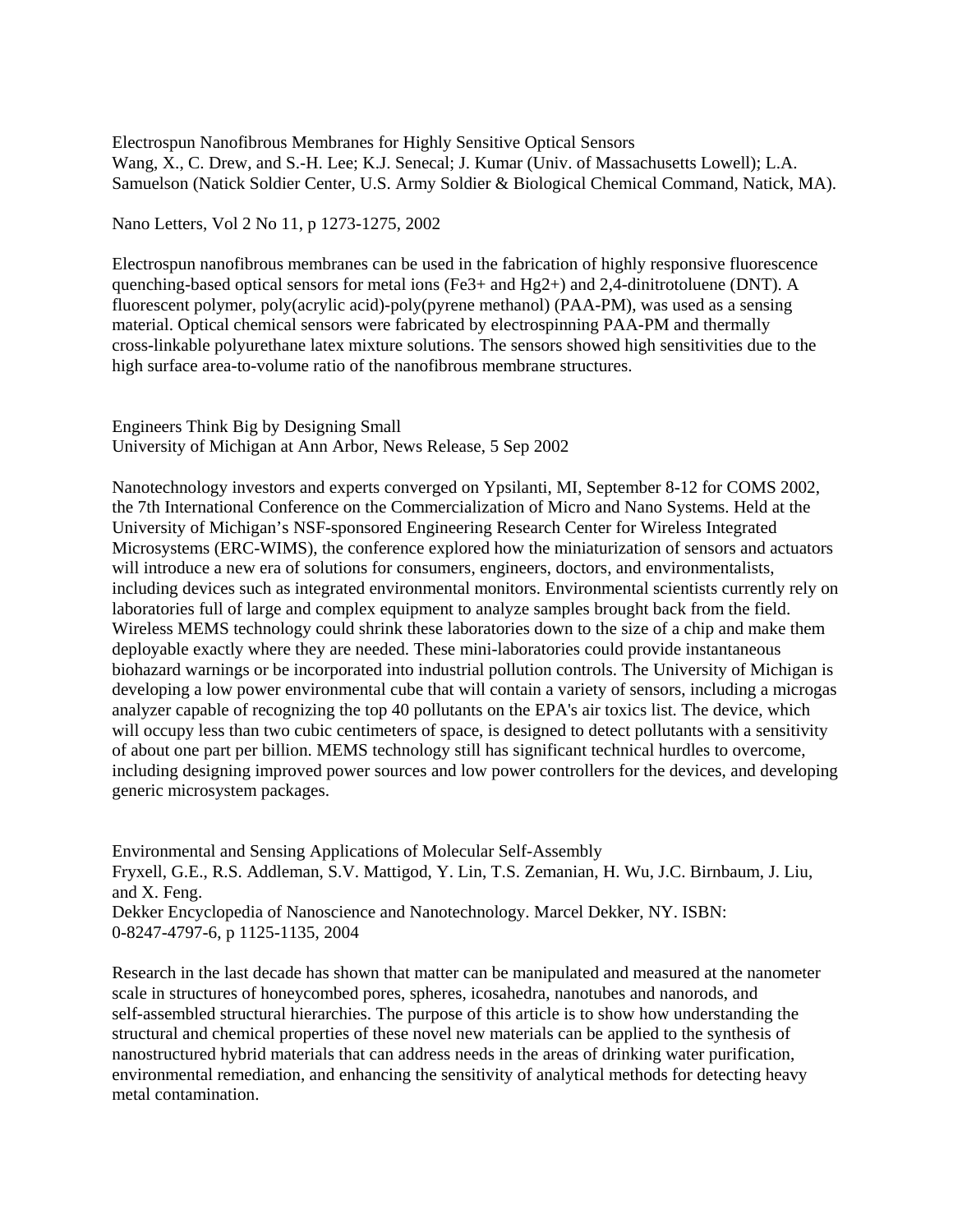Environmental Pollution Monitoring Using Eco-Sensor Based on Bilayer Lipid Membranes Mizuho Murahashi, Japan Advanced Inst. of Science and Technology. ISMNT-1: The First International Symposium on Micro & Nano Technology, 14-17 March 2004, Honolulu, Hawaii.

Abstract not available.

Environmental Technologies at the Nanoscale Masciangioli, Tina; Wei-Xian Zhang (Lehigh Univ.). Environmental Science & Technology, Vol 37 No 5, p 102A-108A, 2003

Maintaining and improving soil, water, and air quality represent some of the most formidable challenges facing global society in the 21st century. Pollutants from such diverse sources as oil and chemical spills, pesticide and fertilizer runoff, abandoned industrial and mining sites, and airborne gaseous and particulate matter from automobiles exacerbate the situation on a daily basis. Detecting and treating existing contaminants and preventing new pollution are among the challenges. The aggregate financial burden for improving air, water, and soil quality is truly staggering. This paper describes a prospective solution, nanotechnology, to these immense environmental problems. [http://www.nano.gov/html/res/GC\\_ENV\\_PaperZhang\\_03-0304.pdf](http://www.nano.gov/html/res/GC_ENV_PaperZhang_03-0304.pdf)

Fabrication and Characterization of Carbon Nanoparticles for Polymer Based Vapor Sensors Quercia, L. (ENEA, Portici (NA), Italy); F. Loffredo; B. Alfano; V. La Ferrara; G. Di Francia. Sensors and actuators B: Chemical, Vol 100 No 1-2, p 22-28, 1 June 2004

Vapor sensors have been fabricated and characterized with carbon nanoparticles obtained by flame synthesis. Electrochemically prepared porous silicon with a 40% porosity has been used as the substrate for the carbon growth. The carbon structures seem to be composed of units whose size ranges from 5 to 20nm. Composite thin films have been realized using mainly poly(methyl-methacrylate) (PMMA) as polymeric insulating matrix. Thin films of the composite are used to realize chemiresistor sensing devices. The characteristics of the sensors responses to volatile organic compounds (VOCs) are related to filler types that optimize the sensing device and show the importance of the filler characteristics.

Fabrication of Solid-State Nanopores with Single-Nanometre Precision Storm, A.J. (Delft Univ. of Technology, Delft, The Netherlands); J.H. Chen; X.S. Ling; H.W. Zandbergen; C. Dekker. Nature Materials, Vol 2 No 8, p 537-540, Aug 2003

This paper reports a new technique for fabricating silicon oxide nanopores with single-nanometer precision and direct visual feedback, using state-of-the-art silicon technology and transmission electron microscopy. First, a pore of 20 nm is opened in a silicon membrane by using electron-beam lithography and anisotropic etching. After thermal oxidation, the pore can be reduced to a single nanometer when it is exposed to a high-energy electron beam. This fluidizes the silicon oxide, leading to a shrinking of the small hole due to surface tension. When the electron beam is switched off, the material quenches and retains its shape. This technique greatly increases the level of control in the fabrication of a wide range of nanodevices.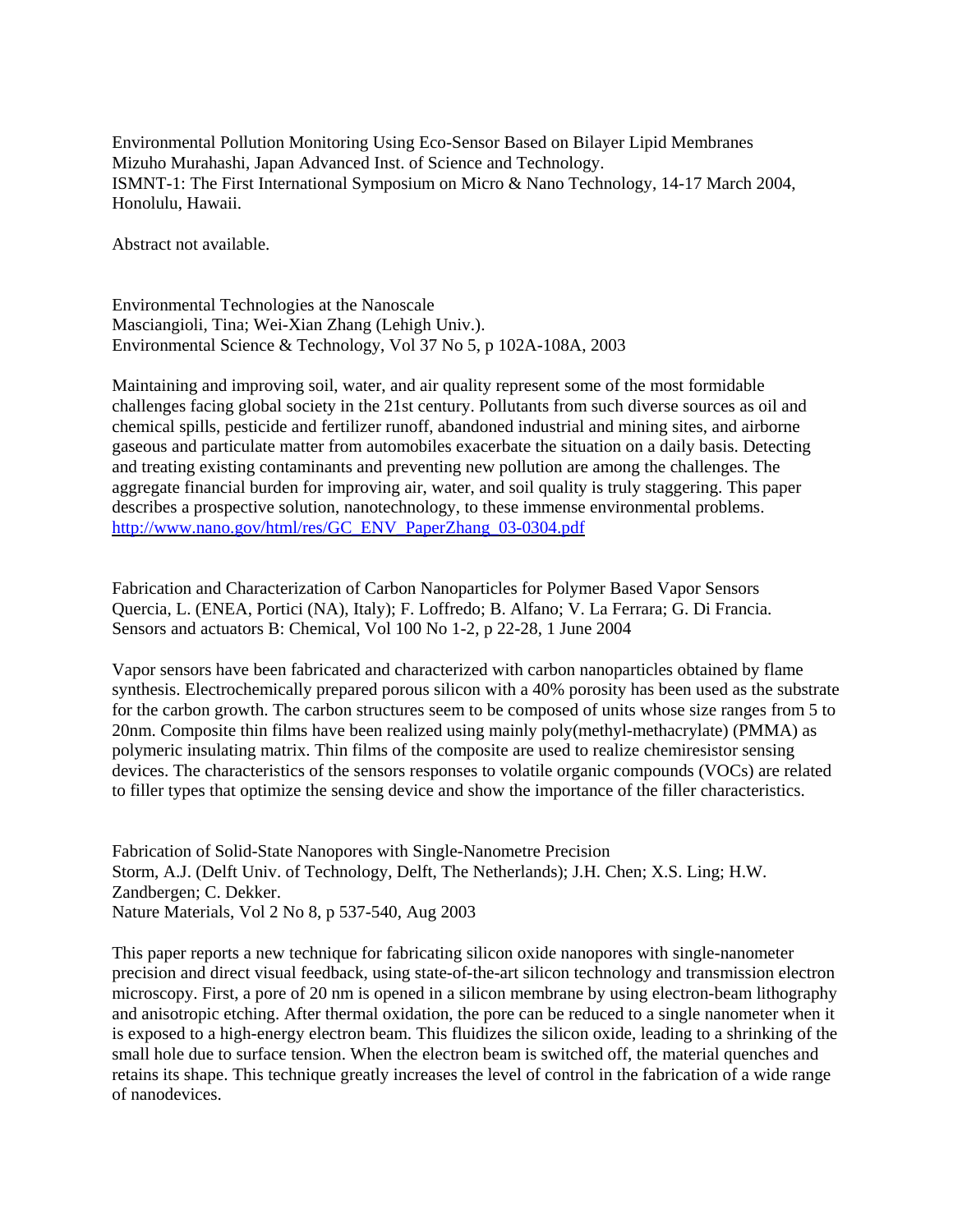Fiber-Optic Nitric Oxide-Selective Biosensors and Nanosensors. Barker, Susan L.R. (Univ. of Michigan, Ann Arbor); R. Kopelman; M.A. Cusanovich. Analytical chemistry, Vol 70 No 5, p 971-976, 1998

Both micro- and nanosensors for nitric oxide have been prepared with cytochromes c', and their response is fast, reversible, and linear up to 1 mM nitric oxide. The detection limit is 20 microM, making the sensor useful for some biological samples. While sensors have been prepared based on the fluorescence of the cytochromes c', optodes with greatly enhanced signal-to-noise ratios have been made by labeling the cytochrome c' with a fluorescent dye.

A Fluorescence Nanosensor for Cu2+ on Silica Particles Brasola, E. (Univ. di Padova, Padova, Italy); F. Mancin; E. Rampazzo; P. Tecilla; U. Tonellato. Chemical Communications (Camb). Vol 24, p 3026-3027, 21 Dec 2003

A fluorescence nanosensor for Cu2+ ions has been obtained by surface functionalization of silica particles with trialkoxysilane derivatized ligand and fluorescent dye.

A Fluorescent PEBBLE Nanosensor for Intracellular Free Zinc Sumner, J.P. (Univ. of Michigan, Ann Arbor); J.W. Aylott; E. Monson; R. Kopelman. Analyst, Vol 127 No 1, p 11-16, 2002

In the development and characterization of a fluorescent optical PEBBLE (Probe Encapsulated By Biologically Localized Embedding) nanosensor for the detection of zinc, a ratiometric sensor has been fabricated that incorporates two fluorescent dyes. One dye is sensitive to zinc and the other acts as a reference. The sensing components are entrapped within a polymer matrix by a microemulsion polymerization process that produces spherical sensors of 20 to 200 nm. The response time for the PEBBLE is less than 4 seconds and the sensor is reversible and photostable. These sensors are capable of real-time inter- and intra-cellular imaging and are insensitive to interference from proteins.

Future Watch: Smart Dust -- Mighty Motes for Medicine, Manufacturing, the Military and More Hoffman, Thomas. Computerworld, 24 Mar 2003

"Smart dust" devices are tiny wireless microelectromechanical sensors (MEMS) that can detect everything from light to vibrations. Thanks to recent breakthroughs in silicon and fabrication techniques, these "motes" could eventually be the size of a grain of sand, though each would contain sensors, computing circuits, bidirectional wireless communications technology, and a power supply. Technical obstacles to widespread commercial adoption include design challenges in fusing MEMS and electronics onto a single chip, reducing the several semiconductors needed today to operate these motes down to a single semiconductor, and deploying wireless motes that aren't tethered to power sources, such as electrical outlets or batteries. Nanotechnologies may eventually have a huge impact on society, which helps explain why the Defense Advanced Research Projects Agency began funding aspects of this work at the University of California, Berkeley, in 1998. The goal for researchers is to get these chips down to 1mm on a side. Current motes are about 5mm. The cost of motes has been dropping steadily. Prices range from \$50 to \$100 each today, and they are likely to fall to \$1 within five years.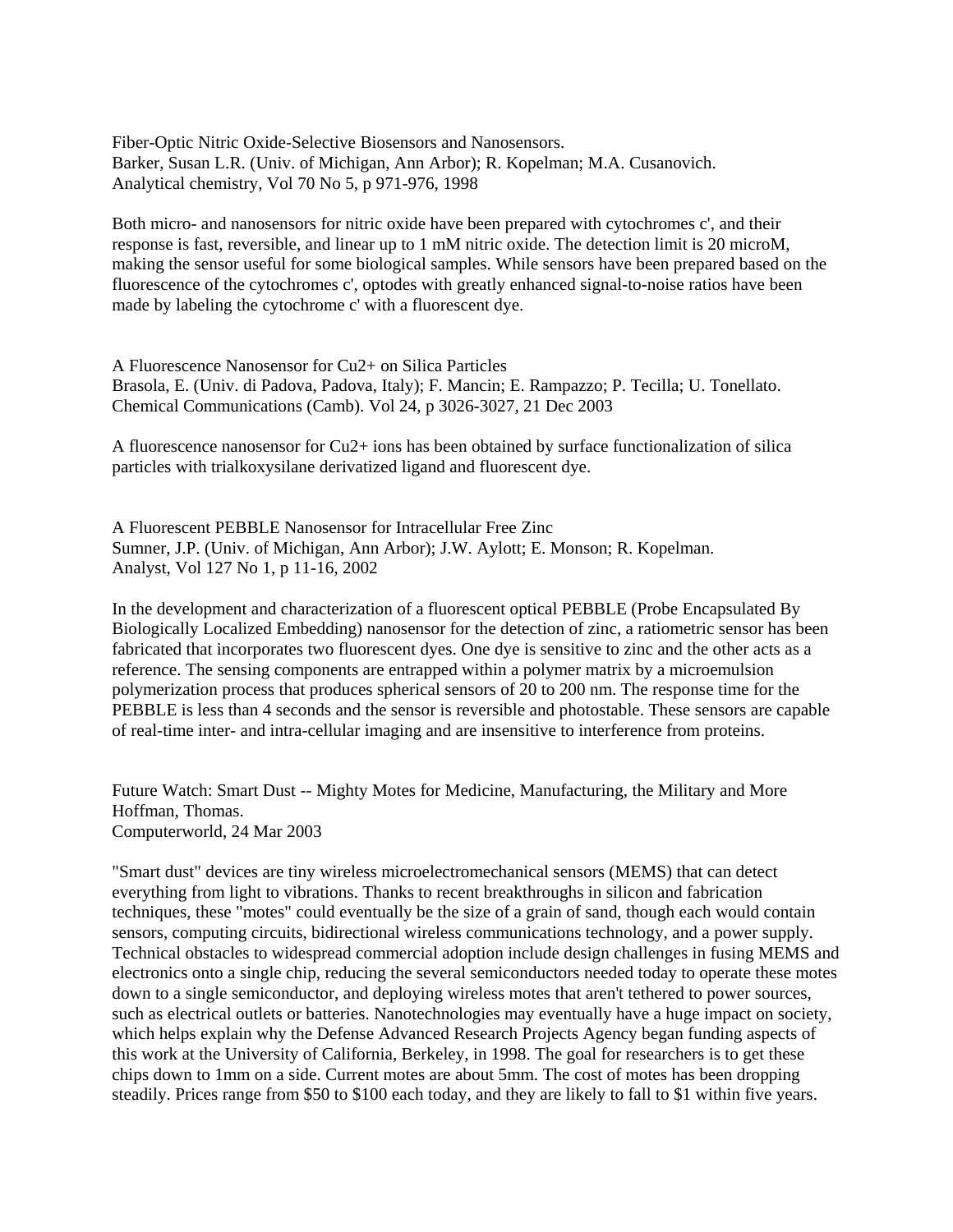Researchers are attacking the power problem in part by focusing on so-called low-power ad hoc routing protocols, which figure out how to get a message from one mote to another using the least amount of energy. Research on this kind of power is ongoing at UC Berkeley, MIT, and the University of California, Los Angeles. UC Berkeley is working on fuel cells that can "scavenge" energy to make smart-dust devices run longer. Scavenging can involve drawing off the ambient vibration energy generated by an industrial machine or gathering energy from low levels of light.

Gas Sensing Properties of Nano-ZnO Prepared by Arc Plasma Method Dong, L.F., Z.L. Cui, Z.K. Zhang. Nanostructured Materials, Vol 8 No 7, p 815, 1997

Abstract not available.

Gas-Sensitive Properties of Thin and Thick Film Sensors Based on Fe2O3-SnO2 Nanocomposites Kotsikau, D., M. Ivanovskaya, and D. Orlik (Belarusian State Univ., Minsk, Belarus); M. Falasconi (Univ. of Brescia, Brescia, Italy). Sensors and Actuators B: Chemical, Vol 101 No 1-2, p 199-206, 15 June 2004

The authors examine the influence of phase composition, structural peculiarities, and grain size of Fe2O3/SnO2 nanocomposites prepared by sol-gel technology on gas-sensitive properties of the corresponding gas sensors. The characteristics of thin film sensors were obtained with regard to NO2 and C2H5OH. This paper includes a discussion of the mechanisms of the processes that determine the gas-sensitive behavior of the composites.

Gold Nanoparticle-Based Sensing of "Spectroscopically Silent" Heavy Metal Ions Kim, Youngjin, Robert C. Johnson, and Joseph T. Hupp, Northwestern Univ., Evanston, IL. Nano Letters, Vol 1 No 4, p 165-167, 2001

This paper describes a simple colorimetric technique for the detection of small concentrations of aqueous heavy metal ions (e.g., lead, cadmium, and mercury). Functionalized gold nanoparticles are aggregated in solution in the presence of divalent metal ions by an ion-templated chelation process, which causes an easily measurable change in the absorption spectrum of the particles. The aggregation also enhances the hyper-Rayleigh scattering (HRS) response from the nanoparticle solutions, providing a more sensitive method of detection. The chelation/aggregation process is reversible via addition of a strong metal ion chelator, such as EDTA.

Gold Nanoparticles and Catalytic DNA Produce Colormetric Lead Sensor University of Illinois News Release, 15 May 2004

Detecting the presence of hazardous lead paint could become as simple as pressing a piece of paper against a wall and noting a color change. Scientists at the University of Illinois at Urbana-Champaign have developed a highly sensitive and selective biosensor that functions in much the same fashion as a strip of litmus paper. The researchers report their discovery in a paper that has been accepted for publication in the Journal of the American Chemical Society. The colorimetric sensor is based on DNA-gold nanoparticle chemistry, and could be used for sensing a variety of environmental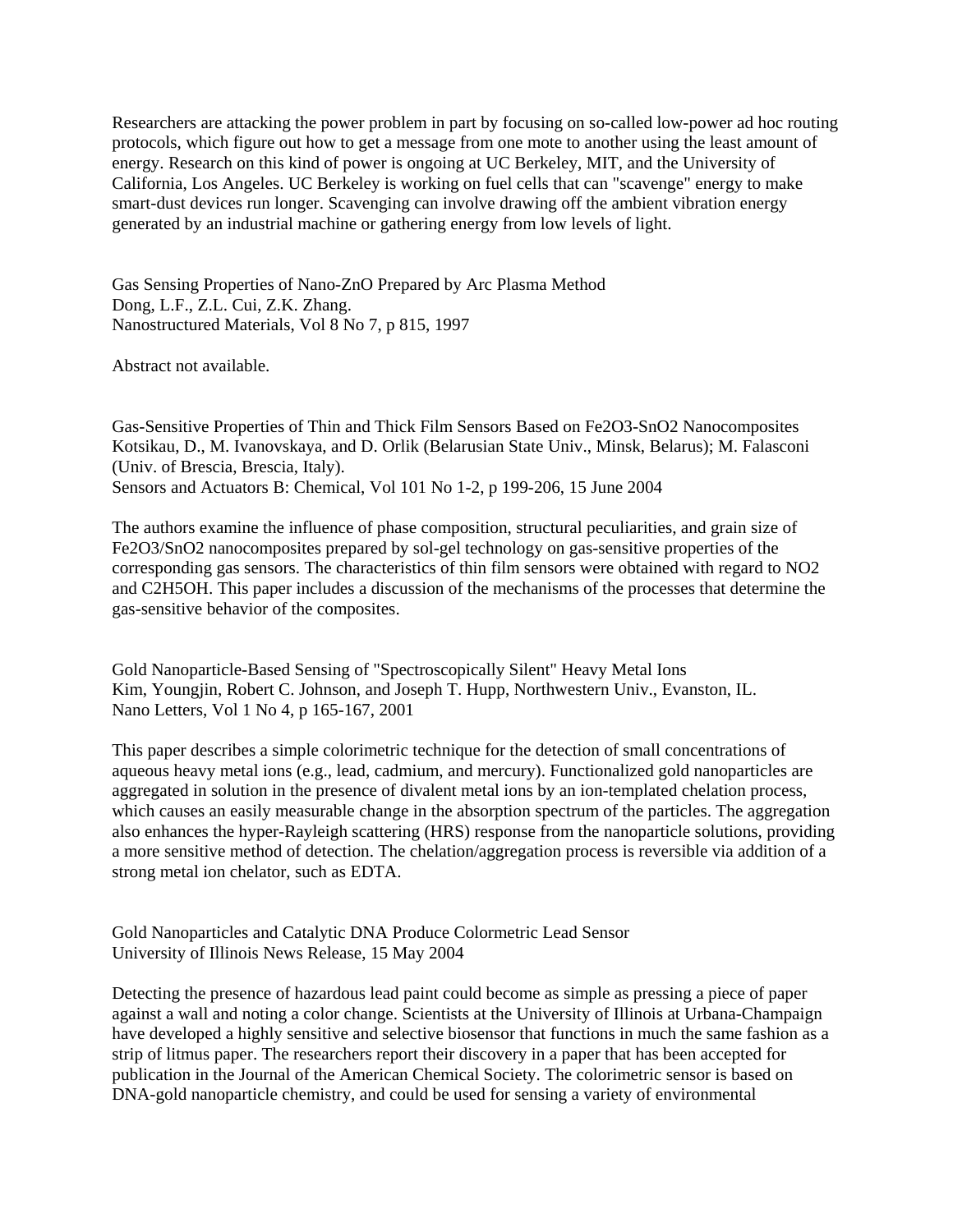contaminants. Using gold nanoparticles laced with DNA, chemistry professor Yi Lu and graduate student Juewen Liu are able to hybridize the nanoparticles into aggregate clusters that have a characteristic blue color. In the presence of a specific metal ion, the catalytic DNA will break off individual gold nanoparticles, resulting in a dramatic color shift to red. The intensity of the color depends upon the initial concentration of contaminant metal ions. By applying the DNA-gold nanoparticle solution to a substrate, the researchers can create a biosensor that functions in the same manner as litmus paper. The colorimetric sensors eliminate the need for additional instrumentation, and are well suited for on-site, real-time detection and quantification. Lu is working with colleagues at the National Science Foundation's Nanoscale Science and Engineering Center for Directed Assembly of Nanostructures (a partnership among Illinois, the Rensselaer Polytechnic Institute, and Los Alamos National Lab) to further develop the biosensor technology. The ultimate goal is to develop a microchip array with different color schemes for simultaneously detecting many different metal ions. Funding was provided by the Department of Energy and the National Science Foundation.

Helium Detection via Field Ionization from Carbon Nanotubes Riley, D.J., M. Mann, D.A. MacLaren, P.C. Dastoor, W. Allison, K.B.K. Teo, G.A.J. Amaratunga, & W. Milne, Univ. of Cambridge, Cambridge, UK. Nano Letters, Vol 3 No 10, p 1455-1458, 2003

The design for a novel, high-efficiency detector for neutral atoms such as helium is based on multiwalled carbon nanotubes (MWNTs), grown by chemical vapor deposition on a steel support wire. Application of a positive bias to the MWNTs generates electric fields sufficient to field-ionize passing gas-phase atoms. The detector has proved to be capable of ionizing and detecting helium gas under ultrahigh vacuum conditions.

High Reflectivity Bragg Reflectors Based on a Gold Nanoparticle/Teflon-Like Composite Material as a New Approach to the Organic Solvent Detection Convertino, A. (ISMN-CNR, Rome, Italy), A. Capobianchi, A. Valentini, E.N.M. Cirillo. Sensors and actuators B: Chemical, Vol 100 No 1-2, p 212-215, 1 June 2004

A new optical sensing element for organic solvents based on a polymeric distributed Bragg reflector (DBR) can be easily interfaced with optical fibers. The DBR is a periodic stack of alternating Teflon-like and gold nanoparticle/Teflon-like composite layers showing high reflectivity in the optical telecommunication spectral range and sensing properties due to the peculiar absorbing properties of the composite layers. The swelling of the composite layers in presence of organic vapors causes a DBR periodicity change, which results in the shift of the high reflectivity window.

A Highly Sensitive and Selective Surface-Enhanced Nanobiosensor Haes, Amanda J. and Richard P. Van Duyne, Northwestern Univ Evanston IL. Molecularly Imprinted Materials: Sensors and Other Devices, 2-5 April 2002, San Francisco, California. Materials Research Society Symposium Proceedings, Vol 723, p133-138, 2002 [DTIC: ADP013612, 6 pp]

Nanosphere lithography (NSL)-derived triangular Ag nanoparticles were used to create an extremely sensitive and specific optical biological and chemical nanosensor. Using simple UV-vis spectroscopy, biotinylated surface-confined Ag nanoparticles were used to detect streptavidin down to one picomolar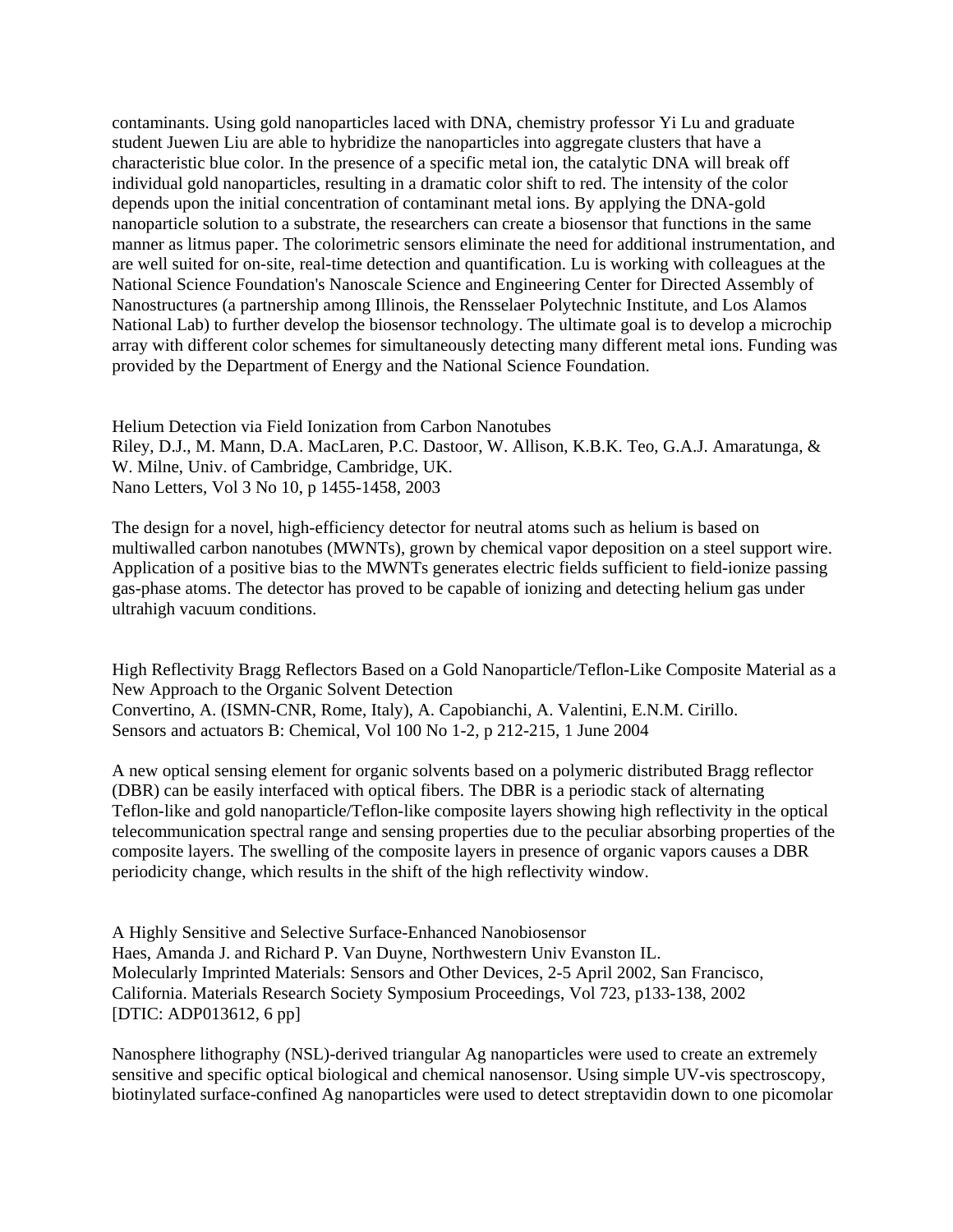concentrations. The system was tested for nonspecific binding interactions with bovine serum albumin and was found to display virtually no adverse results. The extremely sensitive and selective response of the Ag nanoparticle sensor indicates an exciting use for biological and chemical sensing. <http://handle.dtic.mil/100.2/ADA412559>

If It Walks like a Duck: Nanosensor Threat Assessment Chachis, George C. Unattended Ground Sensor Technologies and Applications V. Proceedings of SPIE--The International Society for Optical Engineering, Vol 5090, p 341-347, Sep 2003

The paradox of nanosensors is that the smaller the device is, the more useful it is, but the smaller it is, the more vulnerable it is to a variety of threats. Networked nanosensors are more likely to fall prey to a wide-range of attacks, e.g., jamming, spoofing, Janisserian recruitment, Pied-Piper distraction, as well as typical attacks computer network security. Thus, unattended sensor technologies call for network architectures that include security and countermeasures to provide reliable analysis.

Instrumentation for the Interfacial Analysis for Biosensor Microsystems Containing Genetically Engineered Proteins Hellinga, Homme W., Duke Univ Medical Center, Durham, NC. DTIC: ADA408298, 3 pp, Oct 2002

The combined use of an atomic force microscope and ellipsometer allows determination of the structure of immobilized protein layers (thickness, orientation, surface concentration, homogeneity), kinetics of layer formation, transport properties of ligand between bulk and protein layer, and stability of the protein layer as compared to solution stability. Researchers have characterized monolayers formed by covalent attachment of E. coli periplasmic binding proteins to glass and other substrates and found that the orientation of these proteins can be controlled precisely. The monolayers retain their ability to respond to analytes with a ligand-mediated hinge-bending conformational change. <http://handle.dtic.mil/100.2/ADA408298>

Integrated Nanoscale Silicon Sensors Using Top-Down Fabrication Elibol, O.H., D. Morisette, D. Akin, J.P. Denton, & R. Bashira, Purdue Univ., West Lafayette, IN. Applied Physics Letters, Vol 83 No 22, p 4613-4615, 1 Dec 2003

Though carbon nanotubes and silicon nanowires have been demonstrated as single molecule biosensors, the fabrication methods used for creating these devices typically are not compatible with modern semiconductor manufacturing techniques and their large-scale integration is problematic; however, recent advances in microelectronic fabrication techniques have resulted in the realization of nanowire-like structures. The authors report a method to fabricate silicon nanowires at precise locations using the new techniques and discuss the sensitivity of the resulting devices to changes in the composition of ambient gases.

[http://www.ece.purdue.edu/~bashir/projects/papers/Elibol\\_APL\\_2003.pdf](http://www.ece.purdue.edu/~bashir/projects/papers/Elibol_APL_2003.pdf)

Intelligent Polymerized Colloidal Array Sensors for Chemical Detection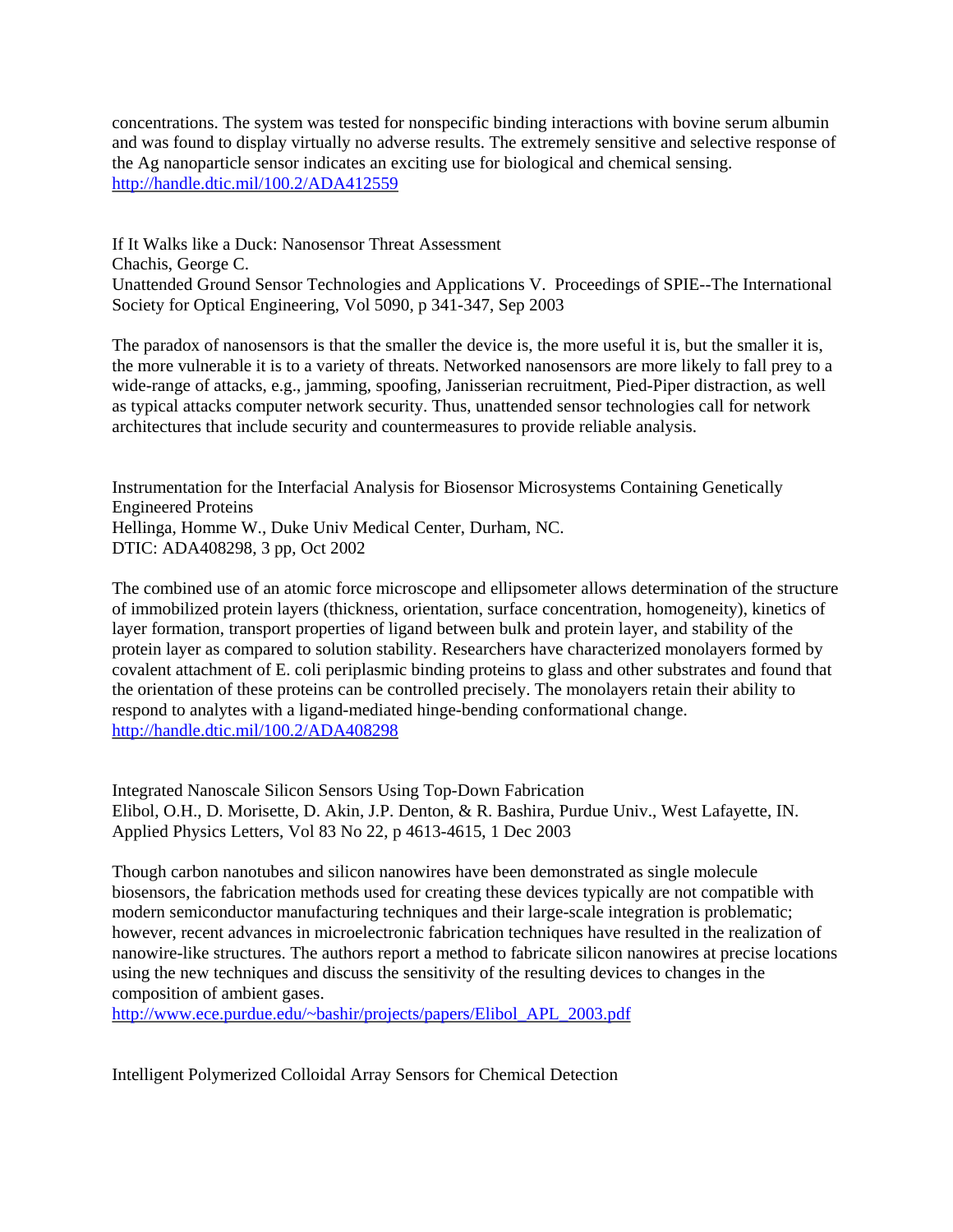Asher, Sanford A. (Univ. of Pittsburgh, Pittsburgh, PA); V. Alexeev; A.V. Goponenko; I.K. Lednev; A.C. Sharma; J.P. Walker; M.M. Ward. PITTCON 2003, March 9-14, Orlando, Florida. Abstract 390-2.

A novel photonic crystal hydrogel material can detect a variety of analytes in aqueous media. The sensor material comprises ~90% water containing polyacrylamide hydrogel, lightly crosslinked with bisacrylamide, with an embedded photonic crystal of monodisperse highly charged polystyrene colloids, which self-assembles into a crystalline colloidal array. The material is then functionalized with a molecular recognition agent, which can allow it to sense glucose in bodily fluids or to detect ultralow concentrations of metal cations.

Langmuir-Blodgett Silver Nanowire Monolayers for Molecular Sensing Using Surface-Enhanced Raman Spectroscopy Tao, Andrea, Franklin Kim, Christian Hess, Joshua Goldberger, Rongrui He, Yugang Sun, Younan Xia, and Peidong Yang. Nano Letters, Vol 3 No 9, 1229-1233, 2003

The authors report on a Langmuir-Blodgett technique used to assemble monolayers (with areas over 20 cm2) of aligned silver nanowires ~50 nm in diameter and 2 to 3 m in length. These nanowires are close-packed and aligned parallel to each other, and the resulting monolayers serve as excellent substrates for surface-enhanced Raman spectroscopy (SERS) for molecule-specific sensing of compounds such as thiol and 2,4-dinitrotoluene.

Layer-by-Layer Fabrication of a Nanocomposite for the Electrocatalytic Determination of Biochemical Compounds Perdue, Robbyn K. (Anderson Univ.); Anna M. Kijak; James A. Cox (Miami Univ., Oxford, OH).

PITTCON 2003, March 9-14, Orlando, Florida. Abstract 2120-11P.

The incorporation of dirhodium centers into polyoxometalates results in nanoscale anionic species that can mediate electrochemical oxidations and reductions. This paper reports the synthesis of a new compound, dirhodium phosphomolybdic acid. When immobilized on electrode surfaces with a previously reported analog, dirhodium phosphotungstic acid, they both can be organized by the layer-by-layer electrostatic deposition method on glassy carbon initially modified with a monolayer of p-aminobenzoic acid. The resulting electrode is a well-defined nanocomposite. The resulting assembly mediated the oxidation of L-methionine.

Liquid Polymer Nano-PEBBLEs for Cl- Analysis and Biological Applications Brasuel, M.G., T.J. Miller, R.Kopelman, and M.A. Philbert, Univ. of Michigan, Ann Arbor. Analyst, Vol 128 No 10, p 1262-1267, Oct 2003

The first nanometer-scale anion sensing fluorescent spherical nanosensors, or PEBBLEs (probes encapsulated by biologically localized embedding) have been developed for the intracellular monitoring of chloride. The general scheme for the polymerization and introduction of sensing components creates a matrix that allows for the utilization of the highly selective ionophores used in poly(vinyl chloride) and poly(decyl methacrylate) ion-selective electrodes. PEBBLEs were delivered into C6 glioma cells to monitor intracellular chloride levels.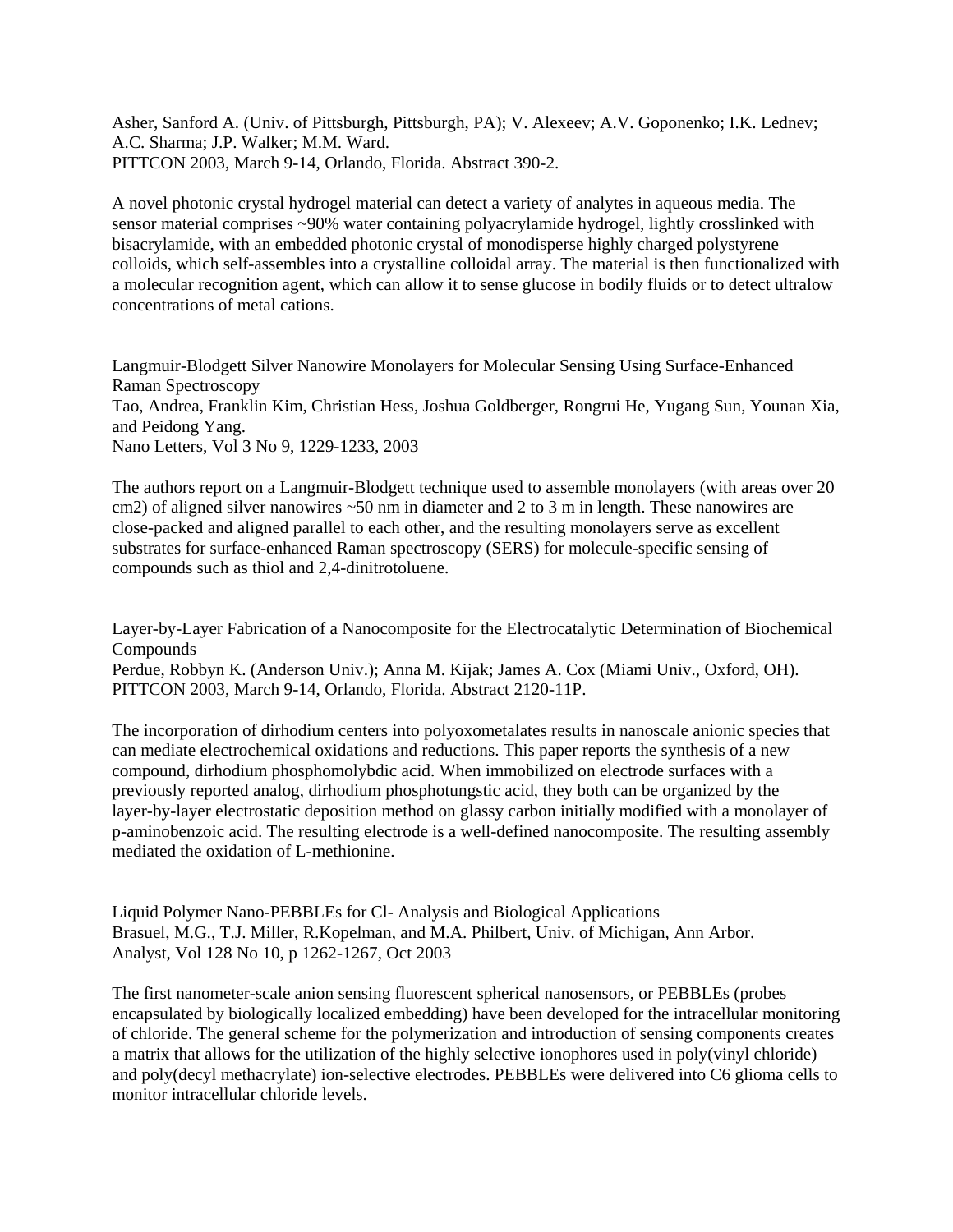A Micromachined Calorimetric Gas Sensor: an Application of Electrodeposited Nanostructured Palladium for the Detection of Combustible Gases Bartlett, Philip N. and Samuel Guerin, Univ. of Southampton, Highfield, Southampton, UK. Analytical Chemistry, Vol 75 No 1, p 126 -132, 2003

This paper describes a study demonstrating that the electrochemical deposition of nanostructured metal (palladium) films offers a promising approach to the fabrication of micromachined calorimetric gas sensors for combustible gases.

Magnetic Relaxation Switches Capable of Sensing Molecular Interactions Perez, J.M. (Center for Molecular Imaging Research, Boston, MA); L. Josephson; T. O'Loughlin; D. Hogemann; R. Weissleder. Nature Biotechnology, Vol 20 No 8, p 816-820, Aug 2002

Biocompatible magnetic nanosensors have been developed that act as magnetic relaxation switches (MRS) to detect molecular interactions in the reversible self-assembly of disperse magnetic particles into stable nanoassemblies. With four different types of molecular interactions (DNA-DNA, protein-protein, protein-small molecule, and enzyme reactions) as model systems, scientists showed that the MRS technology can be used to detect these interactions with high efficiency and sensitivity using magnetic relaxation measurements, including magnetic resonance imaging. The magnetic nanosensors can be used in homogeneous assays, as reagents in miniaturized microfluidic systems, as affinity ligands for rapid and high-throughput magnetic readouts of arrays, as probes for magnetic force microscopy, and potentially for in vivo imaging.

Metal Ion Sensor with Catalytic DNA in a Nanofluidic Intelligent Processor Strategic Environmental Research & Development Program, Conservation CS-1265, 1 pp, July 2002

This project aims to create a highly selective and sensitive miniaturized sensor for bioavailable lead (Pb2+) by combining two recent advances: (1) catalytic deoxyribonucleic acid (DNA) that is reactive only to Pb2+ and which can be tagged to produce fluorescence and (2) nanoscale fluidic molecular gates that can manipulate fluid flow and perform molecular separations on tiny volumes of material. This work will develop both the chemistry needed to combine Pb2+-specific catalytic DNA with the molecular gates and the protocol for separating, sensing, and quantifying Pb2+ in a complex matrix. Building on the capability of microfabricated, capillary electrophoresis columns in polydimethylsiloxane to precisely control fluidic movement, a three-dimensional arrangement of these channels will be used to induce a sample to pass through a molecular gate consisting of a thin polymeric membrane. Specific recognition elements that cause a measurable response in the presence of a particular species will be incorporated into these channels. In this case, the interior of the channels will be chemically modified to bind a unique sequence of DNA, obtained through in vitro selection, that is highly selective toward Pb2+. It will cleave an associated strand of substrate DNA in the presence of Pb2+. Tagging the substrate DNA with a fluorophore allows for detection of the substrate DNA fragments, thus providing a sensitive optical signal for the presence of Pb2+. This research will combine these scientific advances into a miniaturized sensor that is capable of remote, selective, and sensitive detection of the presence of Pb2+. This SEED Project began in FY 2002. Contact: Dr. Donald Cropek, U.S. Army Corps of Engineers, Construction Engineering Research Lab, Champaign, IL, 800- 872-2375, Ext. 7445 or 7430, Donald.M.Cropek@erdc.usace.army.mil.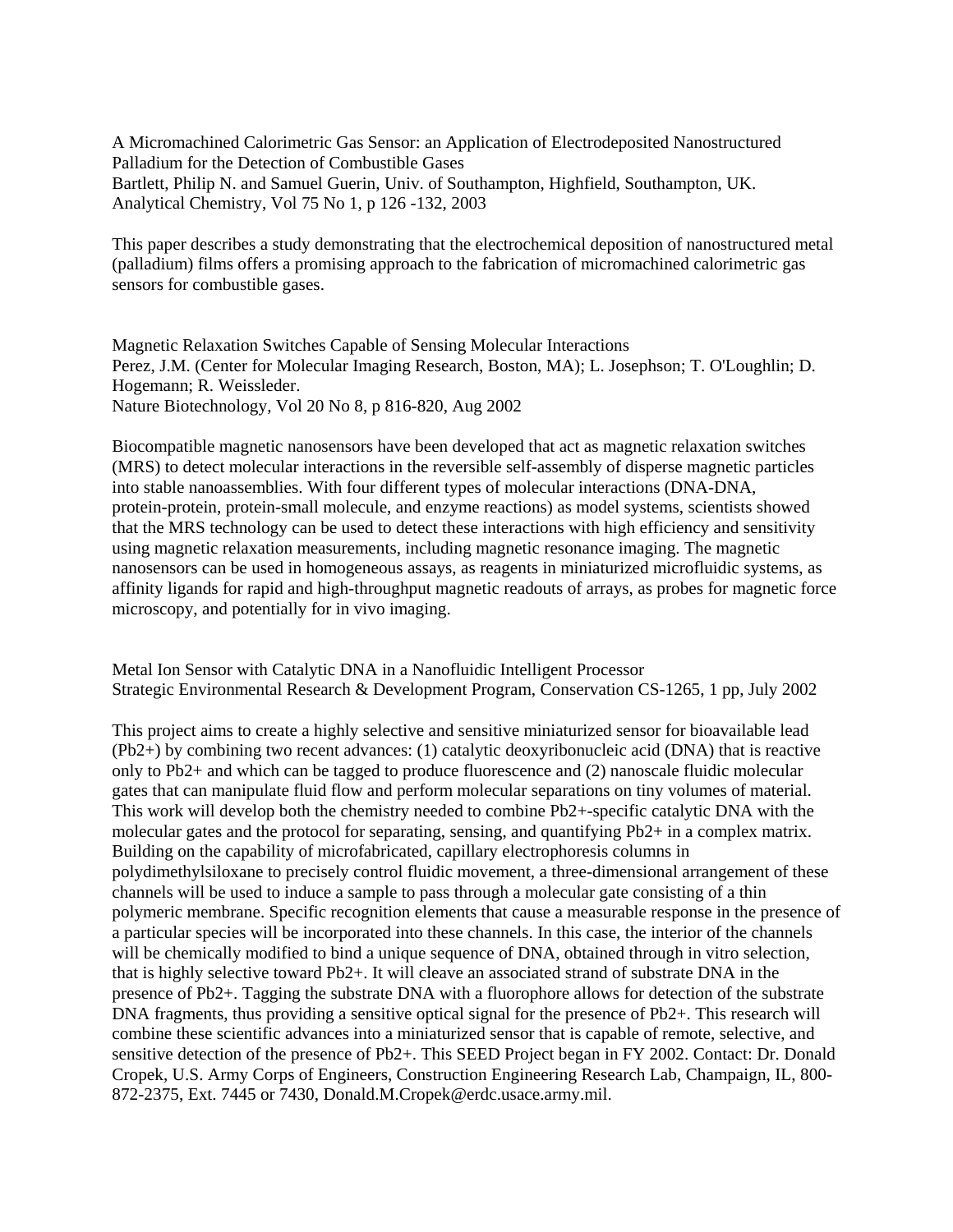Metal Ion Sensor with Catalytic DNA in a Nanofluidic Intelligent Processor Cropek, Donald M. (U.S. Army Engineer Research and Development Center, Construction Engineering Research Lab, Champaign, IL); Paul W. Bohn; Yi Lu; Jonathan V. Sweedler. SERDP/ESTCP Partners in Environmental Technology Technical Symposium & Workshop, 2-4 December 2003, Washington, DC. Poster Session Abstracts, p 216, 2003

A selective and sensitive miniature sensor for Pb2+ combines two recent advances: catalytic DNA that is reactive only to Pb2+ and that can be tagged to produce fluorescence only in the presence of the metal, and nanoscale fluidic molecular gates that can manipulate fluid flows and perform molecular separations on tiny volumes of material. Researchers have developed the chemistry needed to combine Pb-specific catalytic DNA with the molecular gates and the protocols for separating, sensing, and quantifying Pb2+ in a complex matrix. This technology immobilizes DNA into the interior of nuclear track-etched nanocapillary arrays of a molecular gate and uses multi-layered microfluidic pre- and post-separation channels, which are fabricated from poly(dimethylsiloxane) (PDMS) in planes above and below the molecular gate. The microfabricated electrophoresis channel is capable of separating Pb2+ from other common divalent metal ions. The pre-separated Pb2+ is selectively brought into contact with the sensing DNA and releases an emissive strand to produce fluorescence. Controllable nanofluidic/microfluidic transfer of Pb2+ during sample injection, separation, and detection was achieved by controlling applied bias, polarity, and electrical field strength. The sensitivity and selectivity of the first generation device for Pb2+ over other metal ions are presented. Successful performance of this sensing platform increases the relevance of this SERDP-funded research (CS-1265) beyond Pb2+ to include creation of field sensors for other substances of interest, such as PCBs, PAHs, and other metals (e.g., Al, Hg, Cd, and depleted uranium).

Metallic Nanocrystallites-Coated Piezoelectric Quartz for Applications in Gas Sensing Lin, Hong-Ming and Bee-Yu Wei (Tatung Univ., Taipei, Taiwan). Journal of Nanoparticle Research, Vol 5 No 1-2, p 157-165, Apr 2003

This article reports the gas-sensing capability of nanocrystalline transition of piezoelectric quartz crystals (PQC) coated with Pd and Ag (particles size of 10 to 15 nm) or Pt and Au (20 to 25 nm). The nanocrystalline particles deposited on the quartz substrate adsorbs gaseous pollutants, increasing the weight of the quartz substrate and decreasing its vibration frequency. Transition metals--Pd, Pt, Au, and Ag in particular--show good sensitivity for NH3-detection; the maximum frequency change occurs at 150 degrees C for Pd and Pt and at 100 degrees C for Au and Ag. The sensitivity and stability of these gas sensors can be attributed to physical adsorption of the pollutant gases as a result of van der Waals attraction.

Metal Nanoparticles Protected with Monolayers: Applications for Chemical Vapor Sensing and Gas Chromatography Grate, Jay W. (Pacific Northwest National Lab, Richland, WA); D.A. Nelson; R. Skaggs; R.E. Synovec; G.M. Gross. Dekker Encyclopedia of Nanoscience and Nanotechnology. Marcel Dekker, NY. ISBN: 0-8247-4797-6, p 1859-1867, 2004

Metal nanoparticles, in which each particle's surface is coated with a protective organic monolayer, are of particular interest because the surface monolayer stabilizes them relative to aggregation and they can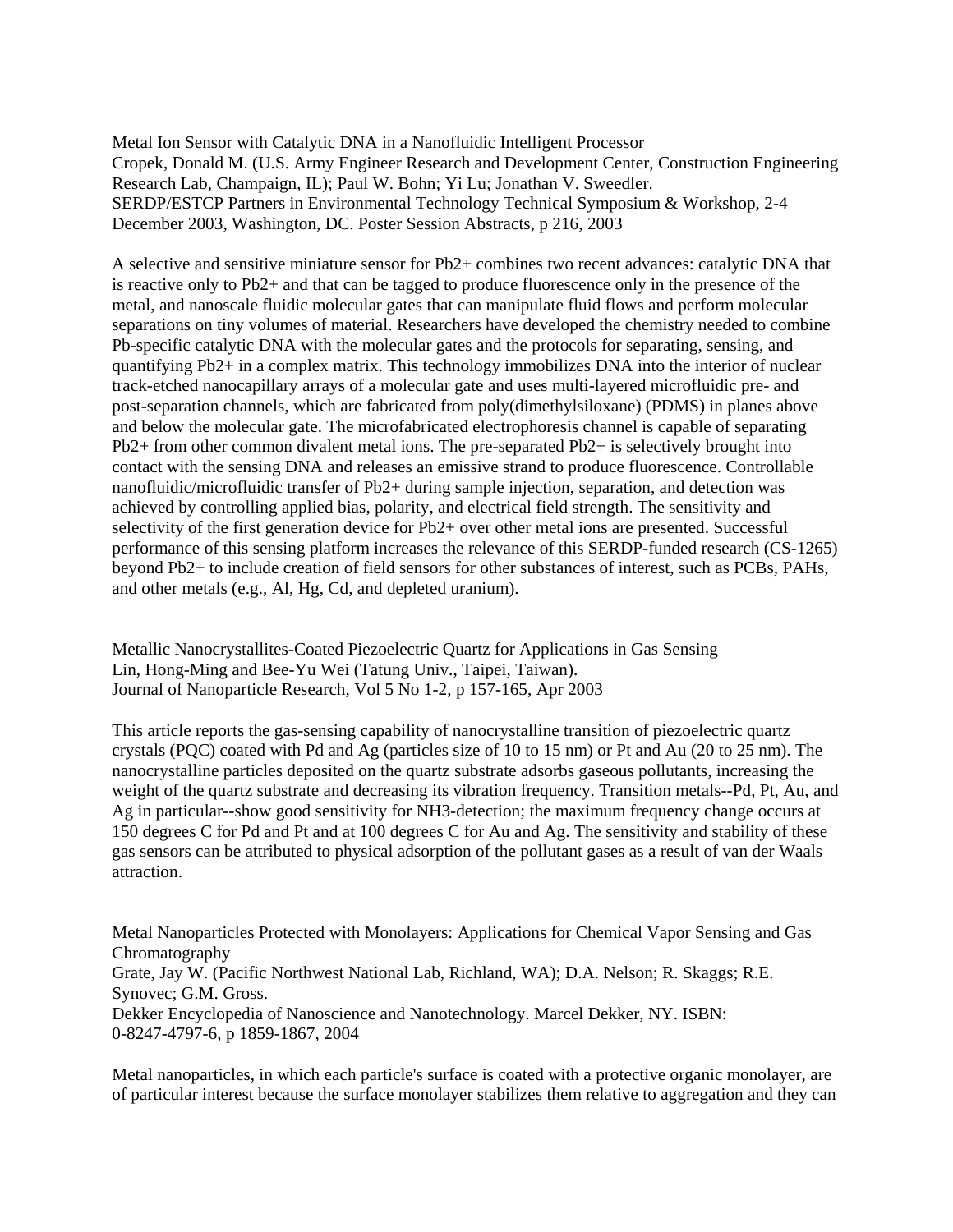be taken up into solutions and processed into thin films for device applications. The metal in these monolayer-protected nanoparticles (MPNs) typically is gold and the organic layer is a self-assembled thiol layer. A particularly promising application for these materials is as selective layers on chemical vapor sensors in which the thin film of MPNs on the device surface collects and concentrates gas molecules at the sensor's surface.

Microcantilever Based Chemical Sensors with Enhanced Performance Tipple, C.A. (Univ. of Tennessee, Knoxville), P.G. Datskos, P. Dutta, N. Lavrik, M.J. Sepaniak. PITTCON 2003, March 9-14, Orlando, Florida. Abstract 2620-3.

Films ranging in type and thickness from self-assembled monolayers of thiolated b-cyclodextrin to thin films (18-400 nm) of physically vapor-deposited cyclodextrins and calixarenes were studied on smooth and nanostructured (de-alloyed) gold-coated microcantilever surfaces. A simple, synchronous, dual laser differential-based system has been developed that exhibits a significant reduction in factors affecting cantilever performance, such as temperature drift, refractive index, flow rate, ionic strength, and mechanical noise. Using this system and employing an array of differently coated cantilevers, researchers have quantified individual components in simple mixtures.

Miniature Radio-Frequency Mobility Analyzer as a Gas Chromatographic Detector for Oxygen-Containing Volatile Organic Compounds, Pheromones and Other Insect Attractants Eiceman G.A. (New Mexico State Univ., Las Cruces), B. Tadjikov, E. Krylov, E.G. Nazarov, R.A. Miller, J. Westbrook, P.J. Funk. Journal of Chromatography A, Vol 917, p 205-217, 27 Sep 2001

A high electric field, radio-frequency ion mobility analyzer (RF-IMS) was used as a small detector in gas chromatographic separations of mixtures of volatile organic compounds. The detector was equipped with a 2 mCi 63Ni ion source, and the drift region for ion characterization was 34 mm wide X 20 mm long and 0.6 mm high. Detecting trace amounts of volatile organic compounds--alcohols, aldephydes, esters, ethers, pheromones, and other chemical attractants for insects--is necessary to understand insect response to and field dispersion of these chemicals. New technology created at New Mexico State University has separated and characterized various similar chemicals from these families rapidly and accurately at atmospheric pressure. This breakthrough makes a hand-held, field-portable device of unprecedented sensitivity (picogram detection limits) operating in real time finally possible.

Multiple Bacteria Detection Using Dye-doped Silica Nanoparticle-Antibody Conjugates Hilliard, Lisa R. (Univ. of Florida); Xiaojun Zhao; Shouguang Jin; Weihong Tan. PITTCON 2003, March 9-14, Orlando, Florida. Abstract 1630-10.

A simple immunoassay has been developed for the simultaneous detection and identification of multiple harmful microorganisms using dye-doped silica nanoparticle-antibody conjugates. The method takes advantage of the fluorescent properties of dye-doped silica nanoparticles. When compared to pure dye, the dye-doped silica nanoparticles are superior biomarkers because each antibody-antigen (Ab-Ag) binding event is linked with 100 to 1000 times more dye molecules. This immunological method can potentially be useful in the testing of food and environmental samples for infectious pathogenic bacteria.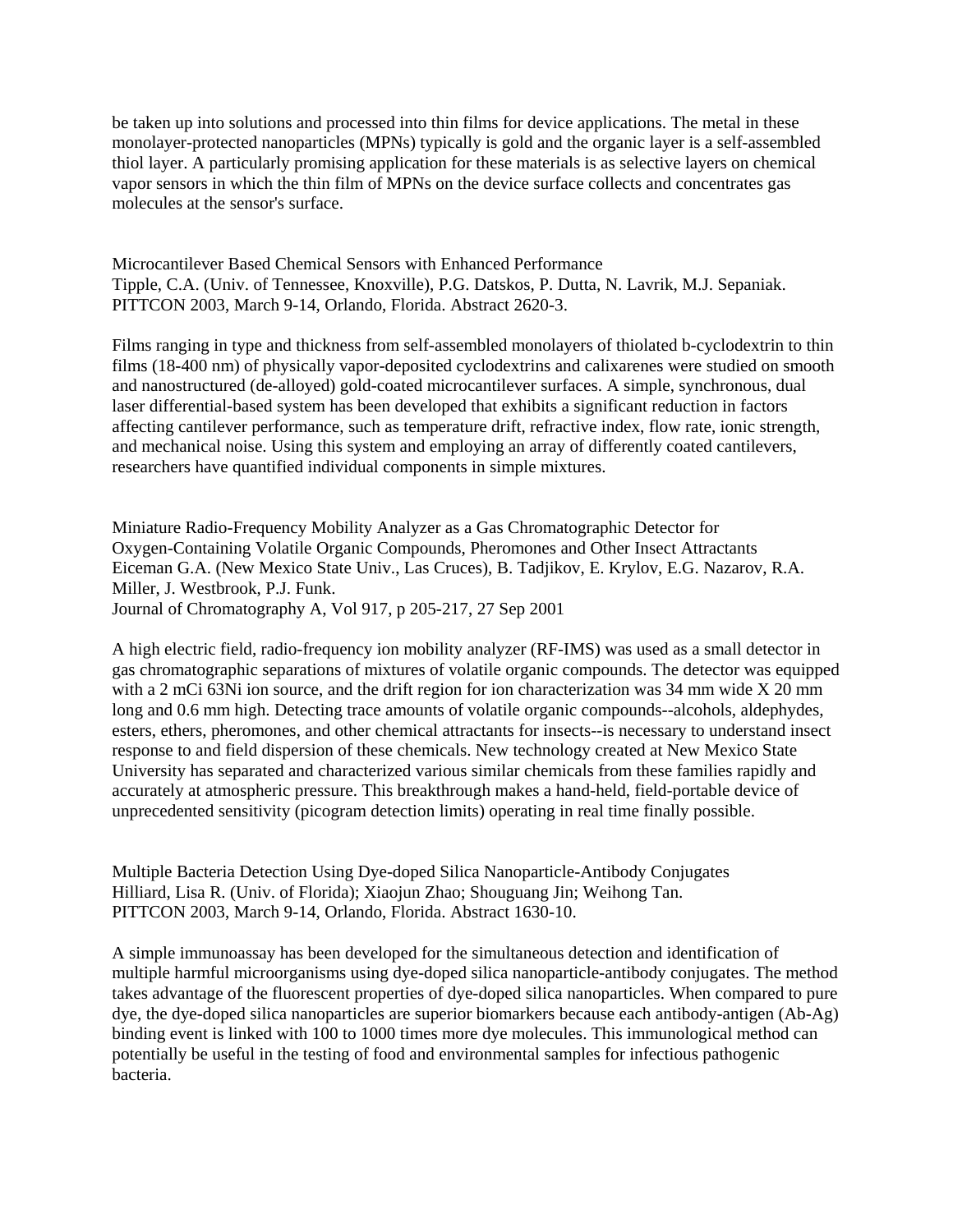Nano-Engineered Electrochemical Sensors for Monitoring of Toxic Metals in Groundwater Strategic Environmental Research & Development Program, Conservation CS-1267, 1 pp, July 2002

This fact sheet describes a project whose overall objective is to establish a proof of principle for a new class of sensors that utilize electrically conductive, high surface area sorbent material. The research aims (1) to develop the fabrication technology that combines the desired conductive matrices, mesoporous supports, and adsorptive coatings; (2) to test materials for uptake of aqueous lead (Pb) and mercury (Hg)[Self-Assembled Monolayers on Mesoporous Supports (SAMMS) embedded in a conductive medium concentrates metal ions of interest from aqueous media]; and (3) to demonstrate the sensitivity of the Square Wave Anodic Stripping Voltammetry (SWASV) technique using the novel electrodes to measure aqueous Pb and Hg ion concentrations [application of current releases the trapped species, allowing measurement of the metal ions by SWASV]. This project will develop a novel class of microscale electrochemical sensors for measurement of metal ion concentrations in aqueous streams. The sensors will be based on highly porous, functionally coated electrodes. These materials afford significant capacities for adsorption of metal ions to functional ligands embedded in the electrically conductive coating. Metal ion concentrations will be determined using preconcentration/voltammetry at electrodes impregnated with suitable ligands. Ion-specific chemistry at the modified electrodes can be exploited for the preferential accumulation of metal ions prior to the voltammetric quantification of the surface-bound metal ions. Following the accumulation step, the adsorbed metal ions are reduced by application of a negative-going potential. The reducing current is proportional to the metal ion concentration in solution. This SEED Project began in 2002. Contact: Dr. Thomas Zemanian, Pacific Northwest National Lab, Richland, WA, 509-373-0344, ts.zemanian@pnl.gov. <http://www.serdp.org/research/CS/CS-1267.pdf>

Nano-Proprietary: Principles of Remote Detection of Explosives PrimeZone, 24 Nov 2003

At the Defense Research and Engineering Conference and Exposition sponsored by The American Society of Mechanical Engineers International, Washington, DC, November 17-19, 2003, Dr. Zvi Yaniv (CEO of Applied Nanotech, Inc.) presented a new concept for remote detection of explosives in which airborne nanodetectors are strategically placed to detect the presence of explosives. These nanodetectors--e.g., selective quantum dots, nanoporous silicon particles, bioluminescent molecules- change their optical characteristics in the presence of chemicals embedded in explosives. These changes can be easily detected from a large distance, for example, using usual photomultipliers already utilized in many light-detection applications. Dr. Svi's invited talk was entitled "Current Applications of Nanotechnology and Future Outlook For Security Systems."

A Nanocontact Sensor for Heavy Metal Ion Detection

Tao, N., Arizona State Univ.

Proceedings of EPA Nanotechnology and the Environment: Applications and Implications STAR Progress Review Workshop, 28-29 August 2002, Arlington, VA. EPA 600-R-02-080, p 28-29, Feb 2003

This project exploits the phenomena of conductance quantization and quantum tunneling to fabricate nanoelectrodes for in situ detection of metal ion pollution. The goal is to develop a high-performance and low-cost sensor for initial onsite screening tests of surface and ground water to provide early warning and prevention of heavy metal ion pollution.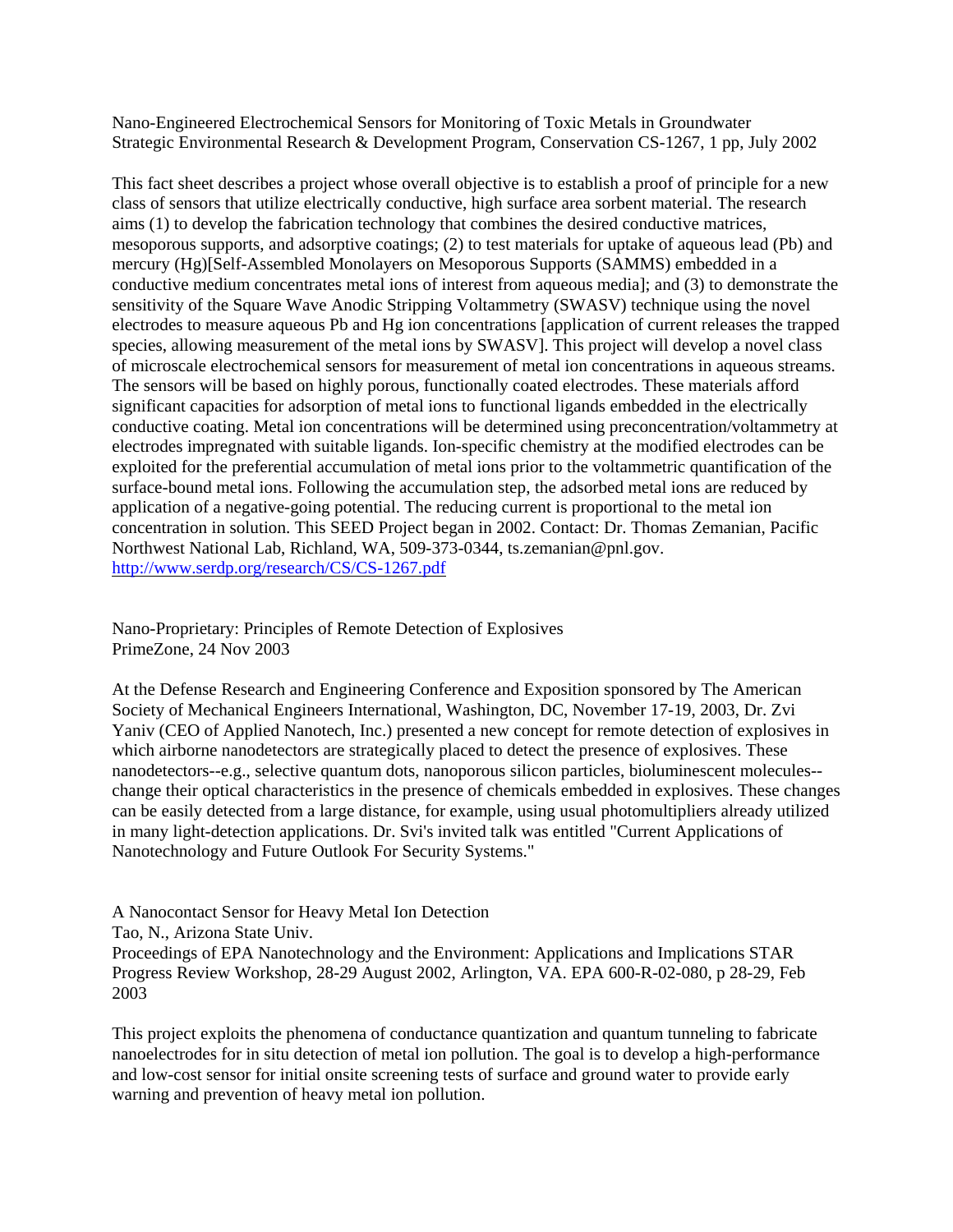[http://es.epa.gov/ncer/publications/workshop/nano\\_proceed.pdf](http://es.epa.gov/ncer/publications/workshop/nano_proceed.pdf) 

Nanode Array Sensor Microchips. Phase 2 Dill, Kilian, Combimatrix Corp., Mukilteo, WA. DTIC: ADA417148, 44 pp, July 2002

The funded proposal has several objectives. The first objective is to expand the fabrication and utilization of large arrays of individually addressable, nanometerscale ultramicroelectrodes (nanodes). The second objective is to expand on the current suite of immunochemical assays that can be monitored by electrochemical, visible, or fluorescent means for a wide range of chemical and biological warfare agents. The researchers also will determine if various particle size (viral, spore, cell) can be detected on the ArrayChip. Lastly, limits of detection will be determined for a list of analytes. Attaining these technical objectives will demonstrate the commercialization of using integrated circuit sensor devices for multiplexed assays.

<http://handle.dtic.mil/100.2/ADA417148>

Nanoengineered Electrochemical Sensor Based on Mesoporous Silica Thin-film Functionalized with Thiol-Terminated Monolayer Yantasee, W., Yuehe Lin, Xiaohong Li, G.E. Fryxell, T.S. Zemanian, & V.V. Viswanathan. Analyst, Vol 128 No 7, p 899-904, 2003

A thiol-functionalized mesoporous silica (SH-FMS) thin film is used as the electrode sensing layer for detection of lead(II) in aqueous solutions by employing a square wave adsorptive stripping voltammetry technique.

A Nanometer Aerosol Size Analyzer (nASA) for Rapid Measurement of High-Concentration Size **Distributions** Han, Hee-Siew, Da-Ren Chen, and David Y.H. Pui (Univ. of Minnesota, Minneapolis); Bruce E. Anderson (NASA Langley Research Center, Hampton, VA). Journal of Nanoparticle Research, Vol 2, p 43-52, 2000

A new fast-response nanometer aerosol-size analyzer (nASA) is capable of scanning 30 size channels between 3 and 100 nm in a total time of 3 seconds. The analyzer includes a bipolar charger (Po210), an extended-length nanometer differential mobility analyzer (Nano-DMA), and an electrometer (TSI 3068). Tests to characterize the soot emissions from the J85-GE engine of a T-38 aircraft have demonstrated that the broad dynamic concentration range of the nASA makes it particularly suitable for studies of combustion or particle formation processes. This paper presents the details of the nASA test, as well as results from calibrations, laboratory tests, and field applications.

Nanometer Size Electrode for Nitric Oxide and S-Nitrosothiols Measurement Zhang, X.; Y. Kislyak; J. Lin; A. Dickson; L. Cardosa; M. Broderick; H. Fein. Electrochemistry Communications, Vol 4 No 1, p 11-16, Jan 2002

The authors describe the performance characteristics of a new nitric oxide (NO) nanosensor with a tip diameter of just 100 nm. The new NO integrated ultramicrosensor consists of a single carbon fiber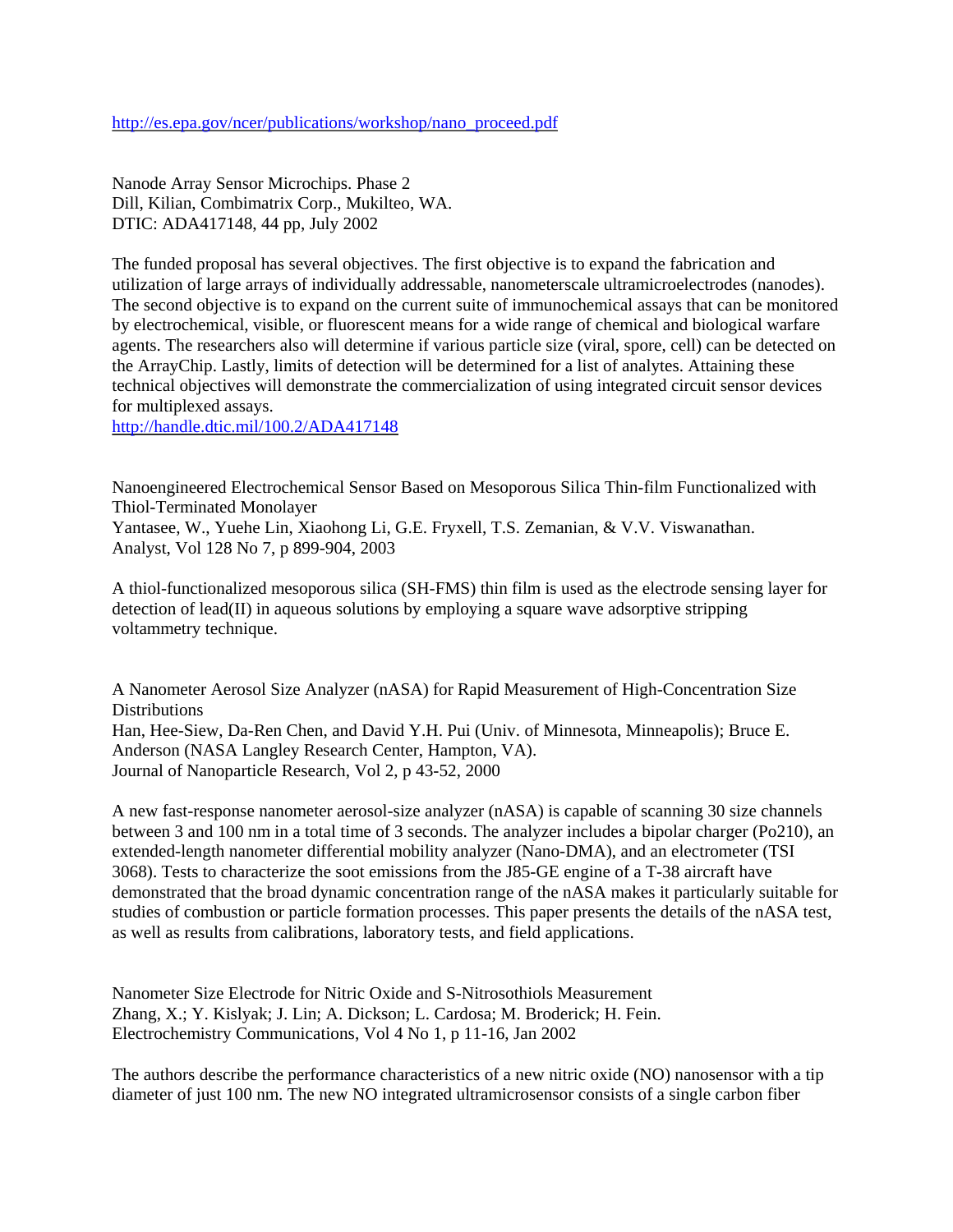working electrode combined with a reference electrode. The surface of the working electrode is modified with unique, multi-layered NO-selective membranes.

Nanoparticle Optics for Chemical/Biological Sensing and Surface Enhanced Spectroscopy Van Duyne, Richard P. (Northwestern Univ., Evanston, IL); A.J. Haes, C.L. Haynes, A.D. McFarland. PITTCON 2003, March 9-14, Orlando, Florida. Abstract 640-4.

The extraordinary sensitivity of the localized surface plasmon resonance (LSPR) mechanism to the nanoenvironment within 0-30 nm of the surface of Ag nanoparticles has allowed researchers to develop a new class of optical nanobiosensors. The LSPR nanobiosensor provides a pathway to ultrasensitive biodetection experiments with extremely simple, small, light, robust, low-cost instrumentation that will greatly facilitate field-portable environmental or point-of-service medical diagnostic applications.

Nanoparticle-Structured Electrochemical Sensor for Detection of Metal Ions Zhong, C.J. (State Univ. of New York, Binghamton); Y. Lin (PNNL, Richland, WA); M.H. Engelhard (EMSL, Richland, WA). EMSL Monthly Report, Jan/Feb 2004

One class of nanomaterials consists of core-shell-type nanoparticles with metal or oxide nanocrystal cores and organic shell encapsulation. These nanomaterials can be prepared with high monodispersity of size, enhanced stability, and chemical tunability. The use of such materials as building blocks toward a molecularly wired three-dimensional ligand framework could find applications in chemical and biological sensing with enhanced interfacial sensitivity and specificity. Scientists have been exploring a general strategy that entails core-shell manipulation of gold and alloy nanoparticles as building blocks towards responsive or fine-tuned interfacial materials for electroanalytical applications. Nanostructured thin film assemblies derived from gold nanoparticles of 2-nm core size and 11-mercaptoundecanoic acid linker exhibit membrane-like properties. In these films, the hydrogen bonding-linked interparticle channels can be tuned by pH, electrode potential, and metal loading. The films are shown to be electrochemically responsive to copper ions, which involves CO2- to Cu2+ binding chemistry in a 3-D network. For selective sensing of a target metal ion, the 3-D network can be fine-tuned by incorporating a specially designed ligand. These findings have important implications to the design of nanostructured electrochemical sensors for selective monitoring of metal ions in environmental samples.

<http://www.emsl.pnl.gov/new/highlights/200402/>

Nano-PEBBLE Ion-Selective Optodes for Real-time Subcellular Chemical Imaging: Is Single Ion Detection Possible? Kopelman, R. (Univ. of Michigan, Ann Arbor); J.N. Anker, M.G. Brasuel, T.J. Miller, E. Monson, E.J. Park, M.A. Philbert, J. Sumner, R. Tjalkens. PITTCON 2003, March 9-14, Orlando, Florida. Abstract 1700-2.

Ultrasmall, ultrafast, highly sensitive and highly selective PEBBLE (Probe Encapsulated By Biologically Localized Embedding) optical sensors have been produced in hydrophilic, hydrophobic, and amphiphilic bio-compatible matrices to produce ratiometric pH, calcium, potassium, sodium, magnesium, zinc, and chloride nanosensors. While the hydrophilic (polyacrylamide) probes are based on selective fluoro-ionophores, the hydrophobic (poly-decyl-methacrylate liquid polymer) probes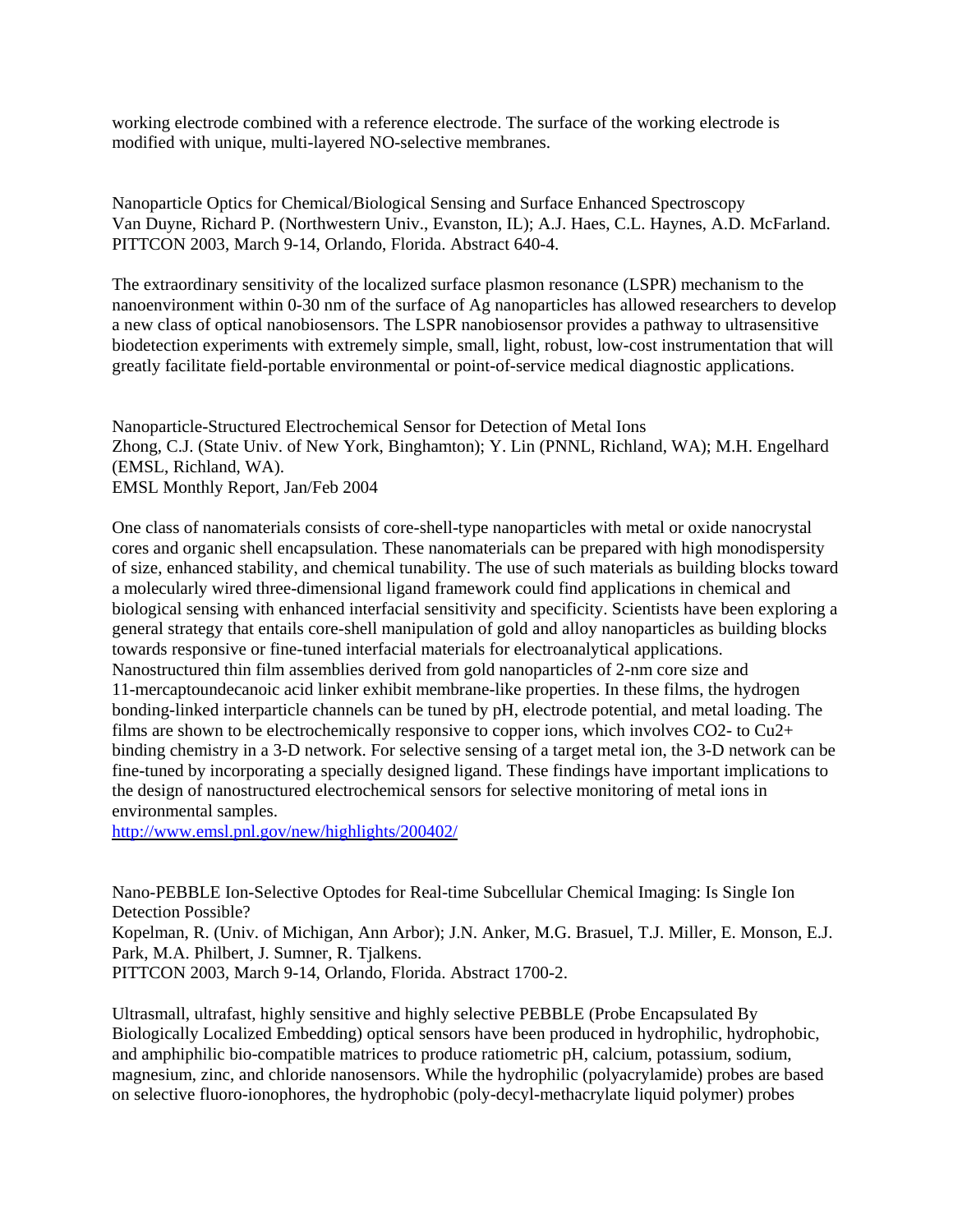enable highly selective operation via ion correlation (ion exchange or co-extraction). The hydrophobic nanospheres are stabilized (in solution or cell) by appropriate dispersers, as are the amphiphilic (sol-gel) PEBBLE nano-particles.

Nanoscale Fluorescent Sensors for Intracellular Analysis Lu, J. and Z. Rosenzweig, Univ. of New Orleans, LA. Fresenius Journal of Analytical Chemistry, Vol 366 No 6-7, p 569-575, Mar-Apr 2000

This paper reviews the fabrication of submicron optical fiber fluorescent sensors and particle-based fluorescent nanosensors and describes the functional characteristics of these miniaturized fluorescent sensors and their applications for quantitative measurement of intracellular analytes.

Nanoscale Fluoroimmunoassays with Lanthanide Oxide Nanoparticles: 'Lab on a Chip' Koivunen, M.E., S.J. Gee, I.M. Kennedy, and B.D. Hammock, Univ. of California, Davis. The 227th ACS National Meeting, 28 March-1 April 2004, Anaheim, CA. Abstract ANYL 194, 2004

Lanthanide oxide nanoparticles can be used as fluorescent labels in fast, specific, and sensitive immunoassays performed on microchips or channels. A nanoscale fluoroimmunoassay has been developed for the detection of the herbicide atrazine in environmental samples. Both speed and sensitivity of the assay are markedly improved in this 'lab on a chip' compared with the conventional atrazine ELISA. These high-throughput nanoscale immunoassays can be further improved by using multiple analytes and fluorescent labels in a multiplex format.

Nanoscale Measurements and Nanosensors Gupta, M.C. AIP Conference Proceedings, No 615 No 1, p 14-23, 25 May 2002

Advances in scanning probe methods allows information such as mechanical, acoustic, electric, magnetic, thermal, and chemical properties to be determined with nanoscale resolution. Nanosensors based on unique properties of carbon nanotubes are described.

Nanoscale Optical Biosensors Based on Localized Surface Plasmon Resonance Spectroscopy Haes, Amanda J. and Richard P. Van Duyne, Northwestern Univ., Evanston, IL. Plasmonics: Metallic Nanostructures and Their Optical Properties. Proceedings of SPIE--The International Society for Optical Engineering, Vol 5221, p 47-58, Nov 2003

Using localized surface plasmon resonance (LSPR) spectroscopy, a model system of biotinylated surface-confined Ag nanotriangles can detect less than one picomolar up to micromolar concentrations of streptavidin. The Ag nanoparticle-based LSPR nanosensor yields ultrasensitive biodetection with extremely simple, small, light, robust, and low-cost instrumentation. These results represent important new steps in the development of the LSPR nanobiosensor for applications in medical, biomedical, and environmental science.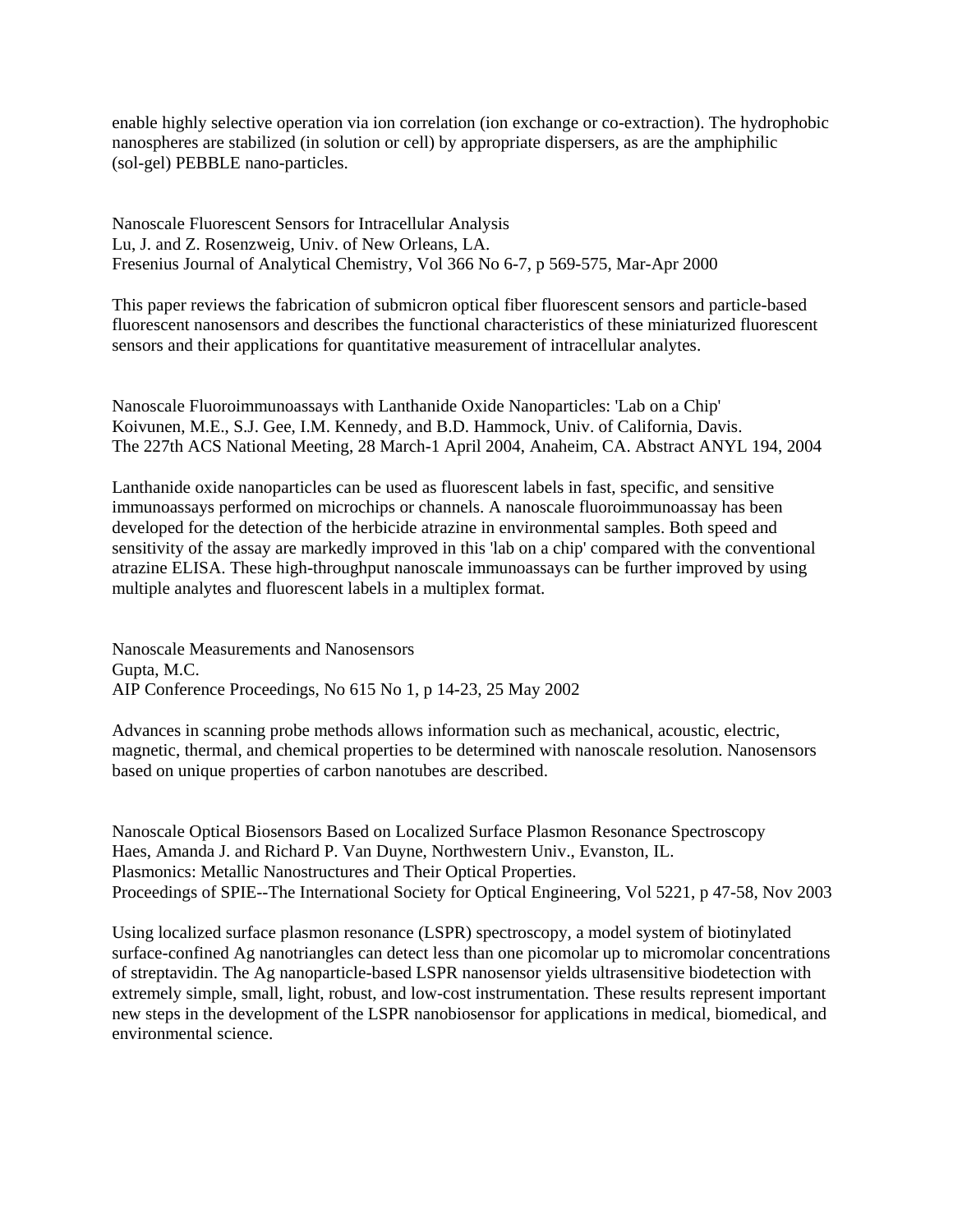A Nanoscale Optical Biosensor: The Long Range Distance Dependence of the Localized Surface Plasmon Resonance of Noble Metal Nanoparticles Haes, A.J., S. Zou, G.C. Schatz, and R.P. Van Duyne, Northwestern Univ., Evanston, IL. Journal of Physics and Chemistry B, Vol 108 No 1, p 109 -116, 2004

A detailed set of experiments of the long range distance dependence of the localized surface plasmon resonance (LSPR) of surface-confined noble metal nanoparticles coupled with an excellent theoryversus-experiment comparison proves that the sensing capabilities of noble metal nanoparticles can be size-tuned to match the dimensions of biological and chemical analytes. The optimization of the LSPR nanosensor for a specific analyte will significantly improve an already sensitive nanoparticle-based sensor.

[http://www.chem.northwestern.edu/~vanduyne/pdf/JpcB108\\_109-116\\_2004.pdf](http://www.chem.northwestern.edu/~vanduyne/pdf/JpcB108_109-116_2004.pdf) 

Nanoscale Optical Biosensor: Short Range Distance Dependence of the Localized Surface Plasmon Resonance of Noble Metal Nanoparticles

Haes, A.J., S. Zou, G.C. Schatz, and R.P. Van Duyne, Northwestern Univ., Evanston, IL. Journal of Physics and Chemistry B, Vol 108 No 22, p 6961-6968, 2004

Silver and gold nanotriangles were fabricated by nanosphere lithography (NSL) and their localized surface plasmon resonance (LSPR) spectra were measured by UV-vis extinction spectroscopy. The short-range (0 to 2 nm) distance dependence of the electromagnetic fields that surround these nanoparticles when resonantly excited can be systematically tuned by changing their size, structure, and composition.

[http://www.chem.northwestern.edu/~vanduyne/pdf/JpcB108\\_6961-6968\\_2004.pdf](http://www.chem.northwestern.edu/~vanduyne/pdf/JpcB108_6961-6968_2004.pdf) 

A Nanoscale Optical Biosensor: Real-Time Immunoassay in Physiological Buffer Enabled by Improved Nanoparticle Adhesion

Riboh, J.C. & A.J. Haes (Northwestern Univ., Evanston, IL); A.D. McFarland, C.R. Yonzon, & R.P. Van Duyne.

Journal of Physics and Chemistry B, Vol 107, p 1772-1780, 2003

The authors report major improvements in the localized surface plasmon resonance (LSPR) nanobiosensor. The LSPR nanobiosensor substrate was changed from glass to mica, and a surfactant, Triton X-100, was used in the nanosphere lithography fabrication procedure. These changes increased the adhesion of the Ag nanotriangles by a factor of 9. [http://www.chem.northwestern.edu/~vanduyne/pdf/JpcB107\\_1772-1780\\_2003.pdf](http://www.chem.northwestern.edu/~vanduyne/pdf/JpcB107_1772-1780_2003.pdf)

Nanosensor for In Vivo Measurement of the Carcinogen Benzo[a]pyrene in a Single Cell Kasili, P.M.; B.M. Cullum; G.D. Griffin; T. Vo-Dinh, Oak Ridge National Lab., Oak Ridge, TN. Journal of Nanoscience and Nanotechnology, Vol 2 No 6, p 653-658, 1 Dec 2002

This paper describes the fabrication and the application of an antibody-based fiber-optic nanosensor for in situ measurements of the carcinogen benzo[a]pyrene (BaP) in a single cell.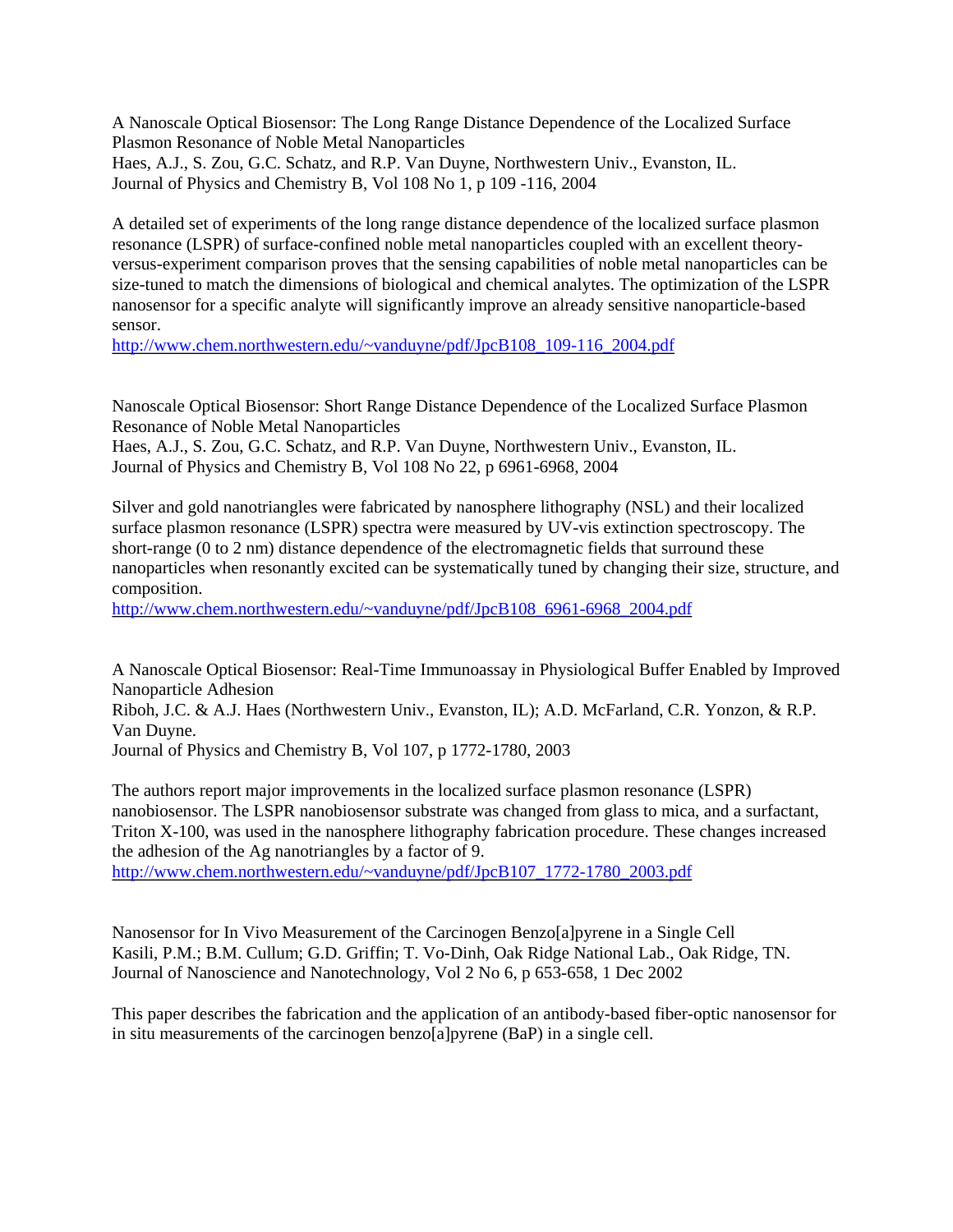Nanosensor for In-Vivo Measurement of the Carcinogen Benzo[a]Pyrene in a Single Cell Kasili, P.M. (Oak Ridge National Lab, Oak Ridge, T); B.M. Cullum; G.D. Griffin; T. Vo-Dinh. PITTCON 2003, March 9-14, Orlando, Florida. Abstract 1330-7.

The authors discuss the fabrication and the application of an antibody-based fiberoptic nanosensor for in situ measurements of the carcinogen benzo[a]pyrene (BaP) in a single cell.

Nanosensor Smells the Faintest Scent Catchpole, Heather. ABC Science Online, 3 December 2003

Professor Toyoki Kunitake from the Japan Science and Technology Agency says that nanostructures could be used to make semi-conductors, which in turn could be used to detect molecular levels of substances, including perfumes and other vapors. The researchers made nanometer-thick films of metal oxides using two methods: the sol-gel process and spin coating. The sol-gel process is a way of making ceramic materials with very smooth surfaces. Spin coating applied fluid to a surface and then evaporated the fluid to leave a smooth deposit. The researchers then created flexible shapes with remarkably thin walls by incorporating latex and gold nanoparticles into the nanostructures. Though the research is at a very basic level and production of such nanostructures is still several years off, Kunitake said that his team's technology should offer a cheaper alternative to making ceramic nanofilms because they are able to make them at room temperatures.

Nanosensors and Biochips: Frontiers in Biomolecular Diagnostics Vo-Dinh T.; B.M. Cullum; D.L. Stokes, Oak Ridge National Lab. Sensors and Actuators B: Chemical, Vol 74 No 1, p 2-11, 15 Apr 2001

This paper provides an overview of two important technologies: nanosensors and biochips. Various types of nanosensors and biochips have been developed for biological and medical applications, and significant advances have been achieved over the last several years in these technologies. Examples are provided of nanosensors developed for single-cell analysis and applications of biochips for biological sensing of pathogenic agents (e.g., benzopyrene tetrol) and medical diagnostics.

Nanosensors: Design and Application to Site-Specific Cellular Analyses Cullum, Brian M.; Guy D. Griffin; Tuan Vo-Dinh, Oak Ridge National Lab., Oak Ridge, TN. Biomedical Diagnostic, Guidance, and Surgical-Assist Systems IV. Proceedings of SPIE--The International Society for Optical Engineering, Vol 4615, p 148-154, May 2002

An antibody-based nanoprobe for in situ measurements within a single cell was targeted to benzopyrene tetrol (BPT), a metabolite of the carcinogen benzo[a]pyrene (BaP) and the BaP-DNA adduct. Nanoprobes were inserted into individual cells of a rat liver epithelial Clone 9 cell line, incubated five minutes to allow antigen-antibody binding, and then removed for fluorescence detection. Prior to measurements, the cells had been treated with BPT. The results demonstrate the possibility of in situ measurements inside a single cell using an antibody-based nanoprobe.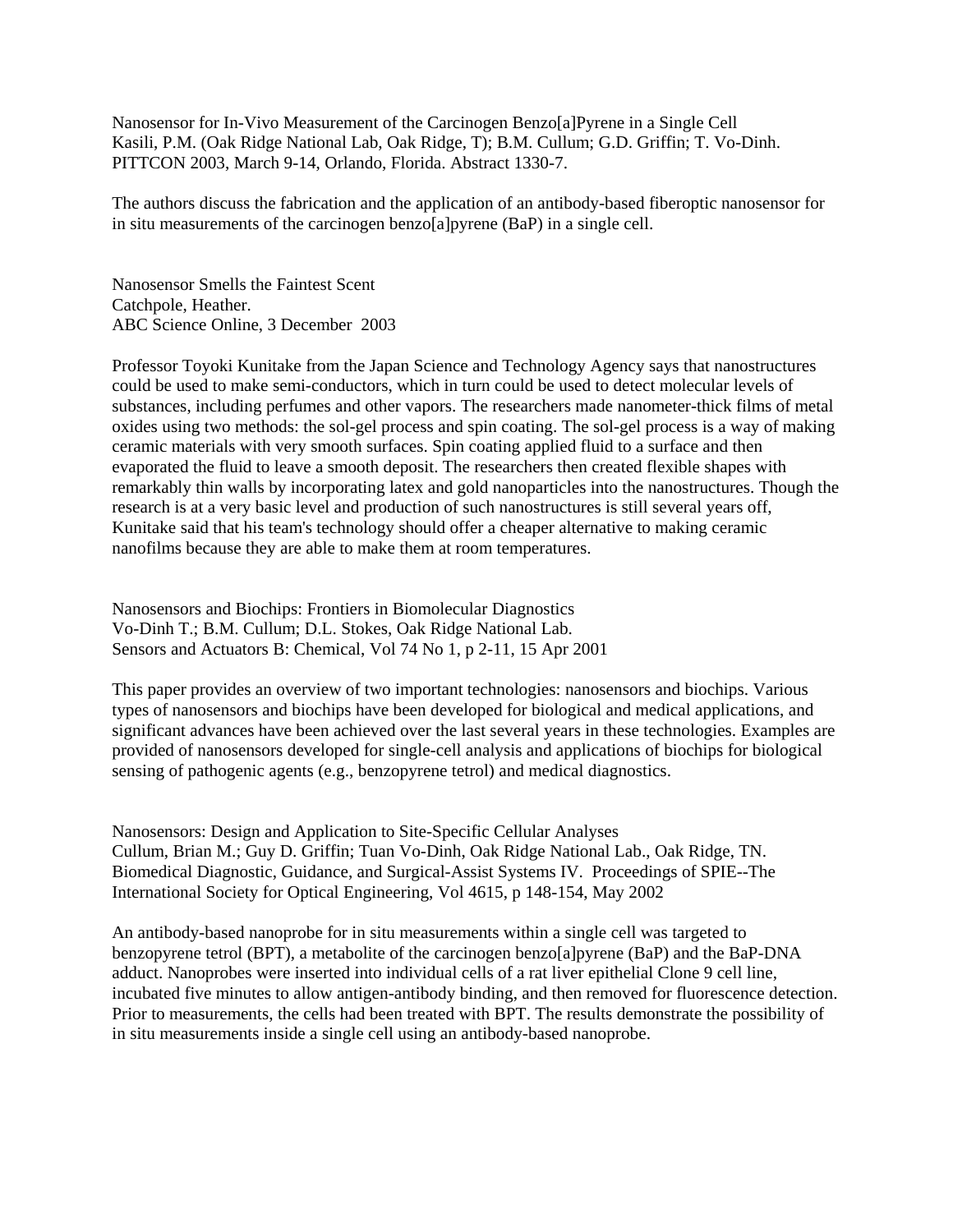Nanosensors Enable Portable Detectors for Environmental and Medical Applications Haes, Amanda and Richard Van Duyne, Northwestern Univ., Evanston, IL. LaserFocusWorld, May 2003

Extrapolation of current data indicates that by optimizing size-and-shape-tunable nanosensor materials, it will be possible to reach sensitivities of a few molecules, perhaps even a single molecule, per nanoparticle sensor element. The extraordinary sensitivity of the localized surface plasmon resonance (LSPR) nanomaterials presents the potential for extremely simple, small, light, robust, low-cost instrumentation that will greatly facilitate field-portable environmental or point-of-service medical diagnostic applications.

[http://www.chem.northwestern.edu/~vanduyne/pdf/LFW39\\_153-156\\_2003.pdf](http://www.chem.northwestern.edu/~vanduyne/pdf/LFW39_153-156_2003.pdf)

Nanosensors for Analysis of a Single Cell

Cullum, Brian M.; Guy D. Griffin; Tuan Vo-Dinh, Oak Ridge National Lab., Oak Ridge, TN. Biomedical Diagnostic, Guidance, and Surgical-Assist Systems III. Proceedings of SPIE--The International Society for Optical Engineering, Vol 4254, p 35-40, June 2001

Submicron fiber-optic biosensors have been developed and used to measure toxic chemicals within single cells. These sensors are fabricated by pulling the distal end of an optical fiber to a diameter of less than one micron and coating it with antibodies to selectively bind the species of interest. These fibers have been used to selectively measure the concentration of benzo[a]pyrene tetrol, a metabolite of benzo[a]pyrene, within individual cells of two different cell lines: human mammary carcinoma cells and rat liver epithelial cells.

Nanosensors' Niche in Nanotechnology Carrillo, Daniella L., Frost & Sullivan, Palo Alto, CA. Chemical Engineering Progress, Vol 99 No 11, p 43S-45S, Nov 2003

Commercialization of nanosensor products has been elusive, but Frost and Sullivan projects that nanotechnology-based detectors, biosensors, and transducers will be commercially available before 2007, with an eventual tremendous impact on the chemical industry. Nanosized temperature sensors likely will have the most penetration in the chemical process industries. Nanosized chemical sensors are projected to completely penetrate the chemical market by 2007, with revenues of \$1.3 million/yr, reaching \$35.5 million by 2011 due to the emergence of more intelligent, reliable, and cost-effective sensors, coupled with the construction of new, automated plants, which will adapt state-of-the-art sensor technology. Over 50 U.S. companies are actively participating in the production of nanostructured materials, many of which have applications in sensor development. This article identifies many of the commercial firms and university research centers involved in nanotechnology development and application.

<http://www.cepmagazine.org/pdf/110333.pdf>

Nanosprings Breakthrough Shrinks Size of Sensors Johnson, R. Colin. EE Times, 30 Oct 2003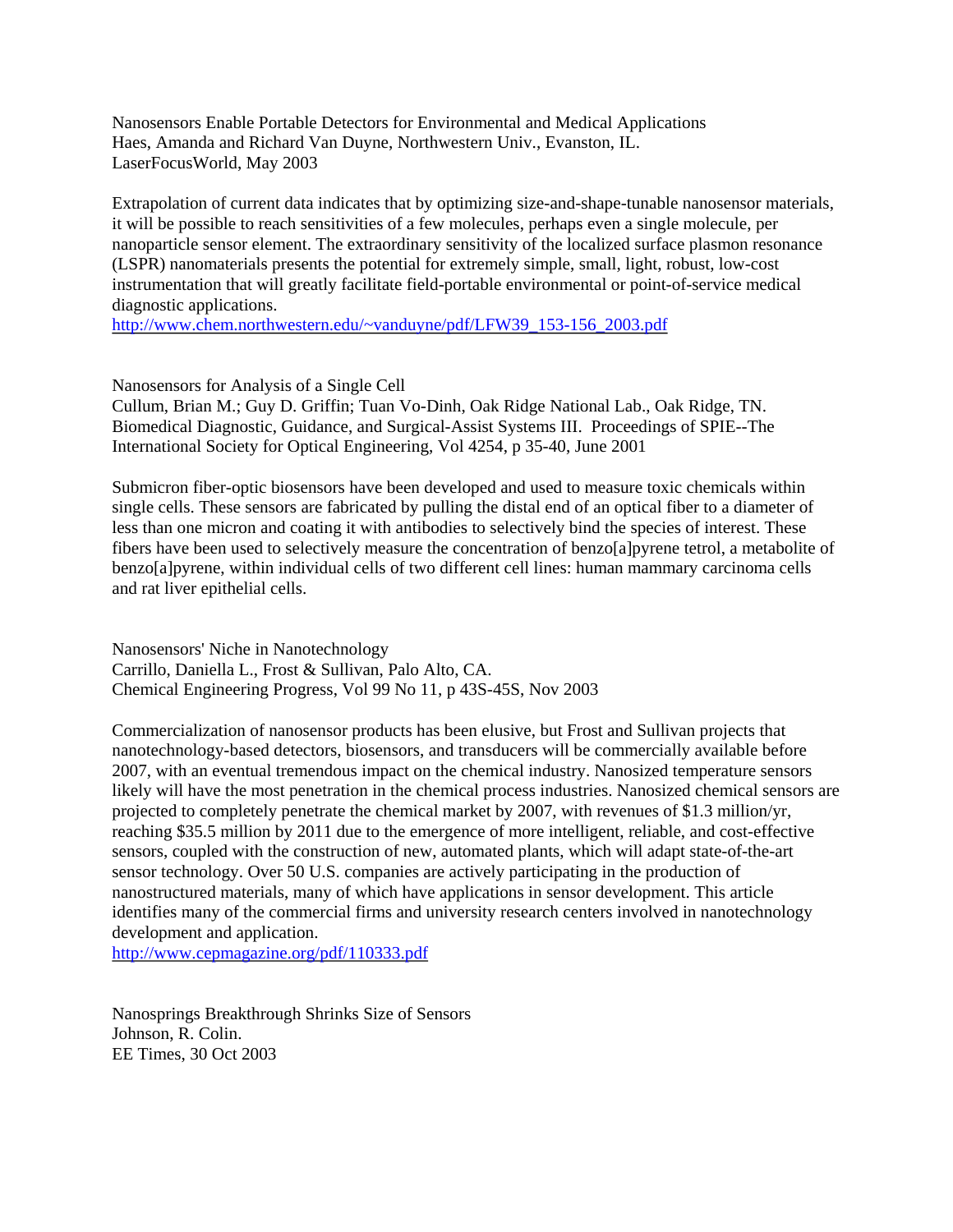Quantum dots, nanowires, and other nanoscale structures populate the frontier of semiconductor research, collectively aimed at downsizing chip components to the molecular scale. So far piezoelectric materials have been used to fabricate nanowires and nanobelts (ring-shaped nanowires) for experimental nanoscale lasers, field-effect transistors, gas sensors, cantilevers and resonators. But none of these have been "single crystal" and therefore only partially exploit the piezoelectric phenomenon, according to one research scientist--Zhong Lin Wang, director of Georgia Tech's Center for Nanoscience and Nanotechnology and a professor in the School of Materials Science and Engineering- who now claims to have fabricated the world's first single-crystal nanosprings that not only outperform predecessors but also promise to enable single-molecule sensors. <http://www.eetimes.com/story/OEG20031030S0059>

Nanostructured Electrochemical Sensor Based on Dense Gold Nanoparticle Films Yu, Aimin and Zhijian Liang (Max Planck Inst. of Colloids and Interfaces, Potsdam, Germany); Jinhan Cho and Frank Caruso (Univ. of Melbourne, Victoria, Australia). Nano Letters, Vol 3 No 9, p 1203-1207, 2003

Polyelectrolyte (PE)/gold nanoparticle hybrid films that can be utilized as efficient electrochemical sensors were prepared by infiltrating 4-(dimethylamino)pyridine-stabilized gold nanoparticles into PE multilayers preassembled on indium tin oxide electrodes. Electrochemical experiments indicated that the presence of gold nanoparticles in the PE multilayers could significantly improve the electron-transfer characteristics of the films, which showed high electrocatalytic activity to the oxidation of nitric oxide.

Nanostructured Interfacial Materials for Piezoelectric and Chemiresistor Sensors Han, Li and Chuan-Jian Zhong, State Univ. of New York at Binghamton. 201st Meeting of the Electrochemical Society, 12-17 May 2002, Philadelphia, PA.

Abstract not available.

Nanotechnology and Homeland Security: New Weapons for New Wars Ratner, Mark A. (Northwestern Univ.); Daniel Ratner. Prentice Hall, ISBN: 0131453076, 176 pp, 2003

Nanotechnology offers immense potential for preventing terrorism and other threats to security as well as mitigating their impact. The authors discuss the following nanotechnology focus areas: (1) Sensors: fast, cheap, accurate tests for explosives, radiation, weapons of mass destruction, and food/water contamination; (2) Smart materials: protecting homes, offices, and first responders; (3) Biomedical research: revolutionary treatments for chemical/biological attacks and trauma; (4) Energy generation technologies: ending the world's dependence on oil; and (5) Remediation technologies: healing the effects of environmental damage and ecoterrorism

Nanotechnology: MEMS and NEMS and Their Applications to Smart Systems and Devices Varadan, Vijay K., Pennsylvania State Univ. Smart Materials, Structures, and Systems. Proceedings of SPIE--The International Society for Optical Engineering, Vol 5062, p 20-43, 2003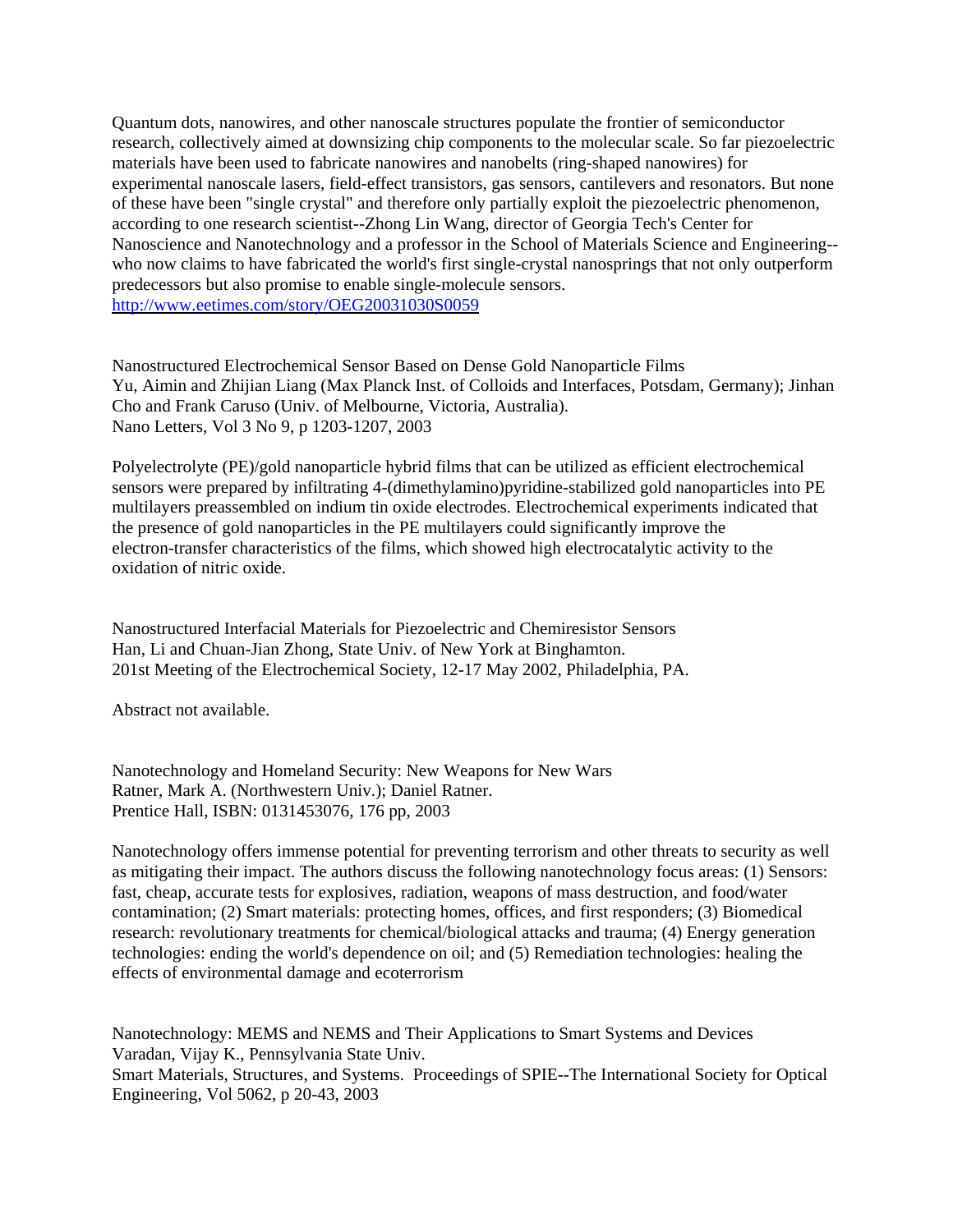The integration of NEMS (nano-electro-mechanical systems), IDTs (interdigital transducers), MEMS (micro-electro-mechanical-system), and required microelectronics and conformal antenna in the multifunctional smart materials and composites results in a smart system suitable for sending and control of a variety functions, and also can result in novel conformal sensors that can be remotely sensed by an antenna system with the advantage of no power requirements at the sensor site. This paper provides a brief review of MEMS- and NEMS-based smart systems for various applications. Nanotechnology research at Penn State research is based on the use of zeolites over other metal/metal oxides in the microwave field for a high production and uniformity of the product, and biological and mechanical MEMS devices derived from this hybrid composite are presented.

Nanotechnology on a Chip: A New Paradigm for Total Chemical Analysis Systems Nanotechnology Research Directions: IWGN Workshop Report. International Technology Research Inst., Loyola College, World Technology (WTEC) Div., p 92, 1999

Sandia National Laboratories is developing a hand-held uChemLab(TM) demonstrator that will analyze for air-born chemical warfare agents and liquid-based explosives agents. The uChemLab(TM) development project brings together an interdisciplinary team of about 50 staff members from throughout the laboratory in areas of expertise including microfabrication, chemical sensing, microfluidics, and information sciences. Although nanotechnology plays an important role in current efforts, most approaches use miniaturized versions of valves, pipes, pumps, separation columns, etc. that are patterned after their macroscopic counterparts. Even though these miniaturized components can work as well as (and sometimes better than) their macroscopic analogs, they simply will not allow for the vision of chemical laboratories in a grain of sand. Nanotechnology will enable a completely new architecture. The ability to build materials with switchable molecular functions could provide completely new approaches to valves, pumps, chemical separations, and detection. Nano-TAS is a fundamentally new approach to allow greater function in much smaller, lower power total chemical analysis systems. Contact person: T.A. Michalske, Sandia National Laboratories. <http://www.wtec.org/loyola/nano/IWGN.Research.Directions/chapter06.pdf>

Nanotube Membrane Based Biosensors

Kohli, Punit (Univ. of Florida, Gainesville); Marc Wirtz; Charles R. Martin. Electroanalysis, Vol 16 No 1-2, p 9-18, Jan 2004

The authors review highly sensitive detection based on electrochemical methods that rely on monodisperse gold and alumina nanotubule membranes with inside diameter approaching molecular dimensions. The analyte species can be detected by measuring a change in trans-membrane current when the analyte is added to the nanotubule-based cell. Another method entails the use of a concentration change based on the nanotubule membrane. Biomemtic ion-gated channels micropore and nanotubule membrane sensors also are reviewed.

Nanotube Sensors

Wirtz, Marc (PPG Industries, Inc., Monroeville, PA); C.R. Martin (Univ. of Florida, Gainesville). Dekker Encyclopedia of Nanoscience and Nanotechnology. Marcel Dekker, NY. ISBN: 0-8247-4797-6, p 2667-2676, 2004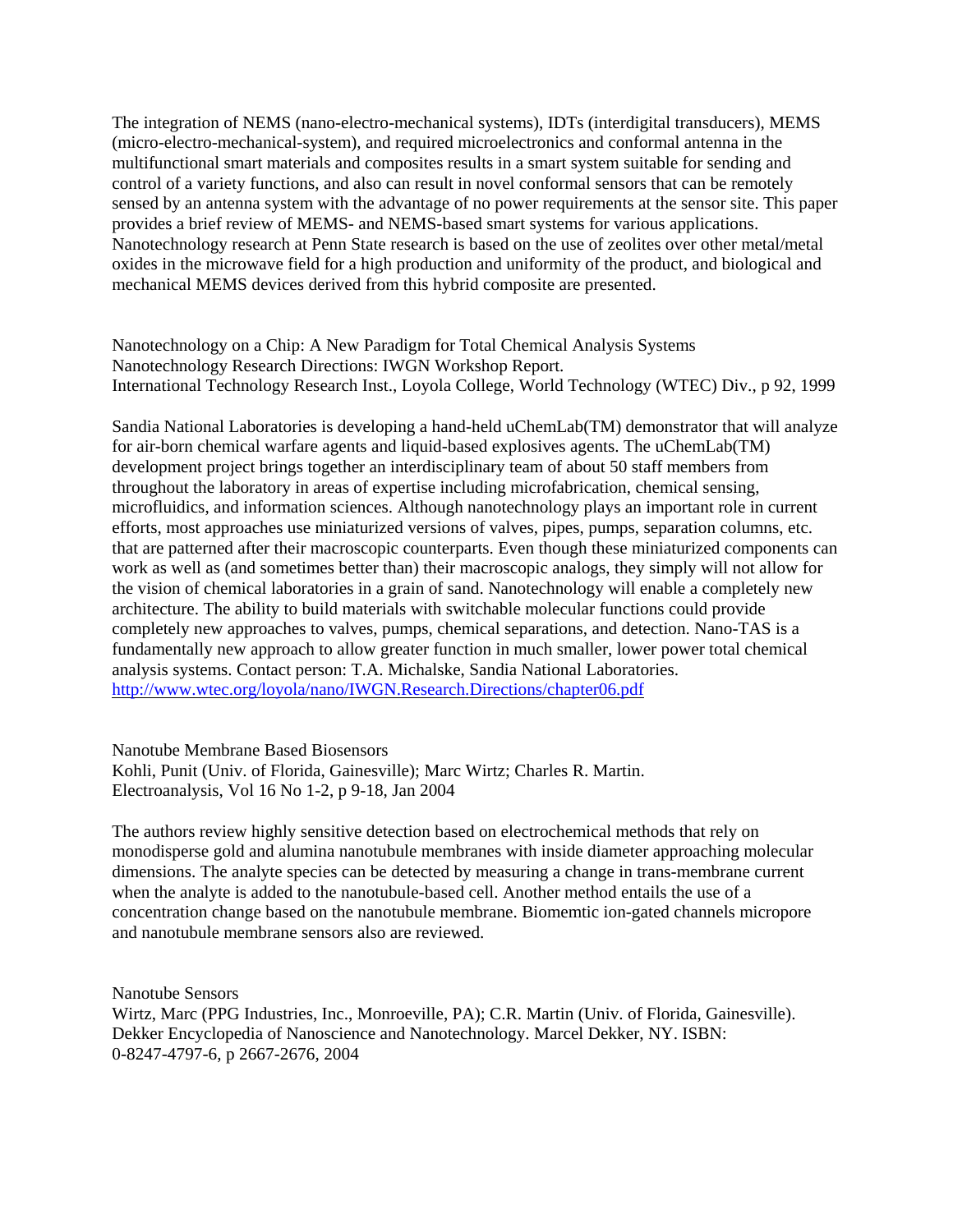Nanotube membranes prepared by the template method entails synthesis or deposition of the desired material within the cylindrical and monodisperse pores of a nanopore membrane or other solid. Polycarbonate filters, prepared via the "track-etch" method, and nanopore aluminas, electrochemically prepared from Al foil, have been used as template materials to obtain cylindrical nanostructures with monodisperse diameters and lengths of solid nanowires or hollow nanotubes, depending on the membrane and synthetic method used. One application for these nanotube membranes is in electroanalytical chemistry where the membrane is used to sense analyte species. Membranes containing gold nanotubes with inside diameters that approached molecular dimensions (1 to 4 nm) were used in the work.

Nanotubes Join the Army Dume, Belle. PhysicsWeb, 13 Nov 2003

Researchers in the United States have made a nerve agent detector using single-walled carbon nanotubes. Eric Snow and colleagues at the Naval Research Laboratory (NRL) in Washington say that their device is simple to fabricate, extremely sensitive, and intrinsically selective to specific gases. The sensor could be used in industrial and military applications (see J Novak et al. 2003 Appl. Phys. Lett. 83:4026) Researchers found that individual semiconducting single-walled nanotubes show a large change in electrical resistance when exposed to certain gases. This property could be exploited in chemical sensors. To test the device, Snow and co-workers exposed the tubes to DMMP (a chemical similar to the nerve agent Sarin), ammonia, water vapor, and various hydrocarbons using air as the carrier gas. They observed a large increase in the resistance of the sensor as it adsorbed DMMP, but little or no change in resistance when it was exposed to water vapor or hydrocarbons. The nerve gas detector is sensitive to one part per billion of DMMP. The team will work to improve the device's ability to distinguish between different chemicals by incorporating chemo-selective polymers into the sensors. Preliminary demonstrations with a hydrogen-bonding compound have shown that the device can effectively separate out signals from DMMP and ammonia.

Nanotubes Make Miniature Gas Sensors Dume, Belle. PhysicsWeb, 10 July 2003

Pulickel Ajayan and colleagues at the Rensselaer Polytechnic Institute in New York state have used carbon nanotubes to make a miniature gas ionization sensor. The researchers say that their detector offers a low-cost, practical alternative to conventional ionization sensors (see A. Modi et al., Nature, 424:171, 2003). Ajayan and colleagues made a simple discharge device in which the cathode is a thin-film array that contains billions of multiwall nanotubes. The anode is an aluminium sheet. Individual nanotubes in the film create very high electric fields near their tips, and the combined effect of all the nanotubes is to increase the overall field and so speed up the gas breakdown process, which means that the gases can be ionized at voltages that are up to 65% lower than in traditional sensors. The highly sensitive device can detect concentrations of gas as low as 10-7 moles per liter, distinguish between different gases in a mixture, and is not affected by temperature or humidity. The device could be incorporated into battery-operated portable sensors for use in environmental, industrial, and security applications.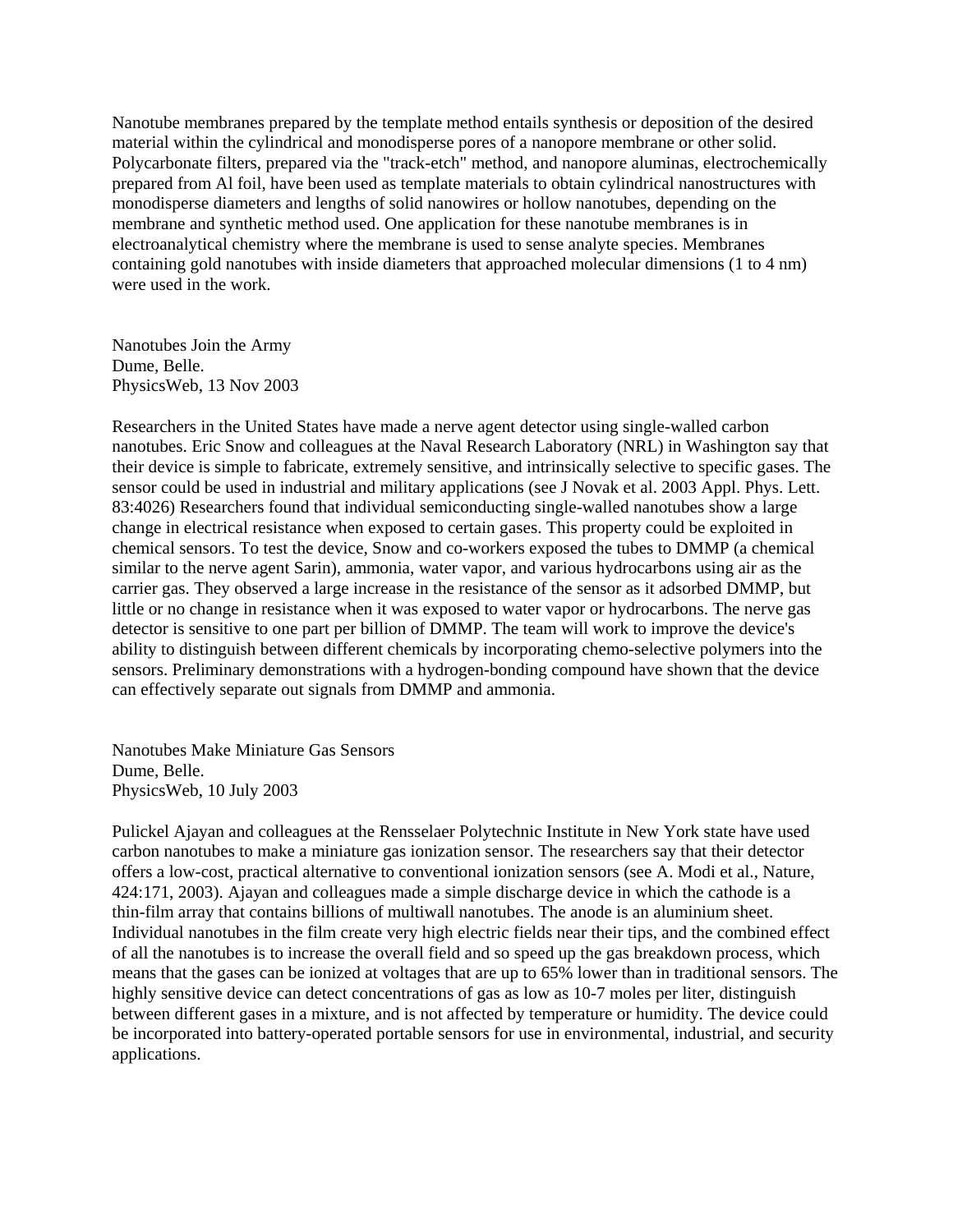Nanowire Arrays for Chemical Sensing Penner, Reginald M., Univ. of California, Irvine. PITTCON 2003, March 9-14, Orlando, Florida. Abstract 950-5.

Arrays of metal nanowires form the basis for a new type of chemical sensor. Sensing occurs when the adsorption of an analyte molecule onto the surface of a metal nanowire causes a change in its resistance. An array sensor for detecting hydrogen gas was constructed by electrodepositing palladium nanowires on an HOPG surface and then transferring the nanowires to a cyanoacrylate film supported on a glass slide. The application of silver contacts to the ends of 10 to 100 nanowires--arrayed electrically in parallel--produced sensors and switches that exhibited a high conductivity state in the presence of hydrogen, and a low conductivity state in the absence of hydrogen. This paper describes a method for incorporating these "portable" metal nanowire arrays into sensors.

Nanowire Nanosensors for Highly Sensitive and Selective Detection of Biological and Chemical Species Cui, Y. (Harvard Univ., Cambridge, MA); W. Wei; H. Park; C.M. Lieber. Science, Vol 293 No 5533, p 1289-1291, 2001

Boron-doped silicon nanowires (SiNWs) were used to create highly sensitive, real-time electrically based sensors for biological and chemical species. Biotin-modified SiNWs were used to detect streptavidin down to at least a picomolar concentration range. The capability of these semiconductor nanowires for label-free, real-time detection of a wide range of chemical and biological species can be exploited in array-based screening.

A New Approach to Organic Solvent Detection: High-Reflectivity Bragg Reflectors Based on a Gold Nanoparticle/Teflon-Like Composite Material Convertino, A., A. Capobianchi, A. Valentini, & E.N.M. Cirillo, Inst. per lo Studio dei Materiali Nanostrutturati CNR - Area della Ricerca di Roma, Rome, Italy. Advanced Materials, Vol 15 No 13, p 1103-1105, June 2003

The authors present a new sensing element for organic solvents based on a polymeric distributed Bragg reflector (DBR). The periodic stack consists of alternating Teflon-like and gold nanoparticle/Teflonlike layers and shows high reflectivity in the optical telecommunications spectral range. Sensor properties are due to the peculiar absorbing behavior of composite layers, which swell in the presence of organic vapors, causing DBR periodicity change and consequently a high reflectivity window shift.

A New Tool for Eliminating Indoor Air Quality Complaints Keady, Patricia B. and Tom Halvorsen, TSI Inc., St. Paul, MN. Journal of Nanoparticle Research, Vol 2 No 2, p 205-208, June 2000

Researchers are studying the toxicology of a new indoor air quality metric, ultrafine particles, on animals and humans. Ultrafine particles are defined as particles smaller than 100 nm diameter; 'nanoparticles,' those smaller than 50 nm diameter, are a subset of ultrafine particles. A battery-powered, portable condensation particle counter (CPC) can be used to quickly identify the source and transport pathways of ultrafine particle contaminants so they can be eliminated or controlled. The CPC condenses isopropyl alcohol on the particles to grow them to an optically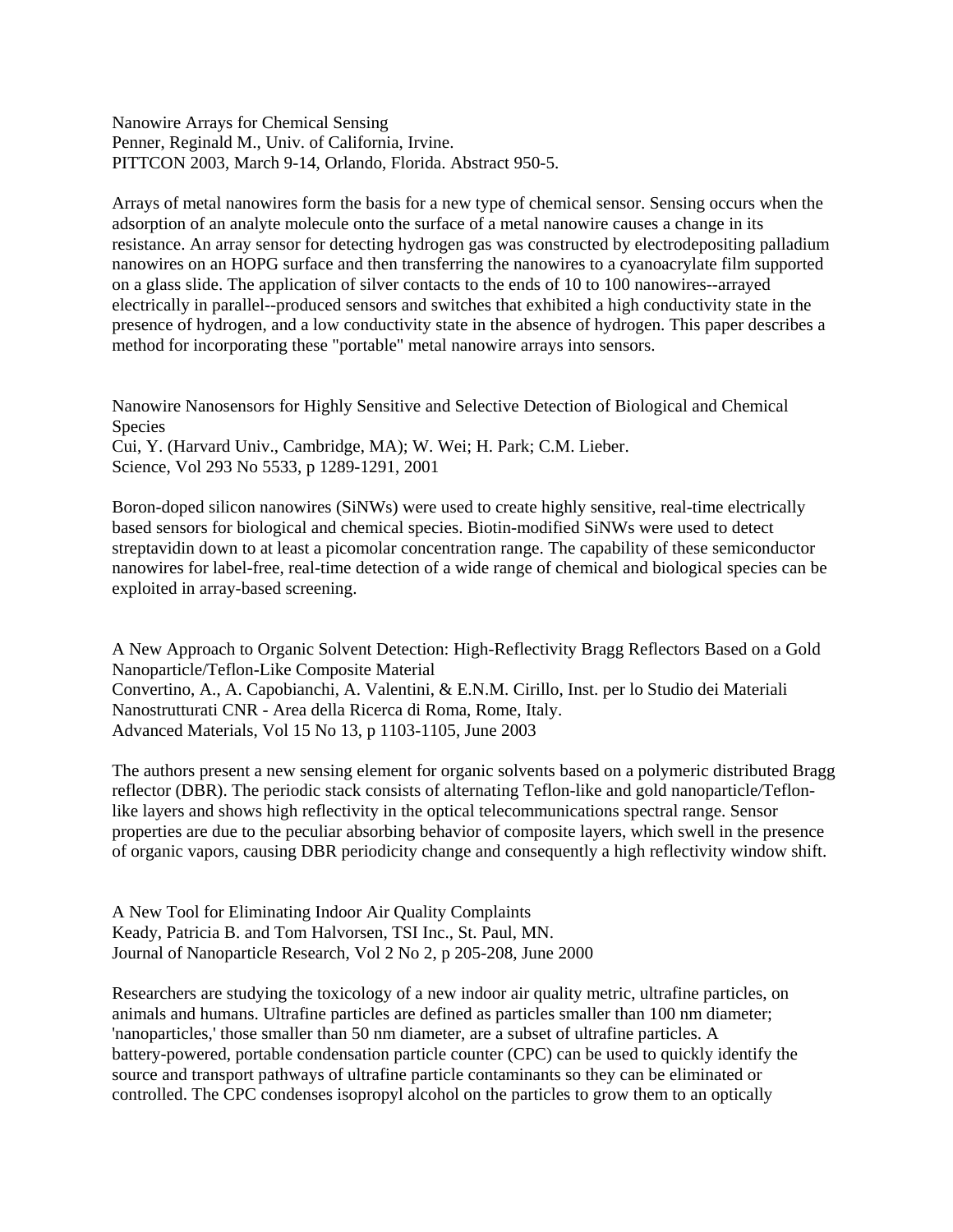detectable size. The hand-held instrument is fast, has a wide concentration range, and can log data to detect trends and short-term excursions.

NJIT Chemists Pave Way for Cheap, Usable Field Test for Polluted, Toxic, Water, Air, Food New Jersey Institute of Technology News Release, 31 Mar 2004

Though nanoparticle-size trace chemicals in polluted air or water can be identified through current laboratory processes, the task is expensive and time consuming. Somenth Mitra, Ph.D., professor of chemistry at New Jersey Institute of Technology (NJIT), is working to create a lab on a chip that can identify trace pollutants in the field or at home. With the aid of such a versatile instrument, any worker or homemaker will be able to use a cheap, throw-away sensor--just like the ones drug stores now sell for early pregnancy tests--and quickly learn if a toxic chemical is in the air, food, or water. Mitra presented his data at the American Chemical Society's 227th national meeting in Anaheim, CA, March 31, 2004, in a presentation entitled "Self-Assembly of Nanoparticles for Preconcentration in Environmental Sensing Platforms." Mitra has worked on creating two new methods of concentrating nanoparticles. One method concentrates pollutants in air, depositing nanoparticles from chemical vapors that in turn allow the tiny molecules to assemble themselves directly on the devices. The other approach--which can be used for airborne or liquid pollutants as well as food contaminants--involves a chemical process to create a hard gel. The gel glues together the targeted nanoparticles to form them into distinct micro channels. Scientists often refer to this hard gel process as a "sol-gel synthesis." This latter approach also involves a solid phase extraction in micro channels through which fluid flows on nanoparticles. Mitra has authored four patents.

Novel Nanosensors for Rapid Analysis of Telomerase Activity Grimm, J.; J.M. Perez; L. Josephson; R. Weissleder. Cancer Research, Vol 64 No 2, p 639-643, 2004

A novel nanosensor has been developed for rapid screens of telomerase activity in biological samples. The technique utilizes magnetic nanoparticles that, on annealing with telomerase synthesized TTAGGG repeats, switch their magnet state, a phenomenon readily detectable by magnetic readers. High-throughput adaptation of the technique by magnetic resonance imaging allows processing of hundreds of samples within tens of minutes at ultrahigh sensitivities.

A Novel SnO2 Gas Sensor Doped with Carbon Nanotubes Operating at Room Temperature Wei, Bee-Yu (Industrial Technology Research Inst., Hsinchu, Taiwan); M.-C. Hsu; P.-G. Su; H.-M. Lin; R.-J. Wu; H.-J. Lai. Sensors and Actuators B: Chemical, Vol 101 No 1-2, p 81-89, 15 June 2004

Single-walled carbon nanotubes (SWCNTs) were added into a SnO2 substrate to develop a new hybrid SWCNTs/SnO2 gas sensor. The SWCNTs/SnO2 layer was fabricated by spin coating using an organometallic solution and then heat-treated. The hybrid sensor detects NO2 concentrations in flowing air at room temperature or N2, by considering alterations in electrical properties. A model is presented to relate potential barriers to electronic conduction in the hybrid material.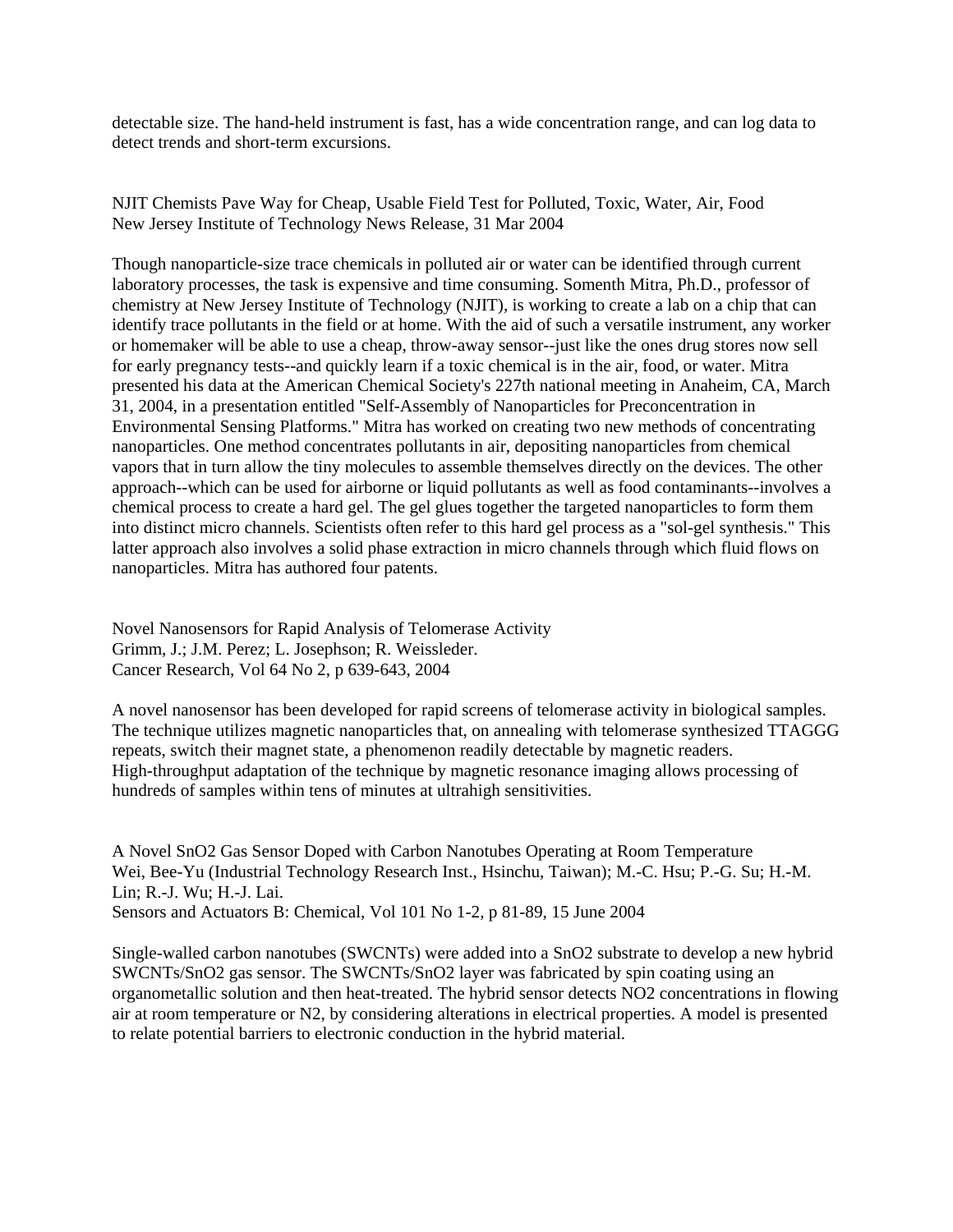NSF Workshop Report on Emerging Issues in Nanoparticle Aerosol Science and Technology (NAST), 27-28 June 2003, University of California, Los Angeles UCLA Department of Chemical Engineering, 125 pp, 2003

Ultrafine particles present an exceptional challenge for chemical analyses because their mass is small, of the order of attograms. Recent years have seen many advances in on-line analyses of the chemical constituents of ultrafine particles. Most prominent are the advances in particle mass spectrometry, with systems providing data on single particle composition, or size- and composition-resolved data for an ensemble of particles. While much has been accomplished, much is needed to improve our ability our analytical capabilities for the ultrafine particle size fraction. Key areas of research include (1) unbiased sampling of ultrafine particles, both into particle beam systems and for sampling into a liquid stream for subsequent on-line analyses, (2) identification and quantification of organic fraction at the compound or compound-class level, (3) better chemical characterization of light-absorbing particles, (4) means for quantification and calibration, especially for organic compounds, (5) morphological and surface chemistry determinations, (6) fast response systems, (7) systems that can operate under extreme conditions of temperature or pressure, and (8) better and more rapid on-line data reduction schemes. Importantly, the systems must be more accessible, and easier to use. They need to be made smaller in size and lower in weight and cost, especially for targeted needs. <http://www.nano.gov/html/res/NSFAerosolParteport.pdf>

NTU Team Develops Molecule-sized Sensor The Straits Times, Singapore, 4 Mar 2004

A team of researchers in Singapore has developed an electronic sensor the size of a molecule. For starters, the team from Nanyang Technological University (NTU) has created a biosensor that can detect glucose using carbon nanotubes, wire-like conduits about 50,000 times thinner than human hair. <http://www.ntu.edu.sg/pro2/NTUintheNews/TheStraitsTimes/ST-04.03.04.pdf>

Optical Biodetectors: Nanosensors Enable Portable Detectors for Environmental and Medical Applications Haes, A.J.; R.P. Van Duyne, Northwestern Univ., Evanston, IL. Laser Focus World, 2003, Vol 39 No 5, p 153-155, 2003

The authors discuss a type of optical biosensor that detects changes in local refractive index by monitoring the localized surface-plasmon resonance (LSPR) and extinction maximum of noble metal nanoparticles with UV-visible spectroscopy.

[http://www.chem.northwestern.edu/~vanduyne/pdf/LFW39\\_153-156\\_2003.pdf](http://www.chem.northwestern.edu/~vanduyne/pdf/LFW39_153-156_2003.pdf)

Optical Nanosensors--an Enabling Technology for Intracellular Measurements Aylott, J.W., Univ. of Hull, Hull, UK. Analyst, Vol 128 No 4, p 309-312, Apr 2003

Optical nanosensors have been designed to utilize the sensitivity of fluorescence for making quantitative measurements in the intracellular environment. The nanosensor matrix imparts two key benefits: (1) protection of the sensing component from interfering species within the intracellular environment, and (2) protection of the intracellular environment from any toxic effects of the sensing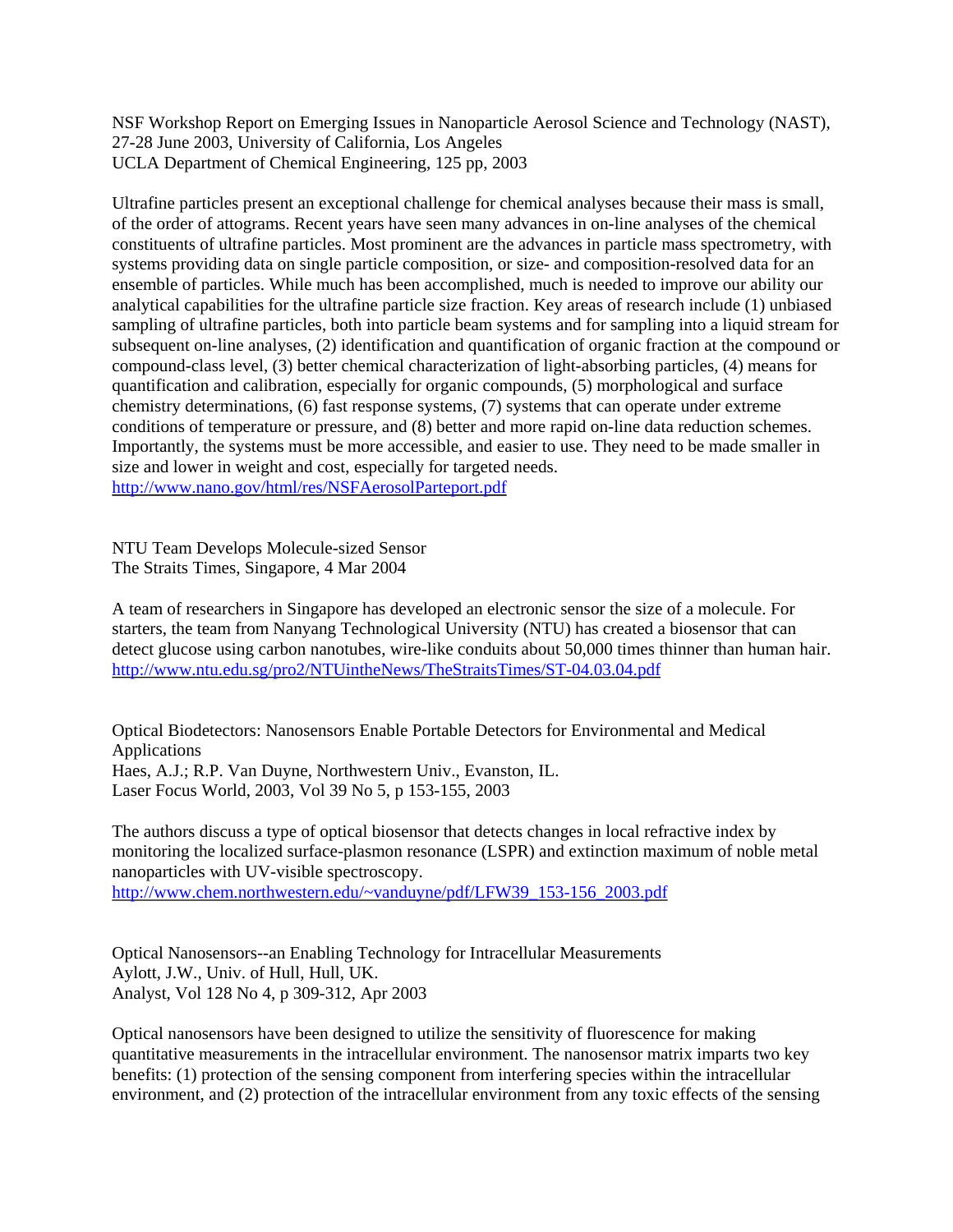component. This article discusses recent developments in nanosensor technology and discusses the use of more complex sensing schemes to expand the range of analytes that can be detected and quantified.

Optical Nanosensors and Nanobiosensors Cullum, Brian M., Univ. of Maryland, Baltimore County. Dekker Encyclopedia of Nanoscience and Nanotechnology. Marcel Dekker, NY. ISBN: 0-8247-4797-6, p 2757-2768, 2004

As with larger optical sensors, optical nanosensors can generally be classified into one of two different classes: chemical nanosensors or nanobiosensors, depending on the type of recognition element (i.e., chemical or biochemical) used to provide specificity to the sensor. Though both of these classes of optical nanosensors are capable of obtaining quantitative measurements in many different microscopic environments, they have found an ideal application in the analysis of chemical and biochemical species present within living cells. Their small sizes allow them to be inserted and precisely positioned within individual cells to obtain spatially localized measurements of chemical species in real time.

Optical Nanosensors for Chemical Analysis Inside Single Living Cells: 1. Fabrication, Characterization, and Methods for Intracellular Delivery of PEBBLE Sensors Clark, H.A. (Univ. of Michigan, Ann Arbor); M. Hoyer; M.A. Philbert; R. Kopelman. Analytical Chemistry, Vol 71 No 21, p 4831-4836, 1 Nov 1999

Spherical optical nanosensors, or PEBBLEs (probes encapsulated by biologically localized embedding), have been produced in sizes from 20 and 200 nm in diameter. These sensors are fabricated in a microemulsion and consist of fluorescent indicators entrapped in a polyacrylamide matrix. A generalized polymerization method has been developed that permits production of sensors containing any hydrophilic dye or combination of dyes in the matrix. The PEBBLE matrix protects the fluorescent dye from interference by proteins, allowing reliable in vivo calibrations of dyes. Sensor response times are less than 1 ms.

Optical Nanosensors for Chemical Analysis Inside Single Living Cells: 2. Sensors for pH and Calcium and the Intracellular Application of PEBBLE Sensors Clark, H.A. (Univ. of Chemistry, Ann Arbor); R. Kopelman; R. Tjalkens; M.A. Philbert. Analytical Chemistry, Vol 71 No 21, p 4837-4843, 1 Nov 1999

Optical nanosensors, or PEBBLEs (probes encapsulated by biologically localized embedding), have been produced for intracellular measurements of pH and calcium. This paper examines five varieties of pH-sensitive sensors and three different calcium-selective sensors. Each sensor combines an ion-selective fluorescent indicator and an ion-insensitive internal standard entrapped within an acrylamide polymeric matrix. These PEBBLE sensors are fully reversible over many measurements. The sensors have also been applied to intracellular analysis of the calcium flux in the cytoplasm of neural cells during the mitochondrial permeability transition; specifically, a distinct difference was noted between cells of different types with respect to their response to the toxicant m-dinitrobenzene and measurement of intracellular calcium, the precursor to cell death.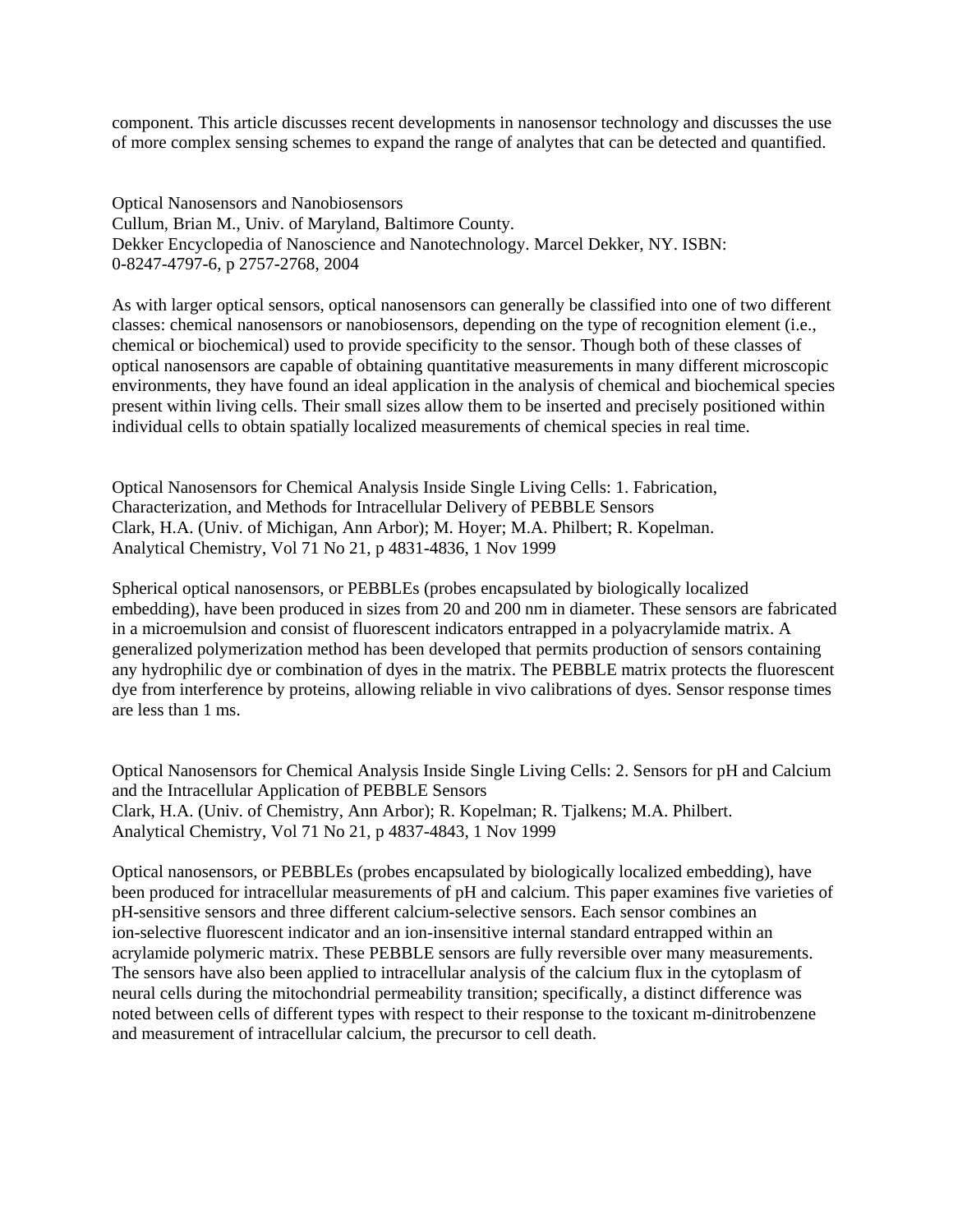Optical Supramolecules for Chemical and Physical Sensing Nocera, Daniel G., Massachusetts Inst. of Technology, Cambridge. DTIC: ADA422046, 13 pp, Apr 2004

This proposal seeks to bring to the Air Force Office of Scientific Research a strategy to use bio-inspired concepts of recognition and signal transduction to unite the areas of optical chemosensing and nanoscience to address diverse chemical and physical sensing needs. Luminescent molecule, supramolecule, or materials have been synthesized for targeted sensing application. An intrinsic component of the program has been to define fundamental parameters that control the nonradiative and radiative energy flows so that the luminescence intensity and lifetime of the optical probe can be used for signal transduction. The following major achievements have been made by the research program: (1) the development of the first microfluidic chemosensor for the detection and monitoring of chemical species on especially small length scales; (2) the development of new optical probes for accurate temperature & and pressure measurements at aerodynamic surfaces; and (3) the development of new materials for an optical diagnostic technique invented to detect and measure turbulence. <http://handle.dtic.mil/100.2/ADA422046>

1999 Optochemical Nanosensors for Intracellular Chemical Measurement Kopelman, R.; M.T. Miller; M. Brasuel; H.A. Clark; M. Hoyer; M.A. Philbert. Chemical, Biochemical, and Environmental Fiber Sensors X. Proceedings of SPIE--The International Society for Optical Engineering, Vol 3540, p 198-205, Feb

Fiber-optic ion correlation-based nanosensors for sodium, potassium, and chloride employing a submicron optical fiber 'supertip' have been applied to the monitoring of ion concentrations in single mouse oocytes. These sensors also have been used to monitor the effect of an ion channel-blocking agent. The use of submicron optical fiber multiprobes has been explored to address the challenge associated with single-cell simultaneous measurement of multiple analytes.

PEBBLE Biosensor for the Measurement of Cellular Zinc Sumner, James (Univ. of Michigan, Ann Arbor); C.A. Fierke, R. Kopelman, N.M. Westerberg. PITTCON 2003, March 9-14, Orlando, Florida. Abstract 2340-3, 2003.

This paper reports on a fluorescent optical PEBBLE (probes encapsulated by biologically localized embedding) nanosensor for the detection of zinc. A ratiometric sensor has been fabricated that incorporates the sensing components within a polymer matrix by a microemulsion polymerization process. The spherical sensors are less than 200 nm in size, which allows for cellular measurements.

Penn Researchers Introduce a New Nanotube-Laced Gel, Create New Means of Aligning Nanotubes University of Pennsylvania News Release, 1 Mar 2004

Researchers at the University of Pennsylvania have devised a new method for aligning isolated single wall carbon nanotubes and, in the process, have created a new kind of material with liquid crystal-like properties: nematic nanotube gels. The gels could potentially serve as sensors in complex fluids, where changes in local chemical environment, such as acidity or solvent quality, can lead to visible changes in the gel shape. (See M.F. Islam, et al., "Nematic Nanotube Gels," Physical Review Letters, 92(8)27 Feb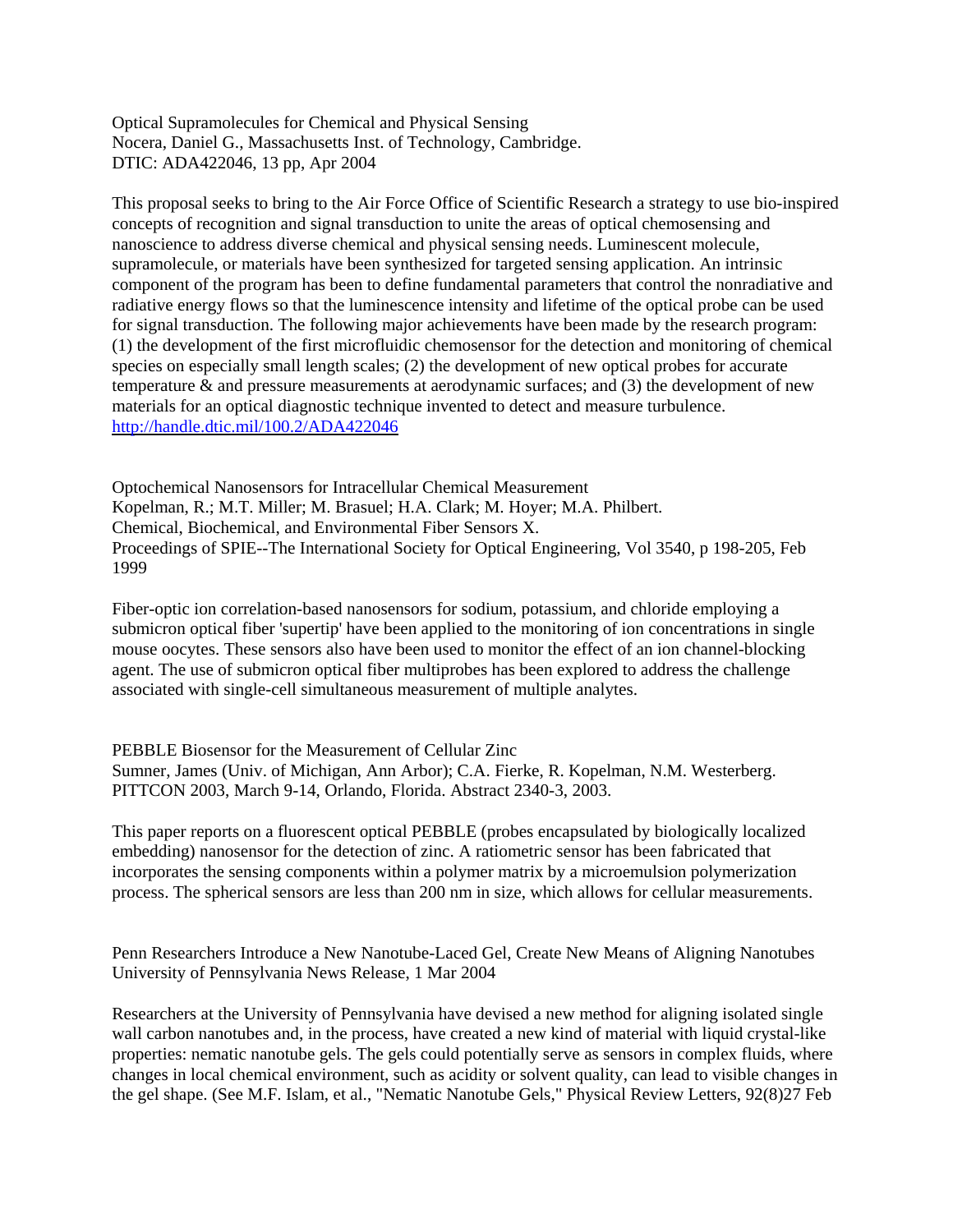04) The researchers embedded isolated nanotubes coated by surfactant into a cross-linked polymer matrix, a gel. The volume of the gel is highly temperature dependent, and the researchers were able to compress it to a fraction of its original size by changing its temperature. The gel network prevented the close contact between parallel nanotubes that produces bundling, and its compression produced concentrations of isolated nanotubes that favor nematic alignment. The condensed gel thus creates concentrations of isolated, aligned nanotubes that cannot be achieved when they are suspended in water. Like liquid crystals, the resulting nanotube gels exhibit beautiful defect patterns revealed by polarized light transmission through the sample that correspond to the particular nanotube alignments. The topology of the defects are, in turn, coupled to the mechanical strains present in the gel. The researchers are now exploring applications for both the technique and the properties of the nematic nanotube gels.

Pesticide Detection on a Chip University of California, Davis, News Release, 29 Mar 2004

For pesticides and other contaminants, nanotechnology can be applied to make high-throughput tests that are smaller, faster and more sensitive than conventional assays. UC Davis researchers led by Ian Kennedy, professor of mechanical and aeronautical engineering, and Bruce Hammock, professor of entomology, have made fluorescent nanoparticles of lanthanide oxide and europium oxide that can be coupled to biological molecules and used in antibody-based assays for pesticide residues. The nanoparticles also can be sorted magnetically. The researchers are currently investigating carrying out these assays in microdroplets and in microchannels on etched chips. Contact: Ian Kennedy, 530- 752-2796, imkennedy@ucdavis.edu.

Photoactivated CdSe Nanocrystals as Nanosensors for Gases Nazzal, Amjad Y. (Univ. of Arkansas, Fayetteville); Lianhua Qu; Xiaogang Peng; Min Xiao. Nano Letters, Vol 3 No 6, p 819 -822, 2003

The photoluminescence of high-quality CdSe nanocrystals incorporated into polymer thin films was found to respond reversibly and rapidly to environmental changes upon photoradiation above their absorption onset. Photostimulation is necessary for the response, which likely makes the original dense ligands monolayer on the surface of the nanocrystals permeable to gases by the activation of the vibration modes of the nanocrystal lattice through photon/phonon coupling.

Photochemical Sensing of NO(2) with SnO(2) Nanoribbon Nanosensors at Room Temperature Law, M., H. Kind, B. Messer, F. Kim, and P. Yang, Univ. of California, Berkeley. Angewandte Chemie International Edition, Vol 41 No 13, p 2405-2408, 2 July 2002

Abstract not available.

Photonic Crystal Chemical Sensing of Chemical and Biochemical Agents Asher, S.A. (Univ. of Pittsburgh, Pittsburgh, PA), V. Alexeev, A.V. Goponenko, I.K. Lednev, C.E. Reese, A. Sharlma, J.P. Walker. PITTCON 2003, March 9-14, Orlando, Florida. Abstract 1550-1, 2003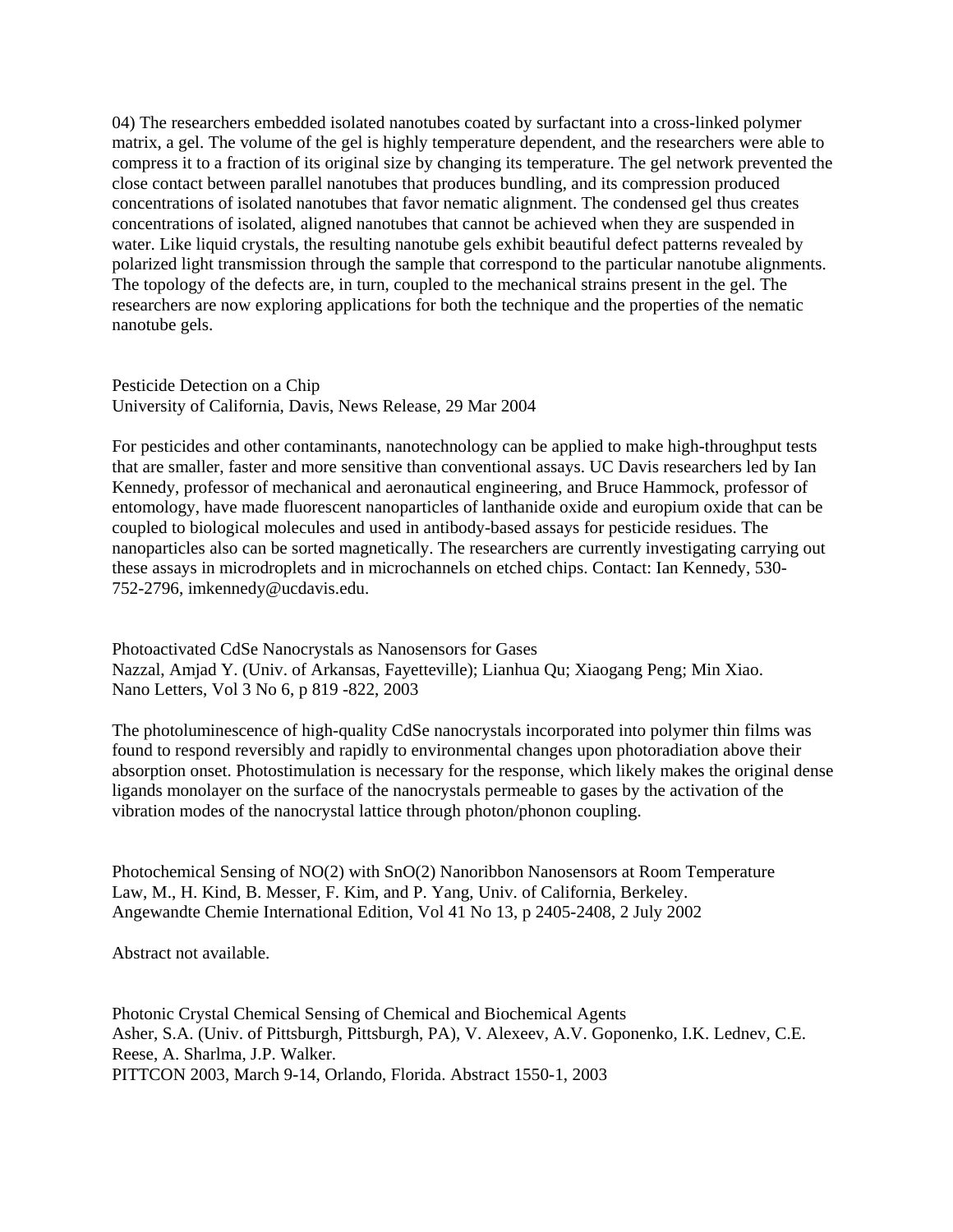Novel photonic crystal hydrogel materials have been developed to for the visual determination of a wide variety of chemical species in aqueous media. The sensor material comprises a  $\sim$ 90% watercontaining polyacrylamide hydrogel lightly crosslinked with bisacrylamide, with an embedded photonic crystal of monodisperse highly charged polystyrene colloids that self-assembles into a crystalline colloidal array. This material is then functionalized with molecular recognition agents. When the molecular recognition agent interacts with the analyte, it actuates a hydrogel volume change that changes the diffraction wavelength. The sensor material has been used to detect glucose in bodily fluids, ultralow concentrations of metal cations, and poisonous species in the atmosphere.

Planned U.S. Sensor Network Targets Terror Threats Merritt, Rick. EE Times, 14 July 2003

Government researchers are at work on a nationwide sensor network that someday could provide a real-time early-warning system for a wide array of chemical, biological and nuclear threats across the United States. One agency has published a roster of about 50 biological agents alone (see www.niaid.nih.gov/biodefense/bandc\_priority.htm). The multifaceted nature of the threat leads researchers to conclude the network will consist of a suite of different kinds of sensors. More than 50 researchers at Pacific Northwest National Laboratory in Richland, WA, have been developing nanosize preconcentrators for nerve agents, botulism, and other toxins. Sandia hopes to prototype by fall 2004 a sensor that could detect chemicals such as nerve and blister agents, as well as some top-priority industrial toxins. The sensor would use polymer- or gel-coated silicon devices to trap targeted chemicals, then send the agents through fluidic channels to on-chip arrays of surface-acoustic-wave detectors running at up to 500 MHz. A follow-on device would integrate the fluidics, SAWs, and support electronics on a single device. At Oak Ridge National Labs in Tennessee, a team has been working for 18 months on an underlying network architecture for a national sensor network. The team will develop and test the networking architecture over the next year, then follow up with a metro-area trial. The SensorNet project, running on a \$3 million budget this year, is seeking \$9 million in funding for its next fiscal year. A host of pilot sensor network projects are in field tests, including systems developed by Los Alamos and Berkeley researchers to safeguard crops. The field sensors were originally developed to track the spread of insecticides and fertilizers. Trial sensor networks also are in place in Boston subways, at the San Francisco airport, and on the Miami docks. The Washington subway recently went operational with a chemical-sensor system developed by Sandia and Argonne National Labs in Chicago.

<http://www.eetimes.com/article/showArticle.jhtml?articleId=12804243>

Polyaniline Nanofiber Gas Sensors: Examination of Response Mechanisms Virji, Shabnam Jiaxing Huang, Richard B. Kaner (Univ. of California, Los Angeles), Bruce H. Weiller (The Aerospace Corporation, Los Angeles, CA). Nano Letters, Vol 4 No 3, p 491-496, 2004

A new interfacial polymerization method for the synthesis of polyaniline nanofibers has enabled scientists to develop nanofiber sensors and compare them to conventional polyaniline sensors. This paper describes five different compared response mechanisms: acid doping (HCl), base dedoping (NH3), reduction (with N2H4), swelling (with CHCl3), and polymer chain conformational changes (induced by CH3OH). The polyaniline nanofibers performed better in all cases than conventional thin films.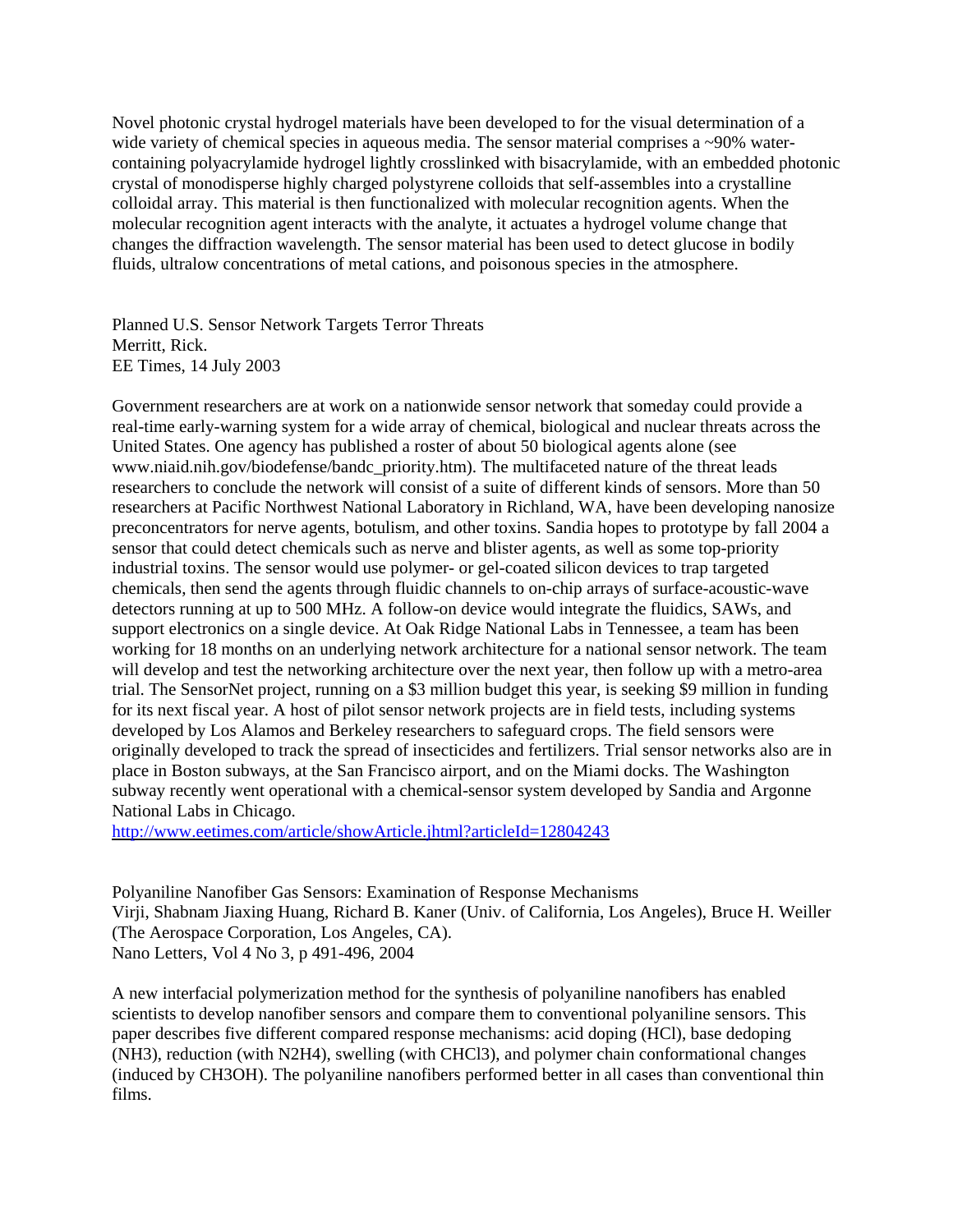Polyaromatic Luminescent Nanocrystals for Chemical and Biological Sensors Botzung-Appert, E. (CNRS, UPR 5031 assoc. l'Univ. J. Fourier et a l'INPG); V. Monnier; T.H. Duong; R. Pansu; A. Ibanez. Chemistry of Materials (Communication), Vol 16 No 9 p 1609-1611, 2004

Abstract not available.

Polymeric Nanowire Chemical Sensor

Liu, Haiqing, J. Kameoka, D.A. Czaplewski, & H.G. Craighead, Cornell University, Ithaca, NY. Nano Letters, Vol 4 No 4, p 671-675, 2004

Using a nonlithographic deposition process to form single polymeric nanowire chemical sensors, scientists deposited oriented polyaniline nanowires with diameters of ~100 nm on gold electrodes. The devices showed a rapid and reversible resistance change upon exposure to ammonia gas at concentrations as low as 0.5 ppm. The researchers are working on other polymer materials that are able to detect other gasses.

Porphyrin and Tetrabenzoporphyrin Dendrimers: Tunable Membrane-Impermeable Fluorescent pH Nanosensors Finikova, O. (Univ. of Pennsylvania, Philadelphia); A. Galkin; V. Rozhkov; M. Cordero; C. Hagerhall; S. Vinogradov. Journal of the American Chemical Society, Vol 125 No 16, p 4882-4893, 23 Apr 2003

The pH dependencies of the UV-vis and fluorescent spectra of new water-soluble dendritic porphyrins and tetrabenzoporphyrins were investigated. The study results suggest that porphyrin dendrimers can be used as fluorescent pH indicators for proton gradient measurements.

Proceedings: EPA, Nanotechnology and the Environment: Applications and Implications, STAR Progress Review Workshop, 28-29 August 2002, Arlington, Virginia U.S. EPA, National Center for Environmental Research. EPA 600-R-02-080, 77 pp, Feb 2003

Nanoscale science, engineering, and technology, collectively referred to as nanotechnology, is the ability to work at the molecular level, atom by atom, to create large structures with fundamentally new molecular organization. The U.S. EPA's Office of Research and Development, National Center for Environmental Research (NCER), as part of its Science to Achieve Results (STAR) program, supports research leading to nanotechnology application advances that can improve the cost or performance of capabilities to assess and solve environmental problems. EPA also is interested in predicting and understanding both the positive and negative environmental effects of this new technology and the societal changes it may bring. EPA's objective in the nanotechnology research area is to support innovative research that could help define significant emerging environmental problems. The proceedings covered (in part) the following topics: Nanosensors for Detection of Aquatic Toxins, Real-Time Chemical Composition Measurements of Fine and Ultrafine Airborne Particles, Nanostructured Porous Silicon and Luminescent Polysiloles as Chemical Sensors for Carcinogenic Chromium(VI) and Arsenic(V), and Simultaneous Environmental Monitoring and Purification Through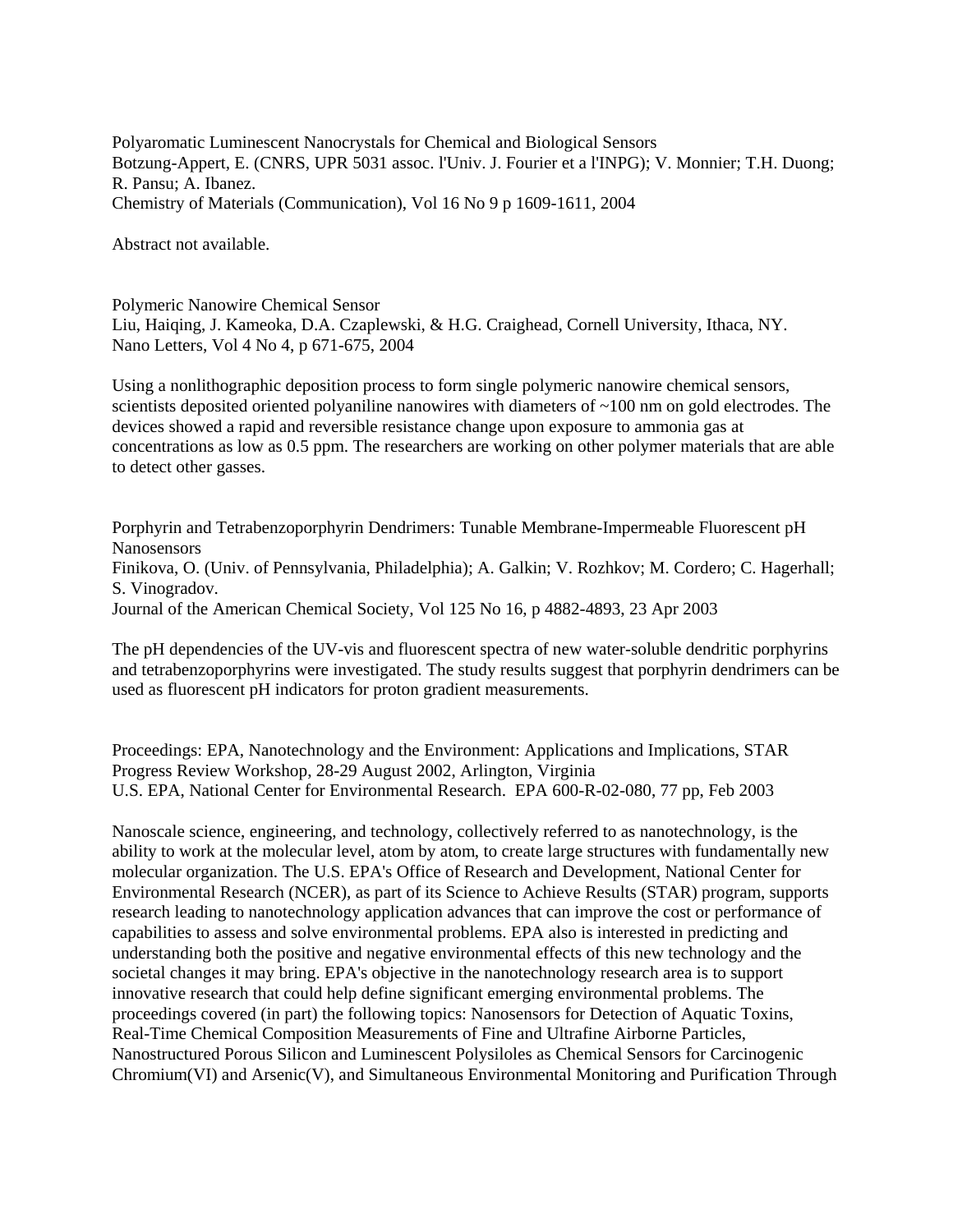Smart Particles. For more information on EPA's nanotechnology research, contact either Barbara Karn at 202-564-6824 (karn.barbara@epa.gov), or Nora Savage at 202-564-8228 (savage.nora@epa.gov). [http://es.epa.gov/ncer/publications/workshop/nano\\_proceed.pdf](http://es.epa.gov/ncer/publications/workshop/nano_proceed.pdf) 

Ratiometric Optical Nanosensors for Selective Magnesium Ion Imaging in Viable Cells Park, Edwin J. (Univ. of Michigan, Ann Arbor), Jonathan W. Aylott, Raoul Kopelman. PITTCON 2003, March 9-14, Orlando, Florida. Abstract 820-2.

Probes encapsulated by biologically localized embedding (PEBBLEs) are useful as bioanalytical sensors due to their small size, high sensitivity, matrix biocompatibility, chemical inertness, and ability to make ratiometric measurements. A polyacrylamide matrix has been used in fabricating a fluorescence-based magnesium sensor. An inverse microemulsion polymerization has been used to encapsulate a magnesium sensitive indicator dye, along with a reference dye, in an acrylamide matrix to form PEBBLEs ranging in diameter from 15 to 40 nm. Preliminary studies to monitor changes in magnesium concentration in cells as a result of chemical perturbations have demonstrated that the parameters of these sensors include response times of less than 5 seconds, detection limits as low as 100 micromolar, and reversibility and stability over a 6-hour period with respect to leaching and photobleaching of the dye.

Rice Develops Nanosensor for Precision Chemical Analysis: Nanoshell Sensor Opens Door for New Methods to Examine Single Molecules Rice University News Release, 10 Jan 2003

Nanotechnology researchers at Rice University have demonstrated the ability to precisely control the electromagnetic field around nanoparticles, opening the door for chemical screening techniques that could allow doctors and chemists to routinely analyze samples as small as a single molecule. The research builds upon a method of molecular analysis called Raman spectroscopy and capitalizes on the tunable optical properties of metal nanoshells, a novel type of nanoparticle invented at Rice. "This result is extremely important because it is the first time that anyone has actually designed and engineered a nanosensor specifically for obtaining chemical information," said nanoshell inventor Naomi Halas, the Stanley C. Moore Professor of Electrical and Computer Engineering. By studying the spectrum of light that an object emits, scientists can decipher which elements are present in the sample, and in some cases, how those elements relate to one another. Raman spectroscopy allows scientists to observe the vibrational states of molecules, giving clues about where and how much molecules bend, for example, and serves as a "fingerprint" for the identification of specific molecules of interest, such as environmental contaminants or chemical or biological toxins. Scientists can boost the Raman light emissions from a sample by a million times or more by placing the sample next to small particles of metal called colloids, but they have never been able to precisely control the electromagnetic state of the metal colloids, so results and interpretations of such studies vary. Rice's research offers scientists a chance to precisely control surface enhanced Raman scattering, or SERS. In the Rice experiments, the researchers were able to dramatically enhance the SERS effect, making it up to a billion times more powerful. Similar in structure to a hard-shelled chocolate candy, nanoshells are layered colloids that consist of a core of non-conducting material covered by a thin metallic shell. By varying the thickness of the conducting shell, the researchers can precisely tune the electric and optical properties of nanoshells. Nanoshells are just slightly larger than the size of molecules, measuring just a few tens of nanometers, or billionths of a meter, in diameter. Contact: Jade Boyd, jadeboyd@rice.edu, 713-348-6778.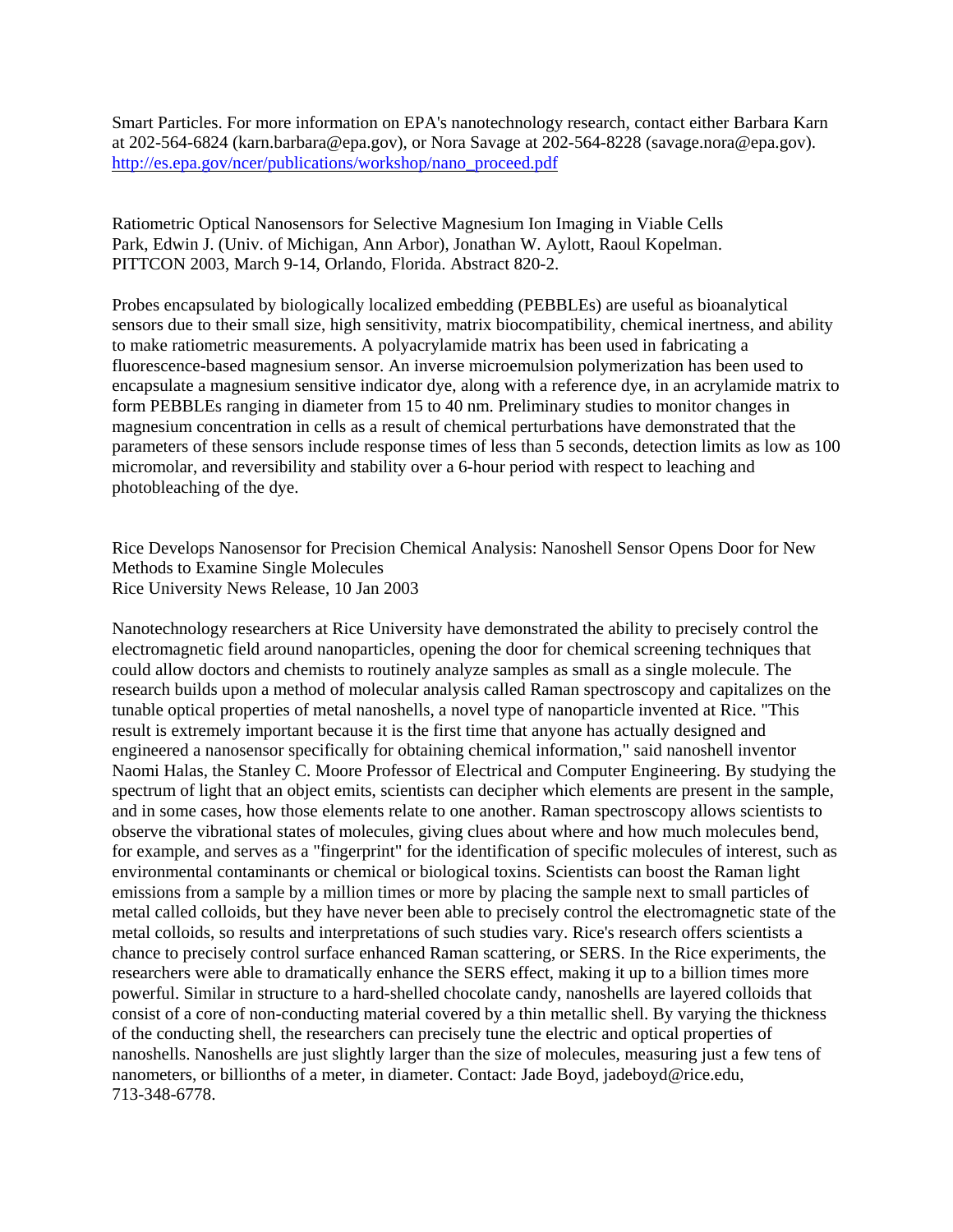Science and Technology of Nanostructures in the Department of Defense Murday, James S., Naval Research Laboratory, Washington DC. Journal of Nanoparticle Research, Vol 1 No 4, p 501-505, Dec 1999

The United States Department of Defense has designated nanoscience as a strategic research area to accelerate the expected benefits. This paper provides a brief guide to those DoD funding officers and research scientists actively interested in nanostructures for the miniaturization of information technology devices and for the detection of hazardous chemical and biological agents

Security Technologies Advances in Chemical and Biological Detection Technologies: New Technologies Aid Quicker, More Accurate Chemical and Biological Threat Detection Frost & Sullivan, 7 Oct 2003

This Technical Insights study from Frost & Sullivan examines the advances in chemical and biological detection for security. It provides information about the security concerns and strategies in various military, commercial, and public sectors and their impact on the development of new technologies, including nanosensors, such as 'smart dust.' The research includes a summary of key patents and list of organizations involved in the design and manufacture of security technologies and their contact information. New biological weapons detectors use biotechnology to tell the difference between pathogens and benign microorganisms based on their genetic makeup. Light detection and ranging systems identify different chemical compositions by zapping living cells with UV light and watching for fluorescence from molecules, but this method is ineffective in distinguishing between biological agents and pollen grains or clouds of smoke. Analogous chips that detect harmful organisms using antibodies sensitive to particular pathogens are under development. Research on biodetectors that correlate a human pathogen with the human cell to which it is harmful is also underway. Current R&D in chemical detection technology for chemical warfare agents is focused on increasing the speed and sensitivity of the instruments, while reducing size and cost. Numerous types of detection equipment of varying sensitivity and specificity are available, and the more advanced ones can detect dangerous concentrations of chemical agents. The report's Table of Contents is available at <http://www.marketresearch.com/map/prod/935288.html>

Selective Separation of La3+ and Lanthanum Organic Complexes with Nanometer-Sized Titanium Dioxide and Their Detection by Using Fluorination-Assisted Electrothermal Vaporization ICP-AES with In-Situ Matrix Removal

Li, S., Bin Hu (Wuhan Univ., Wuhan, PR China), Z. Jiang, P. Liang, X. Li, and L. Xia. Environmental Science & Technology, Vol 38 No 7, p 2248 -2251, 2004

A new method has been developed for the determination of free La3+ and La organic complexes in solution using a nanometer-sized titanium dioxide as solid-phase extractant and fluorination-assisted electrothermal vaporization (FETV)-ICP-AES as sensitive detector. The method was applied for the determination of free ion (La3+) and La complexes in synthetic solutions and soil extracts with satisfactory results.

Sensor Industry Developments and Trends Adrian, Peter.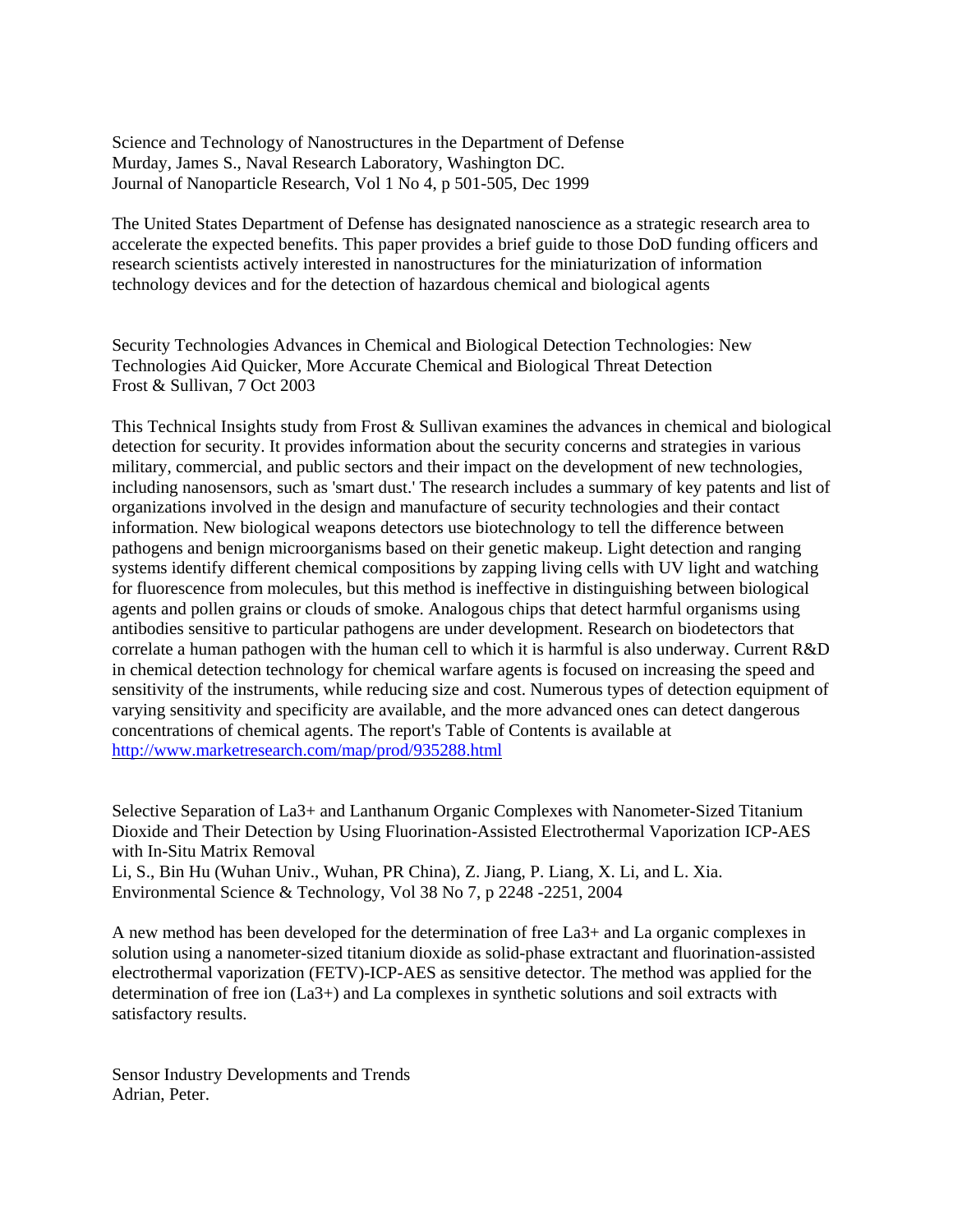## Sensor Business Digest, July 2003

According to Sensor Business Digest, revenues for the North American gas sensor market totaled about \$754.3 million in 2002. Sensors constructed at the molecular scale have promise for being extremely sensitive, selective, and responsive. DoD has been interested in such sensors for rapidly and accurately detecting small amounts of chemical or biological agents to allow soldiers to defend against chemical or biological attacks. Microfabricated gas sensors that use nanoparticulate metal oxide material have been finding growth opportunities in such areas as automobile cabin air quality monitoring, air pollution monitoring (of such constituents as ozone), as well as fire detection. Carbon nanotube-based sensors have potential for detecting a single molecule of a substance, and tiny sensors (on the order of 1,000 times the size of a MEMS sensor) using carbon nanotube material purportedly offer orders of magnitude less power consumption than a MEMS sensor. Carbon nanotube technology is particularly suitable and promising for chemical detection; sensors suitable for sensing different analytes of interest could be configured in the form of an array to comprehensively monitor multiple analytes. Promising applications for carbon nanotube-based gas sensors include chemical leak detection or industrial chemical process monitoring (e.g., petrochemicals, hydrocarbons, nitrogen dioxide, ammonia, hydrogen, oxygen, carbon monoxide, carbon dioxide, methane, hydrogen sulfide); medical monitoring/analysis (e.g., monitoring anesthesia gases, breath gases, blood gases); biowarfare (e.g., monitoring explosives such as TNT or RDX, or monitoring nerve agents such as GB or VX); gas alarms; and environmental pollution monitoring (including indoor air quality monitoring). The lengthy article provides information about Nanomix, Inc. (Emeryville, CA, 510-428-5300, formerly Covalent Materials, Inc.), a key player in the development of commercial products based on nanotechnology materials and components, notably chemical sensors and high-density hydrogen storage materials. <http://www.sensorsmag.com/resources/businessdigest/sbd0703.shtml>

Sensor Research Supported by \$1.1 Million Federal Earmark Binghamton University News Release, 13 Nov 2003

A \$1.1 million federal earmark championed by Congressman Maurice Hinchey, NY-22, will support Binghamton University's advanced sensor design and threat detection research as part of the University's overarching initiative to carve out an important niche for itself in the area of small-scale systems research and development. The incorporation of micro- and nano-scale elements into working systems will spell the difference in the 21st century between fanciful pieces and parts and valuable, viable products. Hinchey's earmark, the second federal appropriation received by BU in as many years, is part of a Defense Appropriations conference report that passed the U.S. House of Representatives early in November 2003. The report is expected to pass the U.S. Senate and be signed into law. The earmark is five times larger than the University's first-ever appropriation, which last year targeted \$200,000. In combination with other federal and state funding and with the support of cooperative partnerships with other institutions and regional companies, the earmark will enhance the development of small-scale systems research facilities on the main campus, at the Innovative Technologies Complex at the eastern edge of the campus, and at Endicott Interconnect Technologies in Endicott.

Sensors Based on Chemicurrents

Cuenya, B. Roldan and E.W. McFarland, Univ. of California, Santa Barbara. Dekker Encyclopedia of Nanoscience and Nanotechnology. Marcel Dekker, NY. ISBN: 0-8247-4797-6, p 3527-3537, 2004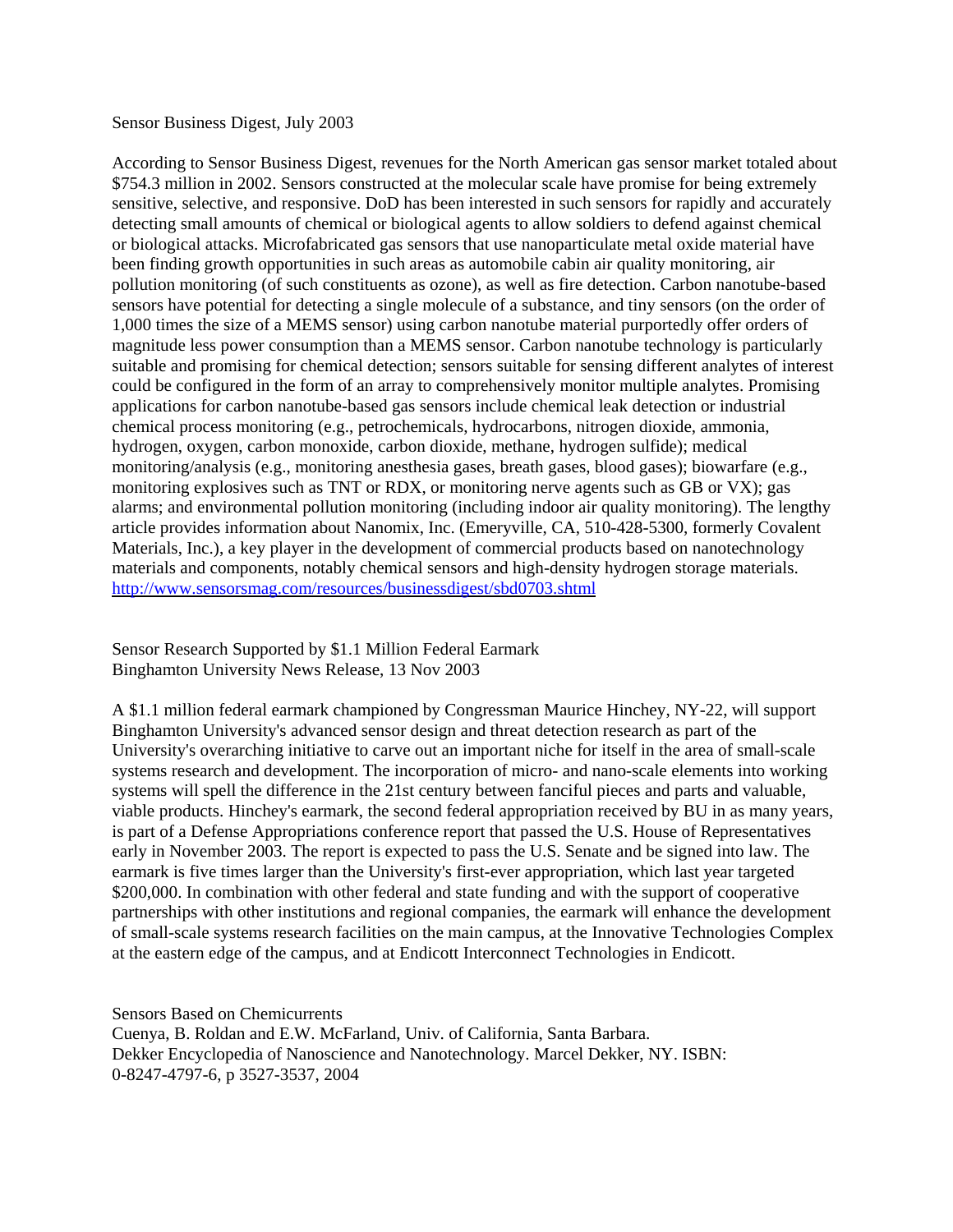Most selective and non-selective solid-state chemical sensors rely on an indirect detection mechanism whereby electronic or electro-optical properties of the device are altered by the substance of interest, allowing for a measurable response; e.g., sensors based on analyte/sensor interactions, which modify capacitance, conductivity, and refractive index. A means of directly monitoring charged carriers produced from gas/surface interactions has been described in which "hot" electrons/holes (e/h) from gas/surface reactions are detected using ultrathin film metal-semiconductor (MS) Schottky diodes. When an adsorbate binds to the surface with a relatively large adsorption energy, the energy may appear as an energetic e/h pair generated at the metal surface; the excited electron may travel ballistically through the thin metal film and transverse the Schottky barrier if the film is thin compared with the ballistic mean free path and if the kinetic energy of the electron is larger than the barrier height. Once injected into the conduction band of the semiconductor, the electron is detected as a "chemicurrent" analogous to the photocurrent in a photodiode. The energetic charge carriers have a ballistic mean free path of tens of nanometers, and thus for small-dimension metal structures, the hot charge carriers persist at energies well above the Fermi level. Using ultrathin metal films on Schottky-barrier MS and metal oxide semiconductor (MOS) diode sensors, researchers have investigated the chemi-electronic phenomena associated with a variety of molecular and atomic interactions with transition metal surfaces (Ag, Au, Pt, Pd) and found distinct differences in the mechanism of signal production between the highly energetic atomic and molecular species and more weakly interacting species, such as xenon and hydrocarbons. This review addresses the basis for the chemical sensitivity of these diode structures, emphasizing the importance of oxide interfacial states in the detection of electronic signals from weakly interacting gases.

Separate Detection of BTX Mixture Gas by a Microfluidic Device Using a Function of Nanosized Pores of Mesoporous Silica Adsorbent

Ueno, Y. (NTT Lifestyle and Environmental Technology Labs, Atsugi, Kanagawa, Japan), T. Horiuchi, M. Tomita, and O. Niwa; H.-S. Zhou (National Inst. of Advanced Industrial Science and Technology, Tsukuba, Ibaragi, Japan), T. Yamada, and I. Honma. Analytical Chemistry, Vol 74 No 20, p 5257 -5262, 2002

The authors achieved separate detection of the components of 10 ppm of a benzene, toluene, and o-xylene mixture gas by using mesoporous silica powder incorporated in a microfluidic device. The device consists of concentration and detection cells formed of 3 cm x 1 cm Pyrex plates.

Silver Nanoparticles for Bio-Analytical Applications Bagwe, Rahul P. (Univ. of Florida, Gainesville); Weihong Tan. PITTCON 2003, March 9-14, Orlando, Florida. Abstract 820-3.

A major impediment to more widespread use of metal nanoparticles for bioanalytical applications is their tendency to aggregate nonspecifically in many aqueous media, generally due to electrostatic interactions. The authors have used reverse microemulsion of AOT/Heptane/water and NP-5/cyclohexane/water to prepare silver nanoparticles. The method subjects microemulsion containing silver nitrate in aqueous core to UV treatment for two minutes to form silver nanoclusters. The particles are then coated with silica shell by adding tetraethylorthosilicate followed by ammonium hydroxide. Silica shell increases surface functionality necessary for bioconjugation. These particles are used for fluorescent detection of biotinylated biomolecules.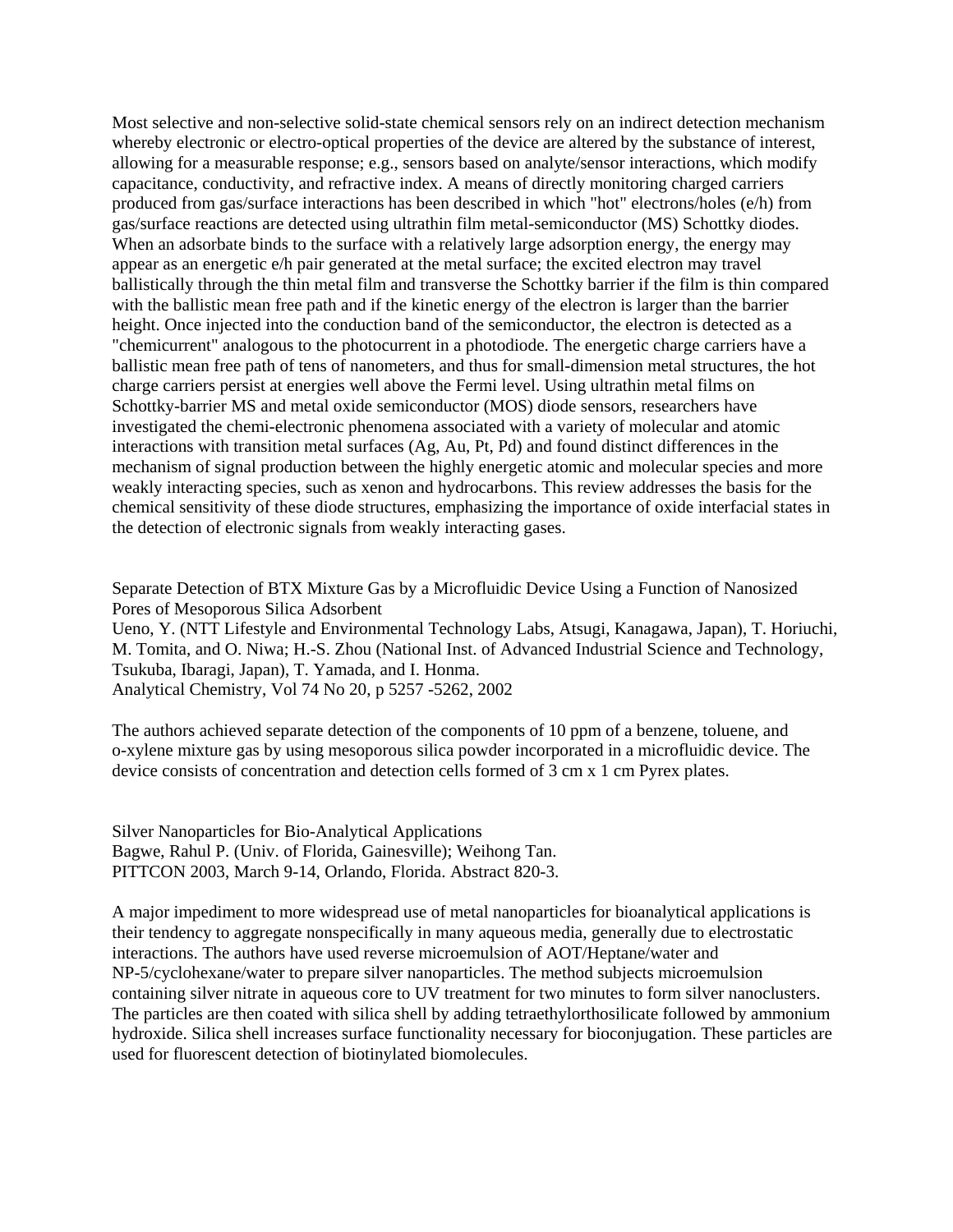Simultaneous Multianalyte Detection with a Nanometer-Scale Pore Kasianowicz, John J. (NIST, Gaithersburg, MD), Sarah E. Henrickson, Howard H. Weetall, and Baldwin Robertson. Analytical Chemistry, Vol 73 No 10, p 2268 -2272, 2001

Scientists have demonstrated that the overall range of analytes detectable by single nanometer-scale pores can be expanded using a simple system. Instead of attaching recognition elements to a channel, the elements are covalently linked to polymers that otherwise thread through a nanometer-scale pore. Because the rate of unbound polymer entering the pore is proportional to its concentration in the bulk, the binding of analyte to the polymer alters the latter's ability to thread through the pore, and the signal that results from individual polymer translocation is unique to the polymer type. The method permits multianalyte detection and quantitation.

Single Silver Nanoparticles as Real-Time Optical Sensors with Zeptomole Sensitivity McFarland, Adam D. and Richard P. Van Duyne, Northwestern Univ., Evanston, IL. Nano Letters, Vol 3 No 8, p 1057-1062, 2003

Resarchers used dark-field optical microscopy to demonstrate the localized surface plasmon resonance max response of individual Ag nanoparticles to the formation of a monolayer of small-molecule adsorbates. The kinetics of the single nanoparticle response compared well to that of other real-time sensor technologies.

[http://www.chem.northwestern.edu/~vanduyne/pdf/NanoLett3\\_1057-1062\\_2003.pdf](http://www.chem.northwestern.edu/~vanduyne/pdf/NanoLett3_1057-1062_2003.pdf) 

SnO2 Nanoribbons as NO2 Sensors: Insights from First Principles Calculations Maiti, Amitesh (Accelrys, Inc., San Diego, CA); J.A. Rodriguez (Brookhaven National Lab, Upton, NY); M. Law; P. Kung; J.R. McKinney; P. Yang (Lawrence Berkeley National Lab, Berkeley, CA). Nano Letters, Vol 3 No 8, p 1025 -1028, 2003

SnO2 nanoribbons with exposed surfaces have been demonstrated to be highly effective NO2 sensors even at room temperature. The researchers examine the sensing mechanism through first principles density functional theory calculations. The most stable adsorbed species involve an unexpected NO3 group doubly bonded to Sn centers. The study also examined nanoribbon responses to O2 and CO sensing.

Solubilization of Carbon Nanotubes by Nafion Toward the Preparation of Amperometric Biosensors Wang, J. (New Mexico State Univ., Las Cruces), M. Musameh, and Y. Lin. Journal of the American Chemical Society, Vol 125 No 9, p 2408-2409, 2003

A well-known perfluorosulfonated polymer (Nafion) has been used to solubilize single-wall and multiwall CNTs. Nafion bears a polar side chain and hydrophobic backbone. The hydrohobic interaction is between the side-wall of CNTs and the backbone of Nafion, while the polar side-chain of the polymer leads to the solubilization of CNTs in polar solvents like aqueous buffer solutions. The Nafion-induced solubilization of CNTs permits various manipulations, including the modification of electrode surfaces and the preparation of biosensors or biofuel cells. The resulting biosensors greatly benefit from the coupling of the efficient electrocatalytic action of CNTs toward hydrogen peroxide and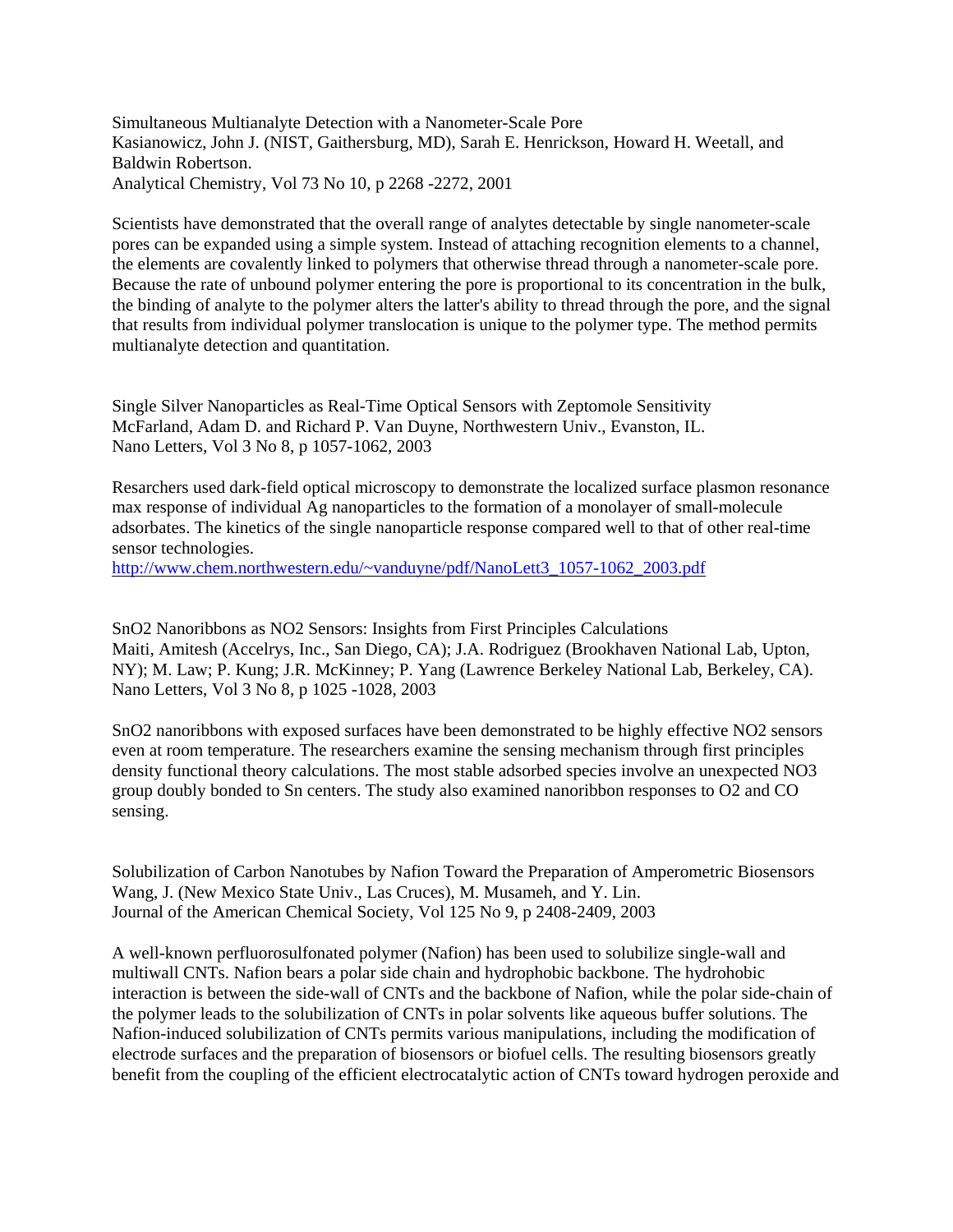NADH with the antifouling/discriminative properties of Nafion films. This work is important because it provides a new way for the fabrication of CNT-based biosensors or biofuel cells.

Sorptive Behavior of Monolayer-Protected Gold Nanoparticle Films: Implications for Chemical Vapor Sensing

Grate, J.W., D.A. Nelson, and R. Skaggs, Pacific Northwest National Laboratory, Richland, WA. Analytical Chemistry, Vol 75 No 8, p 1868 -1879, 2003

Monolayer-protected gold nanoparticle materials were synthesized and characterized for use as sorptive layers on chemical sensors. The researchers investigated the following thiols as monolayer-forming molecules: dodecanethiol, benzenethiol, 4-chlorobenzenethiol, 4-bromobenzenethiol, 4-(trifluoromethyl)benzenethiol, 4-hydroxybenzenethiol, and 4-aminobenzenethiol. Films of selected monolayer-protected nanoparticle (MPN) materials were deposited on thickness shear mode devices and vapor uptake properties were measured at 298 K. Many, but not all, MPN-based sensing layers demonstrated rapid and reversible uptake of vapors, and sorptive selectivity varies with the monolayer structure. The authors discuss the implications for the roles of sorption and transduction in determining the performance of chemical sensors coated with nanoparticle-based films and compare their performance to those of sorptive polymer layers.

Spatial and Spectral Imaging of Single Micrometer-Sized Solvent Cast Fluorescent Plasticized Poly(vinyl chloride) Sensing Particles Tsagkatakis, I., S. Peper, and E. Bakker, Auburn Univ., Auburn, AL. Analytical Chemistry, Vol 73 No 2, p 315-320, 2001

Microscale plasticized PVC particles doped with hydrophobic ionophores were prepared by solvent evaporation of aqueous suspensions of sensing cocktails (poly(vinyl chloride), plasticizer, active sensing components, and tetrahydrofuran) and tested as particulate microoptical sensors. These microspheres respond in complete analogy to traditional thin-film-based optodes previously reported in the literature. The introduction of small, spherical, ionophore-based sensing particles that operate on the basis of bulk extraction principles holds the promise of significantly expanding the available microsphere-based analytical assays.

Study of Multi-Wall Carbon Nanotubes Self-Assembled Electrode and its Application to the Determination of Carbon Monoxide He, Jian-Boa; C.-L. Chen; J.-H. Liu, Hefei Univ. of Technology, Hefei, PR China. Sensors and Actuators B: Chemical, Vol 99 No 1, p 1-5, 1 Apr 2004

An electrochemical sensor based on multi-wall carbon nanotubes has been developed for the determination of carbon monoxide (CO). The catalytic activation of multi-wall carbon nanotubes microelectrode (MWCNTME) with Pt micro-disk as substrate was investigated in different supporting electrolyte solutions by cyclic voltammetry and constant potential transient method. The result shows that MWCNTME exhibited strong catalytic effect toward the electrochemical oxidation of CO in 0.5 mol/L perchloric acid. Compared with the bare Pt disk electrode, MWCNTME decreases the overpotential and increases the current of CO oxidation.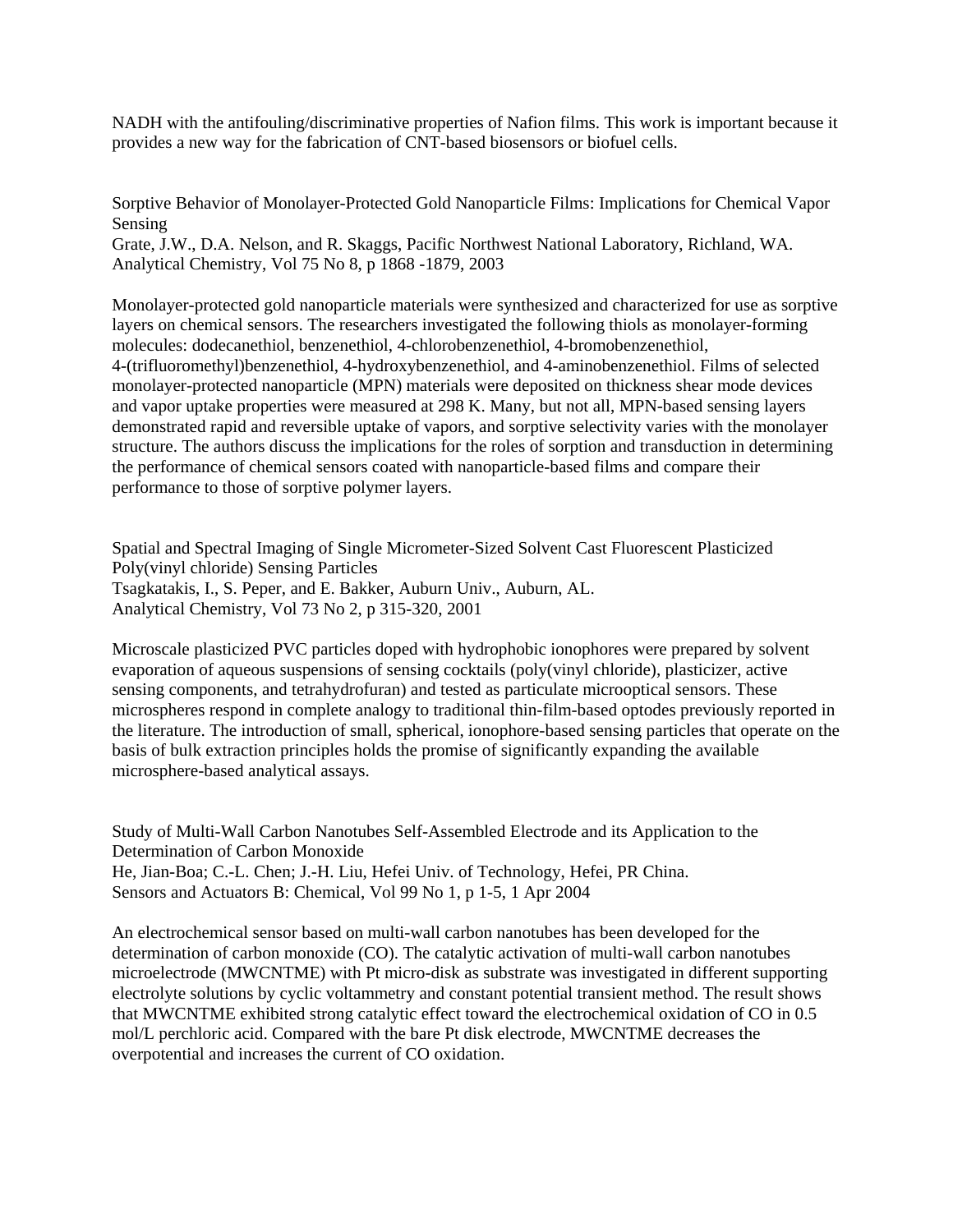Subcellular Optochemical Nanobiosensors: Probes Encapsulated by Biologically Localised Embedding (PEBBLEs)

Clark, H.A.; S.L.R. Barker; M. Brasuel; M.T. Miller; E. Monson; S. Parus; Z.-Y. Shi; A. Song; B. Thorsrud; R. Kopelman; A. Ade; W. Meixner; B. Athey; M. Hoyer; D. Hill; R. Lightle; M.A. Philbert. Sensors and Actuators B: Chemical, Vol 51 No 1, p 12-16, 31 Aug 1998

Stand-alone sensor devices consisting of multicomponent nanospheres with radii as small as 10 nm are prepared from up to seven ingredients and optimized for selective and reversible analyte detection, as well as sensor stability and reproducibility. Encapsulated by biologically localized embedding (PEBBLE), the probe is delivered into a cell by a variety of minimally-invasive techniques, including a pico-injector, a gene gun, liposomal incorporation, and natural ingestion. These remote nano-optodes have been prepared for pH, calcium, magnesium, potassium, and oxygen. [http://elchem.kaist.ac.kr/BK21\\_SMS.web/2001\\_nano/07\\_Sensor/1998\\_SAB\\_v51\\_0012\\_PEBBLEs.pdf](http://elchem.kaist.ac.kr/BK21_SMS.web/2001_nano/07_Sensor/1998_SAB_v51_0012_PEBBLEs.pdf)

Submicrometric Lipobead-Based Fluorescence Sensors for Chloride Ion Measurements in Aqueous Solution Ma, Aihui and Zeev Rosenzweig, Univ. of New Orleans, New Orleans, LA. Analytical Chemistry, Vol 76 No 3, p 569 -575, 2004

Fluorescence sensing lipobeads are polystyrene nanoparticles coated with a phospholipid membrane that contains a fluorescent indicator for a targeted analyte. The halide-specific fluorescence dye, lucigenin, has been immobilized into the phospholipid membrane of the lipobeads to enable chloride ion detection. The fluorescence intensity of lucigenin decreases with increasing chloride ion concentration due to dynamic quenching. Lipobeads that contained only lucigenin were ineffective as chloride ion sensors due to poor partition of the water-soluble lucigenin molecules into the phospholipid membrane and high leakage rate of immobilized lucigenin molecules to the aqueous solution, so the researchers stabilized the chloride ion sensing lipobeads by co-immobilizing hexadecanesulfonate molecules into the phospholipid membrane.

Submicron Sensors for Ion Detection Based on Measurement of Luminescence Decay Time Koronczi, I.; J. Reichert; H.-J. Ache; C. Krause; T. Werner; O.S. Wolfbeis. Sensors and Actuators B: Chemical, Vol 74 No 1-3, p 47-53, 15 Apr 2001

Submicron optochemical sensors for pH and chloride were developed by coating silanized optical fibre tips of ~300 nm diameter and aluminium-coated SNOM fibres of ~50 nm aperture with polymeric membranes containing luminescent indicators. A fibre-optic nanosensor for chloride was made by combining the ion pair for optical transduction with the chloride-carrier tridodecylmethylammonium chloride in a plasticized PVC membrane.

Super Screener ScienCentralNews, 12 Nov 2003

In the walls of a living cell, pores are tiny holes that connect the outside world to the inside world of the cell. Each pore is designed to admit only one particular element. Several teams of nanotechnology researchers are trying to build artificial pore (nanopore) devices that can mimic natural pores' expert filtering. Artificial pores could serve as ultra-sensitive biosensors to detect and analyze bioterror threats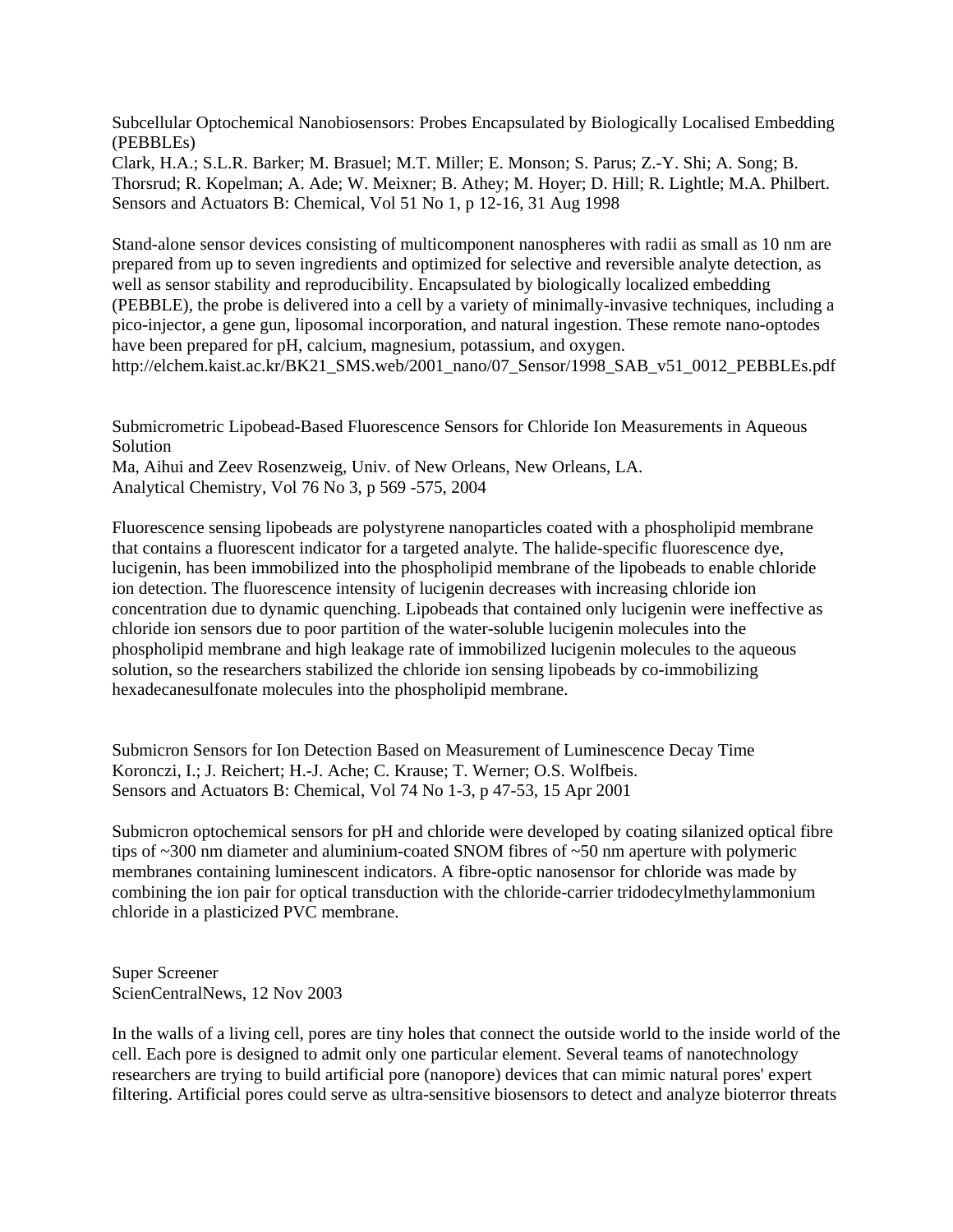almost immediately. Eventually, they also might help monitor the water supply, as well as screen for infection in doctors' offices. Lydia Sohn, assistant professor of mechanical engineering at the University of California Berkeley, teamed up with fellow physicist Omar Saleh to make a sensor that worked like a natural pore. They wanted to etch an artificial pore into a silicon wafer, so it could be mass-produced with the same techniques used to make chips for computers. It took Sohn and Saleh nearly four years to make a working sensor because at the nanoscale, what works in the lab doesn't necessarily work in the real world. Finally, Sohn and Saleh succeeded in making a tiny, silicon-based sensor that works like a pore. On a silicon chip, charged particles called ions flow through the pore and create an electric current. If a different molecule enters the pore, the current is reduced, signaling the presence of a new agent. The team's silicon-based approach allows them to put several pores on one chip to make an array to do multiple sensing. Sohn and Saleh have patented their artificial pores, and commercialization is pending. Currently, the U.S. Army is testing them under battlefield conditions. Their research was funded by the National Science Foundation, the Defense Advanced Research Projects Agency (DARPA), the Army Research Office, and the Fannie and John Hertz Foundation.

Surface-Enhanced Raman Spectroscopy with High Spatial Resolution Huser, T.R., Lawrence Livermore National Lab., CA. UCRL-ID-151624, 6 pp, Feb 2003

The recent development of new schemes that limit the optical detection volume, and the advent of new, highly quantum-efficient photon detectors has enabled researchers to optically probe biomolecular processes at the single molecule level by observing the fluorescence of specific marker molecules. The requirement to specifically label biomolecules and the fact that fluorescence emission is prone to photodecomposition of the marker molecules have limited this approach to a few well-characterized case studies. Raman scattering is one of few optical techniques that can identify atomic species and determine their chemical bonds by observing their distinct vibrational fingerprints, but it is orders of magnitude weaker than fluorescence. Scientists have developed new optical probes that allow for the non-destructive characterization and identification of organic and inorganic matter at the single molecule level by surface-enhanced Raman spectroscopy. The approach combines confocal Raman microscopy with surface-enhanced Raman spectroscopy (SERS) generated by coating scanning probe microscope (SPM) tips with thin (30-40 nm) gold and silver films. The scanning SERS probe generates an image of the physical structure of a sample together with detailed chemical information about its composition. In a complementary approach, researchers also have used gold or silver nanoparticles to generate SER spectra from single molecules adsorbed to these particles. This project has led to the development of a new capability at LLNL, i.e. the field of optical single molecule detection. <http://www.llnl.gov/tid/lof/documents/pdf/246790.pdf>

Symposium C: Bio-Inspired Nanoscale Hybrid Systems Schmid, Guenter (Univ. Of Essen); U. Simon; S.J. Stranick; S.M. Arrivo. Proceedings of the Symposium on Bio-Inspired Nanoscale Hybrid Systems, Abstracts. Materials Research Society, Warrendale, PA. p 44-63, Dec 2002. DTIC: ADA414905, 28 pp, Dec 2002

Symposium C, Bio-Inspired Nanoscale Hybrid Systems, provided an extensive overview of the new and advanced approach to synthesize functional materials and to fabricate nanoscale devices using biomolecules as a key building block. In nature, molecular recognition between complex biomacromolecules forms sophisticated meso- and macroscopic architectures with tremendous control over the placement and orientation of nanoscopic building blocks. The advances of nanotechnology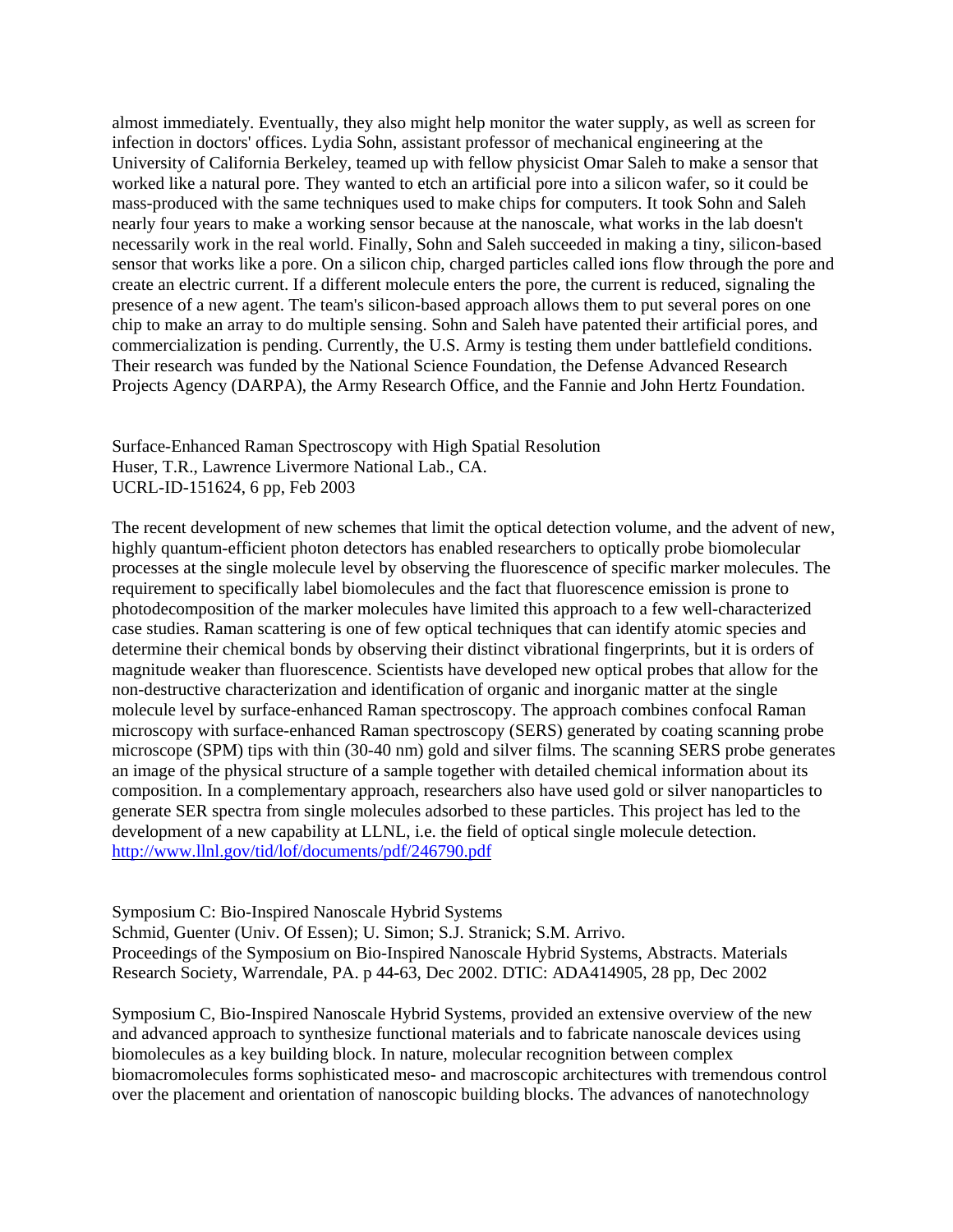provide new nanoscale structures, including nanoparticles, nanowires, and nanofabricated circuits. The marriage between biomolecules and these new nanostructructures has allowed many scientific breakthroughs and commercial applications. For example, specific interactions between biomolecules can be a major force to build sophisticated 1D, 2D, and 3D architectures. C.A. Mirkin (Northwestern Univ.) demonstrated "biodirected synthesis of functional materials using nanoscale building blocks" where biomolecular interactions such as DNA hybridization is utilized to direct the assembly of nanoparticles to form desired architectures. Several researchers reported various bio-inspired synthesis and assembly results such as the synthesis of metallic nanowires from peptides, DNA-mediated assembly of carbon nanotubes, and 3D assembly of nanoparticles using virus as a template. <http://handle.dtic.mil/100.2/ADA414905>

Team Building Wireless 'Electronic Noses' Using Nanoscale Sensors Virginia Tech, Blacksburg, VA. ECE Connection, Winter 2004

Virginia Tech Electrical and Computer Engineering researchers in the Wireless Microsystems Laboratory are working to integrate functional nanoscale gas sensors with wireless communications microsystems using a new assembly process that would allow low-cost batch fabrication and the ability to incorporate distinct sensor devices to monitor different chemicals and gases. Their ultra-miniature "electronic nose" would be sensitive to a variety of gas and chemical compositions and incorporate readout, signal processing, and communications circuitry. <http://www.ecpe.vt.edu/news/feb04/enose.html>

Technology Conceived in the Cold War Changes with Times at Sionex Kelly, Matt. Small Times, 22 Mar 2004

The evolution of Sionex Corporation's (Waltham, MA) chemical sensor technology started with an idea in the mind of a Soviet scientist, studying how electromagnetic fields affected chemical molecules. After the Cold War he relocated to New Mexico State University, where he met a researcher at Draper Laboratory developing new micromachining technology. The two combined their work and some seed capital to launch Sionex in January 2000. In 2003, Sionex unveiled a sensor that can be calibrated to identify explosives, germs, or other materials. Called microDMx, the Sionex platform conducts ionized molecules along a microfluidic channel sandwiched between two plates; one plate subjects the molecules to an RF field, the other a direct-current field. Those fields coax certain molecules to collect against one plate or the other, while the remainder traverse the channel to receptors on the far side. More than 20 manufacturers have beta versions of the platform to see how they can use it in their products. The Sionex platform is housed in casing the size of a cigar box. Gas is pumped into the system through one pipe, through the chip, and then out via another pipe. A computer can be jacked into the side of the box to monitor results. Using software and firmware, the customer can tweak the strength of the fields as desired to test for different molecules. Field-asymmetric ion mobility spectrometry (FAIMS) is the science underlying Sionex's platform. FAIMS is well suited to trace explosives, which typically have negative ions--a relatively uncommon trait, and therefore easy to identify. Contact: 781-693-3300, info@sionex.com.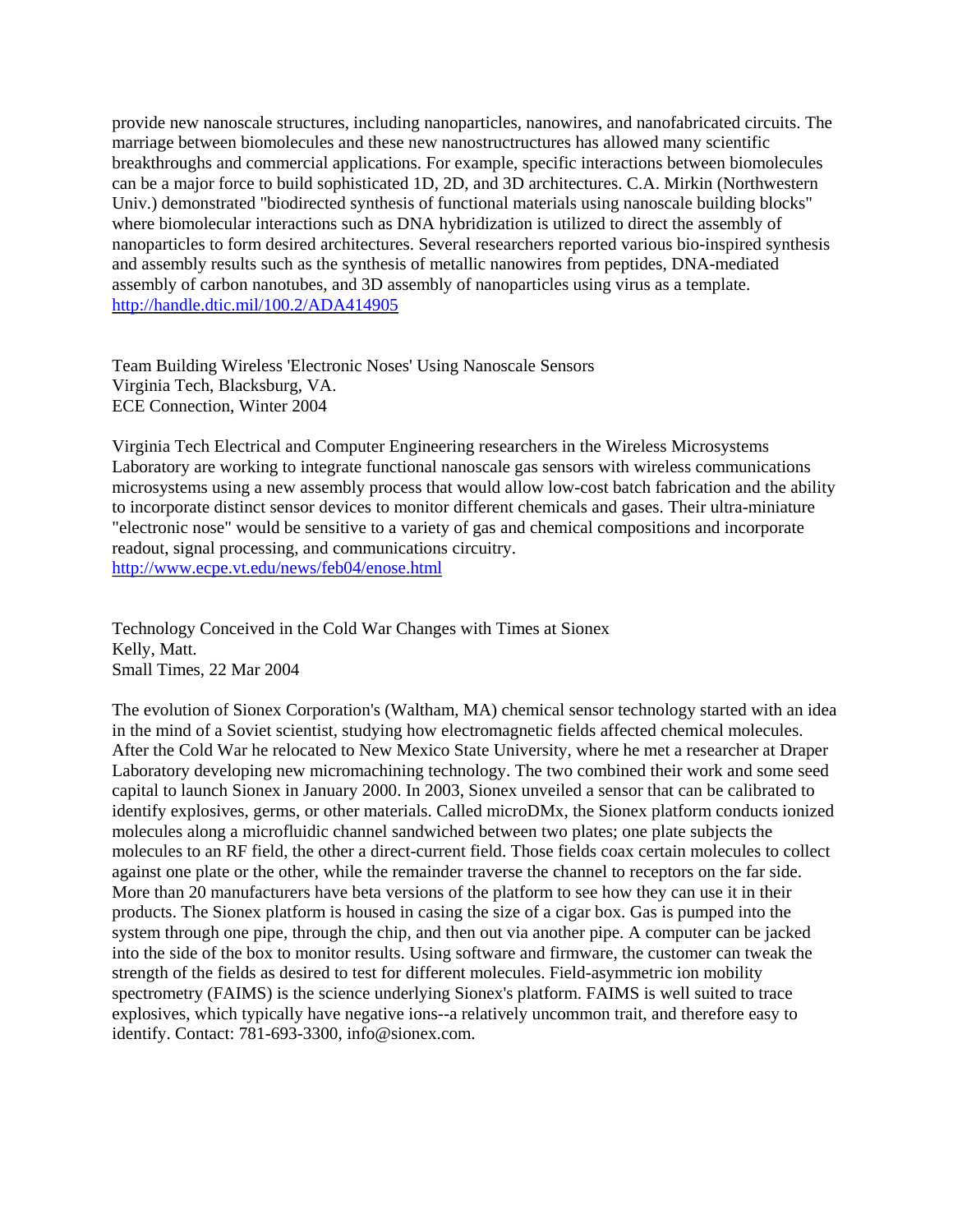Tiny 'Nanofingers' to Support Sensors, Other Applications Ohio State University News Release, 8 Dec 2003

Future sensors may take the form of microscopic finger-like structures developed at Ohio State University, Columbus. Researchers there have found an easy way to carve the surface of inexpensive ceramic material into tiny filaments, creating a platform for devices that detect chemicals in the air. Each filament, or nanofinger, consists of a single crystal of the compound titanium oxide and measures up to five micrometers long and at most 50 nanometers wide. A micrometer is one millionth of a meter, and a nanometer is one billionth of a meter. The new process offers a simple chemical alternative to typical machine-based methods for carving ceramics, explained Sheikh Akbar, professor of materials science and engineering and founding director of the Center for Industrial Sensors and Measurements at Ohio State. Manufacturers often use diamond-edged rotary tools, lasers, or even ultrasound, because ceramics are hard and prone to chipping. The new patent-pending process is unique because it carves uniform filaments on a very small scale. Materials science student Sehoon Yoo discovered the process and is developing it to earn his doctoral degree, with Akbar as his advisor. Yoo's method involves baking the ceramic compound titanium dioxide at high heat inside a cloud of hydrogen gas. The hydrogen reacts with some of the oxygen in the material to create water, and heat binds the atoms of the ceramic together. What's left is a very dense ceramic minus some oxygen atoms -- its then simply titanium oxide -- covered in a uniform array of nanofingers. His work with titanium has advanced to the point that he can turn a penny-sized sample of the material into a rudimentary sensor that detects hydrogen. The process involves no fancy techniques: all you need is a furnace and a cylinder of hydrogen. Contact: Sheikh Akbar, Akbar.1@osu.edu, 614-292-6725.

Toward Large Arrays of Multiplex Functionalized Carbon Nanotube Sensors for Highly Sensitive and Selective Molecular Detection Qi, Pengfei, Ophir Vermesh, Mihai Grecu, Ali Javey, Qian Wang, Hongjie Dai, Shu Peng, and K.J. Cho, Stanford Univ., Stanford, CA. Nano Letters, Vol 3 No 3, p 347-351, 2003

Arrays of electrical devices with each comprising multiple single-walled carbon nanotubes (SWNT) bridging metal electrodes are obtained by chemical vapor deposition (CVD) of nanotubes across prefabricated electrode arrays. The ensemble of nanotubes in such a device collectively exhibits large electrical conductance changes under electrostatic gating, owing to the high percentage of semiconducting nanotubes, which leads to the fabrication of large arrays of low-noise electrical nanotube sensors with 100% yield for detecting gas molecules. The authors describe the detection of molecules in a gas mixture as demonstrated with the multiplexed nanotube sensors.

Trace Explosive Detection Systems: Past, Present, Future Lareau, Richard T. (Transportation Security Administration, TSA/FAA); William J. Hughes. PITTCON 2003, March 9-14, Orlando, Florida. Abstract 1900-1.

Explosives trace detection systems operate by collecting small residues of particles and/or vapors that indicate larger quantities of explosives present in the object or environment. Types of trace detection techniques currently deployed include ion mobility spectrometry, chemiluminescence, and canines. New technologies in trace analysis of explosives include miniaturized (hand-held) systems, trace walkthrough portals, and next-generation sensor arrays (e.g., MicroElectroMechanical Systems (MEMS) and nanotechnology-based sensor platforms). These sensor arrays/systems, currently in the R&D or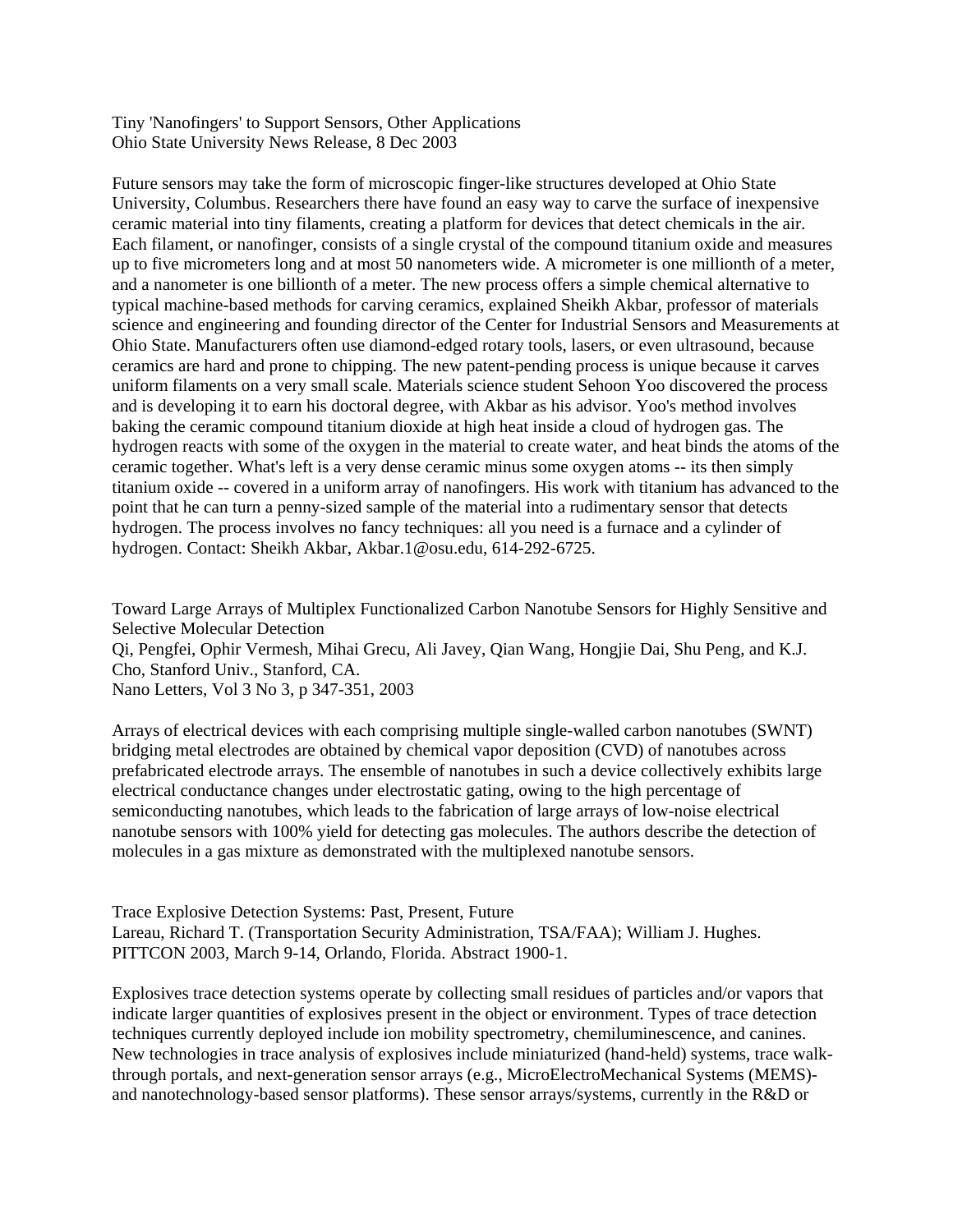prototype stages, are based on micro-cantilever, micro-thermal analysis, lab-on-a-chip, and other miniaturized platforms. Each shows promise for enhanced sensitivity, selectivity, and improved alarm rates, as well as decreased cost, weight, and size. The systems can be designed to detect many types of chemical species, including CW/BW, illegal drugs, and explosives.

Two-Layer Model of Colloidal Gold Bioconjugates and Its Application to the Optimization of Nanosensors Khlebtsov, N.G. (Russian Academy of Sciences/Saratov State Univ., Saratov, Russia); L.A. Dykman; V.A. Bogatyrev; B.N. Khlebtsov. Colloid Journal, Vol 65 No 4, p 508-518, July/Aug 2003

Researchers analyzed an optical model of the conjugates of colloidal gold nanoparticles with biopolymers in terms of two-layer spherical particle with the gold core and dielectric coating. To optimize conjugate nanosensors, the researchers studied the problem of determining the optimal particle size for the transformation of the biopolymer adsorption event into the variations in the spectral parameters of extinction and light scattering. Based on the calculations of extinction maximum values and positions, as well as calculated differential extinction spectra, they concluded that a maximal conjugate efficiency corresponds to the core diameters of 40 to 80 nm. The principles of conjugate nanosensor optimization for the polymer shell structure are discussed.

UCLA Physicists Create Single Molecule Nanoscale Sensor; Possible Applications For Medicine, Biotechnology, Detecting Biological Weapons University Of California - Los Angeles, News Release, 19 June 2003

UCLA physicists have created a first-of-its-kind nanoscale sensor using a single molecule less than 20 nanometers long--more than 1,000 times smaller than the thickness of a human hair--the team reports in the Proceedings of the National Academy of Sciences dated June 24, 2003. The research, led by Giovanni Zocchi, assistant professor of physics at UCLA, is federally funded by the National Science Foundation. Zocchi's nanoscale sensor uses a single molecule to recognize the presence of a specific short sequence in a mixture of DNA or RNA molecules, which is like finding a needle in a haystack. When a target molecule binds to the probe in the sensor, the probe molecule changes shape, and in its new conformation, pulls on the sensor. A single molecule can actually move the sensor, and the motion is detected by an optical technique called "evanescent wave scattering," which analyzes light that leaks out behind a reflecting mirror. This evanescent wave can be used to sense precisely the position of an object beyond the mirror. Instead of detecting the presence of the target, the scientists detect the changing conformation of the probe when the target binds to it. Zocchi's team is the first to report measurements of conformational changes in a single DNA molecule at the nanometer scale. Unlike previous single molecule experiments, which were impractically complicated for large-scale applications, the simplicity of this design lends itself to many applications. A nano sensor based on this technology could potentially detect minute traces of biological weapons, based on a characteristic genetic signature.

Ultrasensitive Biosensors for Molecular Recognition and Manipulation Tan, Weihong, Florida Univ., Gainesville. DTIC: ADA410625, 8 pp, Feb 2003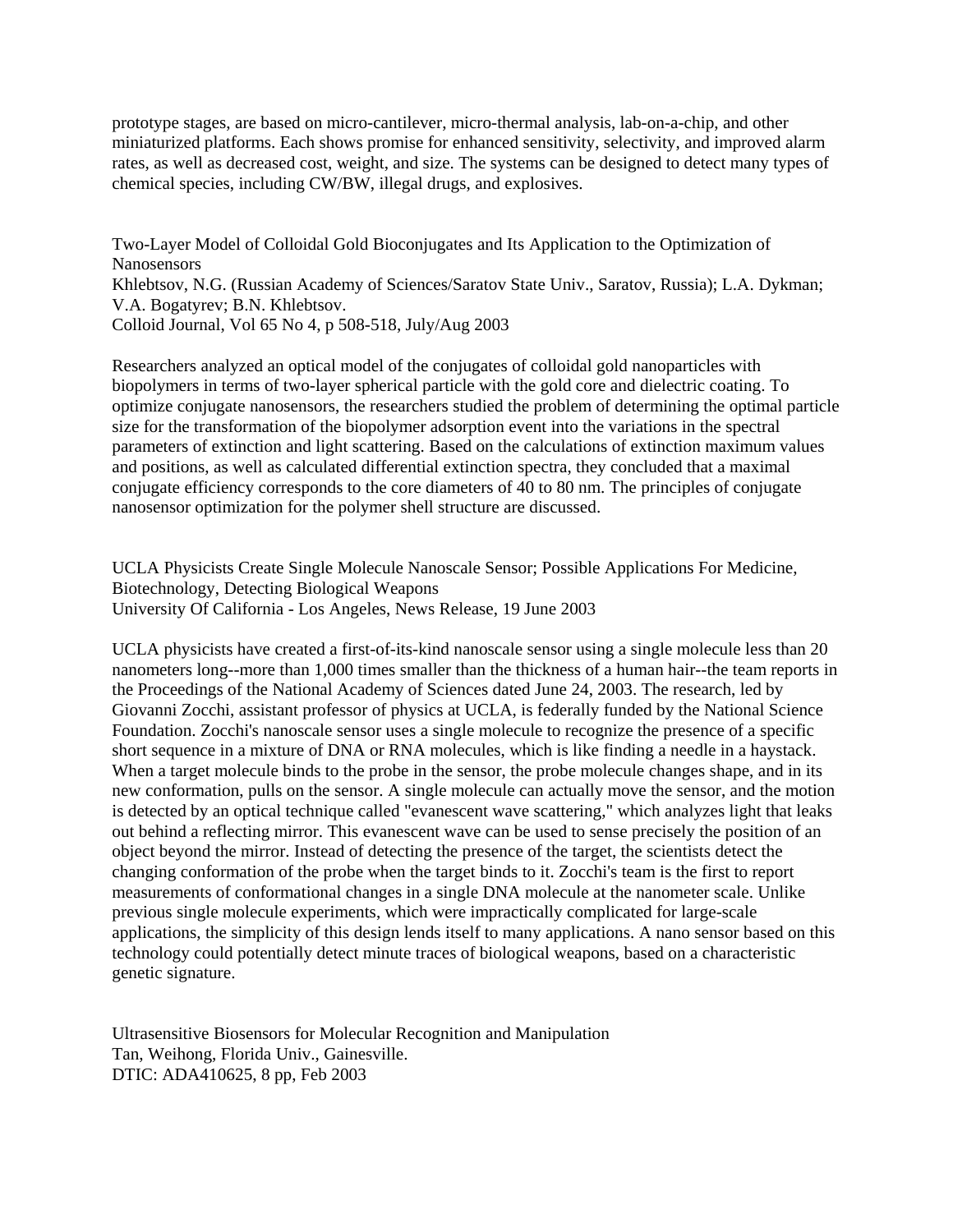The research objective is to develop novel biomolecule recognition mechanisms and ultrasensitive biosensors for direct, real-time biochemical imaging and sensing. These biosensors will provide a novel tool that permits major advances in the investigation and control of fundamental molecular and cellular physiological processes. There are three aspects of the approach: using nanotechnology and existing sensing mechanisms for nanometer level biosensor development; using molecular beacon DNA molecules for development of new biomolecule recognition mechanisms; and using single molecule microscopy techniques for molecular interaction studies. Over the three years of this grant, the researchers have published 20 papers and filed two patents (one granted and one pending). <http://handle.dtic.mil/100.2/ADA410625>

Use of Steady-State Fluorescence Anisotropy with PEBBLE Nanosensors for Chemical Analysis Horvath, Thomas; Eric E. Monson; James Sumner; Hao Xu; Raoul Kopelman. Biomedical Nanotechnology Architectures and Applications. Proceedings of SPIE--The International Society for Optical Engineering, Vol 4626, p 486-492, June 2002

Steady-state fluorescence anisotorpy within PEBBLEs can be used for the optochemical sensing of analytes such as Zn2+, O2, and Ca2+. Steady-state fluorescence anisotropy is a non-time resolved method that measures a combination of rotational and fluorescence lifetimes with no need for reference dyes and ratiometic techniques to obtain quantitative results, even when using intensity-based sensor dyes. With PEBBLE nanosensors, the encapsulated dye is localized in a constant rotational environment, in contrast to the use of free dyes, which can be affected by interferents, such as protein binding.

Using Packed Silver Nanowires as Sensitive Explosives Detector Sanders, Robert, UC Berkeley News, 11 Sep 2003

Minuscule wires a few nanometers across are proving to be versatile electronic components, as demonstrated recently by University of California chemists who used silver nanowires as key elements of a sensitive explosives detector. Researchers led by Peidong Yang, ChevronTexaco assistant professor of chemistry at UC Berkeley and a chemist with the Materials Sciences Division of Lawrence Berkeley National Laboratory, made about a trillion silver nanowires--essentially nanocopic needles- and packed them tightly together in a thin layer, all needles pointing in the same direction, like rafted logs on a river. The layer of ordered nanowires made an ideal site for chemicals to bind for detection by surface-enhanced Raman spectroscopy. A monolayer of silver nanowires makes a sensitive substrate on which to detect molecules like DNT (dinitrotoluene, a cousin to TNT), which is used in making essentially all explosives, including land mines. The explosives emit DNT vapors, which allows for airborne detection. The packed silver nanowires are a better surface for enhanced Raman spectroscopy than a thin layer of silver because the nanowire surface is more ordered and gives a more clearly defined signal, making interpretation of the Raman vibrational spectrum easier. The packed silver nanowires are uniform, reproducible, and suitable for use in air or in liquid. Yang is hoping to miniaturize the laser and other components required by Raman spectroscopy to create a microscopic sensor on a chip for sensitive and specific detection of chemicals. Yang and his team have been able to make flexible sheets of packed nanowires more than three square inches in area (20 square centimeters). The assembly process the team has developed to assemble nanowires over a large area will have a significant impact in nanoscience. The work is funded by the Camille and Henry Dreyfus Foundation, ACS-Petroleum Research Fund, Alfred P. Sloan Foundation, Beckman Foundation, David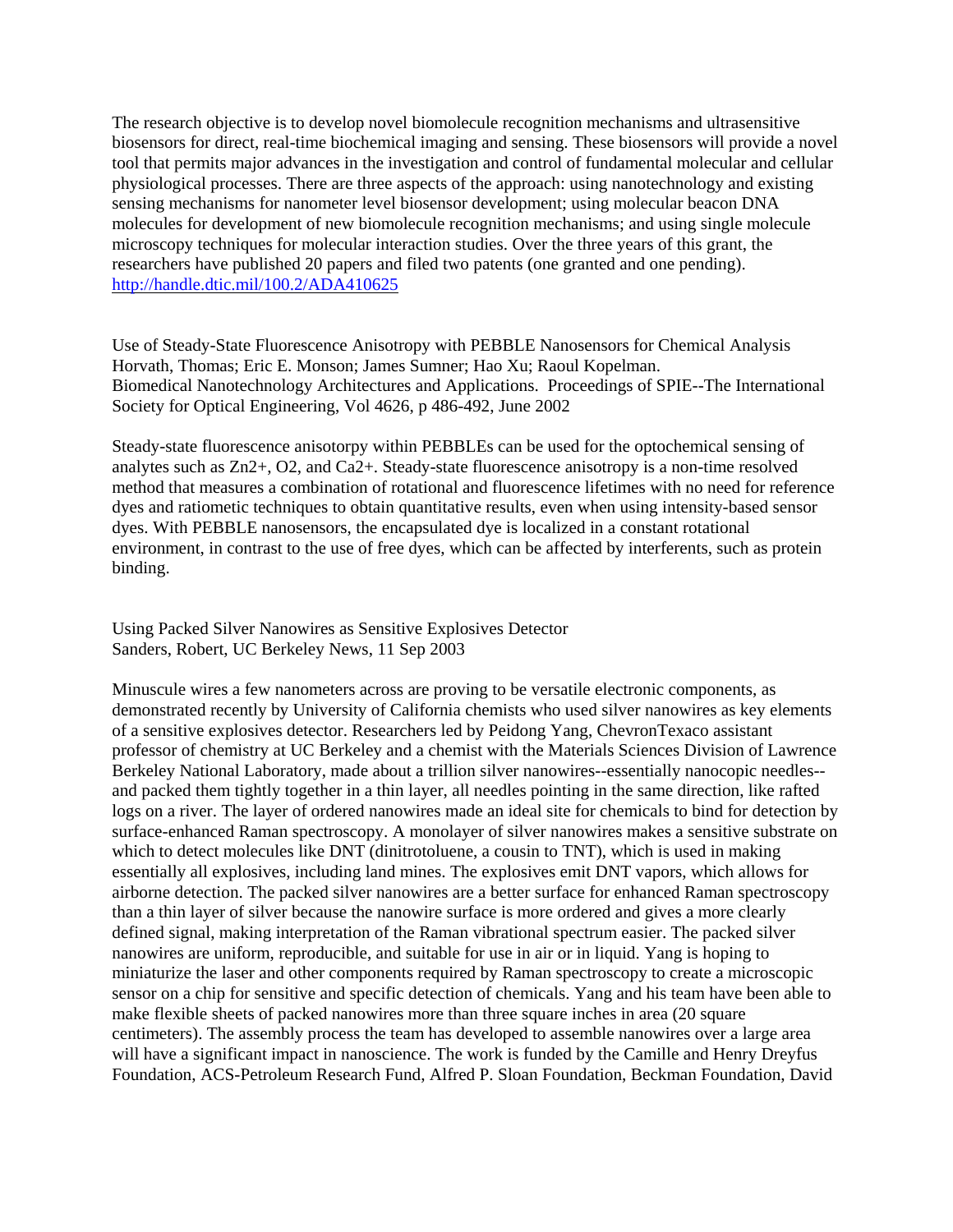and Lucile Packard Foundation, U.S. Department of Energy, National Science Foundation, and Multidisciplinary University Research Initiative of the Air Force Office of Scientific Research.

Voltammetric Detection of Lead(II) and Mercury(II) Using a Carbon Paste Electrode Modified with Thiol Self-Assembled Monolayer on Mesoporous Silica (SAMMS) Yantasee, W., Y. Lin, T.S. Zemanian, and G.E. Fryxell. Analyst, Vol 128 No 5, p 467-472, 2003

The anodic stripping voltammetry at a carbon paste electrode modified with thiol-terminated self-assembled monolayer on mesoporous silica (SH-SAMMS) provides a new sensor for simultaneous detection of lead and mercury in aqueous solutions. The overall analysis involves a two-step procedure: an accumulation step at open circuit, followed by medium exchange to a pure electrolyte solution for the stripping analysis. The most sensitive and reliable electrode contained 20% SH-SAMMS and 80% carbon paste.

Wireless Microsensors for Pollutants and Chemical Warfare Agents Using Nanostructured Silicon Sailor, Michael J., Univ. of California, San Diego. PITTCON 2003, March 9-14, Orlando, Florida. Abstract 1550-2.

Films and small particles of microporous silicon are used to detect chemicals by measurement of the intensity of reflected light using a local or remote laser probe. The particles contain a periodic porous nanostructure that is generated in an electrochemical etch. The periodic structure generates a Rugate reflector, which displays a sharp maximum in the optical reflectivity spectrum at a wavelength that is controlled by the etch parameters. The intensity and wavelength of reflected light is determined in part by the refractive index of the porous nanostructure, which can be modified by adsorption of vapors or by specific chemical reactions within the chemically modified porous Si matrix to sense materials such as hydrocarbons and nerve warfare agents.

Workshop Report: Nanotechnology Innovation for Chemical, Biological, Radiological, and Explosive (CBRE): Detection and Protection, Recommended Investment Strategy May 2-3, 2002, Monterey, CA. National Nanotechnology Initiative, 32 pp, 2002

The goal of this workshop was to recommend a plan of action for research and development under the auspices of the U.S. government's National Nanotechnology Initiative aimed at realizing the promise of the great challenges of chemical, biological, radiological, and explosive agent detection. [http://www.wtec.org/nanoreports/cbre/CBRE\\_Detection\\_11\\_1\\_02\\_hires.pdf](http://www.wtec.org/nanoreports/cbre/CBRE_Detection_11_1_02_hires.pdf)

## SBIR AND OTHER GRANTS

Advanced Nanosensors for Continuous Monitoring of Heavy Metals (EPA 2002 STAR Grant) EPA Grant Number: R830906 Investigators: Omowunmi Sadik (osadik@binghamton.edu, SUNY at Binghamton) & Joseph Wang (New Mexico State Univ.) Project Period: May 1, 2003 through April 30, 2006 Project Amount: \$351,000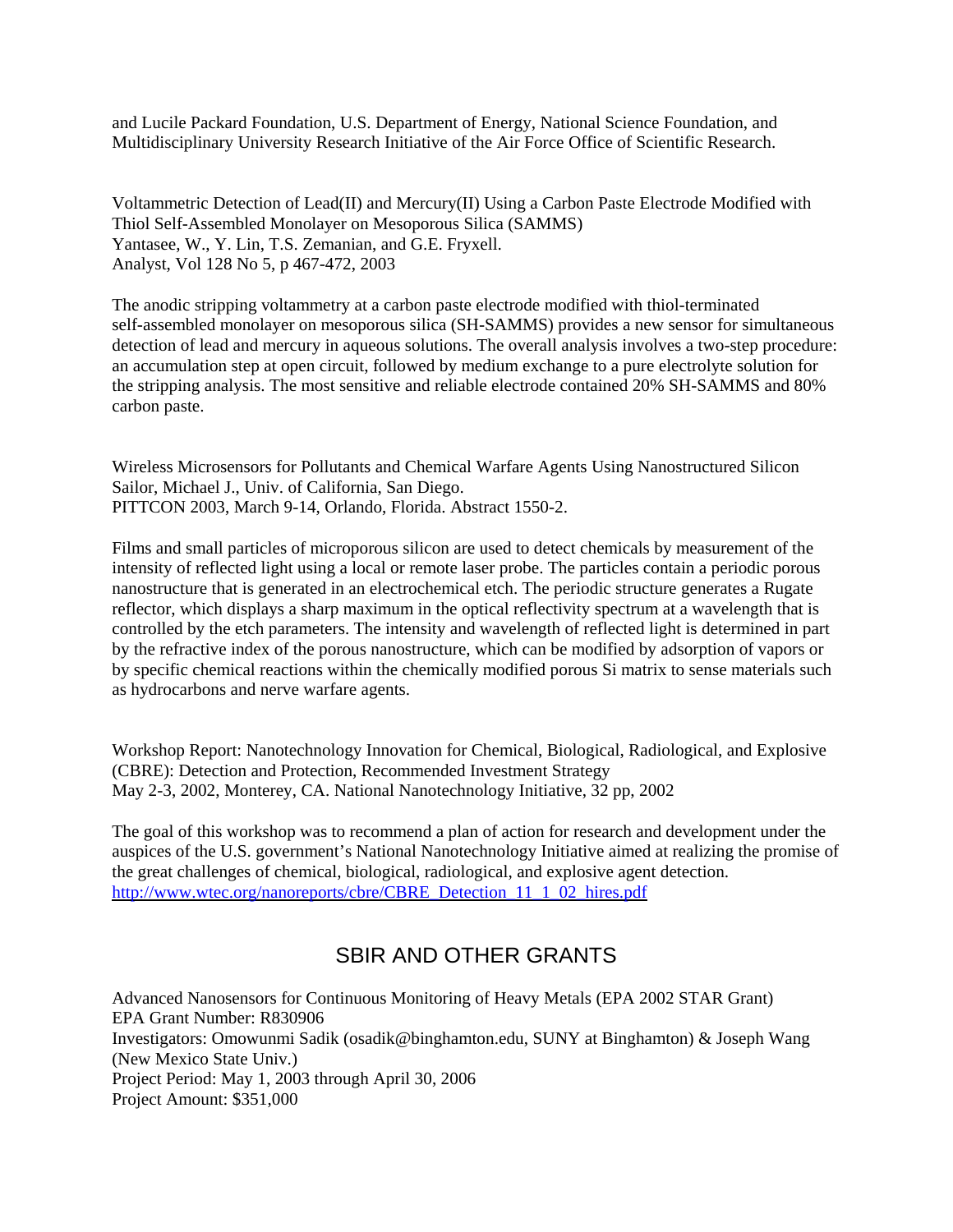This research will utilize novel nanostructured materials in ways that might be exploited in sensing technologies for the detection, identification, and quantitation of metals. The overall objective is to incorporate novel colloidal-metal nanoparticles into a bed of electrically conducting polymers (ECPs) for the development of nanosensors. Specific objectives include the following: (1) Prepare, characterize, and optimize colloidal metal nanoparticles sequestered within conducting polymers using photochemical polymerization. The resulting materials will be tested for the design of metal nanosensors. (2) Design and test the novel nanosensors for the identification, detection, speciation, and quantitation of EPA's priority metal contaminants such as iron, arsenic, nickel, cadmium, mercury, lead, chromium and copper from aqueous streams. (3) Fabricate disposable nanosensors/nanochips using the NMSU Nanofabrication facility and apply the sensor to the analysis of metal ions from aqueous effluents. Preliminary results using custom-designed ECPs showed remarkable metal sensitivity in the parts-per-trillion levels. The nanosensor will be regenerated using a potential step where the applied potential is reversed and the solution reservoir at the outlet of the sensor is changed, thereby providing a continuous and uninterrupted detection of the metals.

[http://cfpub.epa.gov/ncer\\_abstracts/index.cfm/fuseaction/display.abstractDetail/abstract/6124/report/0](http://cfpub.epa.gov/ncer_abstracts/index.cfm/fuseaction/display.abstractDetail/abstract/6124/report/0) 

Compound Specific Imprinted Nanospheres for Optical Sensing (EPA 2002 STAR Grant) EPA Grant Number: R830911 Investigators: Barry K. Lavine (bklab@clarkson.edu) & Janos Fendler (Clarkson Univ.), William Rudolf Seitz (Univ. of New Hampshire) Project Period: June 1, 2003 through May 31, 2006 Project Amount: \$323,000

The objective of the proposed research is to investigate the use of molecularly imprinted polymers as the basis of a sensitive and selective sensing method for the detection of pharmaceutical and other emerging organic contaminants at parts per billion (ppb) levels in aquatic environments. The effects of polymerization conditions including formulation, temperature, and solvent on the size, selectivity, and sensitivity of the molecularly imprinted polymers employed will be determined. Both the sensitivity and selectivity of prototype sensors developed from the molecularly imprinted polymers will be evaluated in a realistic milieu using samples of known buffering capacity, ionic strength, and bivalent metal content. The work described in this proposal, the development of field-based inexpensive, and rapid sensors for the detection and determination of emerging organic and pharmaceutical compounds in water, will have an impact on how the nation will approach the monitoring, regulation, cleanup, and ultimate removal of these contaminants from U.S. waters.

Metal Biosensors: Development and Environmental Testing (EPA 2002 STAR Grant) EPA Grant Number: R830907 Anne J. Anderson, anderson@biology.usu.edu, Charles D. Miller, Joan McLean Utah State Univ., Logan Project Period: May 1, 2003 through April 30, 2006 Project Amount: \$336,000

The objectives are to develop and test biosensors and DNA arrays that will detect Cu and Cd specifically and indicate the bioavailability of these metals to a bacterium. The biosensors will be constructed with a root-colonizing bacterium, Pseudomonas putida, KT2440. This bacterium is robust, offers no environmental threat, and its genomic sequence, almost completed, will be released in 2003. Fusions will be generated between the promoters of P. putida genes responding with increased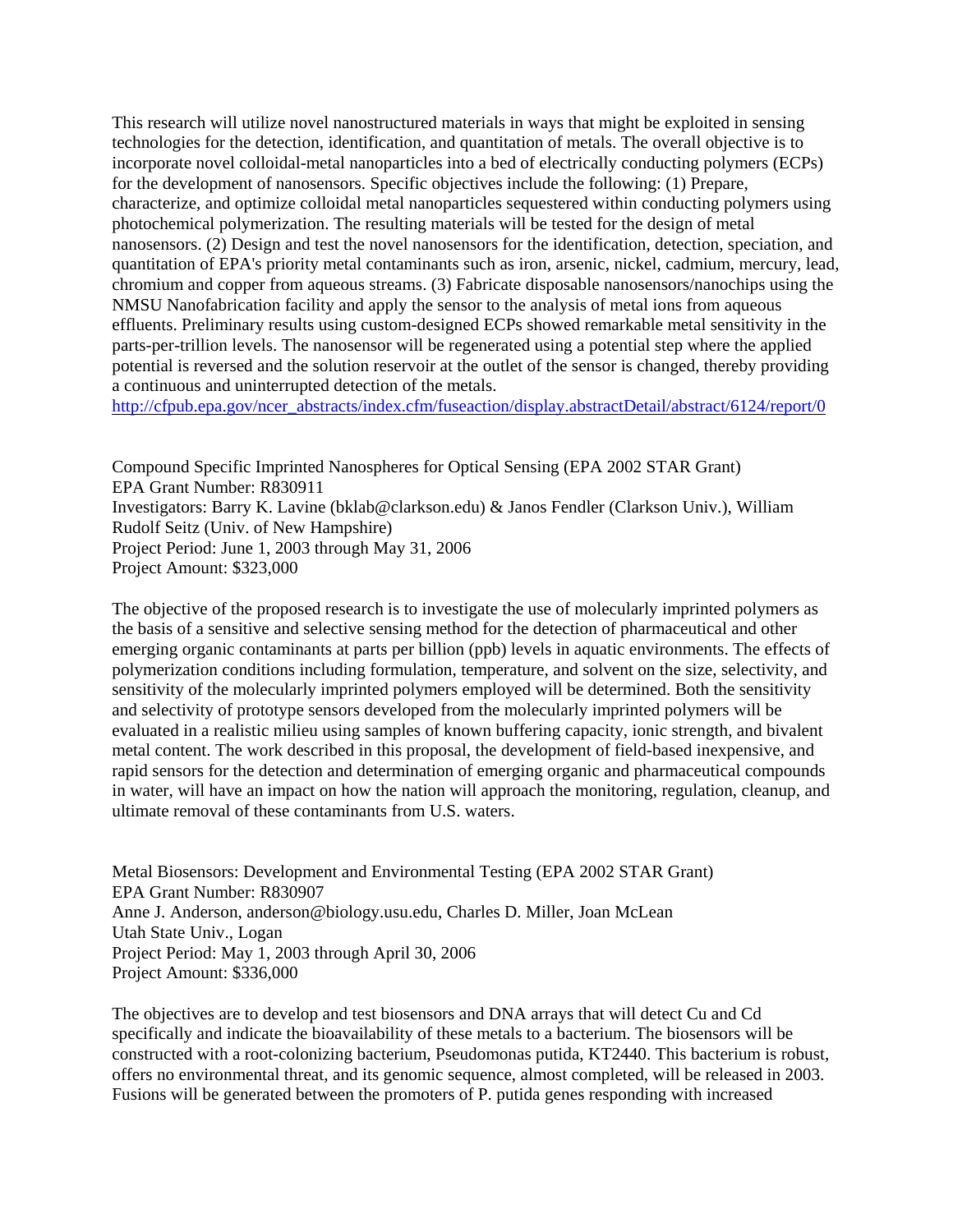transcription when exposed to Cu or Cd and the open reading frame of a reporter gene. We will use a reporter encoding for light production to screen for constructs showing increased light emission when exposed to low non-lethal levels of the metals. These promoter-fusion biosensors will be used singly for quantitative assays of Cu/Cd concentration. The response to the metals associated with the different ligands will be assayed to determine how the response relates to total metal concentration and free metal availability. In the laboratory, we will use in situ detection for real-time imaging of the promoter fusion activities while these bacterial sensors are colonizing roots of plants growing in metal-contaminated soils. The fusions will be deployed in plate arrays to permit rapid assessment of Cu and Cd bioavailability. A second detector system will array the KT2440 genes that react to both metals. Differential hybridization of the gene arrays to RNAs extracted from control and sample-exposed P. putida cells will indicate the level of impact of any metals in the samples. We will compare the responses from the promoter fusion constructs to Cu and Cd complexed with different ligands to their responses at the transcriptional level. We will test the sensitivity and specificity of the biosensor plate arrays and the gene arrays using metal-contaminated soils and water from mine and government sources that are undergoing remediation.

m-Integrated Sensing System (m-ISS) by Controlled Assembly of Carbon Nanotubes on MEMS Structures (EPA 2002 STAR Grant) EPA Grant Number: R830901 Somenath Mitra, somenath.mitra@njit.edu, & Z. Iqbal, zafar.iqbal@njit.edu New Jersey Inst. of Technology, Newark Project Period: May 15, 2003 through May 14, 2006 Project Amount: \$346,000

The goal of this research is to develop a micro integrated sensing system (m-ISS) on a chip for environmental monitoring. The proposed m-ISS will exploit some of the remarkable nanoscale properties of single wall carbon nanotubes (SWNTs) to provide on-chip concentration via quantum scale adsorption processes to attain the low detection limits necessary for environmental sensing. The integrated system will be fabricated on a chip using micro-electromechanical system (MEMS) technologies, which offer easy miniaturization, and relatively inexpensive mass fabrication. The m-ISS consists of on-line concentration, separation and detection of organic contaminants. A micromachined pump integrated with the system by silicon micromachining will draw air into the detection system, which will comprise a sensor array or a chromatographic separation channel along with the sensor array. The proposed sensing scheme will enhance the sensitivity by concentrating the sample on a microconcentrator prior to detection. As the air containing the organics flows through the m-ISS, the pollutants are trapped within the microconcentrator. By heating the microconcentrator to temperatures up to  $300^{\circ}$ C by an in-channel heater, the organics are desorbed as a concentration pulse into the detection system. When configured with the GC column, the m-ISS serves as a real-time GC system. The microconcentrator and the GC column will be fabricated on the same matrix by self-assembly of SWNT by a chemical vapor deposition (CVD)process developed at NJIT. The SWNT will be functionalized by electrochemical and plasma techniques.

A Nanocontact Sensor for Heavy Metal Ion Detection (EPA 2001 STAR Grant) EPA Grant Number: R829623 Nongjian Tao, taon@fiu.edu Arizona State Univ., Tempe Project Period: January 1, 2002 through December 31, 2004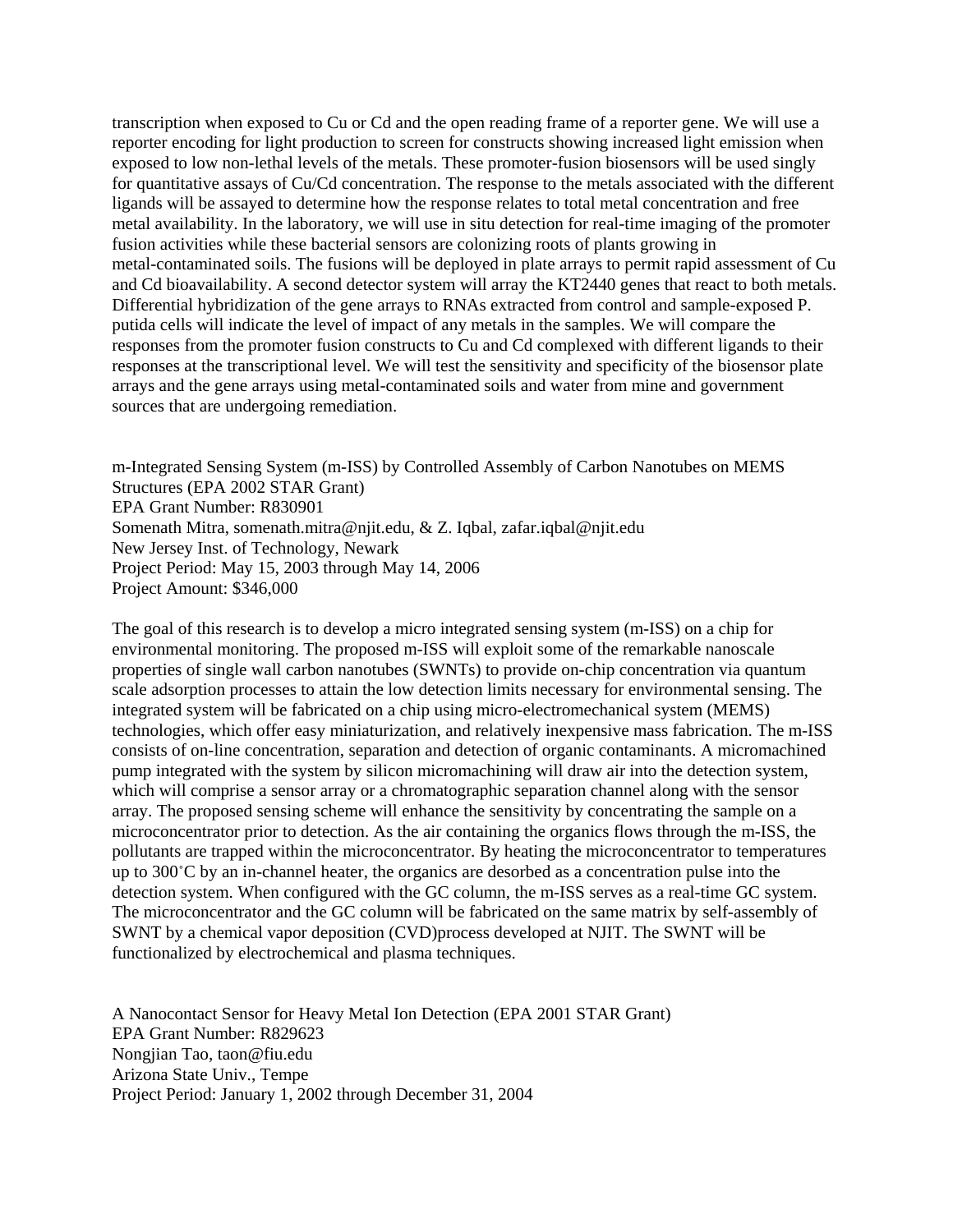## Project Amount: \$375,000

This project exploits the phenomena of conductance quantization and quantum tunneling to fabricate nanoelectrodes for in situ detection of metal ion pollution. The goal is to develop a high-performance and low-cost sensor for initial on-site screening test of surface and groundwater to provide early warning and prevention of heavy metal ion pollution. The existing analytical techniques usually require preconcentration of samples to detect trace metal ions, which can be time consuming and prone to cross-contamination. Moreover, many of the sensitive techniques, such as inductively coupled plasma-mass spectrometry, are not suitable for on-site monitoring. In contrast, the nanocontact sensor has the potential of detecting even a few metal ions without preconcentration and is particularly suitable for on-site detecting ultratrace level of heavy metal ions, including radioactive elements. The sensor consists of an array of nanoelectrode pairs on a silicon chip. The nanoelectrodes in each pair are separated with an atomic scale gap, which is achieved with the help of quantum tunneling phenomenon. Electrochemical deposition of even a few metal ions into the gap can bridge the gap and form a nanocontact between the nanoelectrodes, thus triggering a quantum jump in the electrical conductance. The sensor can achieve high specificity by combining several different measurements, such as redox potentials, point-contact spectroscopy and electrochemical potential-modulated conductance changes.

Nanomaterial-Based Microchip Assays For Continuous Environmental Monitoring (EPA 2002 STAR Grant) EPA Grant Number: R830900 Joseph Wang, joewang@nmsu.edu New Mexico State Univ., Las Cruces Project Period: June 1, 2003 - May 31, 2006 Project Amount: \$341,000

The proposed effort aims at addressing the challenge of transforming the 'Lab-on-a-Chip' concept to an effective environmental monitoring system and at exploiting the unique properties of nanomaterials for enhancing such chip-based environmental assays. Lab-on-chip technologies can dramatically change the speed and scale at which environmental analyses are performed. The ultimate goal of this project is to develop a submersible microfluidic device, based on the integration of all the necessary sample handling/preparatory steps and nanomaterial-based assays on a cable platform. The new 'Laboratory-on-a-Cable' concept relies on the integration of continuous sampling, sample pretreatment, particle-based separations, and nanotube-based detection step into a single-sealed miniaturized submersible package. Nanoparticle and nanotube materials will be examined towards the enhancement of the separation and detection processes, respectively. Factors governing the improvements imparted by these nanomaterials will be identified, and structural-performance correlations will be established. We will also examine new world-to-chip interfaces toward the goal of effective on-line sample introduction, and will assess the challenges of transforming the new microchip to a continuous monitoring system. The parameters governing the microchip behavior will be optimized and the analytical performance will be characterized and validated.

Nanosensors for Detection of Aquatic Toxins (EPA 2001 STAR Grant) EPA Grant Number: R829599 Robert E. Gawley, rgawley@miami.edu Univ. of Miami, Coral Gables, FL Project Period: March 1, 2002 through February 28, 2005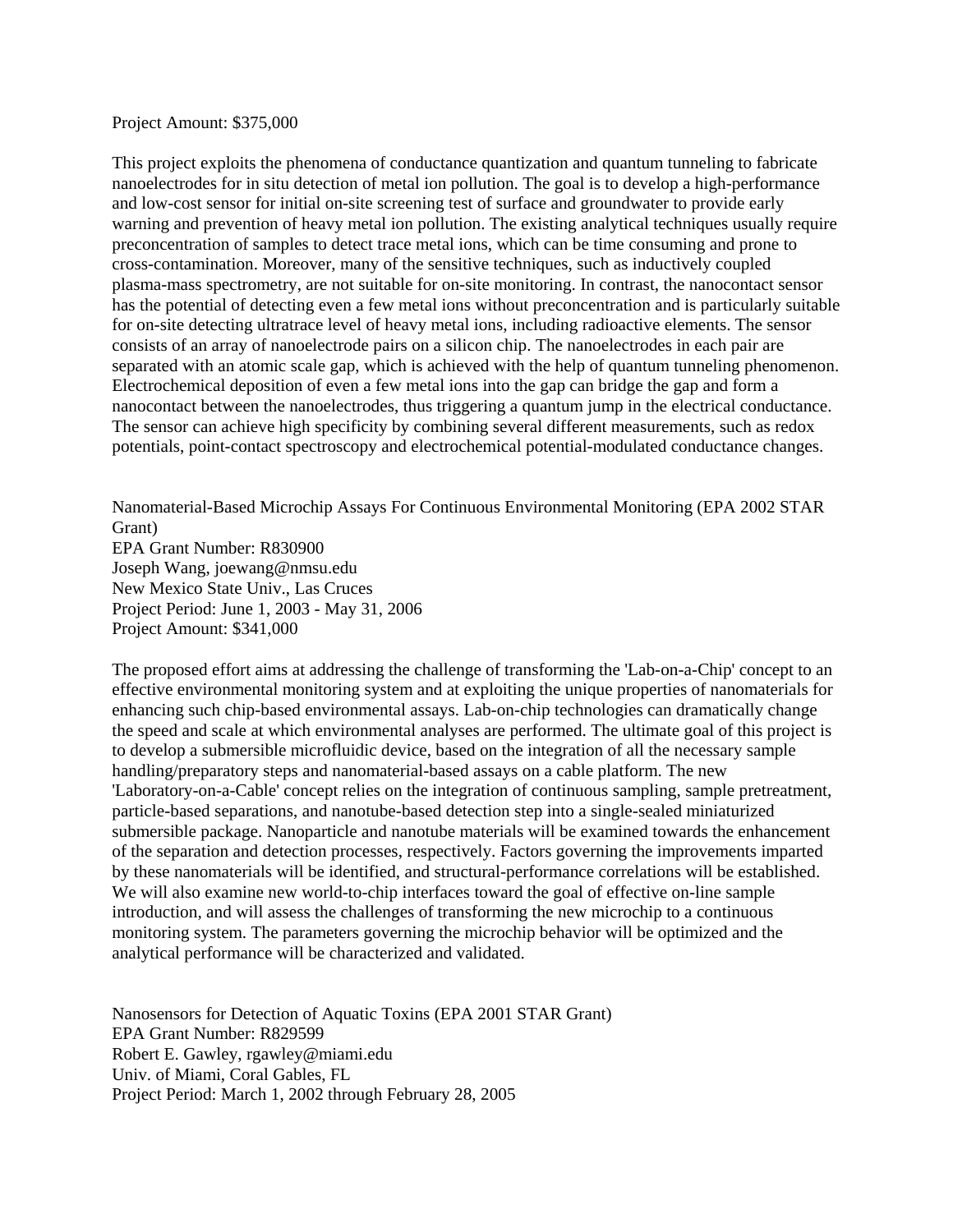Project Amount: \$350,000

Goal: Design and prepare nanoscale sensors for the detection of marine toxins domoic acid, brevetoxin, ciguatoxin, cylindrospermopsin, and tetrodotoxin. The protein receptor sites for several of these toxins have been characterized, and include two characteristic features. One is an array of amino acid side chains that complement structural features of the toxin, which facilitates and strengthens binding of the toxin into the receptor site. A second feature is a solvent-excluded pocket in which the amino acid side chains are arrayed. This preorganized feature of toxin receptor sites will be mimicked by design of synthetic receptors at the nanoscale (nanosensors). To optimize the sensitivity and the selectivity of the nanosensor, we will employ combinatorial synthesis techniques to optimize binding in libraries of peptidic host molecules immobilized on solid support (polystyrene beads). Unlike side chain arrays in the native (protein) receptors, we will not limit ourselves to L-amino acids, or even to natural amino acids. In this way, we will be able to produce short peptide sequences that wrap around toxins and bind them by providing an array of side chains similar to the native receptor. To mimic the solvent-excluded pocket of protein receptor sites, we will incorporate the combinatorially-designed peptide at the core of a dendritic polymer, still on a solid support. Qualitative evaluation of toxin binding can be done simply with a fluorescence microscope. Quantitative analysis will be done with a specific host after it has been synthesized in bulk.

Nanostructured Porous Silicon and Luminescent Polysiloles as Chemical Sensors for Carcinogenic Chromium(VI) and Arsenic(V) (EPA 2001 STAR Grant) EPA Grant Number: R829619 William C. Trogler, wtrogler@ucsd.edu, Michael J. Sailor, msailor@ucsd.edu Univ. of California at San Diego, La Jolla Project Period: January 1, 2002 through December 31, 2004 Project Amount: \$400,000

The chief goal is to develop new selective solid state sensors for carcinogenic and toxic chromium(VI) and arsenic(V) in water based on redox quenching of the luminescence from nanostructured porous silicon and polysiloles. Nanostructured porous silicon, as well as polysilole nanowire coatings, will be chemically modified to enhance binding of the chromate and arsenate anions. Chemical modification to vary the redox potential of the polysilole excited state will also be used as a way to impart chemical selectivity. Both sensor approaches will be combined by encapsulating the polysilole in a nanotextured microcavity between two Bragg stacks constructed from porous silicon. The nanoporous material will readily admit small inorganic analytes, such as chromate and arsenate, and exclude biomolecules that might confound the measurements. Sensors based on silicon wafer and polymer technologies are also readily adaptable to fabrication. The fluorescence quenching detection modality is also manufacturable. The essential electronics requires a blue or UV LED as the excitation source and an inexpensive photodiode detector. Potential applications of such sensors include remote sensing and industrial process control. The focus on chromium(VI) and arsenic(V) detection is dictated by the redox quenching mechanism that is being used, as well as by the importance of chromium(VI) and arsenic(V) as regulated chemicals under the Safe Drinking Water Act.

The Silicon Olfactory Bulb: A Neuromorphic Approach to Molecular Sensing with Chemoreceptive Neuron MOS Transistors (CvMOS) (EPA 2002 STAR Grant) EPA Grant Number: R830902 Edwin C. Kan, kan@ece.cornell.edu, Bradley A. Minch, Cornell Univ., Ithaca, NY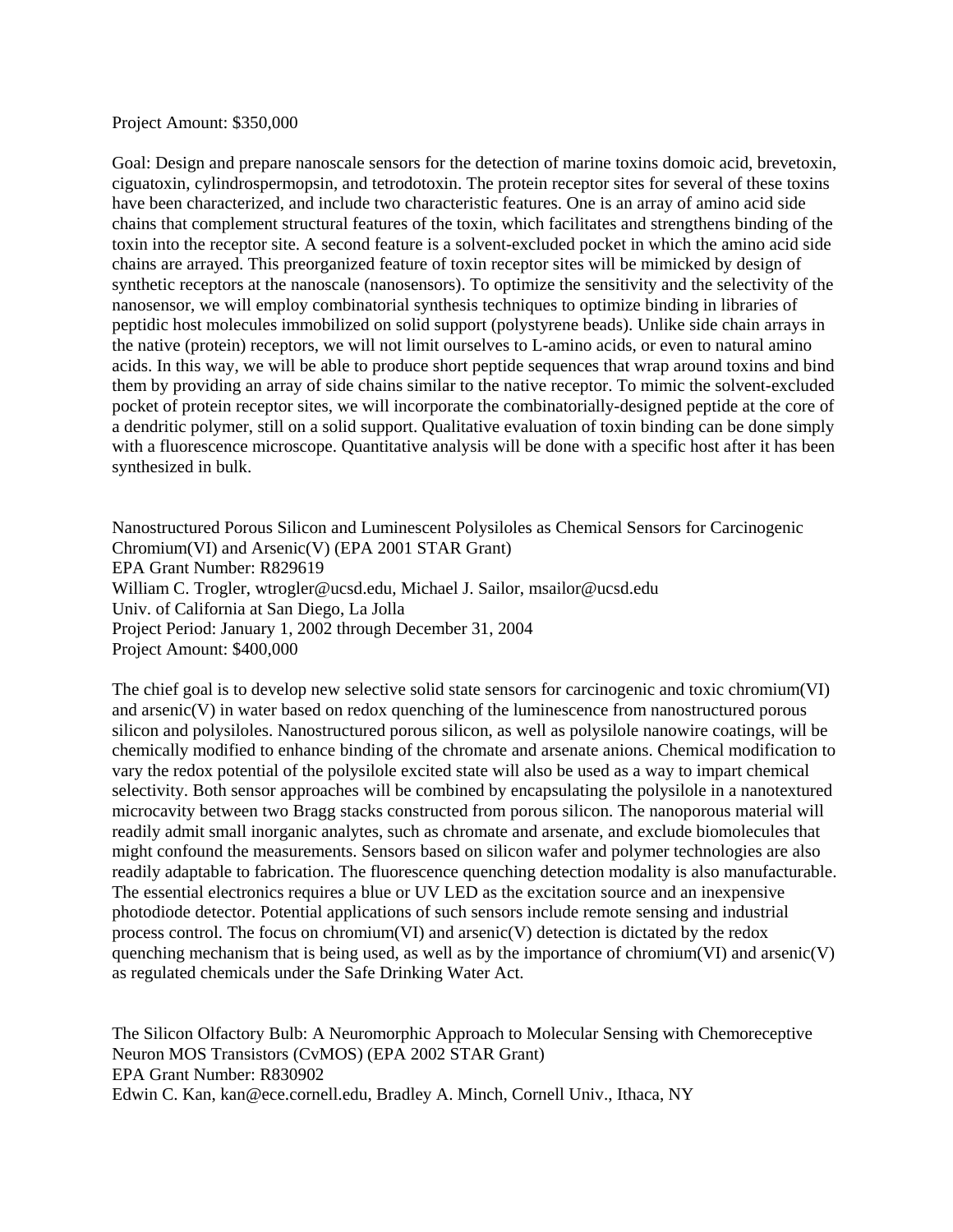Project Period: May 1, 2003 through April 30, 2006 Project Amount: \$354,000

An ideal microsensor for autonomously monitoring chemical and molecular environmental hazards in both water and air should simultaneously have a high sensitivity, a high selectivity, a large dynamic range, a low manufacturing cost, simple calibration/reset protocols, a long lifetime, field reconfigurability, and low power consumption. We have developed a Si-based neuron MOS transistor with a novel extended floating-gate structure that permits molecular/chemical sensing. The sensor, called a chemoreceptive neuron MOS (CMOS) transistor, is expected to simultaneously meet all of these requirements, and can be fabricated by minor modification or simple postprocessing of conventional CMOS integrated circuits. The modular structure and fabrication of this new device permits us to use CMOS devices optimized for high sensitivity and large dynamic range and affords us complete flexibility in the design and composition of the molecular/ chemoreceptive sites. The performance of the new sensor is expected to be vastly superior to that of existing chemical microsensors, such as the ion-sensitive FET (ISFET) and the CHEMFET, in nearly every important respect resulting from the internal transistor gain and much better isolation between the electronics and microfluidics. We have already established the preliminary process flow and testing of CMOS transistors with generic molecular receptive areas for vapor and liquid sensing (e.g., water, acetone, etc.). In the three-year proposed effort, we expect to be able to develop a complete system, including both a sensor array and the silicon olfactory bulb, that can be fully integrated, perhaps on a single chip, and that will dissipate only a few hundred microwatts of power in total. Such devices could be manufactured in large numbers very inexpensively and deployed rapidly as environmental sensors, running autonomously for long periods of time on either solar power or miniature chemical batteries.

Simultaneous Environmental Monitoring and Purification Through Smart Particles (EPA 2001 STAR Grant) EPA Grant Number: R829602 Wolfgang M. Sigmund, wsigm@mse.ufl.edu, Chang-Yu Wu, David Mazyck Univ. of Florida, Gainesville Project Period: February 10, 2002 - February 9, 2005 Project Amount: \$390,000

We are pursuing a multi-disciplinary synthesis of technologies, including self-organized structural control and smart materials with focus on environmental purification and monitoring to create intelligent surfaces and structures that not only sense and interact with their environment, but that can fundamentally alter their own behavior and deactivate themselves as preprogrammed or as desired. The hypothesis we want to test is: will nano-engineered smart particles based on a modular building concept enable simultaneous monitoring and purification of the water and air environment? Approach: Define and synthesize smart particles that purify and monitor by indicating through a simple visible change like color or size. Make particles easily separable by auto-flocculation and/or by magnetic removal. Synthesize ferromagnetic particles with high specific surface area that increase the specific surface area by at least two orders of magnitude compared to current magnetic photocatalysts. Strongly reduce the mass of photocatalyst required for treatment and further improve pollutants mass transfer and exposure to UV-light through magnetically agitated fluidization. Expected Results: Atomic and molecular control of material building blocks and required engineering tools to provide the means to assemble and utilize these tailored building blocks for assembling novel smart particles for environmental applications as purifiers and sensors, which are environmentally benign. Reducing the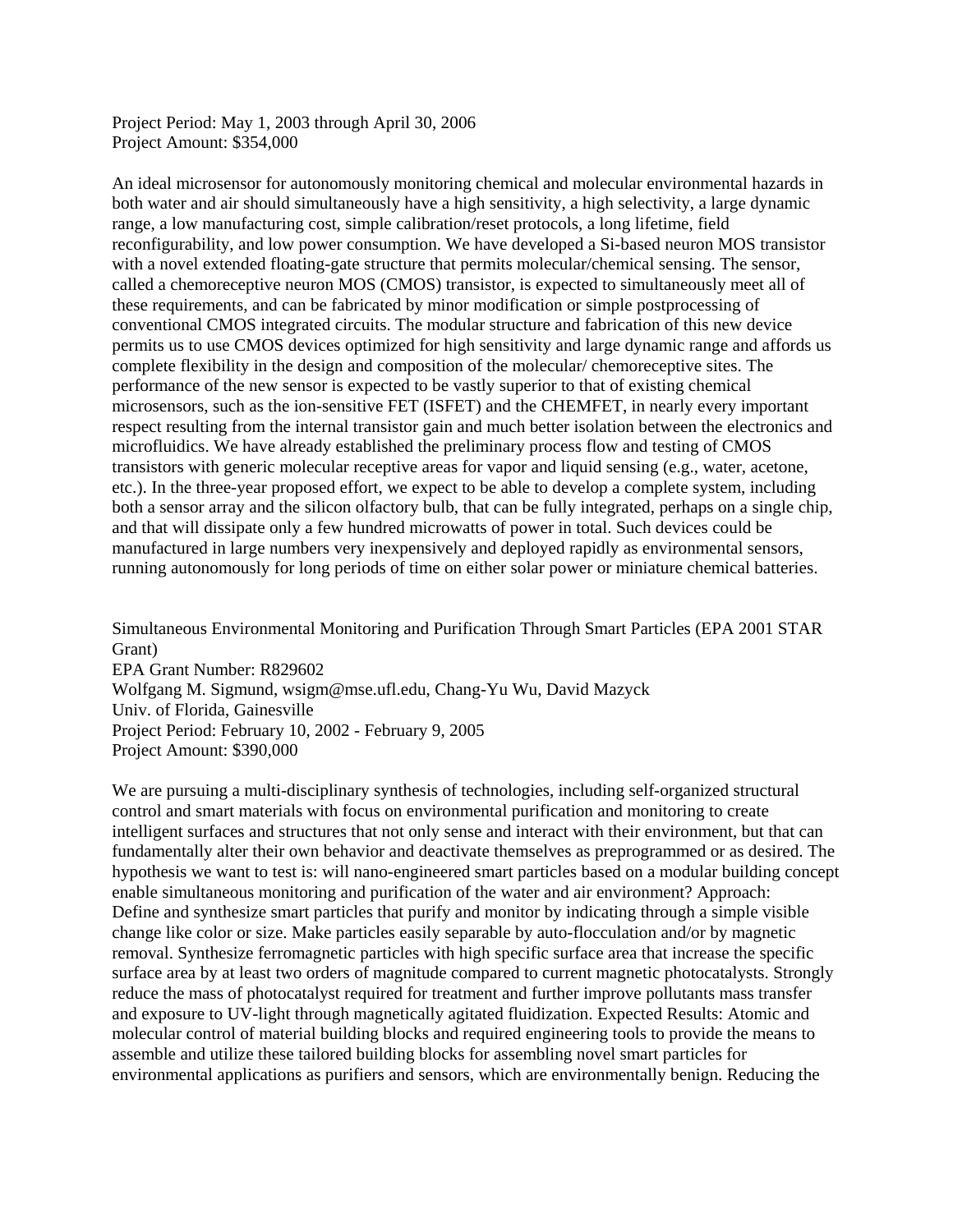amount of photocatalyst and increasing the specific surface area of magnetic photocatalyst composites by two orders of magnitude.

NIRT: Developing a Nanoscale Sensing Device for Measuring the Supply of Iron to Phytoplankton in Marine Systems (NSF Standard Grant) NSF Award Number 0304523 Start Date Aug 15, 2003 Expires July 31, 2006 Expected Total Amount \$903,840 Mark L. Wells (PI), mlwells@maine.edu, 207-581-1476, Carl P. Tripp (Co-PI), Karen Orcutt (Co-PI), D. Whitney King (Co-PI) Univ. of Maine, Orono

There is no agreement about how to define biologically available Fe, in contrast to the macronutrients nitrogen, phosphorous, or silicon. Current attempts to attain predictive insights to how ocean ecosystems will influence the magnitude of climate change are blocked in large part by this question, along with an extreme shortage of data on Fe distributions in the oceans. There is evidence that Fe availability can be regulated in bulk seawater incubations by small additions of the fungal siderophore desferrioximine B (DFB). The Fe-DFB complex is not readily available to eukaryotic phytoplankton, so that if the quantity of Fe complexed by DFB were measured and calibrated to Fe uptake by phytoplankton, it could yield a novel first order measure of Fe availability. Building from our current research we have developed liposomes that specifically acquire DFB-bound Fe from solution. These devices, 100 nm in diameter, open the way to applying nanotechnology to create a new breed of Fe biosensors in marine waters. The project goals are to 1) optimize these nanodevices by improving their physical robustness, identifying the size/functionality relationship, and examining the efficacy of other DFB-Fe transporter molecules, 2) develop self-reporting capabilities for quantifying Fe uptake by these nanodevices, and 3) to calibrate the capture of Fe by these nanodevices to the Fe uptake by various phytoplankton species. The anticipated final product will be a calibrated nanoscale biosensor for laboratory-scale use that could then be adapted for deploying on remote vehicles.

NIRT: Heterogeneous Integration of Nanowires for Chemical Sensor Arrays (NSF Standard Grant) NSF Award Number 0303981 Start Date August 1, 2003 Expires July 31, 2007 (Est.) Awarded Amount to Date \$1,200,000 Thomas Mallouk (PI), tom@chem.psu.edu, 814-865-4700, Stephane Evoy (Co-PI) Pennsylvania State Univ., University Park

"Electronic nose"chemical sensor arrays are used to detect trace analytes in complex mixtures, and are important for environmental, biomedical, process control, and security-related applications. Scaling chemical sensors to nanometer dimensions will open unprecedented opportunities for implementation of electronic nose arrays in and-held devices, remote monitoring, robotics, medical diagnostics, sensor dust, and other novel applications. The proposed project will bring together an interdisciplinary team from three institutions to work on the fundamental problems connected with creating low cost, low power, massively parallel arrays of chemically diverse nanosensors and integrating them with on-chip data processing. While this project focuses specifically on nanosensor arrays, the problems it addresses are generic to the integration of many different kinds of functional nanoscale objects into silicon-based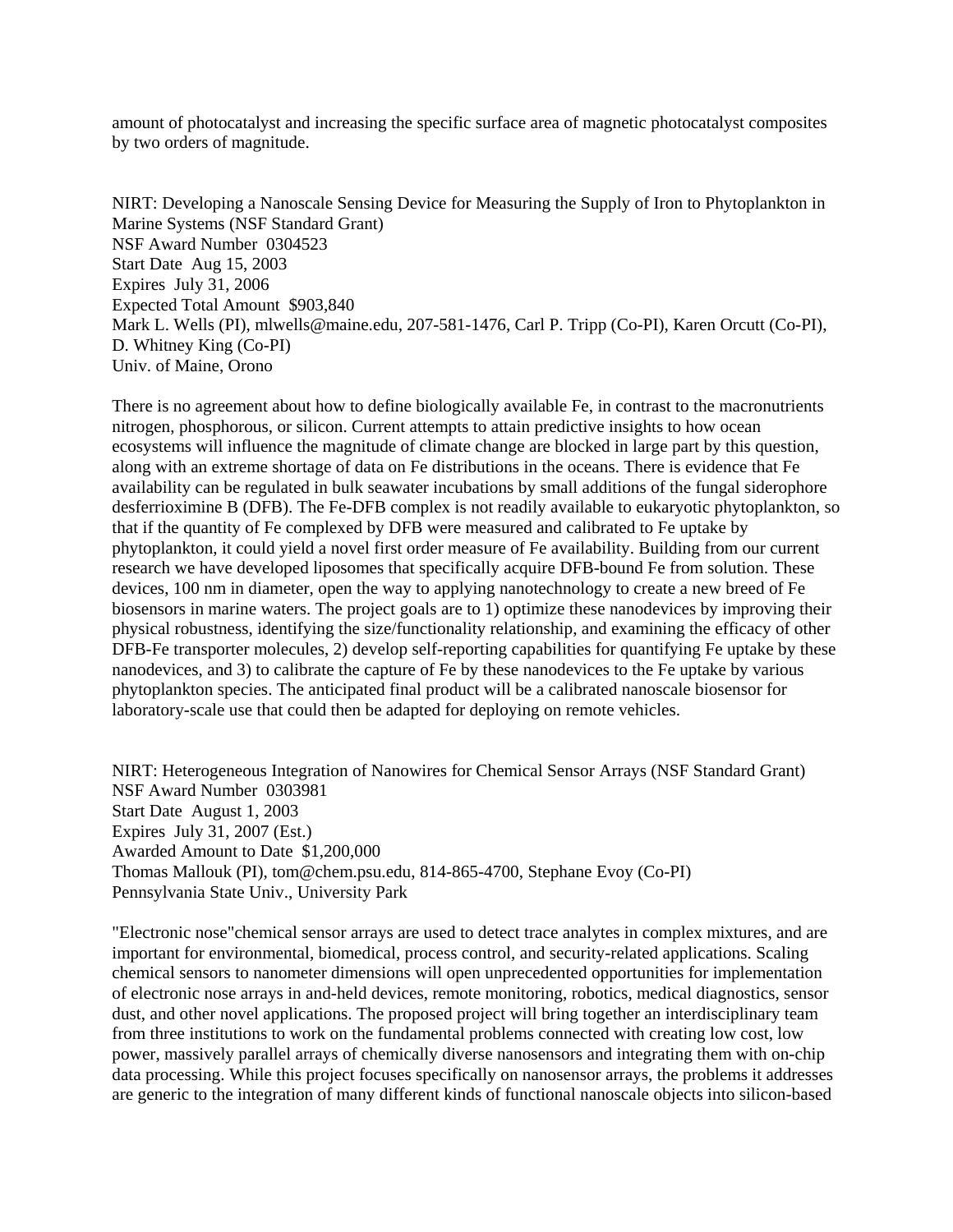circuits. Our approach builds on an existing knowledge base of chemical sensor array platforms and data analysis methods, to which our team brings some unique new materials and techniques. Mallouk and Semancik have developed a method for incorporating chemical sensor "stripes"into template-grown metal nanowires. These nanowires connect the lithographic length scale (micron nanowire length)with the nanoscale (30-300 nm diameter and stripe length).The synthetic technique allows the chemical nature of the sensory material to be diverse. We will focus on three different sensor platforms- chemoresistive metal oxides, intrinsically conducting polymers, and conductive polymer composites- -which should provide excellent orthogonality in sensor arrays.

The Nano-Precision HARPSS-CMOS Process for RF and Sensory Microsystems (NSF Continuing Grant) NSF Award Number 0301900 Start Date May 1, 2003 Expires April 30, 2005 (Est) Awarded Amount to Date \$192,053 Farrokh Ayazi (PI), farrokh.ayazi@ece.gatech.edu, 404-385-0866 Georgia Tech Research Corp., Georgia Inst. of Technology, Atlanta

This proposal is aimed at the integration of a high aspect-ratio, sub-100nm vertical airgap MEMS/NEMS technology with a 1um gate-length CMOS process, and the application of the resulting high aspect ratio CMOS-MEMS process to high-performance RF-sensory microsystems, as well as mixed-signal circuits. The implementation of the following two testbeds is proposed as technology demonstrators: 1. The high-performance sensor system testbed: Implementation of a novel CMOS-integrated inertial-grade (sub-ug resolution) acceleration/vibration sensor system with direct digital output. This single-chip sensor system will have 3-4 orders of magnitude higher sensitivity compared to the current state of the art integrated microsystem. It consists of a nano-precision lateral accelerometer and a high-performance mixed-signal interface circuit which utilizes 200um tall vertical poly-poly capacitors, yielding 2 orders of magnitude reduction in the die area. 2. The wireless RF components testbed: Implementation of MEMS-based high-Q on-chip frequency references "over a wide frequency range extending into GHz" integrated with CMOS electronics (MEMS-based VCO). Imagine having a tiny MEMS-CMOS silicon chip that can not only monitor very small changes in the environment, but also can transmit the monitored data real time in digital form to a receiver base, or communicate with a network of wireless sensory nodes. Such wireless sensory nodes can find numerous applications in various forms of environmental monitoring and energy-efficient systems.

Chemical and Biological Sensors based on Porous Silicon Photonic Micro-Systems (NSF Standard Grant) NSF Award Number 0088060 Start Date September 1, 2000 Expires August 31, 2003 Expected Total Amount \$510,000 Y. Fainman (PI), fainman@ece.ucsd.edu, 858-534-0246, Michael J. Sailor (Co-PI) Univ. of California at San Diego, La Jolla

The goal of the proposed work is to conduct basic research towards the development of high sensitivity chemical and/or biological sensors integrated on a monolithic Si substrate. This multi-disciplinary study will focus on fundamental understanding of nano-scale chemical, biological and near-field optical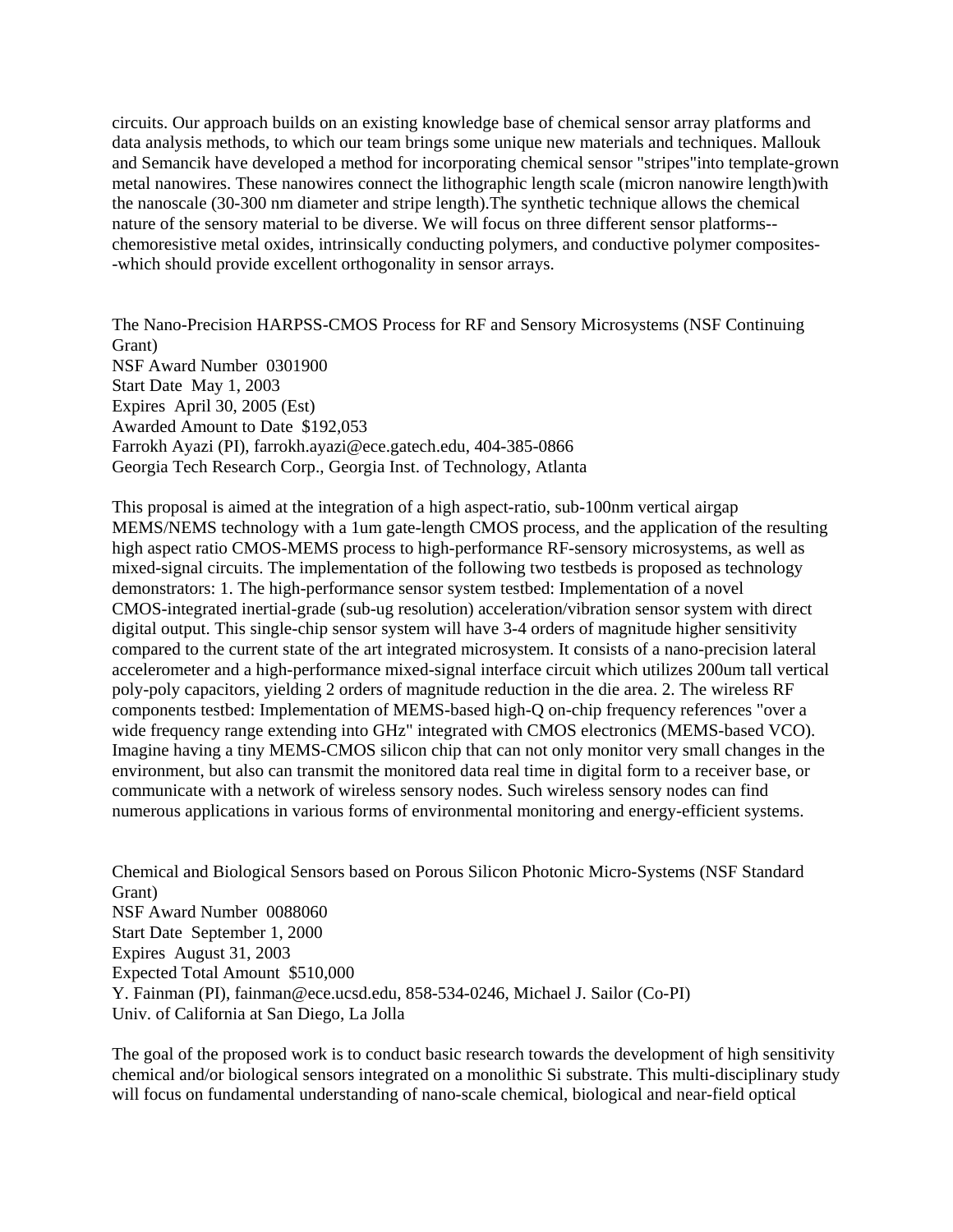interactions, leading to the development of design and implementation methodologies for porous silicon (Psi)-based sensor micro-systems. The proposed micro-systems will use optical transducers based on microfabricated optical sources combined with optimized nanostructured resonant optical filtering devices and photodetectors, allowing label-free detection of analytes with significantly higher sensitivity than existing techniques (e.g. surface plasmon resonance or optical interferometry). This technique will be applicable to a variety of sensing problems in environmental monitoring, medical diagnostics, high-throughput screening, and pharmacogenomics applications. The PIs propose to study two complementary aspects of this emerging technology: (a) investigation of the correlation between the modification of the optical properties of PSi and the concentration of different species introduced in the pores, including nerve agents, solvents, or biological molecules; and (b) design, modeling, fabrication and testing of monolithically integrated near-field meso-optic structures built using microand nano-fabrication techniques. The proposed research will not only have a significant impact on the development of on-chip monolitically integrated micro-sensor systems, but also result in the development of basic science and technology of near-field linear and nonlinear optical phenomena in nano-scale and meso-scale structures.

Chemical Sensors Based on Imprinted Polymer Nanoparticles (NSF Continuing Grant) NSF Award Number 0097409 Start Date August 1, 2001 Expires July 31, 2004 Expected Total Amount \$431,642 Gary C. Tepper (PI), gctepper@saturn.vcu.edu, 804-828-6772, Natalia V. Levit (Co-PI) Virginia Commonwealth Univ., Richmond

This research focuses on the development of a new miniature sensing technology based on chemically sensitive and highly selective polymer nanoparticles interfaced with a microfabricated transduction device. The particles are produced using a unique combination of supercritical fluid polymer processing, UV curing and molecular imprinting and consist of highly networked, monodisperse polymer nanoparticles imprinted for high selectivity to a specific molecular species. The main objective of the proposed research project is to develop and demonstrate the performance parameters of the proposed sensor. This will be accomplished by developing a prototype and experimentally verifying key performance criteria including chemical sensitivity, selectivity, response time and reversibility. If successful, the proposed sensor would provide an unsurpassed level of performance in a field portable instrument. Applications of the proposed sensor technology include environmental characterization, medical diagnostics, process control, intelligent appliances, and military surveillance. Additional applications for the imprinted polymer nanoparticles include chromatography, specialty separations, and filtering.

Application of Quantum Dots to Environmental and Cell Biology (NSF Standard Grant) NSF Award Number 0102662 Start Date September 1, 2001 Expires August 31, 2005 (est.) Expected Total Amount \$1,001,117 (est.) Ian M. Kennedy (PI), imkennedy@ucdavis.edu, 530-752-2075, Kit S. Lam (Co-PI), Bruce D. Hammock (Co-PI), Subhash H. Risbud (Co-PI), Valerie J. Leppert (Co-PI) Univ. of California, Davis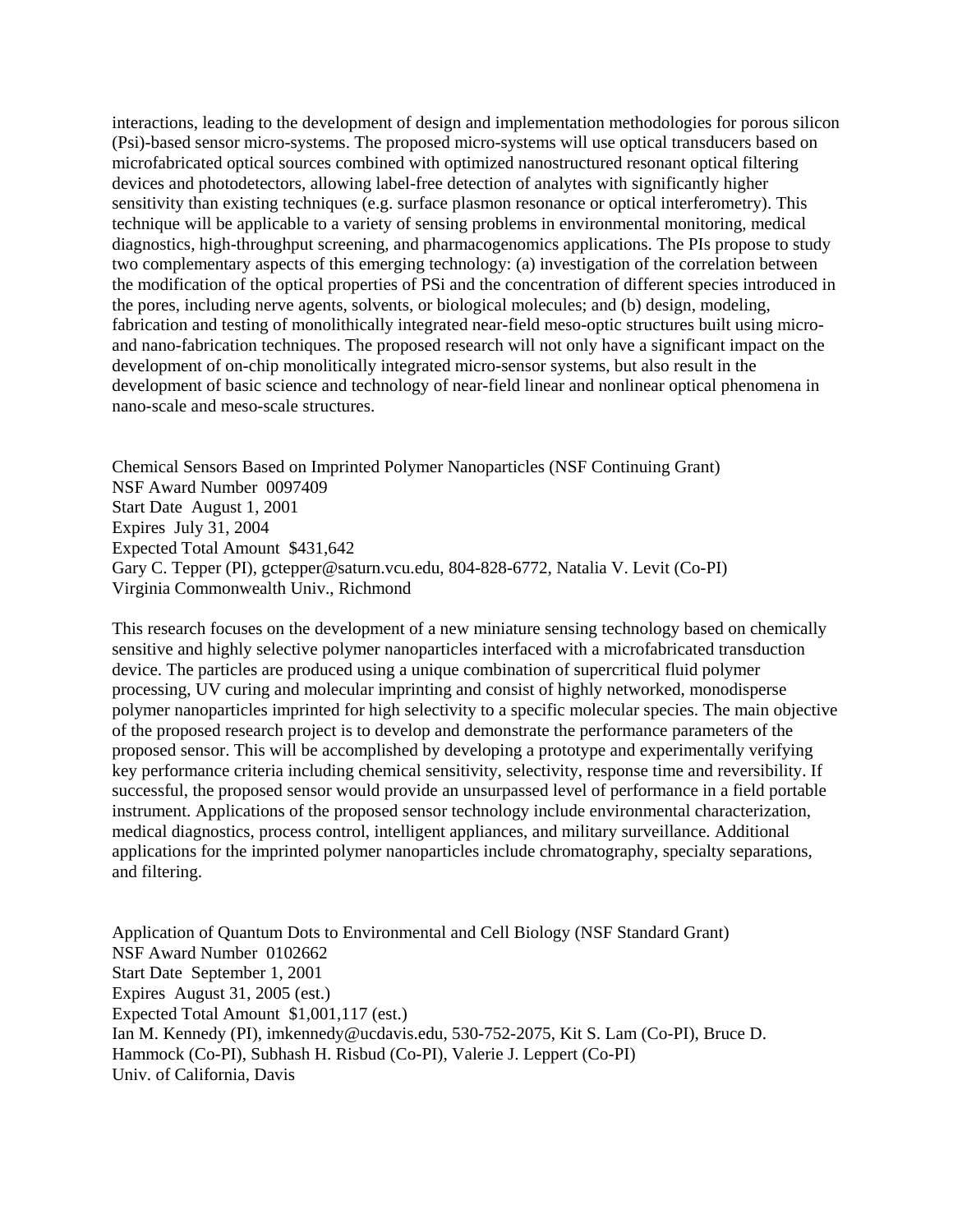This award will support the application of materials science and engineering to biosystems and environmental biology at the nanoscale. A multidisciplinary team has been assembled to explore the potential for the application of semiconductor quantum dots to environmental immunoassays and cell biology. The unique optical properties that are available via the quantum confinement effect inherent to nanoscale clusters of semiconductor material offer unique possibilities in biosystems research. The emission of light from quantum dots is dependent on the size of the cluster. Hence, it is possible to design clusters of various sizes to emit at a desired wavelength. The visible part of the optical spectrum can be covered by a range of quantum dots whose emissions are spectrally distinct, permitting their use in simultaneous bioassays for environmental pollutants and hazards, as well as replacements of conventional fluorophores in studies of peptide chemistry and binding to cell receptors. In addition, the magnetic properties of quantum dots can be used for the manipulation of biological molecules in magnetic fields. Quantum dots will be synthesized initially by an established method that can produce CdSe clusters capped by ZnS that permits bioconjugation to molecules of interest via a carboxyl group. The usefulness of the quantum dots in environmental bioassays will be explored by applying them to immunoassays that are designed to detect a class of molecules that are important in agriculture, atrazines.

ITR/SI+AP: Active Sensor Networks with Applications in Marine Microorganism Monitoring (NSF Continuing Grant) NSF Award Number 0121141 Start Date September 15, 2001 Expires August 31, 2004 (Est.) Expected Total Amount \$1,567,861 (Est.) Aristides A.G. Requicha (PI), requicha@lipari.usc.edu, 213-740-2934, David A. Caron (Co-PI), Maja J. Mataric (Co-PI), Deborah L. Estrin (Co-PI), Gaurav Sukhatme (Co-PI) Univ. of Southern California, Los Angeles

The proposed research combines networking, distributed robotics, nanorobotics, and microbiology in an effort to develop and apply technology for the in situ, real-time monitoring of microbial populations in aquatic environments, such as the ocean or water supply systems. The application context provides feedback from experiments with realistic systems, and this feedback is essential to the progress of the Information Technology (IT) research proposed here. This project addresses two key challenges for IT during this decade: moving from virtual to physical applications, and moving from macro to micro and nano. The IT focus is on the study of Physically-Coupled Scalable Information Infrastructures (PCSIIs), which effectively "embed the internet". The sensors and actuators in the proposed PCSII must have small physical dimensions, comparable to those of the microorganisms to be monitored. They must be deployed in very large numbers to achieve the unprecedented spatial and temporal resolution necessary to investigate the causal relationships between environmental conditions and microorganisms. Control and coordination of a multitude of such devices of limited and heterogeneous capabilities raise major challenges for networking, distributed coordination and distributed algorithms. Sensing for detection and identification of microorganisms is another challenge, which will be tackled by using nanorobotic Scanning Probe Microscope technology.

CAREER: Integrated-Optic Nanoparticle Biosensor Arrays (NSF Standard Grant) NSF Award Number 0134548 Start Date February 15, 2002 Expires January 31, 2007 (Est.)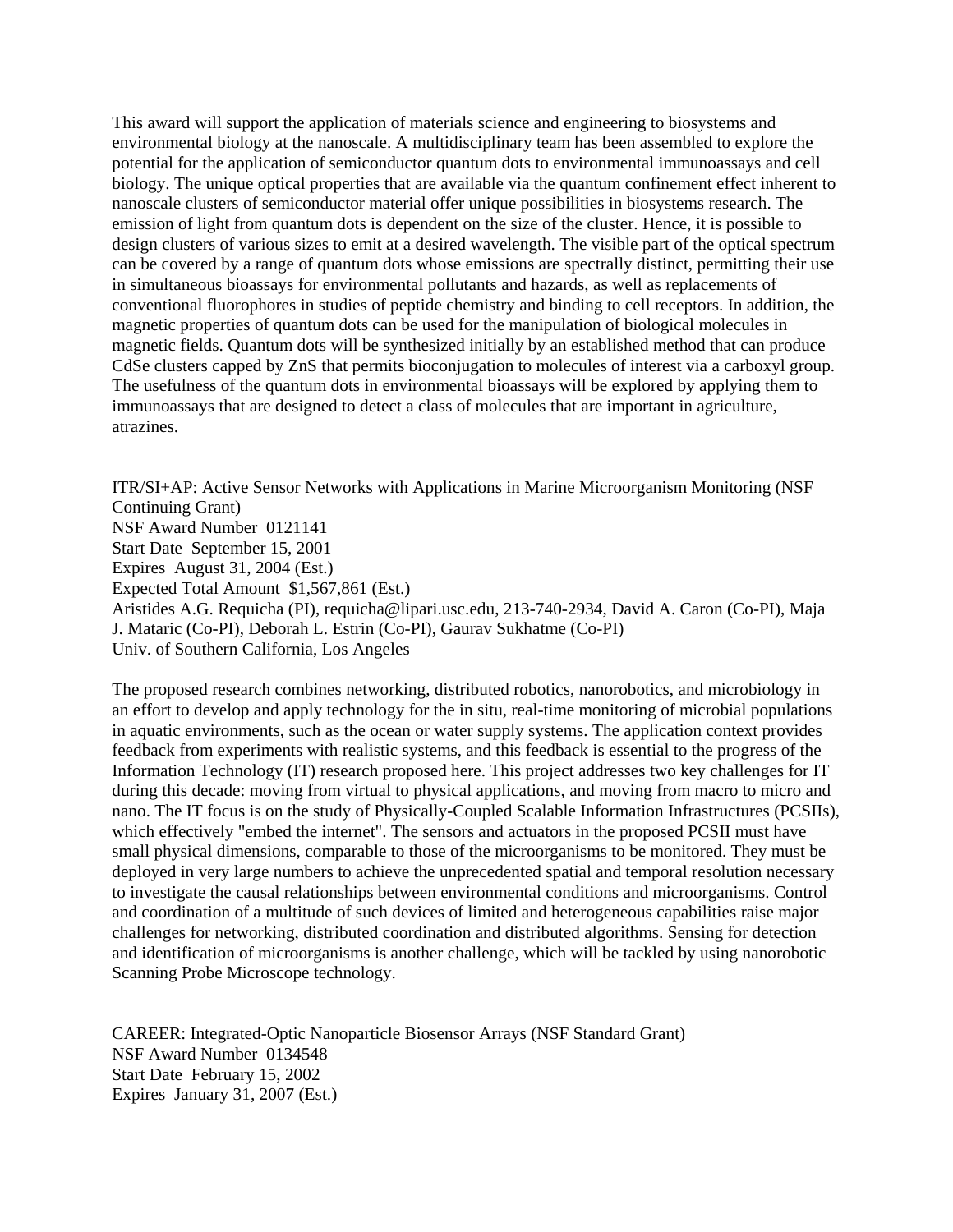Expected Total Amount \$375,000 (Est.) Steven M. Blair (PI), blair@ece.utah.edu, 801-581-6903 Univ. of Utah, Salt Lake City

The important problem of detecting in parallel a large number of molecular species from the very small samples typical of most collection procedures remains an elusive goal. This research plan focuses on solving this problem by merging the science of nanophotonics with waveguide biosensors and microfluidics for the development of a new class of molecular detection array. The immobilization of metallic nanoparticles onto discrete zones of an optical waveguide surface makes the parallel detection of a large number of molecular species feasible. In each zone, captured molecules tethered to the nanoparticles preferentially bind to a particular molecular species through an affinity interaction. Strong localization of light about each nanoparticle allows for dramatic improvement in optical signal transduction, thereby facilitating the detection of small numbers of molecules bound within each zone. Microfluidics will be used to deliver small sample volumes to each sensing zone and passive mixing structures will be studied in order to increase the molecular binding probability within each zone.

CAREER: Chiral Ceramic Sensors (NSF Continuing Grant) NSF Award Number 0134688 Start Date July 1, 2002 Expires June 30, 2007 (Est.) Expected Total Amount \$400,000 (Est.) Richard L. (PI), Smith smithrl@mit.edu, 617-253-1000 MIT, Cambridge, MA

A variety of technologies (e.g., fuel cells, catalysis, sensors) rely on electrochemical phenomena that occur at ceramic surfaces and interfaces. The overall understanding of these interfaces is immature, in that we generally lack mechanistic and predictive structure-property relations. The ultimate goal of this research is to advance knowledge of the surface properties that are the basis of sensor and catalyst applications. It will be approached within the framework of developing a new class of metal oxide gas sensors, based on chiral (handed) surfaces, capable of detecting and differentiating chiral molecules. The underlying experimental objective is to develop a mechanistic understanding of the interactions between organic molecules and chiral oxide surfaces, which will include surfaces that are chiral on the atomic scale, e.g. Mo8O23(010), and those that are tailored to have chiral nano/microstructures. Surface properties will be investigated through the fabrication and testing of model sensors and temperature programmed desorption spectroscopy, while surface and bulk structure will be interrogated using appropriate probes. This study will advance general understanding of the roles surface and molecular structure play in oxide reactivity (i.e., surface structure-property relations) as well as new and powerful sensor functionalities.

Nanomaterial for Microchip Chemical Sensors (NSF SBIR Phase II) NSF Award Number 0215819 Start Date September 15, 2002 Expires February 28, 2005 (Est.) Expected Total Amount \$499,994 (Est.) Stuart Farquharson (PI), stu@rta.biz, 860-528-9806 RTA, East Hartford, CT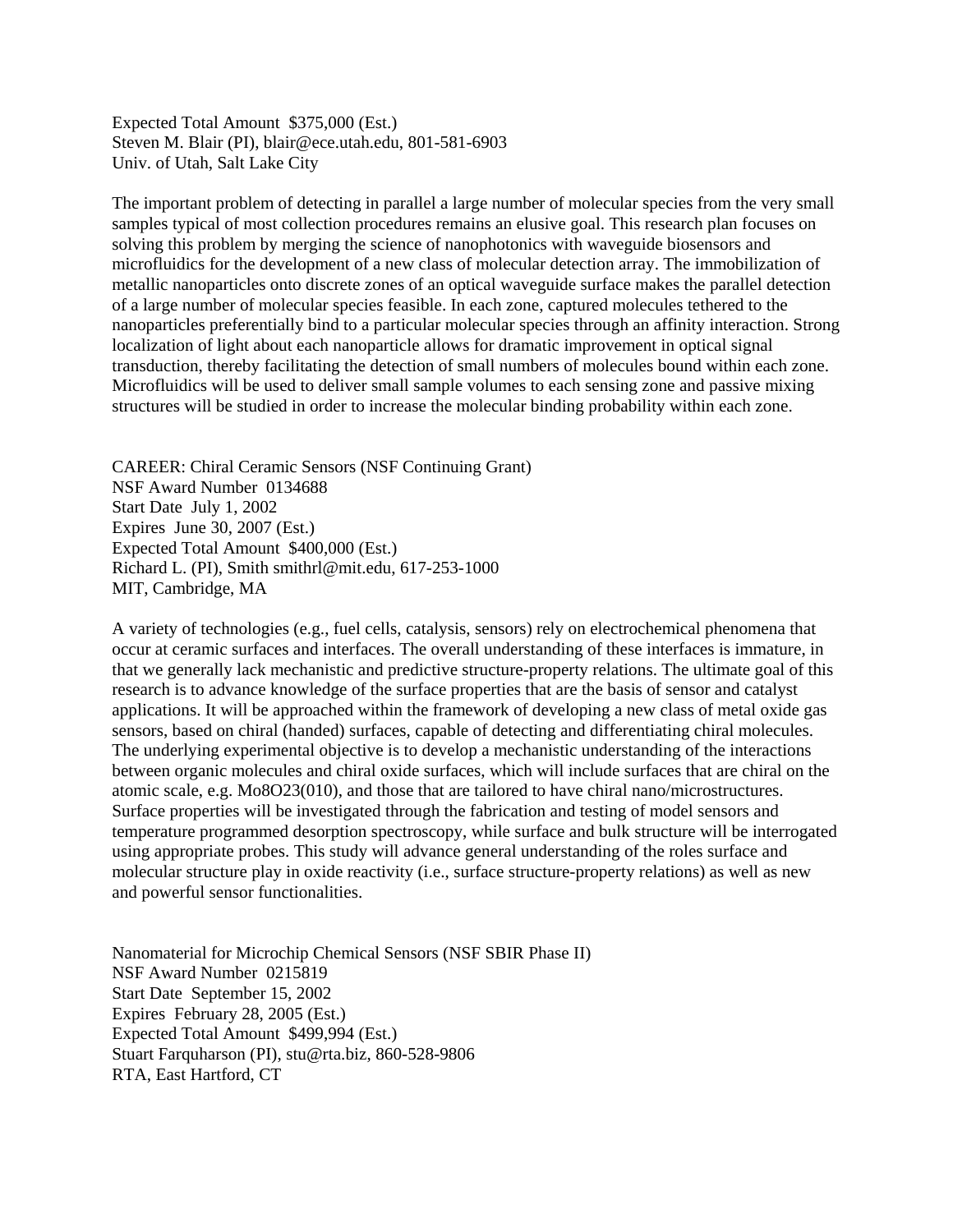This Small Business Innovation Research (SBIR) Phase II Project will develop a novel microchip chemical analyzer that incorporates a new nanomaterial that performs both separation and detection of small quantities of chemicals and biochemicals. Phase I demonstrated feasibility by incorporating a proprietary nanomaterial in 20- by 50-micron channels etched in a glass microchip and performing chemical separation and surface-enhanced Raman spectral analysis of several test chemicals. Phase II will complete development of the microchip chemical analyzer by designing reproducible plastic microchip cards that fit into an integrated micro-fluidics and Raman system. Development will include the following chemicals: p-aminobenzoic acid, phenyl acetylene, adenine, acetaminophen, secobarbitol, cocaine, and related metabolites. The microchip analyzer will have broad commercial value to the agricultural, biotech, chemical agents, environmental, medical and pharmaceutical industries.

SGER: Antibody-Conjugated Nanoparticle Films as Spectroscopic Sensors of Chemical Agents (NSF Standard Grant) NSF Award Number 0228143 Start Date September 1, 2002 Expires August 31, 2004 (Est.) Expected Total Amount \$100,000 (Est.) Alexander Wei (PI), alexwei@purdue.edu, 765-494-4600 Sponsor Purdue Univ., West Lafayette, IN

The proposed work will fabricate robust, antibody-conjugated gold nanoparticle films as substrates for surface-enhanced Raman scattering (SERS), a sensitive spectroscopic method with unmet potential for label-free chemical sensing. The SERS activities of the nanoparticle-based substrates will be optimized as a function of interparticle spacing and periodic order. Initial tests will be performed to recognize 2,4-dinitropohenol (DNP) in gas and aqueous environments and in the presence of several other aromatic compounds as a control for selectivity. The demonstration of substrates for selective chemical detection of DNP can be immediately parlayed into the development of Raman-based sensors of chemical warfare agents, including explosives, nerve gases, and mustard gases and vesicants. The structure-activity relationships are based on theoretical considerations alone and have no experimental precedence. However, the proposed research is hypothesis-driven and addresses both short-term objectives for chemical sensor development and fundamental issues on the plasmonic properties of nanostructured metal films, with subsequent potential for applications beyond chemical and biological sensing.

SGER: Biosensing in the Gas Phase: A New Approach Based on Imprinted Nanoparticles of a Linear Polymer (NSF Standard Grant) NSF Award Number 0229026 Start Date September 1, 2002 Expires August 31, 2004 (Est.) Expected Total Amount \$93079 (Est.) Gary C. Tepper (PI), gctepper@saturn.vcu.edu, 804-828-6772 Virginia Commonwealth Univ, Richmond

The objective of this project is to develop a new kind of gas-phase biosensor to simultaneously detect chemical and biological warfare agents entirely in the gas phase and in real time. Recent studies have demonstrated that biological pathogens emit volatile chemical metabolites that potentially can be utilized as a unique gas-phase signature. Therefore, the volatile chemical agents will be detected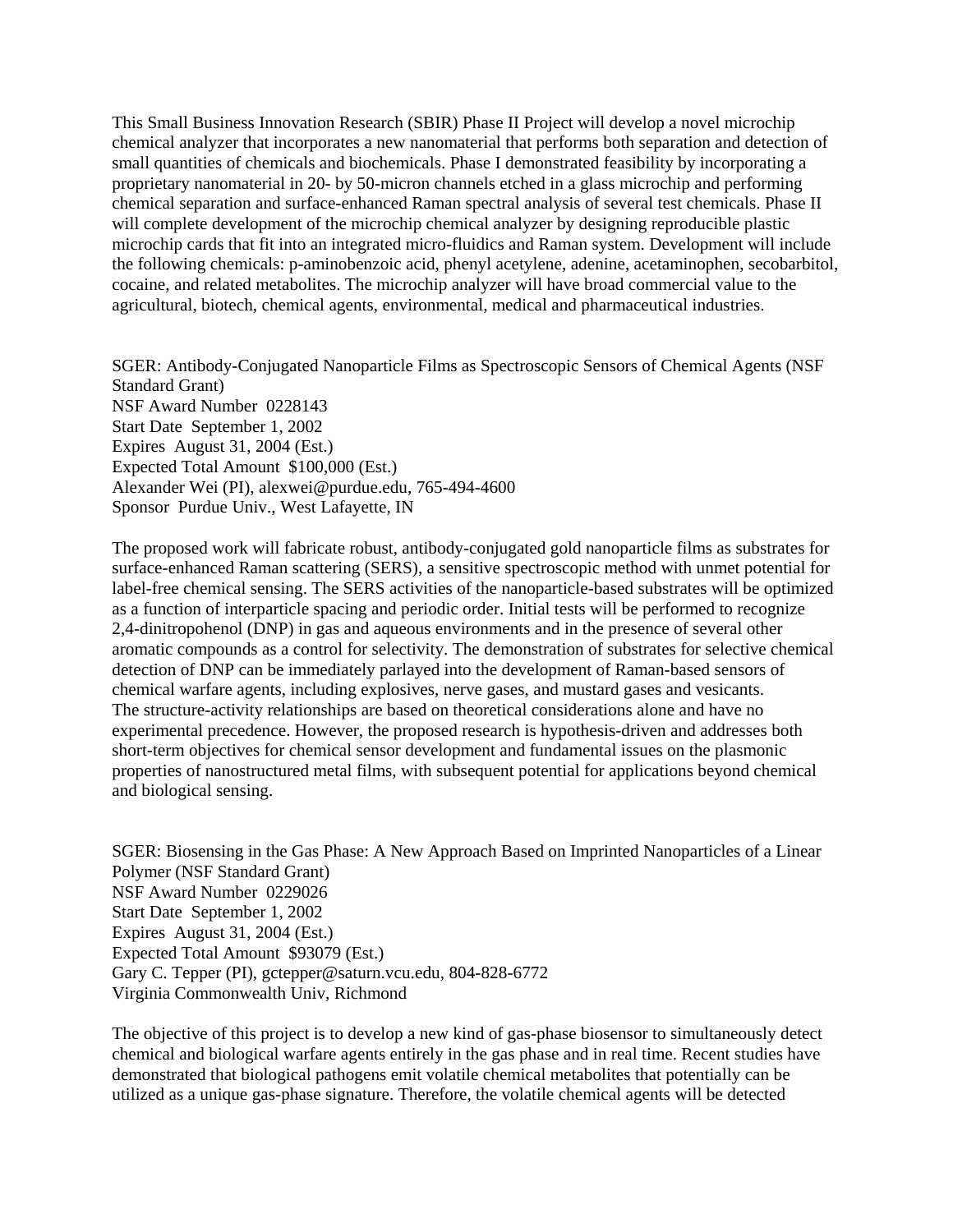directly while the biological species, such as bacteria, will be detected through their volatile metabolites. The PIs will develop nanoparticles possessing synthetic receptor sites targeted to the volatile chemical metabolites of particular biological pathogens. The imprinted particles will be interfaced with a microfabricated transducer and the resulting biochip will be tested under exposure to a variety of vapors including the metabolites. This technology has the potential to reduce or eliminate the costly, labor intensive and time consuming practice of current air sampling and analysis techniques. If successful, a portable, hand-held, gas phase biosensor could be deployed at various high-risk locations to provide real-time monitoring for biological and chemical agents.

Fluorescence-Amplified Nano-Assembly for Sensing Bio-Toxins (NSF SBIR Phase I) NSF Award Number 0232277 Start Date January 1, 2003 Expires September 30, 2003 (Est.) Expected Total Amount \$99,912 (Est.) Winston Ho (PI), winstonho@maxwellsensors.com, 562-801-2088 MSI, Santa Fe Springs, CA

This Small Business Innovation Research (SBIR) Phase I project is to develop a novel functional nanostructure for detection/identification of biological warfare agents (BWA). A new class of fluorescence-amplified nano-assembly (FLAN) is proposed for real-time, selective, and ultra-sensitive BWA and toxin assays. The basic concept of this technology is to mimic the cell membrane that certain organisms and toxins initially attack. Living cells quickly recognize and selectively respond towards invasion. The FLAN using three key elements for target detection: 1) molecular recognition, 2) fluorescence transduction, and 3) fluorescence amplification, to provide simple and direct fluorescent assay. The molecular receptors recognize the BWA; the binding causes a change in the local ternary structure, which leads to an amplified fluorescent structure that can be quantified optically. The synthetic nanostructures exhibit bioactivities and high stability. The BWA/FLAN receptor binding is a rapid one-step reaction; it does not require complicated separation and washing steps, labeled fluorophore, or visualization reagents. During the Phase I project, the investigator will design and synthesize functional nanostructures with BWA-specific receptors; develop a FLAN molecular assembly; develop a fluorescence sensing system; and characterize, test, and evaluate its technical merits.

CAREER: Aligned Carbon Nanotube Composite Array as Permeable Membrane for Selective Chemical Separations and Sensing (NSF Standard Grant) NSF Award Number 0348544 Start Date April 15, 2004 Expires March 31, 2009 (Est.) Awarded Amount to Date \$483,214 Bruce Hinds (PI), bjhinds@engr.uky.edu, 859-257-8311 Univ. of Kentucky Research Foundation, Lexington

This project is aimed at the development of highly selective affinity membranes based on aligned carbon nanotubes embedded in a polymer film. This concept could lead to the development of membranes with enhanced selectivity for numerous applications. The growth of oriented carbon nanotubes by thermal CVD and functionalization of the carbon nanotube tips with carboxylic acid groups have been demonstrated. The carboxylic acid groups at the ends of the carbon nanotubes can be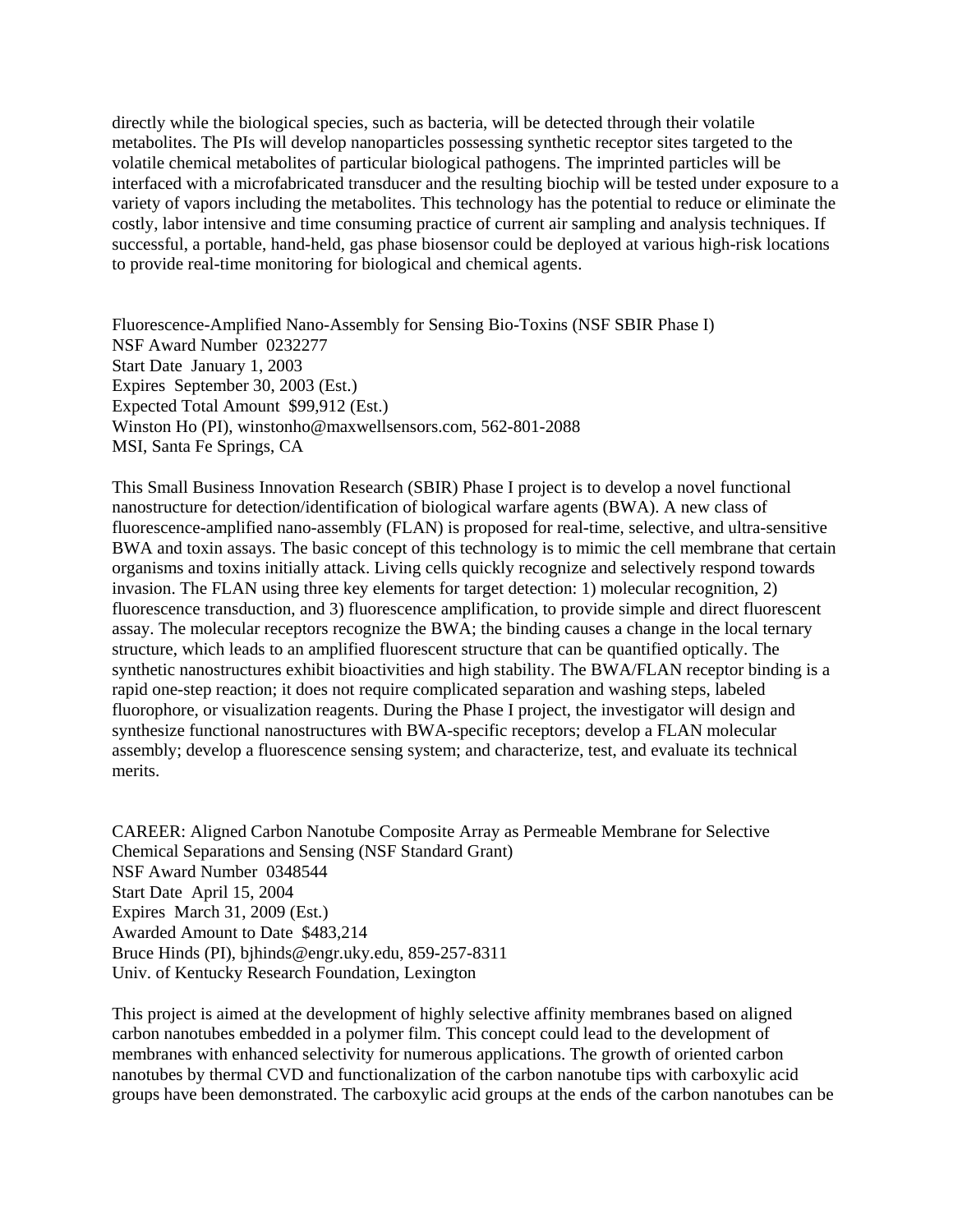functionalized, allowing for high selectivity in an affinity membrane. Measurements of transport properties of nitrogen gas and aqueous ionic species through polymer-coated carbon nanotube structures have been performed; these measurements demonstrated the molecular sieving character of the membranes. In terms of the broader impacts, the educational program will include the development of new courses and laboratories aimed at introducing nanotechnology to undergraduates. Success in this research effort will enable a new class of well controlled nanoscale pore structures for selective chemical separations, sensors, drug delivery, and environmental remediation.

NER: Bottom-up Assembly of Nanomechanical Biosensing Arrays (NSF Standard Grant) NSF Award Number 0304575 Start Date September 1, 2003 Expires August 31, 2004 (Est.) Awarded Amount to Date \$100,000 Christine Keating (PI), keating@chem.psu.edu, 814-865-4700, Theresa Mayer (Co-PI) Pennsylvania State Univ., University Park

The applicants propose to develop a novel biosensing strategy in which a nanomechanical transducer array is built from the bottom-up, by integrating nanobiosensor elements onto a CMOS chip. Sensing is accomplished by measuring a shift in the resonance frequency of nanowires due to the mass change associated with DNA hybridization. The DNA derivitization will guarantee high detection selectivity, while the nanometer scale dimensions of the resonant cantilevers will provide high sensitivity. This exploratory project will focus on the incorporation of DNA molecules onto the nanowires before alignment and integration and show that their bioactivity is retained, and sensitivity will be demonstrated. The project has the potential to impact several fields including trace detection and biosensing for food safety, national security, forensics and medical diagnostics. Introduction of the nanoscale in these applications is desired for low cost, rugged and miniaturized devices.

Development of Nano-Based Passive Sensors for RF/Wireless Sensing Systems (NSF Standard Grant) NSF Award Number 0401375 Start Date July 1, 2004 Expires June 30, 2007 (Est.) Awarded Amount to Date \$210,000 Anh-Vu Pham (PI), pham@ece.ucdavis.edu, 530-752-2075 University of California, Davis

The PI is proposing to develop microwave vertically aligned carbon nanotube resonator sensor for remote and wireless chemical detection. The newly developed sensor is the key component in development of a remote wireless sensing system to detect chemical agents. The sensor will consist of an electromagnetic resonator integrated with vertically aligned carbon nanotubes used as a chemical transducer. The carbon nanotube resonator sensor is a passive sensing device and requires no power consumption. Passive sensor and zero power consumption address the challenges in the development of wireless sensor networks that employ numerous sensor nodes. The contactless sensor is important in applications that prohibit the use of wiring. The microwave carbon nanotube resonator sensor exhibits changes in resonant frequency when exposed to gasses. An array of antennas will be designed and incorporated into the carbon nanotube resonator sensor to communicate with a remote wireless reading system. He will develop a remote wireless reading system to probe the sensor. The major tasks of this research include: (1) development of microwave carbon nanotube resonator sensor to detect chemical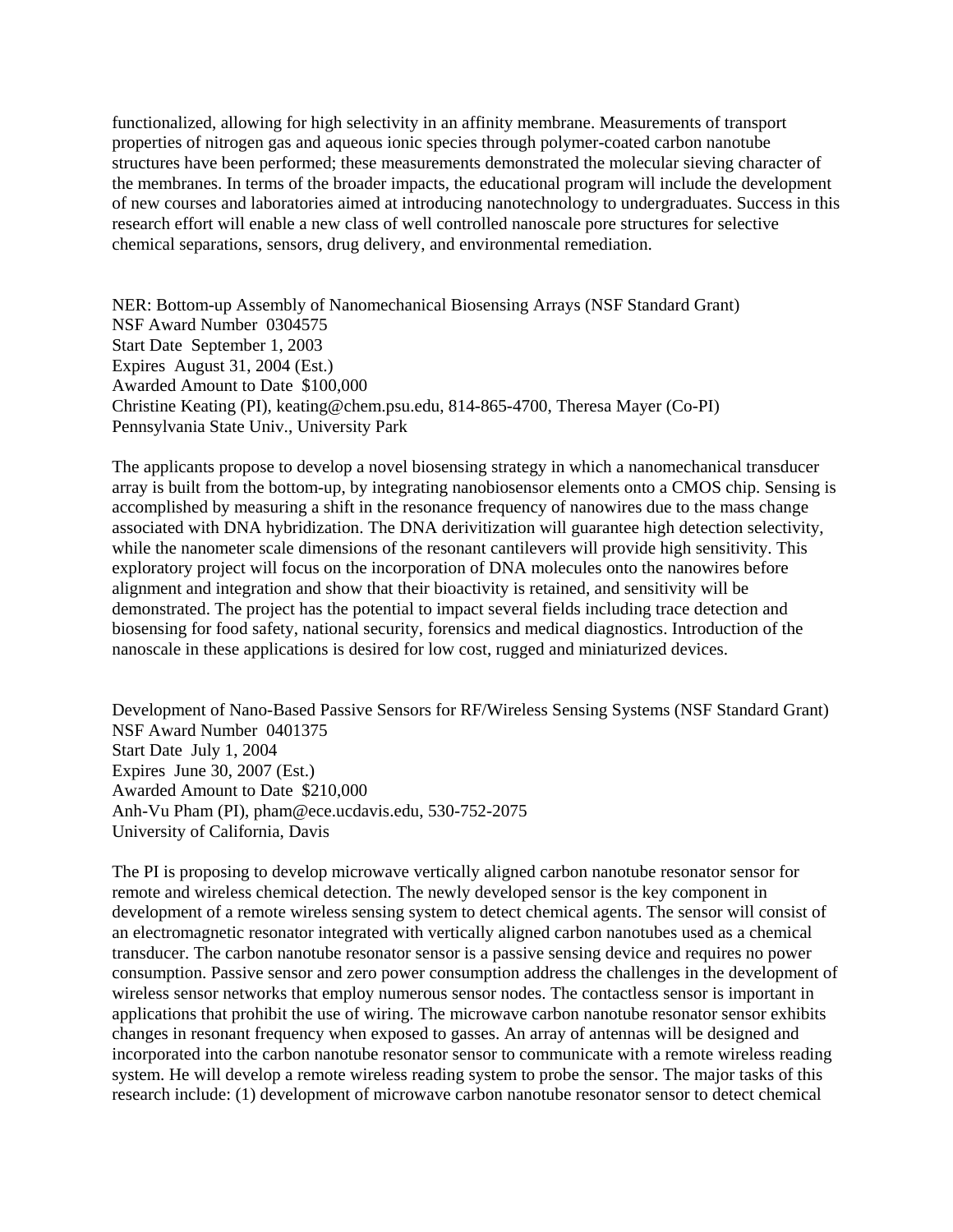agents, and (2) development of a wireless remote sensing system using microwave carbon nanotube resonator sensors up to 20 GHz. Broader Impact: The advancement of sensors is a national need with broad ranges of applications in health care, the food industry, chemical industry, environmental monitoring and national security. The detection of chemical agents remotely is particular importance and a critical element in the development of wireless sensor networks. The remote detection is crucial in applications where wires are prohibited. The underlying sensing mechanism is passive, and such sensors are critical to power management of wireless networks that use numerous sensor nodes. The sensor can be integrated on a printed circuit board for practical applications. The research will enhance the understanding of the interaction occurring between gas molecules, their environment, and microwave electromagnetic signals. The use of emerging carbon nanotube materials will open numerous possibilities for the development of sensors that can detect new toxic and biological agents.

Sensors: Near Infrared Fluorescent Single Walled Carbon Nanotubes as Solution Phase Optical Sensing Materials (NSF Standard Grant) NSF Award Number 0330350 Start Date January 1, 2004 Expires December 31, 2006 (Est.) Awarded Amount to Date \$324,966 Michael Strano (PI), strano@uiuc.edu, 217-333-2186 University of Illinois at Urbana-Champaign

The goal of this project is to develop a new class of sensing materials for solution phase detection of molecules based on the near-infrared fluorescence of single walled carbon nanotubes. Carbon nanotubes are a part of a select class of electronic materials that fluoresce in the infrared region. Scattering and auto-fluorescence in a wide range of biologically relevant media prohibit accurate fluorescent detection in the visible spectrum. The geometry of single walled carbon nanotubes is unique among molecular probes. They conduct electrons under near-ballistic conditions or over large distances with minimal scattering. This provides the basis for powerful sensing technologies because large areas of the nanotube surface are sensitive to single molecule adsorption events. Adsorbates on the surface of a nanotube can localize valence electrons or conversely donate electron density to the conduction band, and either event is registered as a change in the nanotube optical emission properties. This project will address three technological hurdles towards this goal: (i) understanding the molecule-nanotube surface interactions and their effect on optical properties, particularly polarity induced solvatochromic shifts and charge transfer interactions; (ii) designing adsorbed interfaces to introduce specificity at the nanotube surface towards desired molecules; and (iii) engineering working sensor devices for molecular detection in unconventional media such as highly turbid solutions or biological relevant media.

US-France Cooperative Research: Electrochemical Preparation of Nanowires and Mesowires for Chemical Sensing (NSF Standard Grant) NSF Award Number 0233371 Start Date February 15, 2003 Expires January 31, 2006 (Est.) Awarded Amount to Date \$18,339 Reginald Penner (PI), rmpenner@uci.edu, 949-824-4768 Univ. of California, Irvine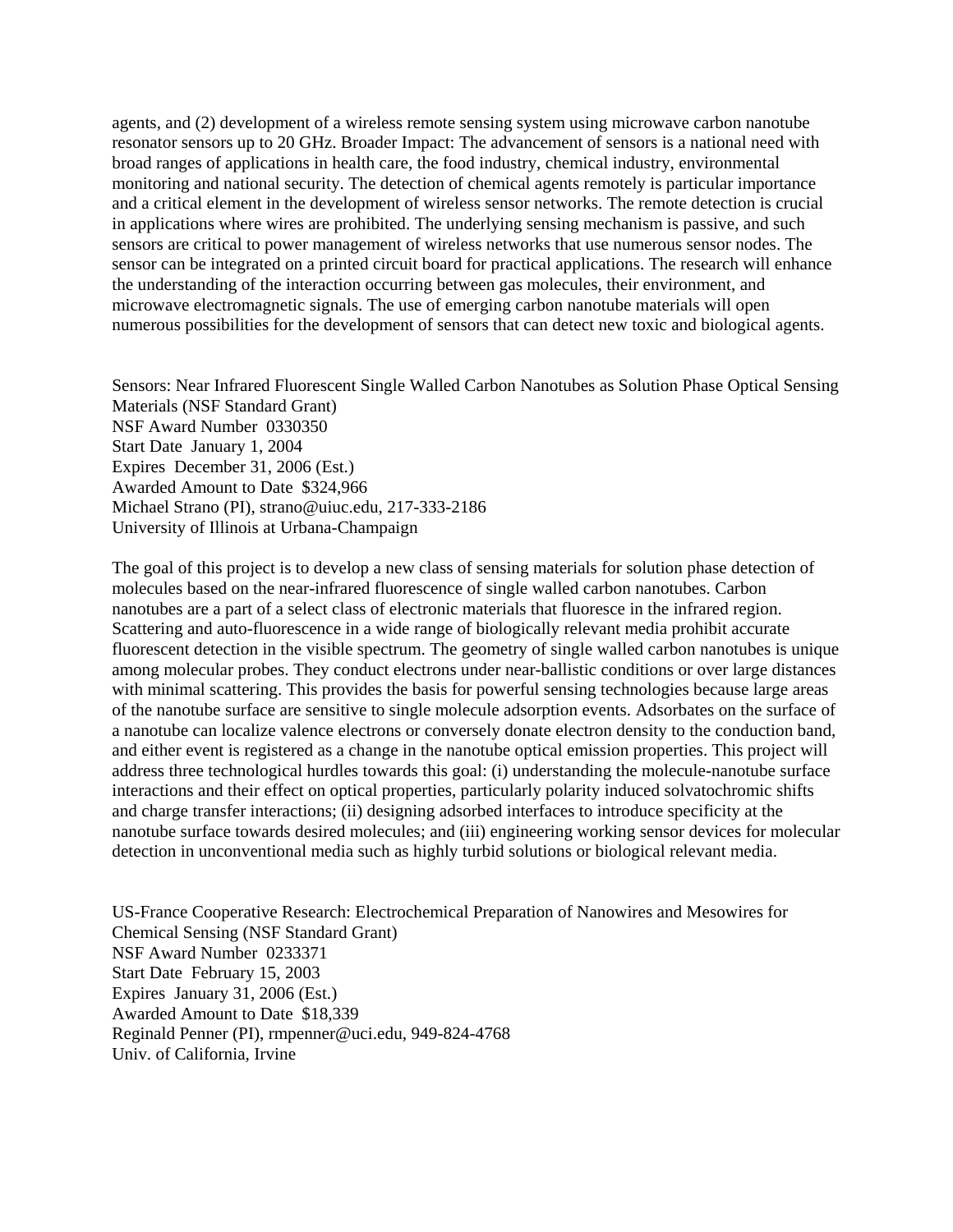This three-year award for U.S./France collaboration in chemistry supports annual visits by a U.S. graduate student to France. The project is led by Reginald M. Penner of the University of California at Irvine and Frederic Favier of the University of Montpellier 2. The objectives of the research are (1) the synthesis of nanowires composed of two metals, (2) the development of methods for attaching receptor molecules to the surface of metal nanowires, and (3) the evaluation of nanowires as chemical sensors. The project takes advantage of a method developed by the French investigator for synthesizing metal nanowires. The U.S. investigator brings to the collaboration expertise in electrochemical methods and electrodeposition of nanowires and mesoscale particles. This award represents the U.S. side of parallel proposals to the NSF and the CNRS.

Novel Compact Sensor Based on Surface Enhanced Raman Scattering of Gold Nanoparticle Aggregates and D-Shaped Fibers (NSF Standard Grant) NSF Award Number 0401206 Start Date April 1, 2004 Expires March 31, 2007 (Est.) Awarded Amount to Date \$210,000 Claire Gu (PI), claire@ee.ucsc.edu, 408-429-0111, Jin Zhang (Co-PI) Univ. of California-Santa Cruz

The primary objective of this research is to develop and demonstrate a novel sensor based on nanoparticle surface enhanced Raman scattering (SERS) and D-shaped fibers for chemical, biological, and environmental detection with emphasis on understanding both the fundamental principles and critical engineering issues underling the sensor design and operation. The sensor will be highly sensitive, molecular-specific, reliable, label-free, non-invasive, inexpensive, easy to produce commercially using existing technologies, compatible with existing lasers and detectors, and applicable to a large number of molecules of interest. This is made possible by the unique sensor architecture based on a combination of D-shaped fibers and novel SERS substrates, where SERS provides the high sensitivity (106-1015 enhancement factor), molecular specificity, and applicability to a wide range of compounds, while the novel D-shaped fiber provides compactness, reliability, low cost, and ease of production. The proposed research approach to the compact SERS sensor is to deposit a layer of nanoparticle aggregates on top of the polished surface of a D-shaped fiber. Light propagating inside the fiber is coupled to the nanoparticle layer where SERS is employed to detect the sample. The developed sensor will be tested in the detection of several important chemical and biological systems including glucose, proteins, DNA, and bacteria. It can also be useful for in situ detection of chemical warfare agents, explosives, food pathogens, toxins, and blood or tissue proteins.

Carbon Nanotubes FET Platform for Electronic & Sensors Applications (NSF SBIR Phase I) NSF Award Number 0340484 Start Date January 1, 2004 Expires June 30, 2004 (Est.) Awarded Amount to Date \$99,878 Jean-Christophe Gabriel (PI), jcgabriel@nano.com, 510-428-5302 Nanomix, Inc., Emeryville, CA

This Small Business Innovation Research Phase I project involves the fabrication of a nanoelectronic device research module or kit for use by educational institutions and private sector researchers. The nanoelectronic devices will be used as transducer components in chemical, biological, and photonic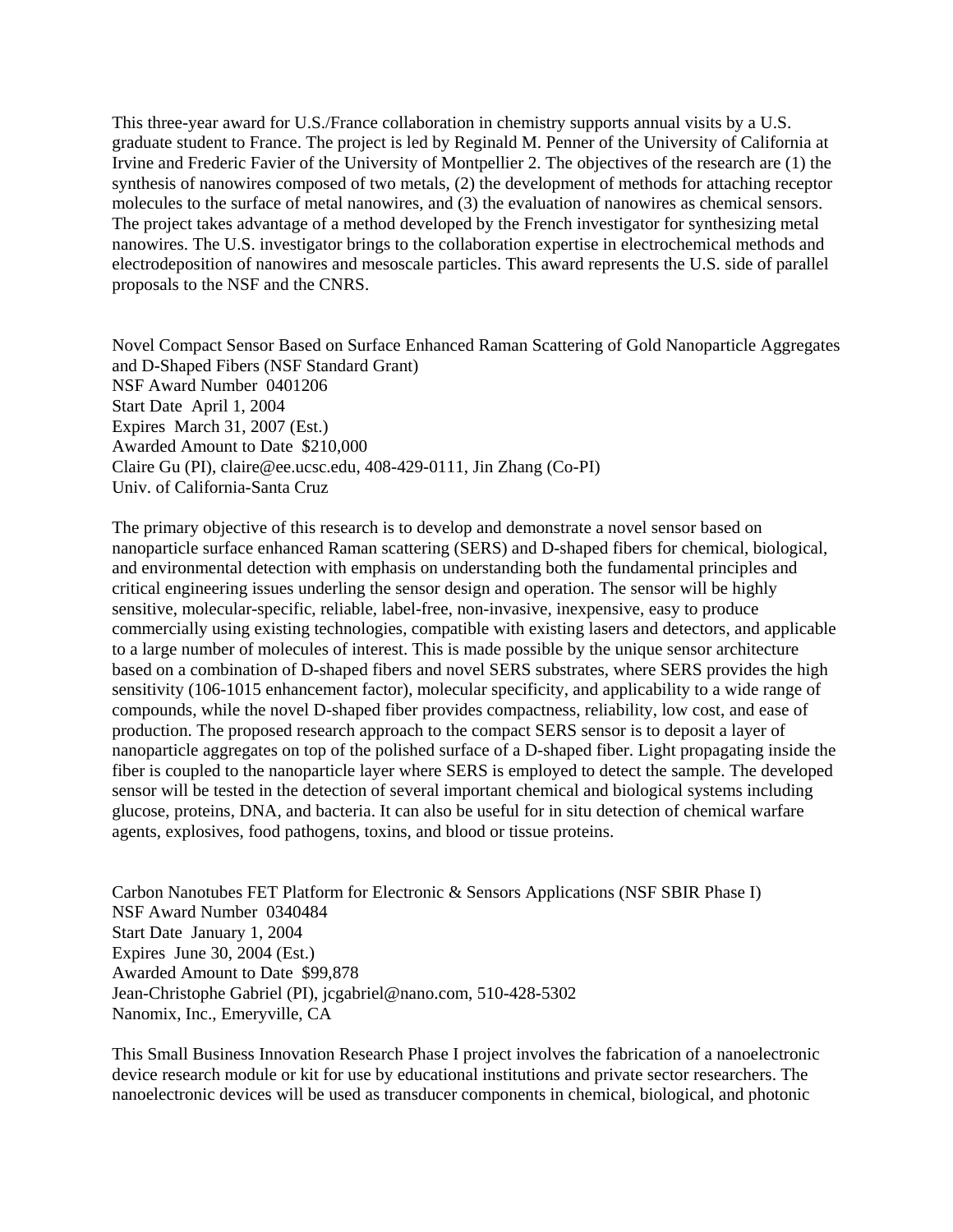sensors. The kit will have three components: 1) packaged nanotube based field effect transistors (NTFETs); 2) a functionalization test board (FTB) for testing the devices; and, 3) a data acquisition system by which the users control the FTB. The NTFET development will require refinement of the production of reproducible nanotube array devices on 4" silicon wafers. The proposed work involves extending semiconductor manufacturing to produce 1 nm objects with the attendant challenges of imaging, measurement, and process control. The project will optimize the major variables important to the uniform growth of arrays of single-wall carbon nanotubes with the electronic properties necessary for sensor transduction. The work will explore FET geometries and will develop tools and software for nanotube device characterization. The commercial application of this project is a research tool for the electronics market. Commercial availability of the NTFET kit would allow many component makers to study molecular electronic interactions and develop proprietary formulations for NTFET-based sensors.

SENSORS: Nanoparticles-Based Biosensor for Direct Detection of Organophosphate Chemical Warfare Agents and Neurotoxic Pesticides (NSF Continuing Grant) NSF Award Number 0330189 Start Date October 1, 2003 Expires September 30, 2004 (Est.) Awarded Amount to Date \$375,000 Aleksandr Simonian (PI), als@tamu.edu, 205-826-4000, Theresa Good (Co-PI) Auburn Univ., Auburn, AL

This project explores enzyme-based biosensors linked to gold nanoparticle scaffolds that permit the direct detection of ultra low concentrations (10-10 M) of organophosphate (OP) neurotoxins in multi-component environments such as ground water, waste water, food, and soil. The primary biosensor element consists of a metal nanosurface, one or more broad-spectrum organophosphate hydrolase-enzyme biorecognition elements, fluorescent decoys that compete specifically for binding with neurotoxins of interest, and an optical system for fluorescence detection. The nanoparticle/molecular interface is designed to alter the optical properties of the fluorescent decoy when bound by the biorecognition element, giving rise to a unique signal that changes when it is released. The development of this technology into a family of robust, sensitive, and discriminating chemical sensors capable of identifying and quantifying OP nerve agents and pesticides involves: (i) the development of appropriate decoys that can compete specifically with different agents, (ii) the selection or modification of enzymes via rational, site-directed mutagenesis to finely tune catalytic enzyme properties (both affinity and substrate specificities); (iii) the development of the optimum sensor platform, both in terms of nanoparticle properties and attachment chemistries and optical systems for light collection; and (iv) the design of detection algorithms for robust sensor performance. Intended applications of the proposed biosensor include the monitoring of soil, air, and/or water quality.

SGER: Aptamer-based Nanogels: Chemosensory Transducers and Sensors for Homeland Security (NSF Standard Grant) NSF Award Number 0346494 Start Date October 15, 2003 Expires September 30, 2004 (Est.) Awarded Amount to Date \$54,925 Ponisseril Somasundaran (PI), ps24@columbia.edu, 212-854-6851 Columbia Univ., New York, NY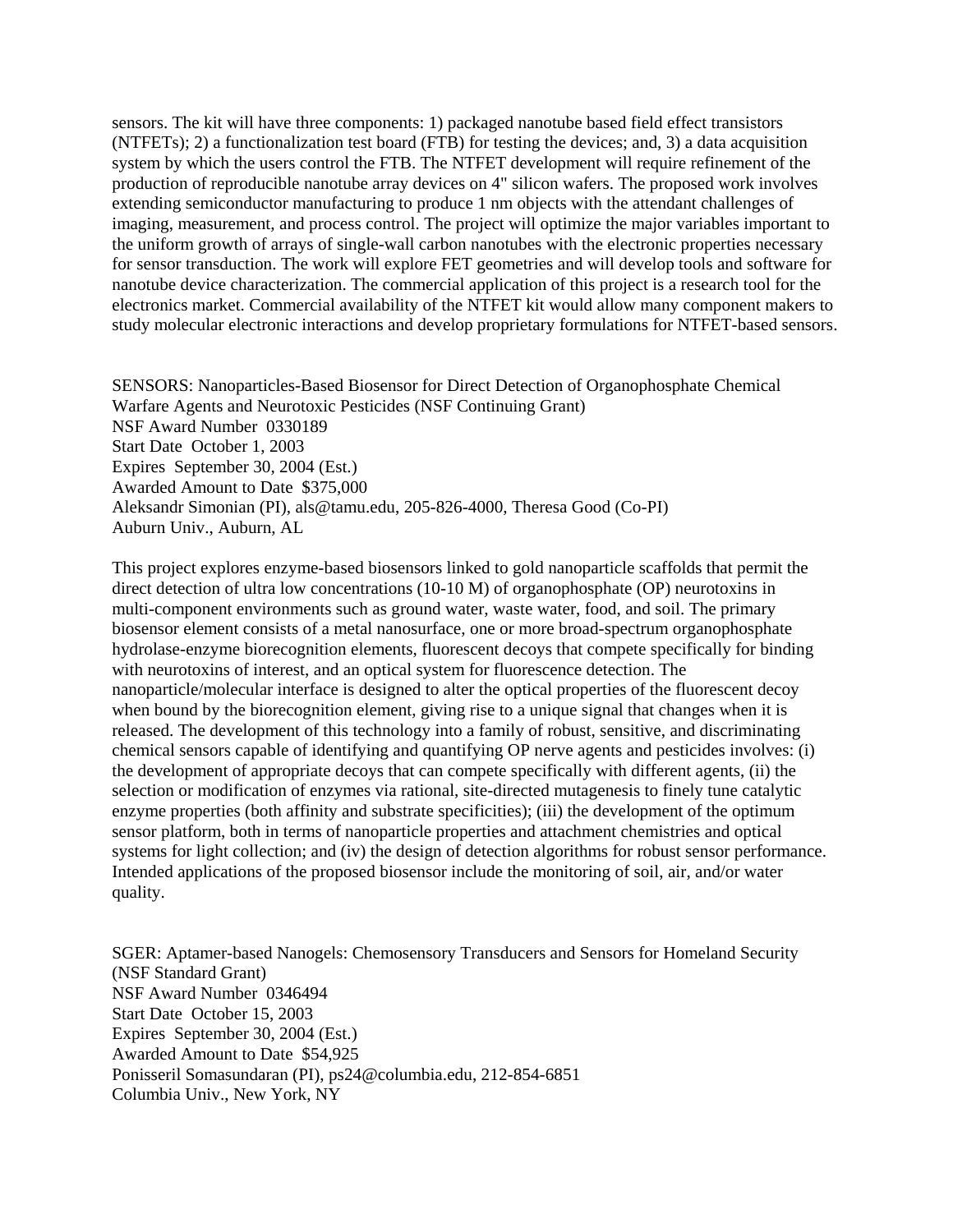Recent events have necessitated development of advanced sensors for rapid detection of toxins and microbes. It is the principal investigator's aim to develop smart aptamer (oligonucleotides of modest size) based polymeric nanogel platforms that would sense external perturbations and respond appropriately. The work will incorporate DNAzymes (self cleaving aptamers) into nanogels so that they will release a pre-loaded antidote or produce a detectable signal upon binding of a toxin. The interfacial and colloidal properties of the synthesized nanogels will be studied using fluorescence spectroscopy, light scattering studies, and ultra centrifugation, while their delivery processes at the interface between nanogel and ligands will be studied using surface plasmon resonance spectroscopy in real time. This nano-scale research project has been envisioned and conceived as a strongly interactive and collaborative program between the participating PIs in different disciplines, i.e., chemical engineering, biology, and chemistry. It has potential applications in as diverse areas as microelectric circuits, sensors, nanocomputers, cosmetics, and biomimetic devices.

SENSORS: Arrayed Optical Detection of Nanoscale Biomass (NSF Standard Grant) NSF Award Number 0330110 Start Date September 1, 2003 Expires August 31, 2006 (Est.) Awarded Amount to Date \$500,000 Michal Lipson (PI), lipson@ece.cornell.edu, 607-255-5014, Roberto Panepucci (Co-PI) Cornell Univ., Ithaca, NY

This Sensor proposal focuses on the ability to detect small amounts of materials, including pathogenic bacteria and biomolecules integral to cell responses. New approaches are proposed to the problems of transducing mass changes and to the problems of on-chip multiplexing and demultiplexing. These ideas are based on concepts developed for advanced MEMS and integrated optic devices. We propose a novel device/instrument for ultra-sensitive detection of molecular amounts of material with applications in pathogen and biochemical detection, medicine, drug discovery, and nanotechnology. The device consists of a silicon-on-insulator based chip that incorporates ultra-sensitive nano-mechanical cantilevers with novel silicon-based passive integrated optics. Passive optical ring-resonators are used for on-chip wavelength multiplexing and demultiplexing of optical signals. The ring-resonators act as filters for different wavelengths, which are guided to different cantilever sensors. The cantilever waveguide is used for motion detection. Mechanical vibrations in the MHz range are encoded on the optical signal by one element of an array of biosensitized cantilever transducers. The one-to-one association of individual wavelengths with mechanical vibrations of different cantilever sensors allows one to address each sensing site. This innovation in transduction strategy allows the use of ring-resonators that do not need external tuning or closed-loop control. This strategy requires inexpensive broadband sources for optical carrier signals. The sensed shift in vibration frequency at each ring resonator/cantilever pair can be detected in parallel on the external device. The principle of operation of the biosensor is based on highly-sensitive, immunospecific attachment of pathogens to silicon nanofabricated structures that measures the mass of the pathogen, as well as its presence. The cantilevers can detect mass in the attograms to picograms range.

SENSORS: Detection of Toxic Chemical Agents by Molecular Imprinting with Nanoparticles and Dendrimers in Ultrathin Films (NSF Standard Grant) NSF Award Number 0330127 Start Date August 15, 2003 Expires July 31, 2006 (Est.)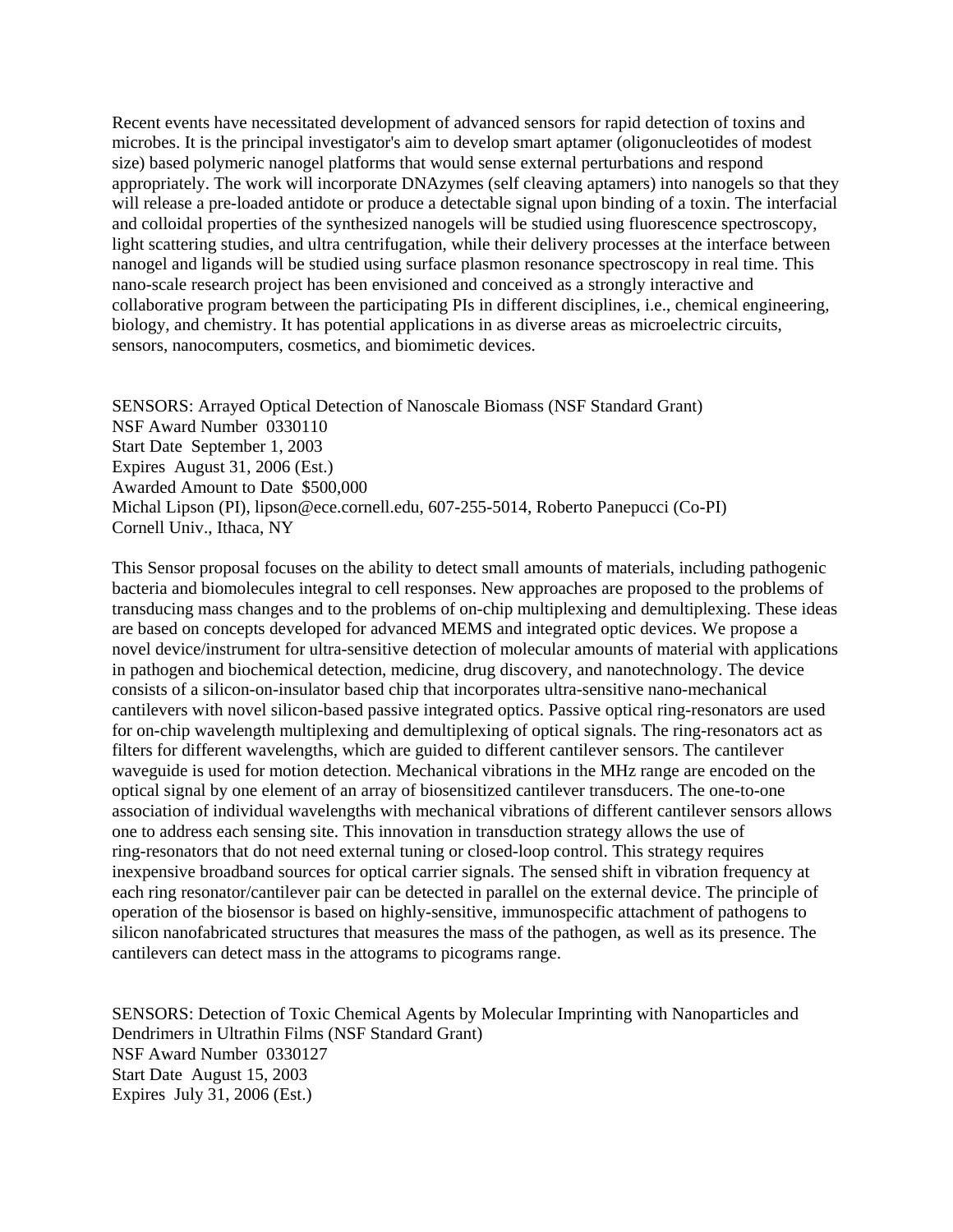Awarded Amount to Date \$250,000 Rigoberto Advincula (PI), radvincula@uh.edu, 713-743-9222 Univ. of Houston, Houston, TX

Molecularly imprinted (MI) chemical recognition elements of toxic organophosphorous chemical agents will be investigated. MI techniques will be employed to detect toxic organophosphorous chemical agents using semiconductor nanoparticles (CdS, CdSe, and ZnS), dendrimers of polybenzylphenyl ethers, and electroactive monomers in a three component cross-linking methodology. These materials will be imprinted as films and monoliths and the sensing efficiency evaluated using electrochemical, evanescent wave, acoustic, and fiber optic sensor formats. Quantum dots will have optical, electrochemical, and luminescent properties sensitive to the binding of chemical agents. The dendrimers will enhance the imprinting methodology by forming high surface area and porous cavities as chemical recognition elements. Electroactive polymers will allow controlled cross-linking, selective hydrophobicity, and electrochemical transport control in these materials. It will also influence the photochemical and electrochemical properties of the quantum dots. Combinatorial methods will be used to control composition and target increased specificity, sensitivity, detection limits, and reliability for sensors. Quantitative specific and non-specific binding studies will be made to determine kinetics, mass transport, pre-concentration effects, and equilibration to properly address sensor figures of merit. In terms of the broader impacts, societal benefits should result from protection from chemical agent threats, improved security, and pollution monitoring.

Integrated Sensing: Development of Multifunctional Wireless Sensory Microsystems with Integrated Nanoelectromechanical Devices (NSF Standard Grant, Collaborative Research) NSF Award Number 0225496 Start Date January 1, 2003 Expires December 31, 2004 (Est.) Awarded Amount to Date \$75,000 Investigator(s) Sanjay Raman (PI), sraman@vt.edu, 540-231-5281 Sponsor Virginia Polytechnic Inst. and State Univ., Blacksburg

Recent advances in nanometer scale science and technology offer novel approaches for the development of ultra-miniature low-power sensor nodes for distributed wireless sensor networks in applications such as environmental monitoring, civil infrastructure monitoring, condition-based maintenance, security, and surveillance. The reduced dimensions and masses of nanoelectromechanical systems (NEMS) are of great interest for highly-sensitive force- and mass-sensing. We propose a novel technology based on assembly of nanostructured nanomechanical sensors rather than their direct machining from the substrate material. Nanomechanical sensing structures will be produced using "bottom-up" synthesis, then surface assembled and integrated with foundry-fabricated monolithic circuits through electrofluidic assembly, allowing on-chip integration of nanomechanical sensors with transduction, readout, processing, and communications circuitry. This approach also offers flexibility and scalability, enabling the assembly of a larger range of functional structures. Leveraging core competencies in NEMS device development and analog/RF/microwave IC design, we will develop a micropower nanosensor-based microsystem containing nanosensor assembly/integration sites, sensor-specific transduction, and read-out electronics.

Integrated Sensing: Development of Multifunctional Wireless Sensory Microsystems with Integrated Nanoelectromechanical Devices (NSF Standard Grant, Collaborative Research)